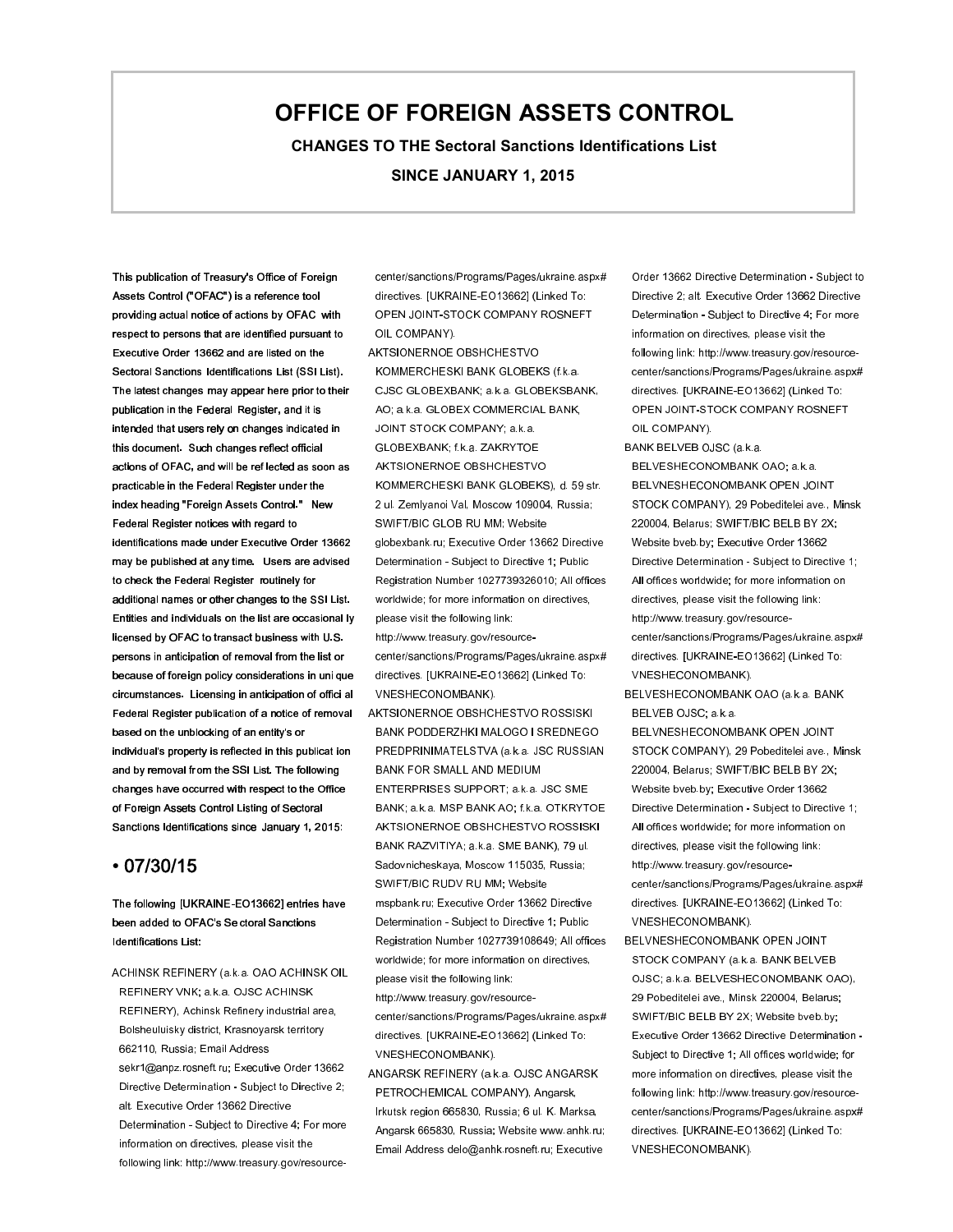- CJSC GLOBEXBANK (a.k.a. AKTSIONERNOE OBSHCHESTVO KOMMERCHESKI BANK GLOBEKS; a.k.a. GLOBEKSBANK, AO; a.k.a. GLOBEX COMMERCIAL BANK, JOINT STOCK COMPANY; a.k.a. GLOBEXBANK; f.k.a. ZAKRYTOE AKTSIONERNOE OBSHCHESTVO KOMMERCHESKI BANK GLOBEKS), d. 59 str. 2 ul. Zemlyanoi Val, Moscow 109004, Russia; SWIFT/BIC GLOB RU MM; Website globexbank.ru; Executive Order 13662 Directive Determination - Subject to Directive 1; Public Registration Number 1027739326010; All offices worldwide; for more information on directives, please visit the following link: http://www.treasury.gov/resourcecenter/sanctions/Programs/Pages/ukraine.aspx# directives. [UKRAINE-EO13662] (Linked To:
- VNESHECONOMBANK). CJSC KRASLESINVEST (a.k.a. KRASLESINVEST CJSC; a.k.a. KRASLESINVEST, ZAO; a.k.a. THE CLOSED JOINT-STOCK COMPANY KRASLESINVEST; a.k.a. ZAKRYTOE AKTSIONERNOE OBSHCHESTVO KRASLESINVEST), d. 35 A ul. Partizana Zheleznyaka, Krasnoyarsk, Krasnoyarski krai 660022, Russia; Website kraslesinvest.ru; Executive Order 13662 Directive Determination - Subject to Directive 1; Public Registration Number 1082468004574; For more information on directives, please visit the following link:

http://www.treasury.gov/resourcecenter/sanctions/Programs/Pages/ukraine.aspx# directives. [UKRAINE-EO13662] (Linked To: VNESHECONOMBANK).

CJSC VANKORNEFT (a.k.a. VANKORNEFT; a.k.a. ZAO VANKORNEFT), Dobrovolcheskoy Brigady St., 15, Krasnoyarsk Territory 660077, Russia; Email Address info@vankoroil.ru; Executive Order 13662 Directive Determination - Subject to Directive 2; alt. Executive Order 13662 Directive Determination - Subject to Directive 4; For more information on directives, please visit the following link:

http://www.treasury.gov/resourcecenter/sanctions/Programs/Pages/ukraine.aspx# directives. [UKRAINE-EO13662] (Linked To: OPEN JOINT-STOCK COMPANY ROSNEFT OIL COMPANY).

COMMERCIAL INDUSTRIAL AND INVESTMENT BANK PUBLIC JOINT STOCK COMPANY (a.k.a. JOINT STOCK COMMERCIAL INDUSTRIAL AND INVESTMENT BANK

PUBLIC JOINT STOCK COMPANY; a.k.a. PROMINVESTBANK; a.k.a. PSC PROMINVESTBANK; a.k.a. PUBLIC STOCK COMPANY JOINT STOCK COMMERCIAL INDUSTRIAL & INVESTMENT BANK), 12, Shevchenko lane, Kyiv 01001, Ukraine; SWIFT/BIC UPIB UA UX; Website pib.com.ua; Executive Order 13662 Directive Determination - Subject to Directive 1; All offices worldwide; for more information on directives, please visit the following link: http://www.treasury.gov/resourcecenter/sanctions/Programs/Pages/ukraine.aspx# directives. [UKRAINE-EO13662] (Linked To: VNESHECONOMBANK).

- DEVELOPMENT CORPORATION OF NORTH CAUCASUS OJSC (f.k.a. KRSK, OAO; a.k.a. OJSC NORTH CAUCASUS DEVELOPMENT CORPORATION; a.k.a. OPEN JOINT-STOCK COMPANY NORTH CAUCASUS DEVELOPMENT CORPORATION; a.k.a. OTKRYTOE AKTSIONERNOE OBSHCHESTVO KORPORATSIYA RAZVITIYA SEVERNOGO KAVKAZA), d. 139 ul. Pyatigorskaya Essentuki, Stavropolski krai 357625, Russia; Website krskfo.ru; Executive Order 13662 Directive Determination - Subject to Directive 1; Public Registration Number 1102632003253; For more information on directives, please visit the following link: http://www.treasury.gov/resourcecenter/sanctions/Programs/Pages/ukraine.aspx# directives. [UKRAINE-EO13662] (Linked To: VNESHECONOMBANK).
- EKSAR OAO (a.k.a. EXIAR; a.k.a. EXIAR OJSC; a.k.a. ROSSISKOE AGENTSTVO PO STRAKHOVANIYU EKSPORTNYKH KREDITOV I INVESTITSI OTKRYTOE AKTSIONERNOE OBSHCHESTVO; a.k.a. RUSSIAN AGENCY FOR EXPORT CREDIT AND INVESTMENT INSURANCE OJSC), str. 1 3 1-i Zachatievski per, Moscow, 119034, Russia; Website exiar.ru; Executive Order 13662 Directive Determination - Subject to Directive 1; Public Registration Number 1117746811566; For more information on directives, please visit the following link:
- http://www.treasury.gov/resourcecenter/sanctions/Programs/Pages/ukraine.aspx# directives. [UKRAINE-EO13662] (Linked To: VNESHECONOMBANK).
- EXIAR (a.k.a. EKSAR OAO; a.k.a. EXIAR OJSC; a.k.a. ROSSISKOE AGENTSTVO PO STRAKHOVANIYU EKSPORTNYKH KREDITOV I INVESTITSI OTKRYTOE

AKTSIONERNOE OBSHCHESTVO; a.k.a. RUSSIAN AGENCY FOR EXPORT CREDIT AND INVESTMENT INSURANCE OJSC), str. 1 3 1-i Zachatievski per, Moscow, 119034, Russia; Website exiar.ru; Executive Order 13662 Directive Determination - Subject to Directive 1; Public Registration Number 1117746811566; For more information on directives, please visit the following link:

http://www.treasury.gov/resourcecenter/sanctions/Programs/Pages/ukraine.aspx# directives. [UKRAINE-EO13662] (Linked To: VNESHECONOMBANK).

EXIAR OJSC (a.k.a. EKSAR OAO; a.k.a. EXIAR; a.k.a. ROSSISKOE AGENTSTVO PO STRAKHOVANIYU EKSPORTNYKH KREDITOV I INVESTITSI OTKRYTOE AKTSIONERNOE OBSHCHESTVO; a.k.a. RUSSIAN AGENCY FOR EXPORT CREDIT AND INVESTMENT INSURANCE OJSC), str. 1 3 1-i Zachatievski per, Moscow, 119034, Russia; Website exiar.ru; Executive Order 13662 Directive Determination - Subject to Directive 1; Public Registration Number 1117746811566; For more information on directives, please visit the following link:

http://www.treasury.gov/resourcecenter/sanctions/Programs/Pages/ukraine.aspx# directives. [UKRAINE-EO13662] (Linked To: VNESHECONOMBANK).

EXIMBANK OF RUSSIA (a.k.a. GOSUDARSTVENNY SPETSIALIZIROVANNY ROSSISKI EKSPORTNO-IMPORTNY BANK (ZAKRYTOE AKTSIONERNOE OBSHCHESTVO); a.k.a. ROSEKSIMBANK, ZAO; a.k.a. RUSSIAN EXPORT-IMPORT BANK; a.k.a. STATE SPECIALIZED RUSSIAN EXPORT-IMPORT BANK (CLOSED JOINT-STOCK COMPANY)), d.13 str. 1 per.3-I Neopalimovski, Moscow 119121, Russia; SWIFT/BIC EXIR RU MM; Website eximbank.ru; Executive Order 13662 Directive Determination - Subject to Directive 1; Public Registration Number 1027739109133; All offices worldwide; for more information on directives, please visit the following link:

http://www.treasury.gov/resourcecenter/sanctions/Programs/Pages/ukraine.aspx# directives. [UKRAINE-EO13662] (Linked To: VNESHECONOMBANK).

FAR EAST AND BAIKAL REGION DEVELOPMENT FUND OJSC (a.k.a. FOND RAZVITIYA DALNEGO VOSTOKA I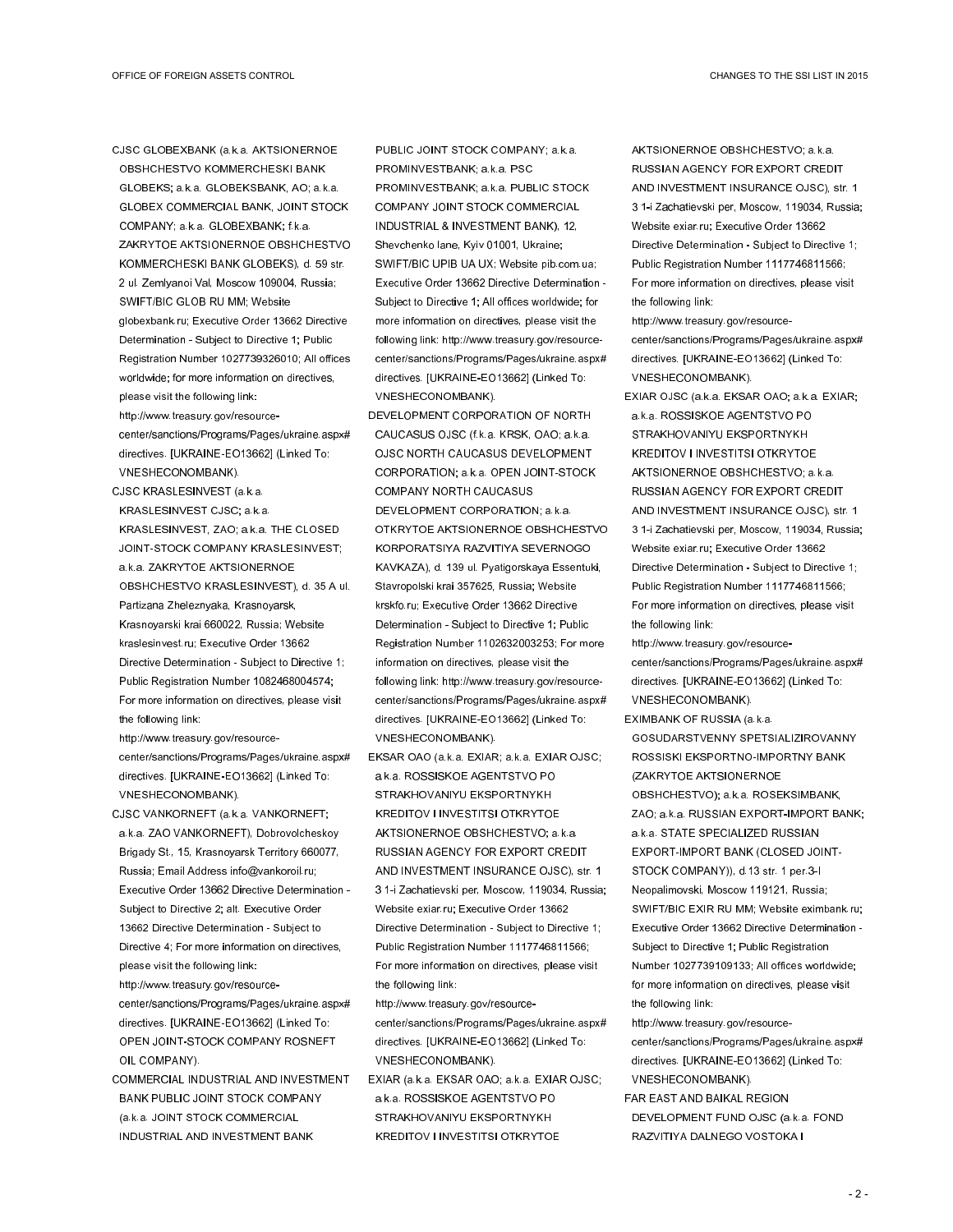BAIKALSKOGO REGIONA, OAO; a.k.a. OJSC THE FAR EAST AND BAIKAL REGION DEVELOPMENT FUND; a.k.a. OPEN JOINT-STOCK COMPANY THE FAR EAST AND BAIKAL REGION DEVELOPMENT FUND; a.k.a. OTKRYTOE AKTSIONERNOE OBSHCHESTVO FOND RAZVITIYA DALNEGO VOSTOKA I BAIKALSKOGO REGIONA), d. 82 str. 2 ul. Sadovnicheskaya, Moscow 115035, Russia; Website fondvostok.ru; Executive Order 13662 Directive Determination - Subject to Directive 1; Public Registration Number 1112721010995; For more information on directives, please visit the following link:

http://www.treasury.gov/resourcecenter/sanctions/Programs/Pages/ukraine.aspx# directives. [UKRAINE-EO13662] (Linked To: VNESHECONOMBANK).

- FEDERAL CENTER FOR PROJECT FINANCE (a.k.a. FTSPF, OAO; a.k.a. OAO FEDERALNY TSENTR PROEKTNOGO FINANSIROVANIYA; f.k.a. ZAKRYTOE AKTSIONERNOE OBSHCHESTVO FEDERALNY CENTR PROEKTNOGO FINANSIROVANIYA; a.k.a. "FCPF"), d. 14 prospekt Olimpiski, Moscow 129090, Russia; Website fcpf.ru; Executive Order 13662 Directive Determination - Subject to Directive 1; Public Registration Number 1027739088410; For more information on directives, please visit the following link: http://www.treasury.gov/resourcecenter/sanctions/Programs/Pages/ukraine.aspx# directives. [UKRAINE-EO13662] (Linked To: VNESHECONOMBANK).
- FOND RAZVITIYA DALNEGO VOSTOKA I BAIKALSKOGO REGIONA, OAO (a.k.a. FAR EAST AND BAIKAL REGION DEVELOPMENT FUND OJSC; a.k.a. OJSC THE FAR EAST AND BAIKAL REGION DEVELOPMENT FUND; a.k.a. OPEN JOINT-STOCK COMPANY THE FAR EAST AND BAIKAL REGION DEVELOPMENT FUND; a.k.a. OTKRYTOE AKTSIONERNOE OBSHCHESTVO FOND RAZVITIYA DALNEGO VOSTOKA I BAIKALSKOGO REGIONA), d. 82 str. 2 ul. Sadovnicheskaya, Moscow 115035, Russia; Website fondvostok.ru; Executive Order 13662 Directive Determination - Subject to Directive 1; Public Registration Number 1112721010995; For more information on directives, please visit the following link: http://www.treasury.gov/resourcecenter/sanctions/Programs/Pages/ukraine.aspx#

directives. [UKRAINE-EO13662] (Linked To: VNESHECONOMBANK).

- FTSPF, OAO (a.k.a. FEDERAL CENTER FOR PROJECT FINANCE; a.k.a. OAO FEDERALNY TSENTR PROEKTNOGO FINANSIROVANIYA; f.k.a. ZAKRYTOE AKTSIONERNOE OBSHCHESTVO FEDERALNY CENTR PROEKTNOGO FINANSIROVANIYA; a.k.a. "FCPF"), d. 14 prospekt Olimpiski, Moscow 129090, Russia; Website fcpf.ru; Executive Order 13662 Directive Determination - Subject to Directive 1; Public Registration Number 1027739088410; For more information on directives, please visit the following link: http://www.treasury.gov/resourcecenter/sanctions/Programs/Pages/ukraine.aspx# directives. [UKRAINE-EO13662] (Linked To: VNESHECONOMBANK).
- GLOBEKSBANK, AO (a.k.a. AKTSIONERNOE OBSHCHESTVO KOMMERCHESKI BANK GLOBEKS; f.k.a. CJSC GLOBEXBANK; a.k.a. GLOBEX COMMERCIAL BANK, JOINT STOCK COMPANY; a.k.a. GLOBEXBANK; f.k.a. ZAKRYTOE AKTSIONERNOE OBSHCHESTVO KOMMERCHESKI BANK GLOBEKS), d. 59 str. 2 ul. Zemlyanoi Val, Moscow 109004, Russia; SWIFT/BIC GLOB RU MM; Website globexbank.ru; Executive Order 13662 Directive Determination - Subject to Directive 1; Public Registration Number 1027739326010; All offices worldwide; for more information on directives, please visit the following link: http://www.treasury.gov/resourcecenter/sanctions/Programs/Pages/ukraine.aspx# directives. [UKRAINE-EO13662] (Linked To:
- VNESHECONOMBANK). GLOBEX COMMERCIAL BANK, JOINT STOCK COMPANY (a.k.a. AKTSIONERNOE OBSHCHESTVO KOMMERCHESKI BANK GLOBEKS; f.k.a. CJSC GLOBEXBANK; a.k.a. GLOBEKSBANK, AO; a.k.a. GLOBEXBANK; f.k.a. ZAKRYTOE AKTSIONERNOE OBSHCHESTVO KOMMERCHESKI BANK GLOBEKS), d. 59 str. 2 ul. Zemlyanoi Val, Moscow 109004, Russia; SWIFT/BIC GLOB RU MM; Website globexbank.ru; Executive Order 13662 Directive Determination - Subject to Directive 1; Public Registration Number 1027739326010; All offices worldwide; for more information on directives, please visit the following link: http://www.treasury.gov/resourcecenter/sanctions/Programs/Pages/ukraine.aspx#

directives. [UKRAINE-EO13662] (Linked To: VNESHECONOMBANK).

- GLOBEXBANK (a.k.a. AKTSIONERNOE OBSHCHESTVO KOMMERCHESKI BANK GLOBEKS; f.k.a. CJSC GLOBEXBANK; a.k.a. GLOBEKSBANK, AO; a.k.a. GLOBEX COMMERCIAL BANK, JOINT STOCK COMPANY; f.k.a. ZAKRYTOE AKTSIONERNOE OBSHCHESTVO KOMMERCHESKI BANK GLOBEKS), d. 59 str. 2 ul. Zemlyanoi Val, Moscow 109004, Russia; SWIFT/BIC GLOB RU MM; Website globexbank.ru; Executive Order 13662 Directive Determination - Subject to Directive 1; Public Registration Number 1027739326010; All offices worldwide; for more information on directives, please visit the following link: http://www.treasury.gov/resourcecenter/sanctions/Programs/Pages/ukraine.aspx# directives. [UKRAINE-EO13662] (Linked To: VNESHECONOMBANK).
- GOSUDARSTVENNY SPETSIALIZIROVANNY ROSSISKI EKSPORTNO-IMPORTNY BANK (ZAKRYTOE AKTSIONERNOE OBSHCHESTVO) (a.k.a. EXIMBANK OF RUSSIA; a.k.a. ROSEKSIMBANK, ZAO; a.k.a. RUSSIAN EXPORT-IMPORT BANK; a.k.a. STATE SPECIALIZED RUSSIAN EXPORT-IMPORT BANK (CLOSED JOINT-STOCK COMPANY)), d.13 str. 1 per.3-I Neopalimovski, Moscow 119121, Russia; SWIFT/BIC EXIR RU MM; Website eximbank.ru; Executive Order 13662 Directive Determination - Subject to Directive 1; Public Registration Number 1027739109133; All offices worldwide; for more information on directives, please visit the following link: http://www.treasury.gov/resourcecenter/sanctions/Programs/Pages/ukraine.aspx# directives. [UKRAINE-EO13662] (Linked To: VNESHECONOMBANK).
- INTERREGIONAL BANK FOR SETTLEMENTS OF THE TELECOMMUNICATIONS AND POSTAL SERVICES (a.k.a. MEZHREGIONALNY KOMMERCHESKI BANK RAZVITIYA SVYAZI I INFORMATIKI (PUBLICHNOE AKTSIONERNOE OBSHCHESTVO); a.k.a. SVIAZ-BANK; a.k.a. SVIAZ-BANK AKB PAO), 7 Tverskaya ul., Moscow 125375, Russia; SWIFT/BIC SVIZ RU MM; Website sviaz-bank.ru; Executive Order 13662 Directive Determination - Subject to Directive 1; Public Registration Number 1027700159288; All offices worldwide; for more information on directives, please visit the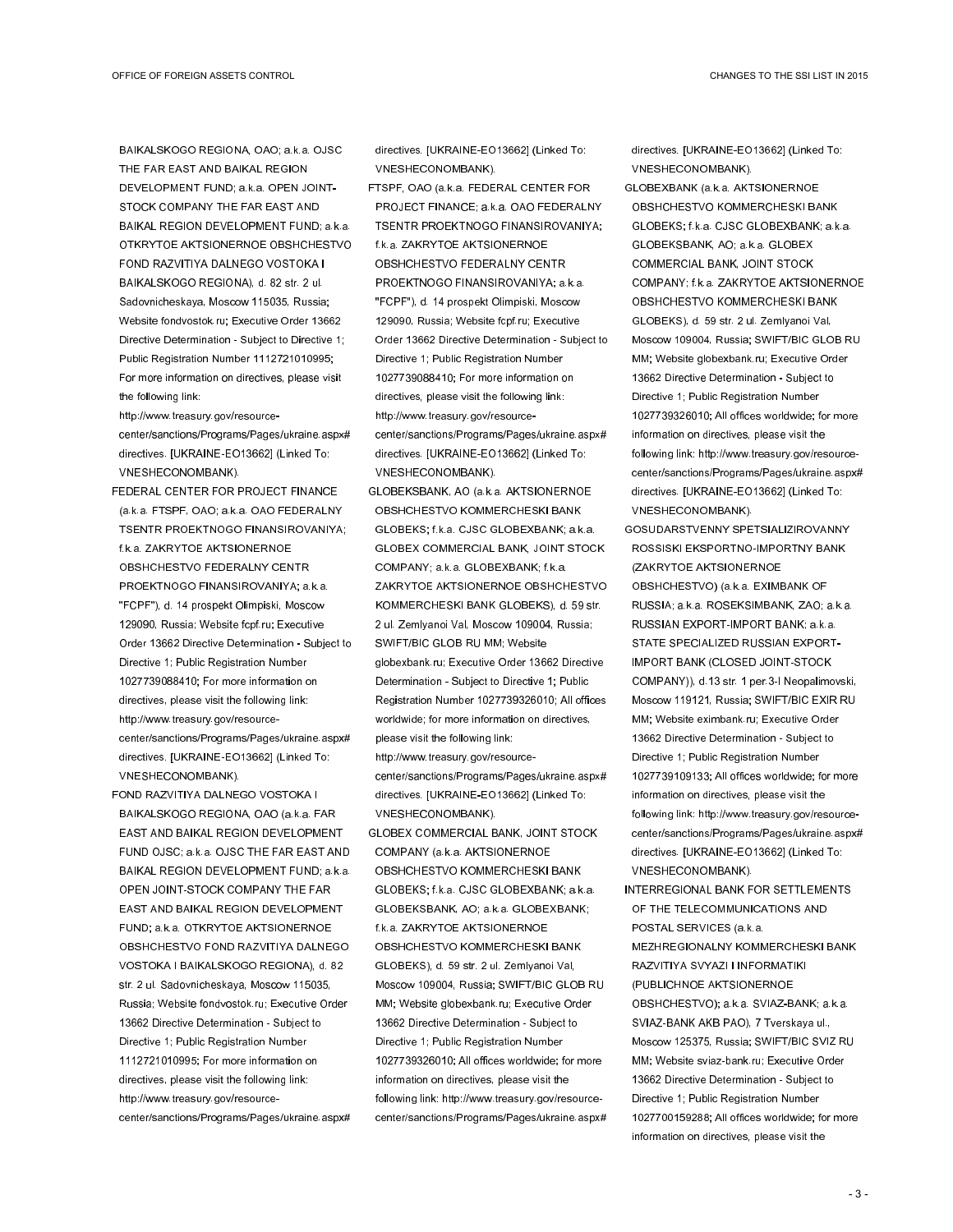following link: http://www.treasury.gov/resourcecenter/sanctions/Programs/Pages/ukraine.aspx# directives. [UKRAINE-EO13662] (Linked To: VNESHECONOMBANK).

JOINT STOCK COMMERCIAL INDUSTRIAL AND INVESTMENT BANK PUBLIC JOINT STOCK COMPANY (a.k.a. COMMERCIAL INDUSTRIAL AND INVESTMENT BANK PUBLIC JOINT STOCK COMPANY; a.k.a. PROMINVESTBANK; a.k.a. PSC PROMINVESTBANK; a.k.a. PUBLIC STOCK COMPANY JOINT STOCK COMMERCIAL INDUSTRIAL & INVESTMENT BANK), 12, Shevchenko lane, Kyiv 01001, Ukraine; SWIFT/BIC UPIB UA UX; Website pib.com.ua; Executive Order 13662 Directive Determination - Subject to Directive 1; All offices worldwide; for more information on directives, please visit the following link: http://www.treasury.gov/resource-

center/sanctions/Programs/Pages/ukraine.aspx# directives. [UKRAINE-EO13662] (Linked To: VNESHECONOMBANK).

- JSC RUSSIAN BANK FOR SMALL AND MEDIUM ENTERPRISES SUPPORT (a.k.a. AKTSIONERNOE OBSHCHESTVO ROSSISKI BANK PODDERZHKI MALOGO I SREDNEGO PREDPRINIMATELSTVA; a.k.a. JSC SME BANK; a.k.a. MSP BANK AO; f.k.a. OTKRYTOE AKTSIONERNOE OBSHCHESTVO ROSSISKI BANK RAZVITIYA; a.k.a. SME BANK), 79 ul. Sadovnicheskaya, Moscow 115035, Russia; SWIFT/BIC RUDV RU MM; Website mspbank.ru; Executive Order 13662 Directive Determination - Subject to Directive 1; Public Registration Number 1027739108649; All offices worldwide; for more information on directives, please visit the following link: http://www.treasury.gov/resourcecenter/sanctions/Programs/Pages/ukraine.aspx#
- directives. [UKRAINE-EO13662] (Linked To: VNESHECONOMBANK). JSC SME BANK (a.k.a. AKTSIONERNOE OBSHCHESTVO ROSSISKI BANK PODDERZHKI MALOGO I SREDNEGO PREDPRINIMATELSTVA; a.k.a. JSC RUSSIAN BANK FOR SMALL AND MEDIUM ENTERPRISES SUPPORT; a.k.a. MSP BANK AO; f.k.a. OTKRYTOE AKTSIONERNOE OBSHCHESTVO ROSSISKI BANK RAZVITIYA; a.k.a. SME BANK), 79 ul. Sadovnicheskaya, Moscow 115035, Russia; SWIFT/BIC RUDV RU

MM; Website mspbank.ru; Executive Order 13662 Directive Determination - Subject to

Directive 1; Public Registration Number 1027739108649; All offices worldwide; for more information on directives, please visit the following link: http://www.treasury.gov/resourcecenter/sanctions/Programs/Pages/ukraine.aspx# directives. [UKRAINE-EO13662] (Linked To: VNESHECONOMBANK).

KOMSOMOLSK REFINERY (a.k.a. LLC RN-KOMSOMOLSK REFINERY; a.k.a. RN-KOMSOMOLSKI NPZ OOO; a.k.a. RN-KOMSOMOLSKY REFINERY LLC), 115 Leningradskaya st., Komsomolsk-on-Amur, Khabarovsk region 681007, Russia; Email Address knpz@rosneft.ru; Executive Order 13662 Directive Determination - Subject to Directive 2; alt. Executive Order 13662 Directive Determination - Subject to Directive 4; For more information on directives, please visit the following link: http://www.treasury.gov/resourcecenter/sanctions/Programs/Pages/ukraine.aspx# directives. [UKRAINE-EO13662] (Linked To: OPEN JOINT-STOCK COMPANY ROSNEFT OIL COMPANY).

KRASLESINVEST CJSC (a.k.a. CJSC KRASLESINVEST; a.k.a. KRASLESINVEST, ZAO; a.k.a. THE CLOSED JOINT-STOCK COMPANY KRASLESINVEST; a.k.a. ZAKRYTOE AKTSIONERNOE OBSHCHESTVO KRASLESINVEST), d. 35 A ul. Partizana Zheleznyaka, Krasnoyarsk, Krasnoyarski krai 660022, Russia; Website kraslesinvest.ru; Executive Order 13662 Directive Determination - Subject to Directive 1; Public Registration Number 1082468004574; For more information on directives, please visit the following link: http://www.treasury.gov/resourcecenter/sanctions/Programs/Pages/ukraine.aspx# directives. [UKRAINE-EO13662] (Linked To: VNESHECONOMBANK).

KRASLESINVEST, ZAO (a.k.a. CJSC KRASLESINVEST; a.k.a. KRASLESINVEST CJSC; a.k.a. THE CLOSED JOINT-STOCK COMPANY KRASLESINVEST; a.k.a. ZAKRYTOE AKTSIONERNOE OBSHCHESTVO KRASLESINVEST), d. 35 A ul. Partizana Zheleznyaka, Krasnoyarsk, Krasnoyarski krai 660022, Russia; Website kraslesinvest.ru; Executive Order 13662 Directive Determination - Subject to Directive 1; Public Registration Number 1082468004574; For more information on directives, please visit the following link: http://www.treasury.gov/resourcecenter/sanctions/Programs/Pages/ukraine.aspx#

directives. [UKRAINE-EO13662] (Linked To: VNESHECONOMBANK).

KRSK, OAO (a.k.a. DEVELOPMENT CORPORATION OF NORTH CAUCASUS OJSC; a.k.a. OJSC NORTH CAUCASUS DEVELOPMENT CORPORATION; a.k.a. OPEN JOINT-STOCK COMPANY NORTH CAUCASUS DEVELOPMENT CORPORATION; a.k.a. OTKRYTOE AKTSIONERNOE OBSHCHESTVO KORPORATSIYA RAZVITIYA SEVERNOGO KAVKAZA), d. 139 ul. Pyatigorskaya Essentuki, Stavropolski krai 357625, Russia; Website krskfo.ru; Executive Order 13662 Directive Determination - Subject to Directive 1; Public Registration Number 1102632003253; For more information on directives, please visit the following link: http://www.treasury.gov/resourcecenter/sanctions/Programs/Pages/ukraine.aspx# directives. [UKRAINE-EO13662] (Linked To: VNESHECONOMBANK).

KUIBYSHEV REFINERY (a.k.a. OJSC KUIBYSHEV REFINERY; a.k.a. OJSC KUYBYSHEV REFINERY), 25 Groznenskaya st., Samara 443004, Russia; Email Address sekr@knpz.rosneft.ru; Executive Order 13662 Directive Determination - Subject to Directive 2; alt. Executive Order 13662 Directive Determination - Subject to Directive 4; For more information on directives, please visit the following link: http://www.treasury.gov/resourcecenter/sanctions/Programs/Pages/ukraine.aspx# directives. [UKRAINE-EO13662] (Linked To: OPEN JOINT-STOCK COMPANY ROSNEFT OIL COMPANY).

LIMITED LIABILITY COMPANY RDIF MANAGEMENT COMPANY (a.k.a. MANAGEMENT COMPANY RDIF LLC; a.k.a. OBSHCHESTVO S OGRANICHENNOI OTVETSTVENNOSTYU UPRAVLYAYUSHCHAYA KOMPANIYA RFPI; a.k.a. RDIF MANAGEMENT COMPANY; a.k.a. RDIF MANAGEMENT COMPANY LLC; a.k.a. RUSSIAN DIRECT INVESTMENT FUND MANAGEMENT COMPANY; a.k.a. UK RFPI, OOO), d. 9 prospekt Akademika Sakharova, Moscow 107996, Russia; Website rdif.ru; Executive Order 13662 Directive Determination -

Subject to Directive 1; Public Registration Number 1117746429371; For more information on directives, please visit the following link: http://www.treasury.gov/resourcecenter/sanctions/Programs/Pages/ukraine.aspx#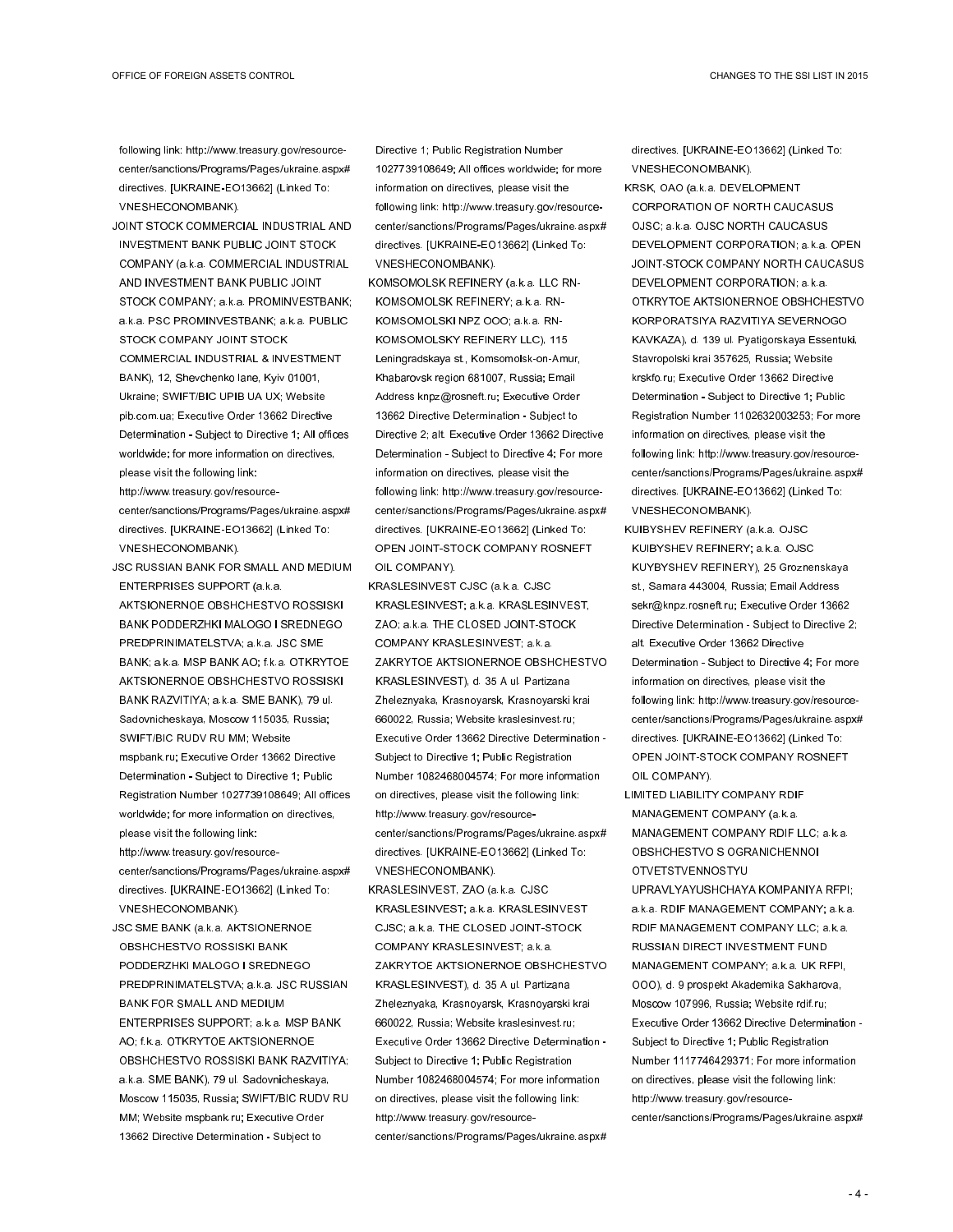directives. [UKRAINE-EO13662] (Linked To: VNESHECONOMBANK).

- LIMITED LIABILITY COMPANY VEB CAPITAL (a.k.a. LLC VEB-CAPITAL; a.k.a. OBSHCHESTVO S OGRANICHENNOI OTVETSTVENNOSTYU INVESTITSIONNAYA KOMPANIYA VNESHEKONOMBANKA (VEB KAPITAL); a.k.a. VEB CAPITAL; a.k.a. VEB CAPITAL LLC; a.k.a. VEB KAPITAL, OOO), d. 7 str. A ul. Mashi Poryvaevoi, Moscow 107078, Russia; Website vebcapital.ru; Executive Order 13662 Directive Determination - Subject to Directive 1; Public Registration Number 1097746831709; For more information on directives, please visit the following link: http://www.treasury.gov/resourcecenter/sanctions/Programs/Pages/ukraine.aspx# directives. [UKRAINE-EO13662] (Linked To: VNESHECONOMBANK).
- LLC RESAD (a.k.a. OBSHCHESTVO S OGRANICHENNOI OTVETSTVENNOSTYU RESAD; a.k.a. RESAD LLC; a.k.a. RESAD, OOO), d. 5 ul. Bryanskaya, Moscow 121059, Russia; Executive Order 13662 Directive Determination - Subject to Directive 1; Public Registration Number 1027739071337; For more information on directives, please visit the following link: http://www.treasury.gov/resourcecenter/sanctions/Programs/Pages/ukraine.aspx# directives. [UKRAINE-EO13662] (Linked To: VNESHECONOMBANK).
- LLC RN-KOMSOMOLSK REFINERY (a.k.a. KOMSOMOLSK REFINERY; a.k.a. RN-KOMSOMOLSKI NPZ OOO; a.k.a. RN-KOMSOMOLSKY REFINERY LLC), 115 Leningradskaya st., Komsomolsk-on-Amur, Khabarovsk region 681007, Russia; Email Address knpz@rosneft.ru; Executive Order 13662 Directive Determination - Subject to Directive 2; alt. Executive Order 13662 Directive Determination - Subject to Directive 4; For more information on directives, please visit the following link: http://www.treasury.gov/resourcecenter/sanctions/Programs/Pages/ukraine.aspx# directives. [UKRAINE-EO13662] (Linked To: OPEN JOINT-STOCK COMPANY ROSNEFT OIL COMPANY).
- LLC VEB-CAPITAL (a.k.a. LIMITED LIABILITY COMPANY VEB CAPITAL; a.k.a. OBSHCHESTVO S OGRANICHENNOI OTVETSTVENNOSTYU INVESTITSIONNAYA KOMPANIYA VNESHEKONOMBANKA (VEB KAPITAL); a.k.a. VEB CAPITAL; a.k.a. VEB

CAPITAL LLC; a.k.a. VEB KAPITAL, OOO), d. 7 str. A ul. Mashi Poryvaevoi, Moscow 107078, Russia; Website vebcapital.ru; Executive Order 13662 Directive Determination - Subject to Directive 1; Public Registration Number 1097746831709; For more information on directives, please visit the following link: http://www.treasury.gov/resourcecenter/sanctions/Programs/Pages/ukraine.aspx#

directives. [UKRAINE-EO13662] (Linked To: VNESHECONOMBANK).

MANAGEMENT COMPANY RDIF LLC (a.k.a. LIMITED LIABILITY COMPANY RDIF MANAGEMENT COMPANY; a.k.a. OBSHCHESTVO S OGRANICHENNOI OTVETSTVENNOSTYU

UPRAVLYAYUSHCHAYA KOMPANIYA RFPI; a.k.a. RDIF MANAGEMENT COMPANY; a.k.a. RDIF MANAGEMENT COMPANY LLC; a.k.a. RUSSIAN DIRECT INVESTMENT FUND MANAGEMENT COMPANY; a.k.a. UK RFPI, OOO), d. 9 prospekt Akademika Sakharova, Moscow 107996, Russia; Website rdif.ru; Executive Order 13662 Directive Determination - Subject to Directive 1; Public Registration Number 1117746429371; For more information on directives, please visit the following link: http://www.treasury.gov/resourcecenter/sanctions/Programs/Pages/ukraine.aspx# directives. [UKRAINE-EO13662] (Linked To: VNESHECONOMBANK).

- MEZHREGIONALNY KOMMERCHESKI BANK RAZVITIYA SVYAZI I INFORMATIKI (PUBLICHNOE AKTSIONERNOE OBSHCHESTVO) (a.k.a. INTERREGIONAL BANK FOR SETTLEMENTS OF THE TELECOMMUNICATIONS AND POSTAL SERVICES; a.k.a. SVIAZ-BANK; a.k.a. SVIAZ-BANK AKB PAO), 7 Tverskaya ul., Moscow 125375, Russia; SWIFT/BIC SVIZ RU MM; Website sviaz-bank.ru; Executive Order 13662 Directive Determination - Subject to Directive 1; Public Registration Number 1027700159288; All offices worldwide; for more information on directives, please visit the following link: http://www.treasury.gov/resourcecenter/sanctions/Programs/Pages/ukraine.aspx# directives. [UKRAINE-EO13662] (Linked To: VNESHECONOMBANK).
- MSP BANK AO (a.k.a. AKTSIONERNOE OBSHCHESTVO ROSSISKI BANK PODDERZHKI MALOGO I SREDNEGO PREDPRINIMATELSTVA; a.k.a. JSC RUSSIAN

BANK FOR SMALL AND MEDIUM ENTERPRISES SUPPORT; a.k.a. JSC SME BANK; f.k.a. OTKRYTOE AKTSIONERNOE OBSHCHESTVO ROSSISKI BANK RAZVITIYA; a.k.a. SME BANK), 79 ul. Sadovnicheskaya, Moscow 115035, Russia; SWIFT/BIC RUDV RU MM; Website mspbank.ru; Executive Order 13662 Directive Determination - Subject to Directive 1; Public Registration Number 1027739108649; All offices worldwide; for more information on directives, please visit the following link: http://www.treasury.gov/resourcecenter/sanctions/Programs/Pages/ukraine.aspx# directives. [UKRAINE-EO13662] (Linked To: VNESHECONOMBANK).

NEFT-AKTIV LLC (a.k.a. OOO NEFT-AKTIV; a.k.a. RN-AKTIV OOO), Ulica Kaluzhskaya M., d., 15, str. 28, Moscow 119071, Russia; Executive Order 13662 Directive Determination - Subject to Directive 2; alt. Executive Order 13662 Directive Determination - Subject to Directive 4; For more information on directives, please visit the following link:

http://www.treasury.gov/resourcecenter/sanctions/Programs/Pages/ukraine.aspx# directives. [UKRAINE-EO13662] (Linked To: OPEN JOINT-STOCK COMPANY ROSNEFT OIL COMPANY).

NOVOKUIBYSHEVSK REFINERY (a.k.a. OJSC NOVOKUYBYSHEV REFINERY; a.k.a. OJSC NOVOKUYBYSHEV REFINERY), Novokuibyshevsk, Samara region 446207, Russia; Email Address sekr@nknpz.rosneft.ru; Executive Order 13662 Directive Determination - Subject to Directive 2; alt. Executive Order 13662 Directive Determination - Subject to Directive 4; For more information on directives, please visit the following link:

http://www.treasury.gov/resourcecenter/sanctions/Programs/Pages/ukraine.aspx# directives. [UKRAINE-EO13662] (Linked To: OPEN JOINT-STOCK COMPANY ROSNEFT OIL COMPANY).

OAO ACHINSK OIL REFINERY VNK (a.k.a. ACHINSK REFINERY; a.k.a. OJSC ACHINSK REFINERY), Achinsk Refinery industrial area, Bolsheuluisky district, Krasnoyarsk territory 662110, Russia; Email Address sekr1@anpz.rosneft.ru; Executive Order 13662 Directive Determination - Subject to Directive 2; alt. Executive Order 13662 Directive Determination - Subject to Directive 4; For more information on directives, please visit the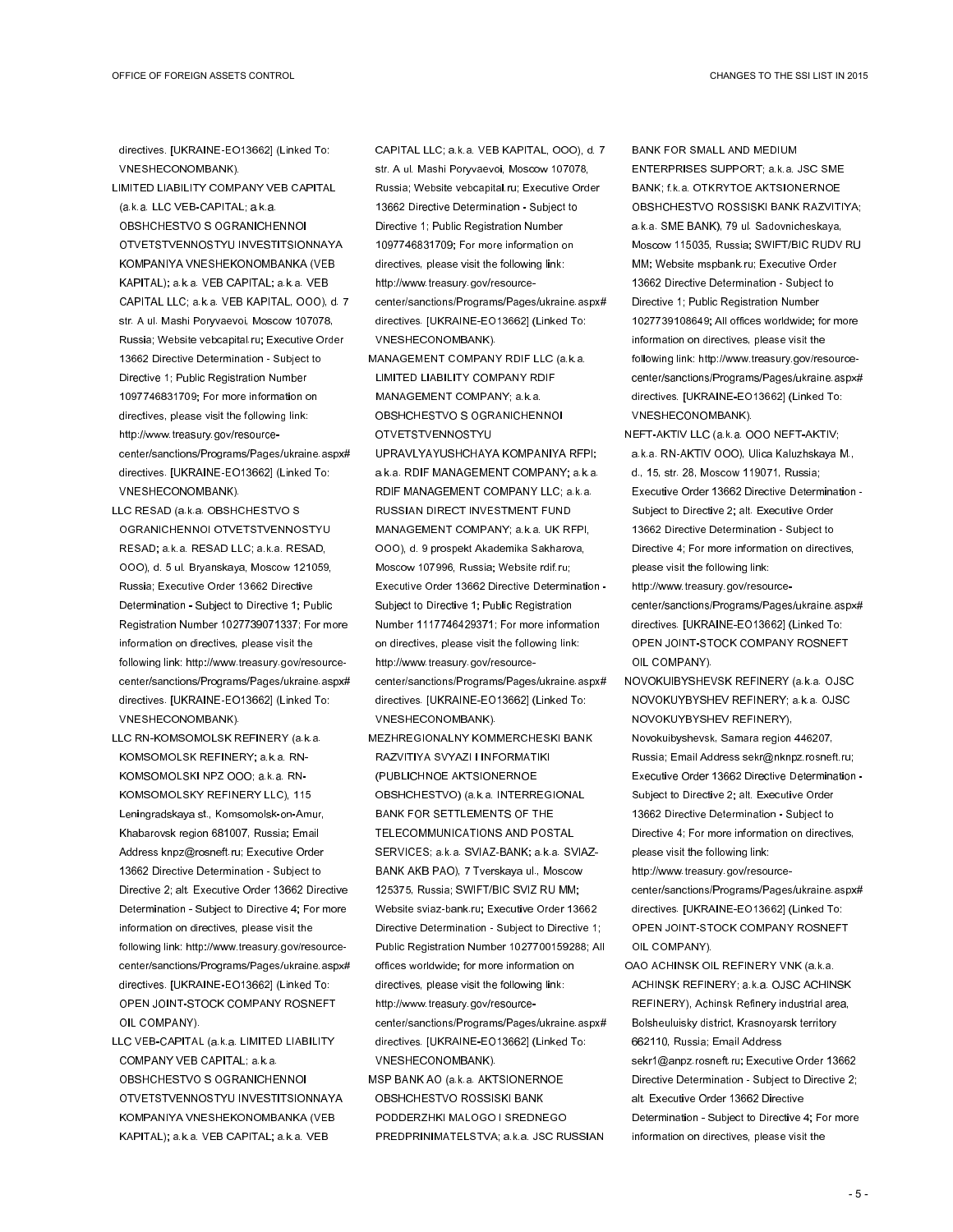following link: http://www.treasury.gov/resourcecenter/sanctions/Programs/Pages/ukraine.aspx# directives. [UKRAINE-EO13662] (Linked To: OPEN JOINT-STOCK COMPANY ROSNEFT OIL COMPANY).

- OAO FEDERALNY TSENTR PROEKTNOGO FINANSIROVANIYA (a.k.a. FEDERAL CENTER FOR PROJECT FINANCE; a.k.a. FTSPF, OAO; fk.a. ZAKRYTOE AKTSIONERNOE OBSHCHESTVO FEDERALNY CENTR PROEKTNOGO FINANSIROVANIYA; a.k.a. "FCPF"), d. 14 prospekt Olimpiski, Moscow 129090, Russia; Website fcpf.ru; Executive Order 13662 Directive Determination - Subject to Directive 1; Public Registration Number 1027739088410; For more information on directives, please visit the following link: http://www.treasury.gov/resourcecenter/sanctions/Programs/Pages/ukraine.aspx# directives. [UKRAINE-EO13662] (Linked To: VNESHECONOMBANK).
- OAO JSC ORENBURGNEFT (a.k.a. OJSC ORENBURGNEFT; a.k.a. ORENBURGNEFT), Magistralnaya St., 2, Buzuluk, the Orenburg Region 461040, Russia; st. Magistralynaya 2, Buzuluk 461040, Russia; Email Address orenburgneft@rosneft.ru; Executive Order 13662 Directive Determination - Subject to Directive 2; alt. Executive Order 13662 Directive Determination - Subject to Directive 4; For more information on directives, please visit the following link: http://www.treasury.gov/resourcecenter/sanctions/Programs/Pages/ukraine.aspx# directives. [UKRAINE-EO13662] (Linked To: OPEN JOINT-STOCK COMPANY ROSNEFT OIL COMPANY).
- OBSHCHESTVO S OGRANICHENNOI OTVETSTVENNOSTYU INVESTITSIONNAYA KOMPANIYA VNESHEKONOMBANKA (VEB KAPITAL) (a.k.a. LIMITED LIABILITY COMPANY VEB CAPITAL; a.k.a. LLC VEB-CAPITAL; a.k.a. VEB CAPITAL; a.k.a. VEB CAPITAL LLC; a.k.a. VEB KAPITAL, OOO), d. 7 str. A ul. Mashi Poryvaevoi, Moscow 107078, Russia; Website vebcapital.ru; Executive Order 13662 Directive Determination - Subject to Directive 1; Public Registration Number 1097746831709; For more information on directives, please visit the following link: http://www.treasury.gov/resourcecenter/sanctions/Programs/Pages/ukraine.aspx# directives. [UKRAINE-EO13662] (Linked To: VNESHECONOMBANK).

OBSHCHESTVO S OGRANICHENNOI OTVETSTVENNOSTYU RESAD (a.k.a. LLC RESAD; a.k.a. RESAD LLC; a.k.a. RESAD, OOO), d. 5 ul. Bryanskaya, Moscow 121059, Russia; Executive Order 13662 Directive Determination - Subject to Directive 1; Public Registration Number 1027739071337; For more information on directives, please visit the following link: http://www.treasury.gov/resourcecenter/sanctions/Programs/Pages/ukraine.aspx# directives. [UKRAINE-EO13662] (Linked To: VNESHECONOMBANK).

OBSHCHESTVO S OGRANICHENNOI OTVETSTVENNOSTYU

UPRAVLYAYUSHCHAYA KOMPANIYA RFPI (a.k.a. LIMITED LIABILITY COMPANY RDIF MANAGEMENT COMPANY; a.k.a. MANAGEMENT COMPANY RDIF LLC; a.k.a. RDIF MANAGEMENT COMPANY; a.k.a. RDIF MANAGEMENT COMPANY LLC; a.k.a. RUSSIAN DIRECT INVESTMENT FUND MANAGEMENT COMPANY; a.k.a. UK RFPI, OOO), d. 9 prospekt Akademika Sakharova, Moscow 107996, Russia; Website rdif.ru; Executive Order 13662 Directive Determination - Subject to Directive 1; Public Registration Number 1117746429371; For more information on directives, please visit the following link: http://www.treasury.gov/resourcecenter/sanctions/Programs/Pages/ukraine.aspx# directives. [UKRAINE-EO13662] (Linked To: VNESHECONOMBANK).

- OBSHCHESTVO S OGRANICHENNOI OTVETSTVENNOSTYU VEB INZHINIRING (a.k.a. VEB ENGINEERING LLC; a.k.a. VEB INZHINIRING, OOO), d. 9 prospekt Akademika Sakharova, Moscow 107996, Russia; Website vebeng.ru; Executive Order 13662 Directive Determination - Subject to Directive 1; Public Registration Number 1107746181674; For more information on directives, please visit the following link: http://www.treasury.gov/resourcecenter/sanctions/Programs/Pages/ukraine.aspx# directives. [UKRAINE-EO13662] (Linked To: VNESHECONOMBANK).
- OJSC ACHINSK REFINERY (a.k.a. ACHINSK REFINERY; a.k.a. OAO ACHINSK OIL REFINERY VNK), Achinsk Refinery industrial area, Bolsheuluisky district, Krasnoyarsk territory 662110, Russia; Email Address sekr1@anpz.rosneft.ru; Executive Order 13662 Directive Determination - Subject to Directive 2; alt. Executive Order 13662 Directive

Determination - Subject to Directive 4; For more information on directives, please visit the following link: http://www.treasury.gov/resourcecenter/sanctions/Programs/Pages/ukraine.aspx# directives. [UKRAINE-EO13662] (Linked To: OPEN JOINT-STOCK COMPANY ROSNEFT OIL COMPANY).

- OJSC ANGARSK PETROCHEMICAL COMPANY (a.k.a. ANGARSK REFINERY), Angarsk, Irkutsk region 665830, Russia; 6 ul. K. Marksa, Angarsk 665830, Russia; Website www.anhk.ru; Email Address delo@anhk.rosneft.ru; Executive Order 13662 Directive Determination - Subject to Directive 2; alt. Executive Order 13662 Directive Determination - Subject to Directive 4; For more information on directives, please visit the following link: http://www.treasury.gov/resourcecenter/sanctions/Programs/Pages/ukraine.aspx# directives. [UKRAINE-EO13662] (Linked To: OPEN JOINT-STOCK COMPANY ROSNEFT OIL COMPANY).
- OJSC KUIBYSHEV REFINERY (a.k.a. KUIBYSHEV REFINERY; a.k.a. OJSC KUYBYSHEV REFINERY), 25 Groznenskaya st., Samara 443004, Russia; Email Address sekr@knpz.rosneft.ru; Executive Order 13662 Directive Determination - Subject to Directive 2; alt. Executive Order 13662 Directive Determination - Subject to Directive 4; For more information on directives, please visit the following link: http://www.treasury.gov/resourcecenter/sanctions/Programs/Pages/ukraine.aspx# directives. [UKRAINE-EO13662] (Linked To: OPEN JOINT-STOCK COMPANY ROSNEFT OIL COMPANY).
- OJSC KUYBYSHEV REFINERY (a.k.a. KUIBYSHEV REFINERY; a.k.a. OJSC KUIBYSHEV REFINERY), 25 Groznenskaya st., Samara 443004, Russia; Email Address sekr@knpz.rosneft.ru; Executive Order 13662 Directive Determination - Subject to Directive 2; alt. Executive Order 13662 Directive Determination - Subject to Directive 4; For more information on directives, please visit the following link: http://www.treasury.gov/resourcecenter/sanctions/Programs/Pages/ukraine.aspx# directives. [UKRAINE-EO13662] (Linked To: OPEN JOINT-STOCK COMPANY ROSNEFT OIL COMPANY).
- OJSC NORTH CAUCASUS DEVELOPMENT CORPORATION (a.k.a. DEVELOPMENT CORPORATION OF NORTH CAUCASUS OJSC; f.k.a. KRSK, OAO; a.k.a. OPEN JOINT-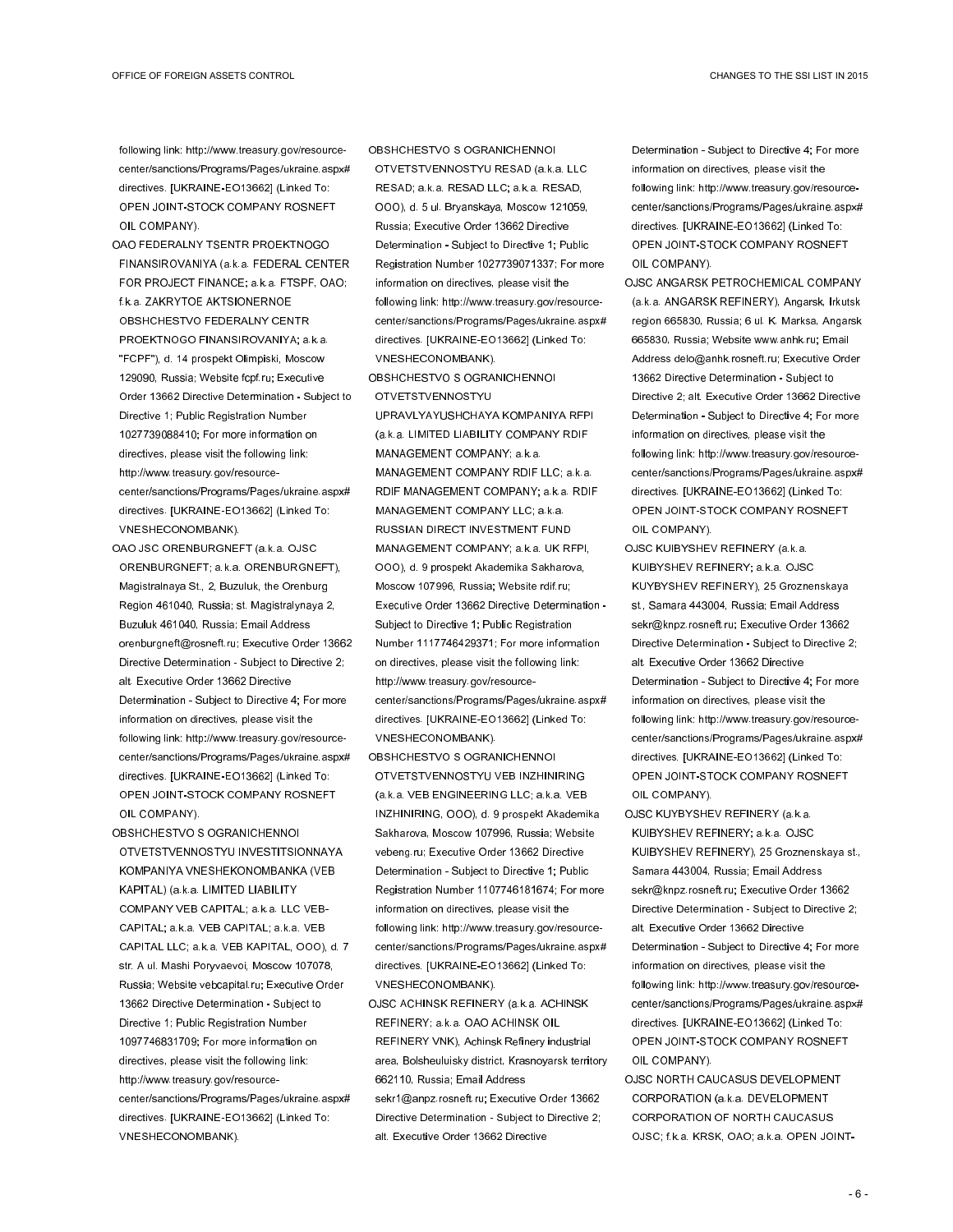STOCK COMPANY NORTH CAUCASUS DEVELOPMENT CORPORATION; a.k.a. OTKRYTOE AKTSIONERNOE OBSHCHESTVO KORPORATSIYA RAZVITIYA SEVERNOGO KAVKAZA), d. 139 ul. Pyatigorskaya Essentuki, Stavropolski krai 357625, Russia; Website krskfo.ru; Executive Order 13662 Directive Determination - Subject to Directive 1; Public Registration Number 1102632003253; For more information on directives, please visit the following link: http://www.treasury.gov/resourcecenter/sanctions/Programs/Pages/ukraine.aspx# directives. [UKRAINE-EO13662] (Linked To: VNESHECONOMBANK).

- OJSC NOVOKUYBYSHEV REFINERY (a.k.a. NOVOKUIBYSHEVSK REFINERY; a.k.a. OJSC NOVOKUYBYSHEV REFINERY), Novokuibyshevsk, Samara region 446207, Russia; Email Address sekr@nknpz.rosneft.ru; Executive Order 13662 Directive Determination - Subject to Directive 2; alt. Executive Order 13662 Directive Determination - Subject to Directive 4; For more information on directives, please visit the following link: http://www.treasury.gov/resourcecenter/sanctions/Programs/Pages/ukraine.aspx# directives. [UKRAINE-EO13662] (Linked To:
- OPEN JOINT-STOCK COMPANY ROSNEFT OIL COMPANY). OJSC NOVOKUYBYSHEV REFINERY (a.k.a.
- NOVOKUIBYSHEVSK REFINERY; a.k.a. OJSC NOVOKUYBYSHEV REFINERY), Novokuibyshevsk, Samara region 446207, Russia; Email Address sekr@nknpz.rosneft.ru; Executive Order 13662 Directive Determination - Subject to Directive 2; alt. Executive Order 13662 Directive Determination - Subject to Directive 4; For more information on directives, please visit the following link: http://www.treasury.gov/resourcecenter/sanctions/Programs/Pages/ukraine.aspx#
- directives. [UKRAINE-EO13662] (Linked To: OPEN JOINT-STOCK COMPANY ROSNEFT OIL COMPANY).
- OJSC ORENBURGNEFT (a.k.a. OAO JSC ORENBURGNEFT; a.k.a. ORENBURGNEFT), Magistralnaya St., 2, Buzuluk, the Orenburg Region 461040, Russia; st. Magistralynaya 2, Buzuluk 461040, Russia; Email Address orenburgneft@rosneft.ru; Executive Order 13662 Directive Determination - Subject to Directive 2; alt. Executive Order 13662 Directive Determination - Subject to Directive 4; For more

information on directives, please visit the following link: http://www.treasury.gov/resourcecenter/sanctions/Programs/Pages/ukraine.aspx# directives. [UKRAINE-EO13662] (Linked To: OPEN JOINT-STOCK COMPANY ROSNEFT OIL COMPANY).

OJSC RN HOLDING (a.k.a. RN HOLDING OAO), 60 Oktyabrskaya ul., Uvat 626170, Russia; Executive Order 13662 Directive Determination - Subject to Directive 2; alt. Executive Order 13662 Directive Determination - Subject to Directive 4; Registration ID 1047200153770 (Russia); Tax ID No. 7225004092 (Russia); Government Gazette Number 74743120 (Russia); For more information on directives, please visit the following link:

http://www.treasury.gov/resourcecenter/sanctions/Programs/Pages/ukraine.aspx# directives. [UKRAINE-EO13662] (Linked To: OPEN JOINT-STOCK COMPANY ROSNEFT OIL COMPANY).

OJSC RUSSIAN REGIONAL DEVELOPMENT BANK (a.k.a. RUSSIAN REGIONAL DEVELOPMENT BANK; a.k.a. "VBRR"), 65/1 Suschevsky Val, Moscow 129594, Russia; 65 Sushchevskiy val, Moscow 129594, Russia; Website www.vbrr.ru; Executive Order 13662 Directive Determination - Subject to Directive 2; alt. Executive Order 13662 Directive Determination - Subject to Directive 4; Registration ID 3287 (Russia); For more information on directives, please visit the following link: http://www.treasury.gov/resourcecenter/sanctions/Programs/Pages/ukraine.aspx# directives. [UKRAINE-EO13662] (Linked To: OPEN JOINT-STOCK COMPANY ROSNEFT OIL COMPANY).

OJSC SAMOTLORNEFTEGAZ (a.k.a. SAMOTLORNEFTEGAZ; a.k.a.

SAMOTLORNEFTEGAZ JSC), Lenina St. 4, the Tyumen Region, Khanty-Mansiysk, Autonomous District, Nizhnevartovsk 628606, Russia; Email Address NVSNGinfo@rosneft.ru; Executive Order 13662 Directive Determination - Subject to Directive 2; alt. Executive Order 13662 Directive Determination - Subject to Directive 4; For more information on directives, please visit the following link: http://www.treasury.gov/resourcecenter/sanctions/Programs/Pages/ukraine.aspx# directives. [UKRAINE-EO13662] (Linked To: OPEN JOINT-STOCK COMPANY ROSNEFT OIL COMPANY).

- OJSC SYZRAN REFINERY (a.k.a. OPEN JOINT-STOCK OIL AND GAS COMPANY SYZRAN; a.k.a. SYZRAN REFINERY), 1 Astrakhanskaya st., Syzran, Samara region 446009, Russia; Moskvorechje street 105, Building 8, Moscow 115523, Russia; Email Address sekr@snpz.rosneft.ru; Executive Order 13662 Directive Determination - Subject to Directive 2; alt. Executive Order 13662 Directive Determination - Subject to Directive 4; For more information on directives, please visit the following link: http://www.treasury.gov/resourcecenter/sanctions/Programs/Pages/ukraine.aspx# directives. [UKRAINE-EO13662] (Linked To: OPEN JOINT-STOCK COMPANY ROSNEFT OIL COMPANY).
- OJSC THE FAR EAST AND BAIKAL REGION DEVELOPMENT FUND (a.k.a. FAR EAST AND BAIKAL REGION DEVELOPMENT FUND OJSC; a.k.a. FOND RAZVITIYA DALNEGO VOSTOKA I BAIKALSKOGO REGIONA, OAO; a.k.a. OPEN JOINT-STOCK COMPANY THE FAR EAST AND BAIKAL REGION DEVELOPMENT FUND; a.k.a. OTKRYTOE AKTSIONERNOE OBSHCHESTVO FOND RAZVITIYA DALNEGO VOSTOKA I BAIKALSKOGO REGIONA), d. 82 str. 2 ul. Sadovnicheskaya, Moscow 115035, Russia; Website fondvostok.ru; Executive Order 13662 Directive Determination - Subject to Directive 1; Public Registration Number 1112721010995; For more information on directives, please visit the following link:

http://www.treasury.gov/resourcecenter/sanctions/Programs/Pages/ukraine.aspx# directives. [UKRAINE-EO13662] (Linked To: VNESHECONOMBANK).

- OJSC VEB-LEASING (a.k.a. OPEN JOINT-STOCK COMPANY VEB-LEASING; a.k.a. OTKRYTOE AKTSIONERNOE OBSHCHESTVO VEB-LIZING; a.k.a. VEB LEASING OJSC; a.k.a. VEB-LIZING, OAO), d. 10 ul. Vozdvizhenka, Moscow 125009, Russia; Website vebleasing.ru; Executive Order 13662 Directive Determination - Subject to Directive 1; Public Registration Number 1037709024781; For more information on directives, please visit the following link: http://www.treasury.gov/resourcecenter/sanctions/Programs/Pages/ukraine.aspx# directives. [UKRAINE-EO13662] (Linked To: VNESHECONOMBANK).
- OJSC VERKHNECHONSKNEFTEGAZ (a.k.a. PJSC VERKHNECHONSKNEFTEGAZ; a.k.a.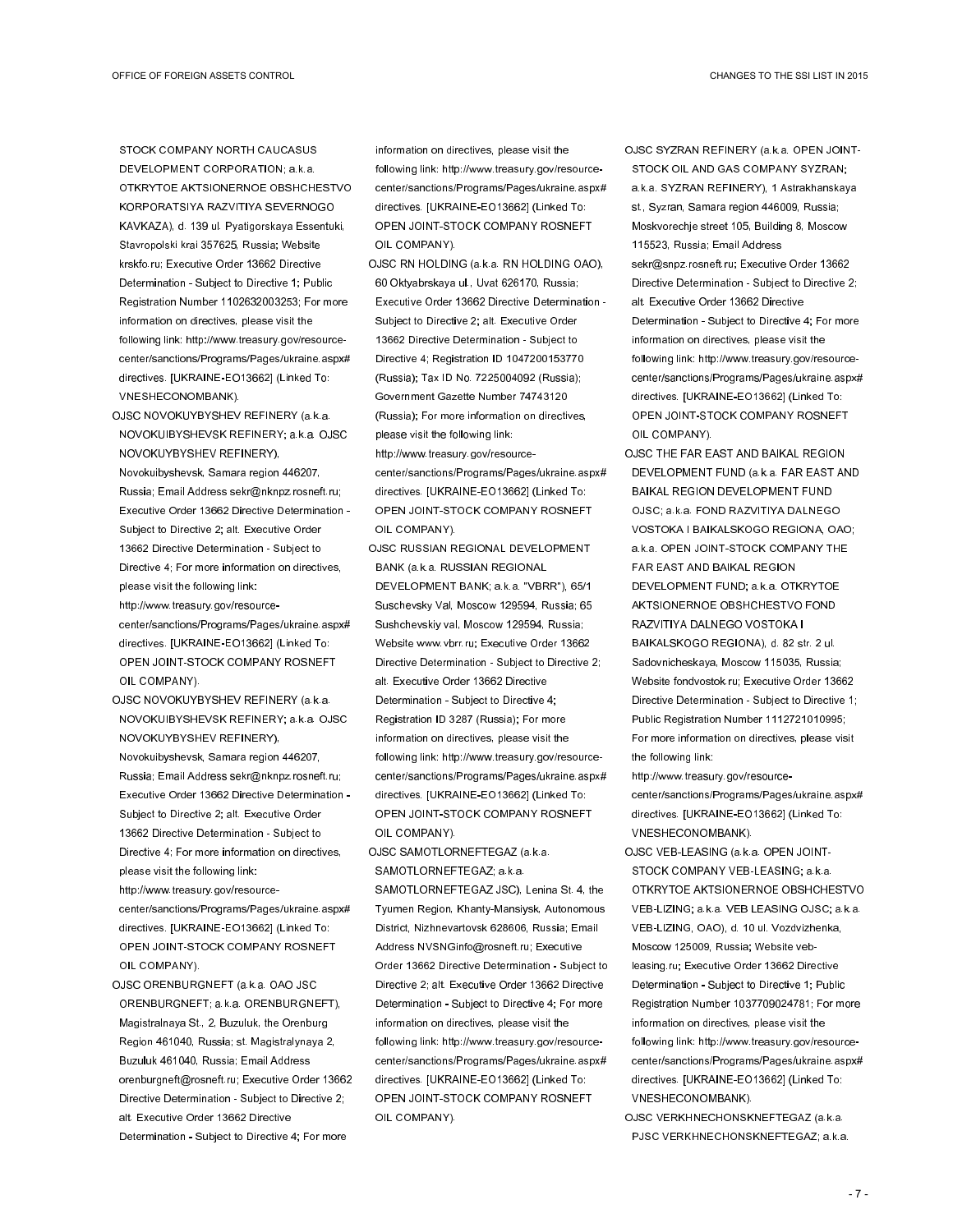VERKHNECHONSKNEFTEGAZ), Baikalskaya St., 295 B, Irkutsk 664050, Russia; Email Address vcng@rosneft.ru; Executive Order 13662 Directive Determination - Subject to Directive 2; alt. Executive Order 13662 Directive Determination - Subject to Directive 4; For more information on directives, please visit the following link: http://www.treasury.gov/resourcecenter/sanctions/Programs/Pages/ukraine.aspx# directives. [UKRAINE-EO13662] (Linked To: OPEN JOINT-STOCK COMPANY ROSNEFT OIL COMPANY).

- OOO NEFT-AKTIV (a.k.a. NEFT-AKTIV LLC; a.k.a. RN-AKTIV OOO), Ulica Kaluzhskaya M., d., 15, str. 28, Moscow 119071, Russia; Executive Order 13662 Directive Determination - Subject to Directive 2; alt. Executive Order 13662 Directive Determination - Subject to Directive 4; For more information on directives, please visit the following link: http://www.treasury.gov/resourcecenter/sanctions/Programs/Pages/ukraine.aspx# directives. [UKRAINE-EO13662] (Linked To:
- OPEN JOINT-STOCK COMPANY ROSNEFT OIL COMPANY). OPEN JOINT-STOCK COMPANY NORTH
- CAUCASUS DEVELOPMENT CORPORATION (a.k.a. DEVELOPMENT CORPORATION OF NORTH CAUCASUS OJSC; f.k.a. KRSK, OAO; a.k.a. OJSC NORTH CAUCASUS DEVELOPMENT CORPORATION; a.k.a. OTKRYTOE AKTSIONERNOE OBSHCHESTVO KORPORATSIYA RAZVITIYA SEVERNOGO KAVKAZA), d. 139 ul. Pyatigorskaya Essentuki, Stavropolski krai 357625, Russia; Website krskfo.ru; Executive Order 13662 Directive Determination - Subject to Directive 1; Public Registration Number 1102632003253; For more information on directives, please visit the following link: http://www.treasury.gov/resourcecenter/sanctions/Programs/Pages/ukraine.aspx# directives. [UKRAINE-EO13662] (Linked To: VNESHECONOMBANK).
- OPEN JOINT-STOCK COMPANY THE FAR EAST AND BAIKAL REGION DEVELOPMENT FUND (a.k.a. FAR EAST AND BAIKAL REGION DEVELOPMENT FUND OJSC; a.k.a. FOND RAZVITIYA DALNEGO VOSTOKA I BAIKALSKOGO REGIONA, OAO; a.k.a. OJSC THE FAR EAST AND BAIKAL REGION DEVELOPMENT FUND; a.k.a. OTKRYTOE AKTSIONERNOE OBSHCHESTVO FOND RAZVITIYA DALNEGO VOSTOKA I

BAIKALSKOGO REGIONA), d. 82 str. 2 ul. Sadovnicheskaya, Moscow 115035, Russia; Website fondvostok.ru; Executive Order 13662 Directive Determination - Subject to Directive 1; Public Registration Number 1112721010995; For more information on directives, please visit the following link:

- http://www.treasury.gov/resource-
- center/sanctions/Programs/Pages/ukraine.aspx# directives. [UKRAINE-EO13662] (Linked To: VNESHECONOMBANK).
- OPEN JOINT-STOCK COMPANY VEB-LEASING (a.k.a. OJSC VEB-LEASING; a.k.a. OTKRYTOE AKTSIONERNOE OBSHCHESTVO VEB-LIZING; a.k.a. VEB LEASING OJSC; a.k.a. VEB-LIZING, OAO), d. 10 ul. Vozdvizhenka, Moscow 125009, Russia; Website veb-leasing.ru; Executive Order 13662 Directive Determination - Subject to Directive 1; Public Registration Number 1037709024781; For more information on directives, please visit the following link: http://www.treasury.gov/resourcecenter/sanctions/Programs/Pages/ukraine.aspx# directives. [UKRAINE-EO13662] (Linked To: VNESHECONOMBANK).
- OPEN JOINT-STOCK OIL AND GAS COMPANY SYZRAN (a.k.a. OJSC SYZRAN REFINERY; a.k.a. SYZRAN REFINERY), 1 Astrakhanskaya st., Syzran, Samara region 446009, Russia; Moskvorechje street 105, Building 8, Moscow 115523, Russia; Email Address sekr@snpz.rosneft.ru; Executive Order 13662
- Directive Determination Subject to Directive 2; alt. Executive Order 13662 Directive Determination - Subject to Directive 4; For more information on directives, please visit the following link: http://www.treasury.gov/resourcecenter/sanctions/Programs/Pages/ukraine.aspx# directives. [UKRAINE-EO13662] (Linked To: OPEN JOINT-STOCK COMPANY ROSNEFT OIL COMPANY).
- ORENBURGNEFT (a.k.a. OAO JSC ORENBURGNEFT; a.k.a. OJSC ORENBURGNEFT), Magistralnaya St., 2, Buzuluk, the Orenburg Region 461040, Russia; st. Magistralynaya 2, Buzuluk 461040, Russia; Email Address orenburgneft@rosneft.ru; Executive Order 13662 Directive Determination - Subject to Directive 2; alt. Executive Order 13662 Directive Determination - Subject to Directive 4; For more information on directives, please visit the following link: http://www.treasury.gov/resource-

center/sanctions/Programs/Pages/ukraine.aspx# directives. [UKRAINE-EO13662] (Linked To: OPEN JOINT-STOCK COMPANY ROSNEFT OIL COMPANY).

- OTKRYTOE AKTSIONERNOE OBSHCHESTVO FOND RAZVITIYA DALNEGO VOSTOKA I BAIKALSKOGO REGIONA (a.k.a. FAR EAST AND BAIKAL REGION DEVELOPMENT FUND OJSC; a.k.a. FOND RAZVITIYA DALNEGO VOSTOKA I BAIKALSKOGO REGIONA, OAO; a.k.a. OJSC THE FAR EAST AND BAIKAL REGION DEVELOPMENT FUND; a.k.a. OPEN JOINT-STOCK COMPANY THE FAR EAST AND BAIKAL REGION DEVELOPMENT FUND), d. 82 str. 2 ul. Sadovnicheskaya, Moscow 115035, Russia; Website fondvostok.ru; Executive Order 13662 Directive Determination - Subject to Directive 1; Public Registration Number 1112721010995; For more information on directives, please visit the following link: http://www.treasury.gov/resourcecenter/sanctions/Programs/Pages/ukraine.aspx# directives. [UKRAINE-EO13662] (Linked To: VNESHECONOMBANK).
- OTKRYTOE AKTSIONERNOE OBSHCHESTVO KORPORATSIYA RAZVITIYA SEVERNOGO KAVKAZA (a.k.a. DEVELOPMENT CORPORATION OF NORTH CAUCASUS OJSC; f.k.a. KRSK, OAO; a.k.a. OJSC NORTH CAUCASUS DEVELOPMENT CORPORATION; a.k.a. OPEN JOINT-STOCK COMPANY NORTH CAUCASUS DEVELOPMENT CORPORATION), d. 139 ul. Pyatigorskaya Essentuki, Stavropolski krai 357625, Russia; Website krskfo.ru; Executive Order 13662 Directive Determination - Subject to Directive 1; Public Registration Number 1102632003253; For more information on directives, please visit the following link: http://www.treasury.gov/resourcecenter/sanctions/Programs/Pages/ukraine.aspx# directives. [UKRAINE-EO13662] (Linked To: VNESHECONOMBANK).
- OTKRYTOE AKTSIONERNOE OBSHCHESTVO ROSSISKI BANK RAZVITIYA (a.k.a. AKTSIONERNOE OBSHCHESTVO ROSSISKI BANK PODDERZHKI MALOGO I SREDNEGO PREDPRINIMATELSTVA; a.k.a. JSC RUSSIAN BANK FOR SMALL AND MEDIUM ENTERPRISES SUPPORT; a.k.a. JSC SME BANK; a.k.a. MSP BANK AO; a.k.a. SME BANK), 79 ul. Sadovnicheskaya, Moscow 115035, Russia; SWIFT/BIC RUDV RU MM; Website mspbank.ru; Executive Order 13662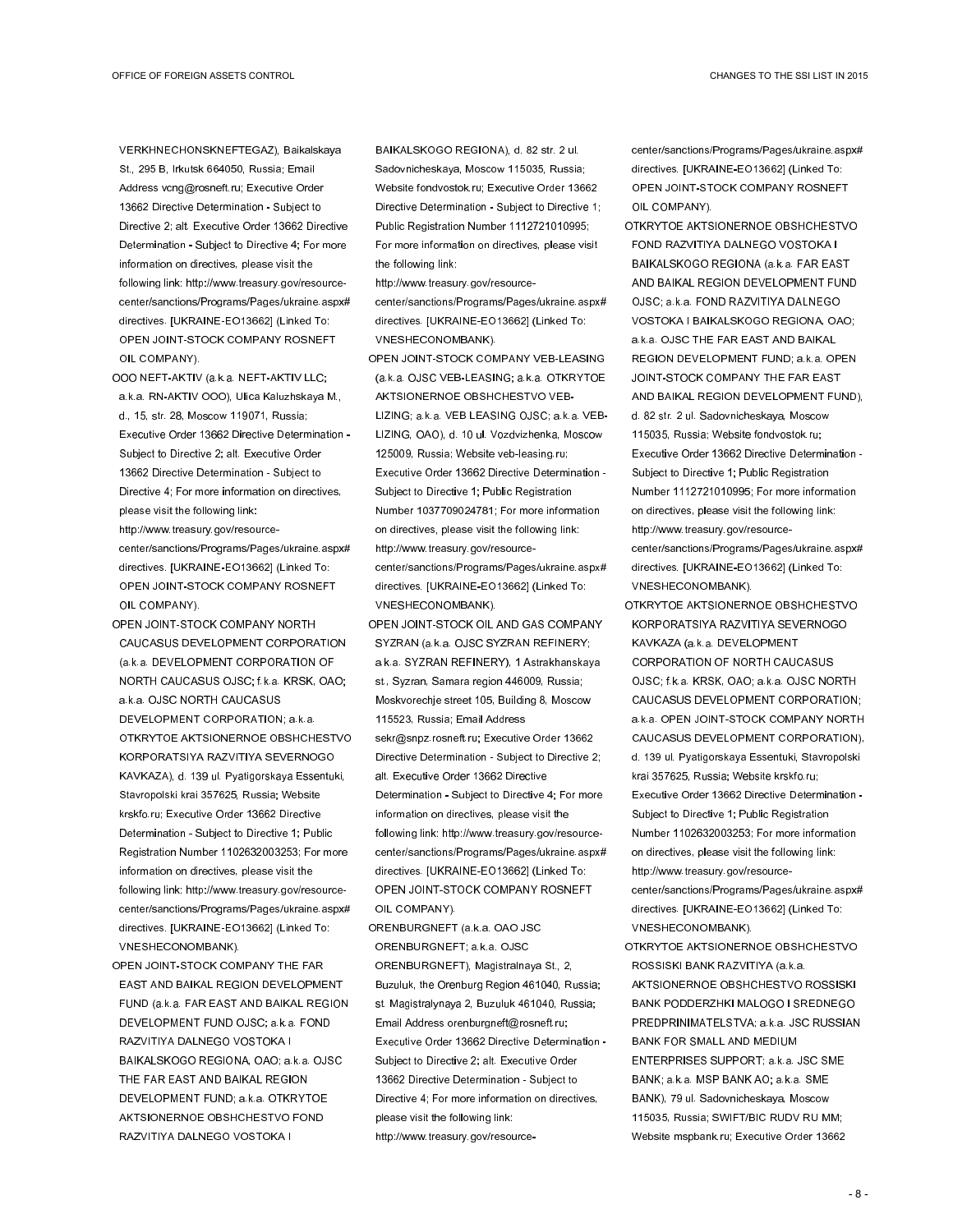Directive Determination - Subject to Directive 1; Public Registration Number 1027739108649; All offices worldwide; for more information on directives, please visit the following link: http://www.treasury.gov/resourcecenter/sanctions/Programs/Pages/ukraine.aspx# directives. [UKRAINE-EO13662] (Linked To: VNESHECONOMBANK).

- OTKRYTOE AKTSIONERNOE OBSHCHESTVO VEB-LIZING (a.k.a. OJSC VEB-LEASING; a.k.a. OPEN JOINT-STOCK COMPANY VEB-LEASING; a.k.a. VEB LEASING OJSC; a.k.a. VEB-LIZING, OAO), d. 10 ul. Vozdvizhenka, Moscow 125009, Russia; Website vebleasing.ru; Executive Order 13662 Directive Determination - Subject to Directive 1; Public Registration Number 1037709024781; For more information on directives, please visit the following link: http://www.treasury.gov/resourcecenter/sanctions/Programs/Pages/ukraine.aspx# directives. [UKRAINE-EO13662] (Linked To: VNESHECONOMBANK).
- PJSC VERKHNECHONSKNEFTEGAZ (a.k.a. OJSC VERKHNECHONSKNEFTEGAZ; a.k.a. VERKHNECHONSKNEFTEGAZ), Baikalskaya St., 295 B, Irkutsk 664050, Russia; Email Address vcng@rosneft.ru; Executive Order 13662 Directive Determination - Subject to Directive 2; alt. Executive Order 13662 Directive Determination - Subject to Directive 4; For more information on directives, please visit the following link: http://www.treasury.gov/resourcecenter/sanctions/Programs/Pages/ukraine.aspx# directives. [UKRAINE-EO13662] (Linked To: OPEN JOINT-STOCK COMPANY ROSNEFT OIL COMPANY).
- PROMINVESTBANK (a.k.a. COMMERCIAL INDUSTRIAL AND INVESTMENT BANK PUBLIC JOINT STOCK COMPANY; a.k.a. JOINT STOCK COMMERCIAL INDUSTRIAL AND INVESTMENT BANK PUBLIC JOINT STOCK COMPANY; a.k.a. PSC PROMINVESTBANK; a.k.a. PUBLIC STOCK COMPANY JOINT STOCK COMMERCIAL INDUSTRIAL & INVESTMENT BANK), 12, Shevchenko lane, Kyiv 01001, Ukraine; SWIFT/BIC UPIB UA UX; Website pib.com.ua; Executive Order 13662 Directive Determination - Subject to Directive 1; All offices worldwide; for more information on directives, please visit the following link: http://www.treasury.gov/resourcecenter/sanctions/Programs/Pages/ukraine.aspx#

directives. [UKRAINE-EO13662] (Linked To: VNESHECONOMBANK).

- PSC PROMINVESTBANK (a.k.a. COMMERCIAL INDUSTRIAL AND INVESTMENT BANK PUBLIC JOINT STOCK COMPANY; a.k.a. JOINT STOCK COMMERCIAL INDUSTRIAL AND INVESTMENT BANK PUBLIC JOINT STOCK COMPANY; a.k.a. PROMINVESTBANK; a.k.a. PUBLIC STOCK COMPANY JOINT STOCK COMMERCIAL INDUSTRIAL & INVESTMENT BANK), 12, Shevchenko lane, Kyiv 01001, Ukraine; SWIFT/BIC UPIB UA UX; Website pib.com.ua; Executive Order 13662 Directive Determination - Subject to Directive 1; All offices worldwide; for more information on directives, please visit the following link: http://www.treasury.gov/resourcecenter/sanctions/Programs/Pages/ukraine.aspx# directives. [UKRAINE-EO13662] (Linked To: VNESHECONOMBANK).
- PUBLIC STOCK COMPANY JOINT STOCK COMMERCIAL INDUSTRIAL & INVESTMENT BANK (a.k.a. COMMERCIAL INDUSTRIAL AND INVESTMENT BANK PUBLIC JOINT STOCK COMPANY; a.k.a. JOINT STOCK COMMERCIAL INDUSTRIAL AND INVESTMENT BANK PUBLIC JOINT STOCK COMPANY; a.k.a. PROMINVESTBANK; a.k.a. PSC PROMINVESTBANK), 12, Shevchenko lane, Kyiv 01001, Ukraine; SWIFT/BIC UPIB UA UX; Website pib.com.ua; Executive Order 13662 Directive Determination - Subject to Directive 1; All offices worldwide; for more information on directives, please visit the following link: http://www.treasury.gov/resourcecenter/sanctions/Programs/Pages/ukraine.aspx# directives. [UKRAINE-EO13662] (Linked To: VNESHECONOMBANK).
- RDIF MANAGEMENT COMPANY (a.k.a. LIMITED LIABILITY COMPANY RDIF MANAGEMENT COMPANY; a.k.a. MANAGEMENT COMPANY RDIF LLC; a.k.a. OBSHCHESTVO S OGRANICHENNOI OTVETSTVENNOSTYU UPRAVLYAYUSHCHAYA KOMPANIYA RFPI; a.k.a. RDIF MANAGEMENT COMPANY LLC; a.k.a. RUSSIAN DIRECT INVESTMENT FUND MANAGEMENT COMPANY; a.k.a. UK RFPI, OOO), d. 9 prospekt Akademika Sakharova, Moscow 107996, Russia; Website rdif.ru; Executive Order 13662 Directive Determination - Subject to Directive 1; Public Registration Number 1117746429371; For more information
- on directives, please visit the following link: http://www.treasury.gov/resourcecenter/sanctions/Programs/Pages/ukraine.aspx# directives. [UKRAINE-EO13662] (Linked To: VNESHECONOMBANK).
- RDIF MANAGEMENT COMPANY LLC (a.k.a. LIMITED LIABILITY COMPANY RDIF MANAGEMENT COMPANY; a.k.a. MANAGEMENT COMPANY RDIF LLC; a.k.a. OBSHCHESTVO S OGRANICHENNOI OTVETSTVENNOSTYU
- UPRAVLYAYUSHCHAYA KOMPANIYA RFPI; a.k.a. RDIF MANAGEMENT COMPANY; a.k.a. RUSSIAN DIRECT INVESTMENT FUND MANAGEMENT COMPANY; a.k.a. UK RFPI, OOO), d. 9 prospekt Akademika Sakharova, Moscow 107996, Russia; Website rdif.ru; Executive Order 13662 Directive Determination - Subject to Directive 1; Public Registration Number 1117746429371; For more information on directives, please visit the following link: http://www.treasury.gov/resourcecenter/sanctions/Programs/Pages/ukraine.aspx# directives. [UKRAINE-EO13662] (Linked To: VNESHECONOMBANK).
- RESAD LLC (a.k.a. LLC RESAD; a.k.a. OBSHCHESTVO S OGRANICHENNOI OTVETSTVENNOSTYU RESAD; a.k.a. RESAD, OOO), d. 5 ul. Bryanskaya, Moscow 121059, Russia; Executive Order 13662 Directive Determination - Subject to Directive 1; Public Registration Number 1027739071337; For more information on directives, please visit the following link: http://www.treasury.gov/resourcecenter/sanctions/Programs/Pages/ukraine.aspx# directives. [UKRAINE-EO13662] (Linked To: VNESHECONOMBANK).
- RESAD, OOO (a.k.a. LLC RESAD; a.k.a. OBSHCHESTVO S OGRANICHENNOI OTVETSTVENNOSTYU RESAD; a.k.a. RESAD LLC), d. 5 ul. Bryanskaya, Moscow 121059, Russia; Executive Order 13662 Directive Determination - Subject to Directive 1; Public Registration Number 1027739071337; For more information on directives, please visit the following link: http://www.treasury.gov/resourcecenter/sanctions/Programs/Pages/ukraine.aspx# directives. [UKRAINE-EO13662] (Linked To: VNESHECONOMBANK).
- RGI INTERNATIONAL (f.k.a. RGI INTERNATIONAL LIMITED; a.k.a. ROSE GROUP LIMITED; a.k.a. "ROSE GROUP"), Frances House, Sir William Place, St. Peter Port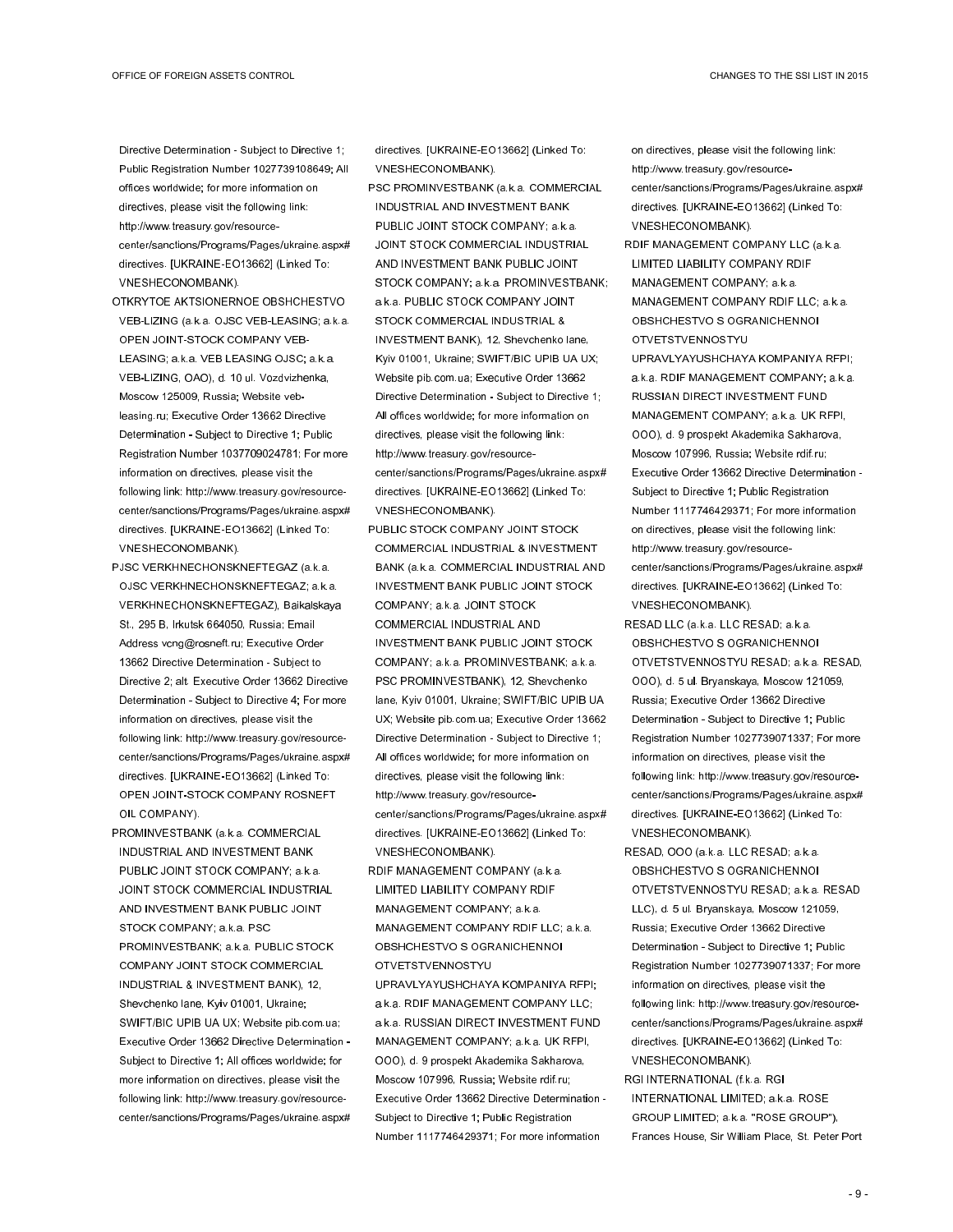GY1 4EU, Guernsey; Korobeinikov Lane, 1, Moscow 119034, Russia; Website rosegroup.ru; Executive Order 13662 Directive Determination - Subject to Directive 1; For more information on directives, please visit the following link: http://www.treasury.gov/resourcecenter/sanctions/Programs/Pages/ukraine.aspx# directives. [UKRAINE-EO13662] (Linked To: VNESHECONOMBANK).

- RGI INTERNATIONAL LIMITED (f.k.a. RGI INTERNATIONAL; a.k.a. ROSE GROUP LIMITED; a.k.a. "ROSE GROUP"), Frances House, Sir William Place, St. Peter Port GY1 4EU, Guernsey; Korobeinikov Lane, 1, Moscow 119034, Russia; Website rosegroup.ru; Executive Order 13662 Directive Determination - Subject to Directive 1; For more information on directives, please visit the following link: http://www.treasury.gov/resourcecenter/sanctions/Programs/Pages/ukraine.aspx# directives. [UKRAINE-EO13662] (Linked To: VNESHECONOMBANK).
- RN HOLDING OAO (a.k.a. OJSC RN HOLDING), 60 Oktyabrskaya ul., Uvat 626170, Russia; Executive Order 13662 Directive Determination - Subject to Directive 2; alt. Executive Order 13662 Directive Determination - Subject to Directive 4; Registration ID 1047200153770 (Russia); Tax ID No. 7225004092 (Russia); Government Gazette Number 74743120 (Russia); For more information on directives, please visit the following link: http://www.treasury.gov/resourcecenter/sanctions/Programs/Pages/ukraine.aspx# directives. [UKRAINE-EO13662] (Linked To: OPEN JOINT-STOCK COMPANY ROSNEFT OIL COMPANY).
- RN-AKTIV OOO (a.k.a. NEFT-AKTIV LLC; a.k.a. OOO NEFT-AKTIV), Ulica Kaluzhskaya M., d., 15, str. 28, Moscow 119071, Russia; Executive Order 13662 Directive Determination - Subject to Directive 2; alt. Executive Order 13662 Directive Determination - Subject to Directive 4; For more information on directives, please visit the following link: http://www.treasury.gov/resourcecenter/sanctions/Programs/Pages/ukraine.aspx# directives. [UKRAINE-EO13662] (Linked To: OPEN JOINT-STOCK COMPANY ROSNEFT OIL COMPANY).
- RN-KOMSOMOLSKI NPZ OOO (a.k.a. KOMSOMOLSK REFINERY; a.k.a. LLC RN-KOMSOMOLSK REFINERY; a.k.a. RN-KOMSOMOLSKY REFINERY LLC), 115

Leningradskaya st., Komsomolsk-on-Amur, Khabarovsk region 681007, Russia; Email Address knpz@rosneft.ru; Executive Order 13662 Directive Determination - Subject to Directive 2; alt. Executive Order 13662 Directive Determination - Subject to Directive 4; For more information on directives, please visit the following link: http://www.treasury.gov/resourcecenter/sanctions/Programs/Pages/ukraine.aspx# directives. [UKRAINE-EO13662] (Linked To: OPEN JOINT-STOCK COMPANY ROSNEFT OIL COMPANY).

- RN-KOMSOMOLSKY REFINERY LLC (a.k.a. KOMSOMOLSK REFINERY; a.k.a. LLC RN-KOMSOMOLSK REFINERY; a.k.a. RN-KOMSOMOLSKI NPZ OOO), 115 Leningradskaya st., Komsomolsk-on-Amur, Khabarovsk region 681007, Russia; Email Address knpz@rosneft.ru; Executive Order 13662 Directive Determination - Subject to Directive 2; alt. Executive Order 13662 Directive Determination - Subject to Directive 4; For more information on directives, please visit the following link: http://www.treasury.gov/resourcecenter/sanctions/Programs/Pages/ukraine.aspx# directives. [UKRAINE-EO13662] (Linked To: OPEN JOINT-STOCK COMPANY ROSNEFT OIL COMPANY).
- RN-YUGANSKNEFTEGAZ LLC (a.k.a. RN-YUGANSKNEFTEGAZ OOO; a.k.a. YUGANSKNEFTEGAZ), Lenina St., 26, Nefteyugansk, Tyumen Region 628309, Russia; Email Address rn\_yng@yungjsc.com; Executive Order 13662 Directive Determination - Subject to Directive 2; alt. Executive Order 13662 Directive Determination - Subject to Directive 4; For more information on directives, please visit the following link: http://www.treasury.gov/resourcecenter/sanctions/Programs/Pages/ukraine.aspx# directives. [UKRAINE-EO13662] (Linked To: OPEN JOINT-STOCK COMPANY ROSNEFT OIL COMPANY).

RN-YUGANSKNEFTEGAZ OOO (a.k.a. RN-YUGANSKNEFTEGAZ LLC; a.k.a. YUGANSKNEFTEGAZ), Lenina St., 26, Nefteyugansk, Tyumen Region 628309, Russia; Email Address rn\_yng@yungjsc.com; Executive Order 13662 Directive Determination - Subject to Directive 2; alt. Executive Order 13662 Directive Determination - Subject to Directive 4; For more information on directives, please visit the following link: http://www.treasury.gov/resourcecenter/sanctions/Programs/Pages/ukraine.aspx#

directives. [UKRAINE-EO13662] (Linked To: OPEN JOINT-STOCK COMPANY ROSNEFT OIL COMPANY).

- ROSE GROUP LIMITED (f.k.a. RGI INTERNATIONAL; f.k.a. RGI INTERNATIONAL LIMITED; a.k.a. "ROSE GROUP"), Frances House, Sir William Place, St. Peter Port GY1 4EU, Guernsey; Korobeinikov Lane, 1, Moscow 119034, Russia; Website rosegroup.ru; Executive Order 13662 Directive Determination - Subject to Directive 1; For more information on directives, please visit the following link: http://www.treasury.gov/resourcecenter/sanctions/Programs/Pages/ukraine.aspx# directives. [UKRAINE-EO13662] (Linked To: VNESHECONOMBANK).
- ROSEKSIMBANK, ZAO (a.k.a. EXIMBANK OF RUSSIA; a.k.a. GOSUDARSTVENNY SPETSIALIZIROVANNY ROSSISKI EKSPORTNO-IMPORTNY BANK (ZAKRYTOE AKTSIONERNOE OBSHCHESTVO); a.k.a. RUSSIAN EXPORT-IMPORT BANK; a.k.a. STATE SPECIALIZED RUSSIAN EXPORT-IMPORT BANK (CLOSED JOINT-STOCK COMPANY)), d.13 str. 1 per.3-I Neopalimovski, Moscow 119121, Russia; SWIFT/BIC EXIR RU MM; Website eximbank.ru; Executive Order 13662 Directive Determination - Subject to Directive 1; Public Registration Number 1027739109133; All offices worldwide; for more information on directives, please visit the following link: http://www.treasury.gov/resourcecenter/sanctions/Programs/Pages/ukraine.aspx# directives. [UKRAINE-EO13662] (Linked To: VNESHECONOMBANK).
- ROSNEFT FINANCE S.A., 46A Avenue John F Kennedy, 2nd Floor, Luxembourg 1855, Luxembourg; Executive Order 13662 Directive Determination - Subject to Directive 2; alt. Executive Order 13662 Directive Determination - Subject to Directive 4; For more information on directives, please visit the following link: http://www.treasury.gov/resourcecenter/sanctions/Programs/Pages/ukraine.aspx# directives. [UKRAINE-EO13662] (Linked To: OPEN JOINT-STOCK COMPANY ROSNEFT OIL COMPANY).
- ROSNEFT TRADE LIMITED (f.k.a. TNK TRADE LIMITED), Elenion Building 5 Themistokli Dervi, 2nd floor, Lefkosia, Nicosia 1066, Cyprus; Email Address hrm@rosneft-sh.com.cy; Executive Order 13662 Directive Determination - Subject to Directive 2; alt. Executive Order 13662 Directive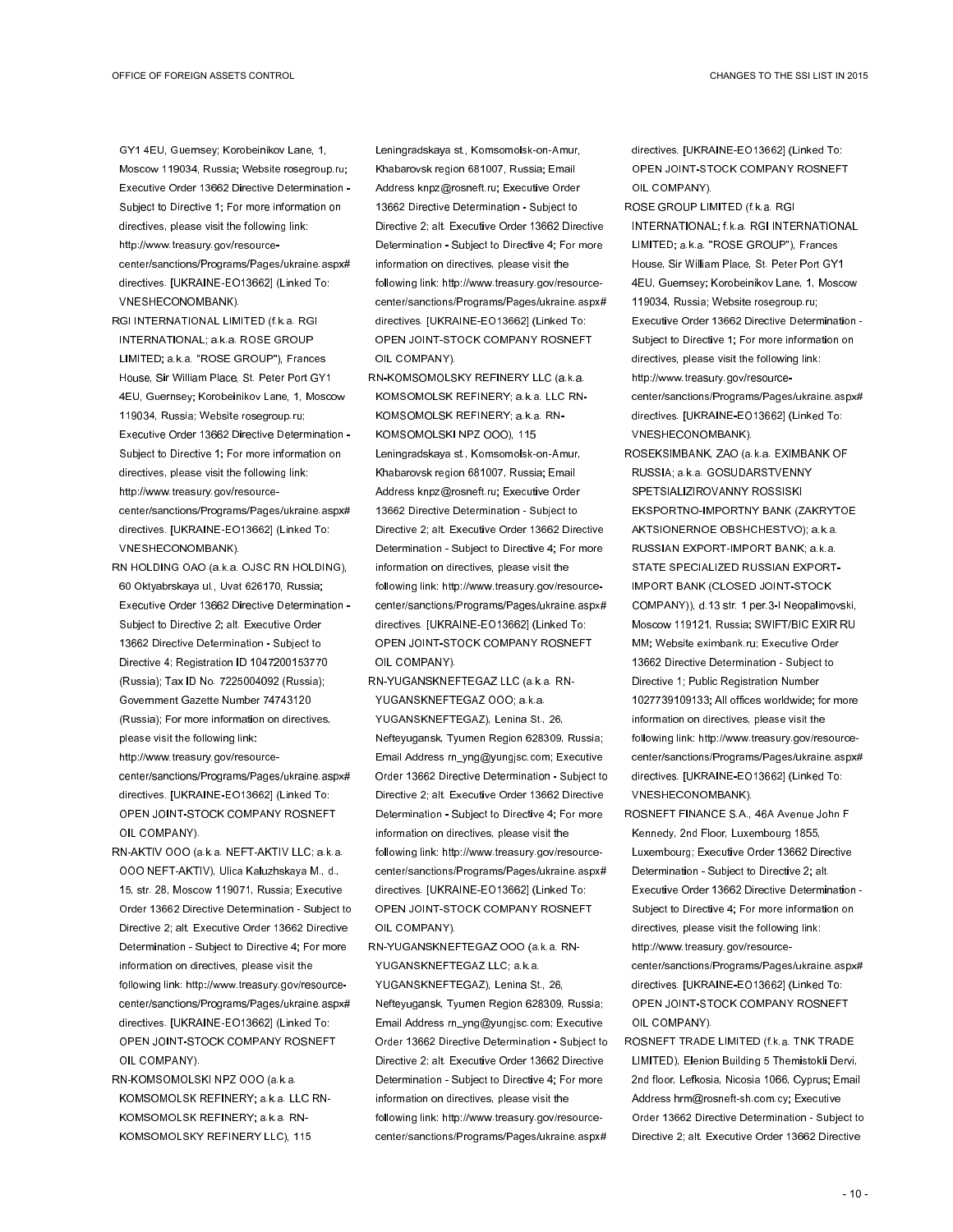Determination - Subject to Directive 4; Registration ID C122790; For more information on directives, please visit the following link: http://www.treasury.gov/resourcecenter/sanctions/Programs/Pages/ukraine.aspx# directives. [UKRAINE-EO13662] (Linked To: OPEN JOINT-STOCK COMPANY ROSNEFT OIL COMPANY).

- ROSNEFT TRADING S.A., 2, Rue Place du Lac, 1204, Geneva, Switzerland; Website www.rosneft.com; Executive Order 13662 Directive Determination - Subject to Directive 2; alt. Executive Order 13662 Directive Determination - Subject to Directive 4; For more information on directives, please visit the following link: http://www.treasury.gov/resourcecenter/sanctions/Programs/Pages/ukraine.aspx# directives. [UKRAINE-EO13662] (Linked To: OPEN JOINT-STOCK COMPANY ROSNEFT OIL COMPANY).
- ROSSISKOE AGENTSTVO PO STRAKHOVANIYU EKSPORTNYKH KREDITOV I INVESTITSI OTKRYTOE AKTSIONERNOE OBSHCHESTVO (a.k.a. EKSAR OAO; a.k.a. EXIAR; a.k.a. EXIAR OJSC; a.k.a. RUSSIAN AGENCY FOR EXPORT CREDIT AND INVESTMENT INSURANCE OJSC), str. 1 3 1-i Zachatievski per, Moscow, 119034, Russia; Website exiar.ru; Executive Order 13662 Directive Determination - Subject to Directive 1; Public Registration Number 1117746811566; For more information on directives, please visit the following link: http://www.treasury.gov/resourcecenter/sanctions/Programs/Pages/ukraine.aspx# directives. [UKRAINE-EO13662] (Linked To: VNESHECONOMBANK).
- RUSSIAN AGENCY FOR EXPORT CREDIT AND INVESTMENT INSURANCE OJSC (a.k.a. EKSAR OAO; a.k.a. EXIAR; a.k.a. EXIAR OJSC; a.k.a. ROSSISKOE AGENTSTVO PO STRAKHOVANIYU EKSPORTNYKH KREDITOV I INVESTITSI OTKRYTOE AKTSIONERNOE OBSHCHESTVO), str. 1 3 1-i Zachatievski per, Moscow, 119034, Russia; Website exiar.ru; Executive Order 13662 Directive Determination - Subject to Directive 1; Public Registration Number 1117746811566; For more information on directives, please visit the following link:

http://www.treasury.gov/resourcecenter/sanctions/Programs/Pages/ukraine.aspx# directives. [UKRAINE-EO13662] (Linked To: VNESHECONOMBANK).

- RUSSIAN DIRECT INVESTMENT FUND MANAGEMENT COMPANY (a.k.a. LIMITED LIABILITY COMPANY RDIF MANAGEMENT COMPANY; a.k.a. MANAGEMENT COMPANY RDIF LLC; a.k.a. OBSHCHESTVO S OGRANICHENNOI OTVETSTVENNOSTYU UPRAVLYAYUSHCHAYA KOMPANIYA RFPI; a.k.a. RDIF MANAGEMENT COMPANY; a.k.a. RDIF MANAGEMENT COMPANY LLC; a.k.a. UK RFPI, OOO), d. 9 prospekt Akademika Sakharova, Moscow 107996, Russia; Website rdif.ru; Executive Order 13662 Directive Determination - Subject to Directive 1; Public Registration Number 1117746429371; For more information on directives, please visit the following link: http://www.treasury.gov/resourcecenter/sanctions/Programs/Pages/ukraine.aspx# directives. [UKRAINE-EO13662] (Linked To: VNESHECONOMBANK).
- RUSSIAN EXPORT-IMPORT BANK (a.k.a. EXIMBANK OF RUSSIA; a.k.a. GOSUDARSTVENNY SPETSIALIZIROVANNY ROSSISKI EKSPORTNO-IMPORTNY BANK (ZAKRYTOE AKTSIONERNOE OBSHCHESTVO); a.k.a. ROSEKSIMBANK, ZAO; a.k.a. STATE SPECIALIZED RUSSIAN EXPORT-IMPORT BANK (CLOSED JOINT-STOCK COMPANY)), d.13 str. 1 per.3-I Neopalimovski, Moscow 119121, Russia; SWIFT/BIC EXIR RU MM; Website eximbank.ru; Executive Order 13662 Directive Determination - Subject to Directive 1; Public Registration Number 1027739109133; All offices worldwide; for more information on directives, please visit the following link:
- http://www.treasury.gov/resourcecenter/sanctions/Programs/Pages/ukraine.aspx# directives. [UKRAINE-EO13662] (Linked To: VNESHECONOMBANK).
- RUSSIAN REGIONAL DEVELOPMENT BANK (a.k.a. OJSC RUSSIAN REGIONAL DEVELOPMENT BANK; a.k.a. "VBRR"), 65/1 Suschevsky Val, Moscow 129594, Russia; 65 Sushchevskiy val, Moscow 129594, Russia; Website www.vbrr.ru; Executive Order 13662 Directive Determination - Subject to Directive 2; alt. Executive Order 13662 Directive Determination - Subject to Directive 4; Registration ID 3287 (Russia); For more information on directives, please visit the following link: http://www.treasury.gov/resource-

center/sanctions/Programs/Pages/ukraine.aspx# directives. [UKRAINE-EO13662] (Linked To: OPEN JOINT-STOCK COMPANY ROSNEFT OIL COMPANY).

SAMOTLORNEFTEGAZ (a.k.a. OJSC SAMOTLORNEFTEGAZ; a.k.a. SAMOTLORNEFTEGAZ JSC), Lenina St. 4, the Tyumen Region, Khanty-Mansiysk, Autonomous District, Nizhnevartovsk 628606, Russia; Email Address NVSNGinfo@rosneft.ru; Executive Order 13662 Directive Determination - Subject to Directive 2; alt. Executive Order 13662 Directive Determination - Subject to Directive 4; For more information on directives, please visit the following link: http://www.treasury.gov/resourcecenter/sanctions/Programs/Pages/ukraine.aspx# directives. [UKRAINE-EO13662] (Linked To: OPEN JOINT-STOCK COMPANY ROSNEFT OIL COMPANY).

- SAMOTLORNEFTEGAZ JSC (a.k.a. OJSC SAMOTLORNEFTEGAZ; a.k.a. SAMOTLORNEFTEGAZ), Lenina St. 4, the Tyumen Region, Khanty-Mansiysk, Autonomous District, Nizhnevartovsk 628606, Russia; Email Address NVSNGinfo@rosneft.ru; Executive Order 13662 Directive Determination - Subject to Directive 2; alt. Executive Order 13662 Directive Determination - Subject to Directive 4; For more information on directives, please visit the following link: http://www.treasury.gov/resourcecenter/sanctions/Programs/Pages/ukraine.aspx# directives. [UKRAINE-EO13662] (Linked To: OPEN JOINT-STOCK COMPANY ROSNEFT OIL COMPANY).
- SME BANK (a.k.a. AKTSIONERNOE OBSHCHESTVO ROSSISKI BANK PODDERZHKI MALOGO I SREDNEGO PREDPRINIMATELSTVA; a.k.a. JSC RUSSIAN BANK FOR SMALL AND MEDIUM ENTERPRISES SUPPORT; a.k.a. JSC SME BANK; a.k.a. MSP BANK AO; f.k.a. OTKRYTOE AKTSIONERNOE OBSHCHESTVO ROSSISKI BANK RAZVITIYA), 79 ul. Sadovnicheskaya, Moscow 115035, Russia; SWIFT/BIC RUDV RU MM; Website mspbank.ru; Executive Order 13662 Directive Determination - Subject to Directive 1; Public Registration Number 1027739108649; All offices worldwide; for more information on directives, please visit the following link: http://www.treasury.gov/resourcecenter/sanctions/Programs/Pages/ukraine.aspx# directives. [UKRAINE-EO13662] (Linked To: VNESHECONOMBANK).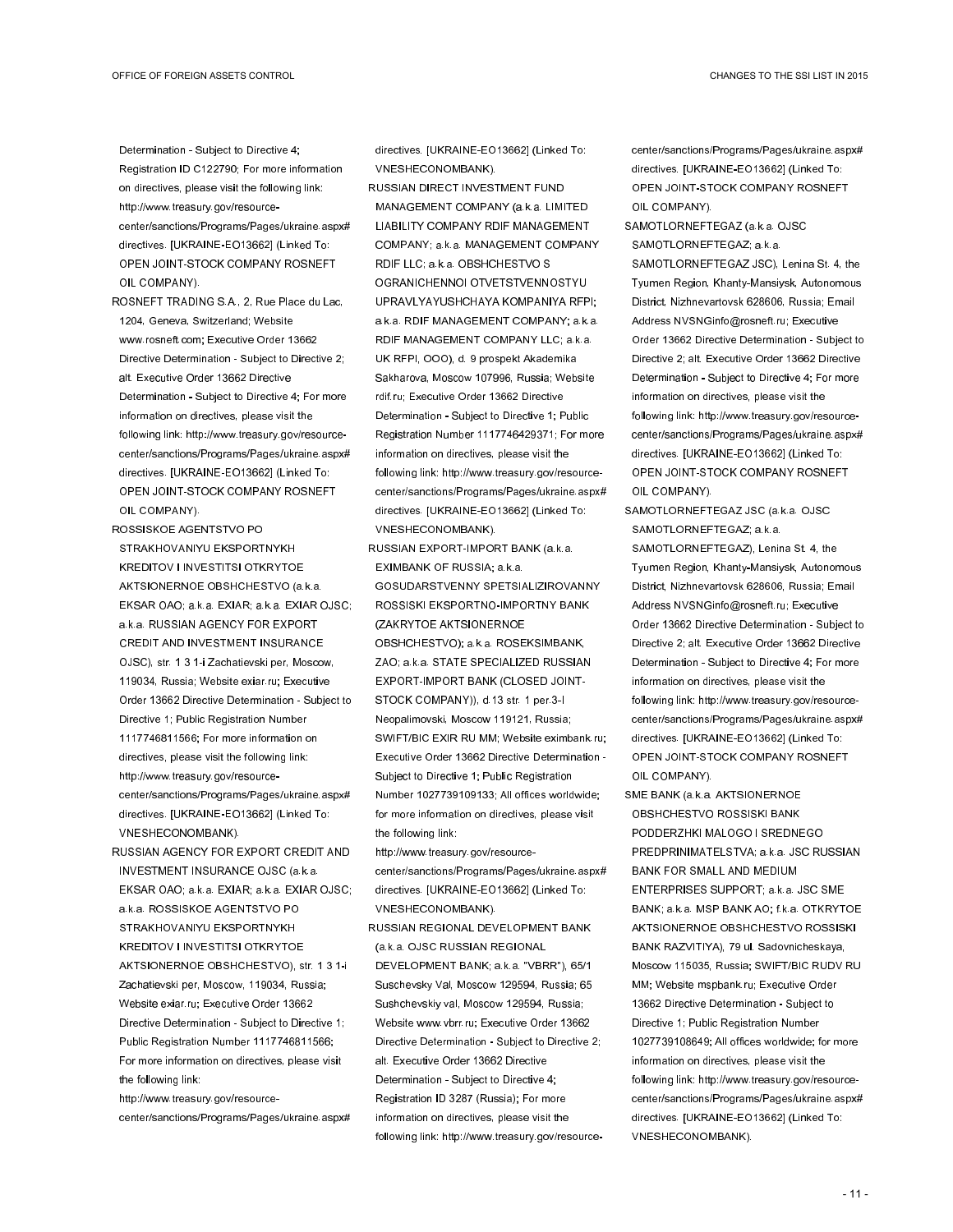STATE SPECIALIZED RUSSIAN EXPORT-IMPORT BANK (CLOSED JOINT-STOCK COMPANY) (a.k.a. EXIMBANK OF RUSSIA; a.k.a. GOSUDARSTVENNY SPETSIALIZIROVANNY ROSSISKI

EKSPORTNO-IMPORTNY BANK (ZAKRYTOE AKTSIONERNOE OBSHCHESTVO); a.k.a. ROSEKSIMBANK, ZAO; a.k.a. RUSSIAN EXPORT-IMPORT BANK), d.13 str. 1 per.3-I Neopalimovski, Moscow 119121, Russia; SWIFT/BIC EXIR RU MM; Website eximbank.ru; Executive Order 13662 Directive Determination - Subject to Directive 1; Public Registration Number 1027739109133; All offices worldwide; for more information on directives, please visit the following link:

http://www.treasury.gov/resourcecenter/sanctions/Programs/Pages/ukraine.aspx# directives. [UKRAINE-EO13662] (Linked To: VNESHECONOMBANK).

- SVIAZ-BANK (a.k.a. INTERREGIONAL BANK FOR SETTLEMENTS OF THE TELECOMMUNICATIONS AND POSTAL SERVICES; a.k.a. MEZHREGIONALNY KOMMERCHESKI BANK RAZVITIYA SVYAZI I INFORMATIKI (PUBLICHNOE AKTSIONERNOE OBSHCHESTVO); a.k.a. SVIAZ-BANK AKB PAO), 7 Tverskaya ul., Moscow 125375, Russia; SWIFT/BIC SVIZ RU MM; Website sviaz-bank.ru; Executive Order 13662 Directive Determination - Subject to Directive 1; Public Registration Number 1027700159288; All offices worldwide; for more information on directives, please visit the following link: http://www.treasury.gov/resourcecenter/sanctions/Programs/Pages/ukraine.aspx# directives. [UKRAINE-EO13662] (Linked To: VNESHECONOMBANK).
- SVIAZ-BANK AKB PAO (a.k.a. INTERREGIONAL BANK FOR SETTLEMENTS OF THE TELECOMMUNICATIONS AND POSTAL SERVICES; a.k.a. MEZHREGIONALNY KOMMERCHESKI BANK RAZVITIYA SVYAZI I INFORMATIKI (PUBLICHNOE AKTSIONERNOE OBSHCHESTVO); a.k.a. SVIAZ-BANK), 7 Tverskaya ul., Moscow 125375, Russia; SWIFT/BIC SVIZ RU MM; Website sviaz-bank.ru; Executive Order 13662 Directive Determination - Subject to Directive 1; Public Registration Number 1027700159288; All offices worldwide; for more information on directives, please visit the following link: http://www.treasury.gov/resource-

center/sanctions/Programs/Pages/ukraine.aspx# directives. [UKRAINE-EO13662] (Linked To: VNESHECONOMBANK).

- SYZRAN REFINERY (a.k.a. OJSC SYZRAN REFINERY; a.k.a. OPEN JOINT-STOCK OIL AND GAS COMPANY SYZRAN), 1 Astrakhanskaya st., Syzran, Samara region 446009, Russia; Moskvorechje street 105, Building 8, Moscow 115523, Russia; Email Address sekr@snpz.rosneft.ru; Executive Order 13662 Directive Determination - Subject to Directive 2; alt. Executive Order 13662 Directive Determination - Subject to Directive 4; For more information on directives, please visit the following link: http://www.treasury.gov/resourcecenter/sanctions/Programs/Pages/ukraine.aspx# directives. [UKRAINE-EO13662] (Linked To: OPEN JOINT-STOCK COMPANY ROSNEFT OIL COMPANY).
- THE CLOSED JOINT-STOCK COMPANY KRASLESINVEST (a.k.a. CJSC KRASLESINVEST; a.k.a. KRASLESINVEST CJSC; a.k.a. KRASLESINVEST, ZAO; a.k.a. ZAKRYTOE AKTSIONERNOE OBSHCHESTVO KRASLESINVEST), d. 35 A ul. Partizana Zheleznyaka, Krasnoyarsk, Krasnoyarski krai 660022, Russia; Website kraslesinvest.ru; Executive Order 13662 Directive Determination - Subject to Directive 1; Public Registration Number 1082468004574; For more information on directives, please visit the following link: http://www.treasury.gov/resourcecenter/sanctions/Programs/Pages/ukraine.aspx# directives. [UKRAINE-EO13662] (Linked To: VNESHECONOMBANK).
- TNK TRADE LIMITED (a.k.a. ROSNEFT TRADE LIMITED), Elenion Building 5 Themistokli Dervi, 2nd floor, Lefkosia, Nicosia 1066, Cyprus; Email Address hrm@rosneft-sh.com.cy; Executive Order 13662 Directive Determination - Subject to Directive 2; alt. Executive Order 13662 Directive Determination - Subject to Directive 4; Registration ID C122790; For more information on directives, please visit the following link: http://www.treasury.gov/resourcecenter/sanctions/Programs/Pages/ukraine.aspx# directives. [UKRAINE-EO13662] (Linked To: OPEN JOINT-STOCK COMPANY ROSNEFT OIL COMPANY).
- UK RFPI, OOO (a.k.a. LIMITED LIABILITY COMPANY RDIF MANAGEMENT COMPANY; a.k.a. MANAGEMENT COMPANY RDIF LLC; a.k.a. OBSHCHESTVO S OGRANICHENNOI

**OTVETSTVENNOSTYU** 

UPRAVLYAYUSHCHAYA KOMPANIYA RFPI; a.k.a. RDIF MANAGEMENT COMPANY; a.k.a. RDIF MANAGEMENT COMPANY LLC; a.k.a. RUSSIAN DIRECT INVESTMENT FUND MANAGEMENT COMPANY), d. 9 prospekt Akademika Sakharova, Moscow 107996, Russia; Website rdif.ru; Executive Order 13662 Directive Determination - Subject to Directive 1; Public Registration Number 1117746429371; For more information on directives, please visit the following link:

http://www.treasury.gov/resourcecenter/sanctions/Programs/Pages/ukraine.aspx# directives. [UKRAINE-EO13662] (Linked To: VNESHECONOMBANK).

- VANKORNEFT (a.k.a. CJSC VANKORNEFT; a.k.a. ZAO VANKORNEFT), Dobrovolcheskoy Brigady St., 15, Krasnoyarsk Territory 660077, Russia; Email Address info@vankoroil.ru; Executive Order 13662 Directive Determination - Subject to Directive 2; alt. Executive Order 13662 Directive Determination - Subject to Directive 4; For more information on directives, please visit the following link: http://www.treasury.gov/resourcecenter/sanctions/Programs/Pages/ukraine.aspx# directives. [UKRAINE-EO13662] (Linked To: OPEN JOINT-STOCK COMPANY ROSNEFT
- OIL COMPANY).
- VEB ASIA LIMITED, Suite 5808, 58/F, Two International Finance Center, 8 Finance Street Central, Hong Kong, China; Executive Order 13662 Directive Determination - Subject to Directive 1; For more information on directives, please visit the following link: http://www.treasury.gov/resourcecenter/sanctions/Programs/Pages/ukraine.aspx# directives. [UKRAINE-EO13662] (Linked To: VNESHECONOMBANK).
- VEB CAPITAL (a.k.a. LIMITED LIABILITY COMPANY VEB CAPITAL; a.k.a. LLC VEB-CAPITAL; a.k.a. OBSHCHESTVO S OGRANICHENNOI OTVETSTVENNOSTYU INVESTITSIONNAYA KOMPANIYA VNESHEKONOMBANKA (VEB KAPITAL); a.k.a. VEB CAPITAL LLC; a.k.a. VEB KAPITAL, OOO), d. 7 str. A ul. Mashi Poryvaevoi, Moscow 107078, Russia; Website vebcapital.ru; Executive Order 13662 Directive Determination - Subject to Directive 1; Public Registration Number 1097746831709; For more information on directives, please visit the following link: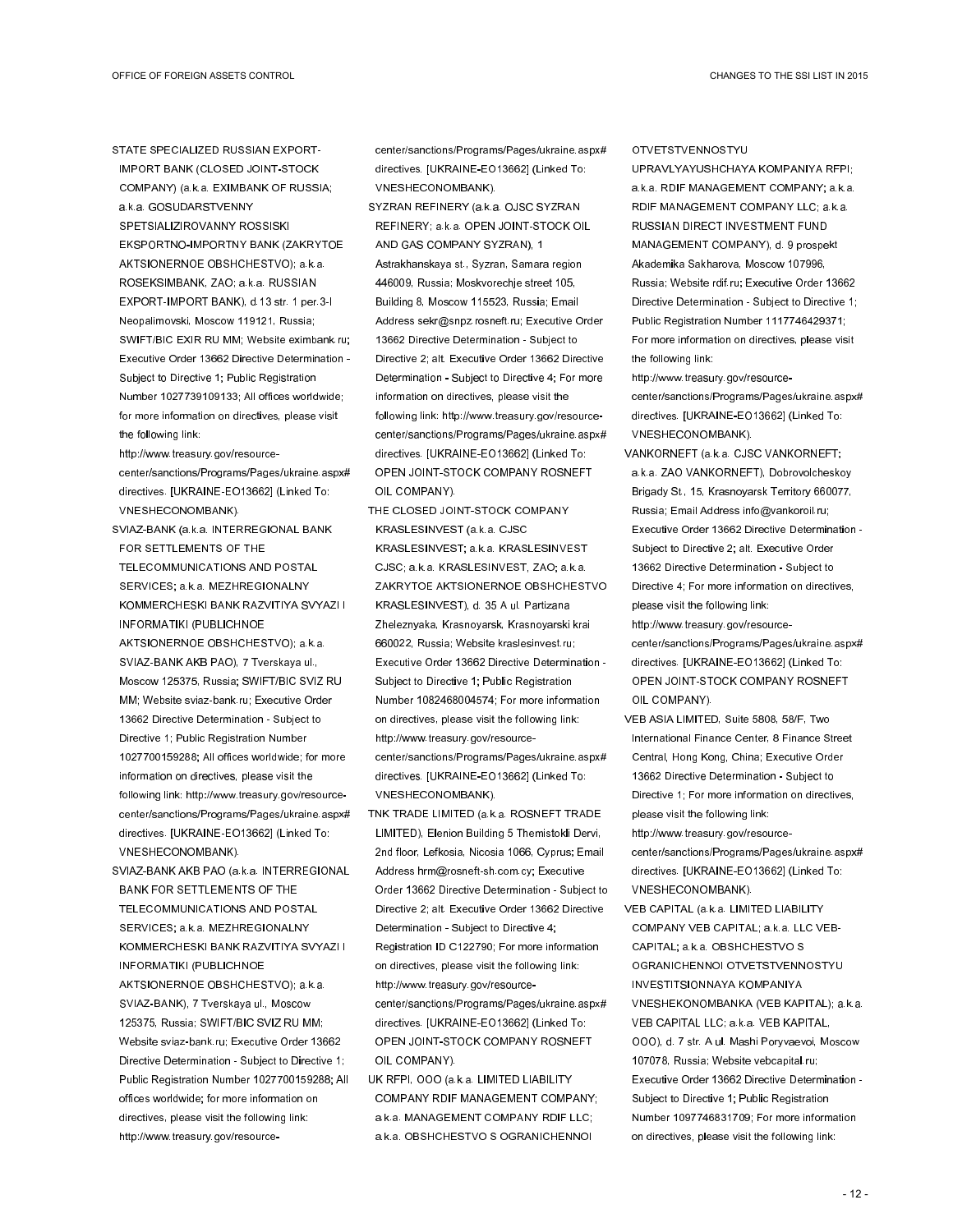http://www.treasury.gov/resourcecenter/sanctions/Programs/Pages/ukraine.aspx# directives. [UKRAINE-EO13662] (Linked To: VNESHECONOMBANK).

- VEB CAPITAL LLC (a.k.a. LIMITED LIABILITY COMPANY VEB CAPITAL; a.k.a. LLC VEB-CAPITAL; a.k.a. OBSHCHESTVO S OGRANICHENNOI OTVETSTVENNOSTYU INVESTITSIONNAYA KOMPANIYA VNESHEKONOMBANKA (VEB KAPITAL); a.k.a. VEB CAPITAL; a.k.a. VEB KAPITAL, OOO), d. 7 str. A ul. Mashi Poryvaevoi, Moscow 107078, Russia; Website vebcapital.ru; Executive Order 13662 Directive Determination - Subject to Directive 1; Public Registration Number 1097746831709; For more information on directives, please visit the following link: http://www.treasury.gov/resourcecenter/sanctions/Programs/Pages/ukraine.aspx# directives. [UKRAINE-EO13662] (Linked To: VNESHECONOMBANK).
- VEB ENGINEERING LLC (a.k.a. OBSHCHESTVO S OGRANICHENNOI OTVETSTVENNOSTYU VEB INZHINIRING; a.k.a. VEB INZHINIRING, OOO), d. 9 prospekt Akademika Sakharova, Moscow 107996, Russia; Website vebeng.ru; Executive Order 13662 Directive Determination - Subject to Directive 1; Public Registration Number 1107746181674; For more information on directives, please visit the following link: http://www.treasury.gov/resourcecenter/sanctions/Programs/Pages/ukraine.aspx# directives. [UKRAINE-EO13662] (Linked To: VNESHECONOMBANK).
- VEB INZHINIRING, OOO (a.k.a. OBSHCHESTVO S OGRANICHENNOI OTVETSTVENNOSTYU VEB INZHINIRING; a.k.a. VEB ENGINEERING LLC), d. 9 prospekt Akademika Sakharova, Moscow 107996, Russia; Website vebeng.ru; Executive Order 13662 Directive Determination - Subject to Directive 1; Public Registration Number 1107746181674; For more information on directives, please visit the following link: http://www.treasury.gov/resourcecenter/sanctions/Programs/Pages/ukraine.aspx# directives. [UKRAINE-EO13662] (Linked To: VNESHECONOMBANK).
- VEB KAPITAL, OOO (a.k.a. LIMITED LIABILITY COMPANY VEB CAPITAL; a.k.a. LLC VEB-CAPITAL; a.k.a. OBSHCHESTVO S OGRANICHENNOI OTVETSTVENNOSTYU INVESTITSIONNAYA KOMPANIYA

VNESHEKONOMBANKA (VEB KAPITAL); a.k.a. VEB CAPITAL; a.k.a. VEB CAPITAL LLC), d. 7 str. A ul. Mashi Poryvaevoi, Moscow 107078, Russia; Website vebcapital.ru; Executive Order 13662 Directive Determination - Subject to Directive 1; Public Registration Number 1097746831709; For more information on directives, please visit the following link: http://www.treasury.gov/resourcecenter/sanctions/Programs/Pages/ukraine.aspx# directives. [UKRAINE-EO13662] (Linked To: VNESHECONOMBANK).

- VEB LEASING OJSC (a.k.a. OJSC VEB-LEASING; a.k.a. OPEN JOINT-STOCK COMPANY VEB-LEASING; a.k.a. OTKRYTOE AKTSIONERNOE OBSHCHESTVO VEB-LIZING; a.k.a. VEB-LIZING, OAO), d. 10 ul. Vozdvizhenka, Moscow 125009, Russia; Website veb-leasing.ru; Executive Order 13662 Directive Determination - Subject to Directive 1; Public Registration Number 1037709024781; For more information on directives, please visit the following link:
- http://www.treasury.gov/resourcecenter/sanctions/Programs/Pages/ukraine.aspx# directives. [UKRAINE-EO13662] (Linked To: VNESHECONOMBANK).
- VEB-LIZING, OAO (a.k.a. OJSC VEB-LEASING; a.k.a. OPEN JOINT-STOCK COMPANY VEB-LEASING; a.k.a. OTKRYTOE AKTSIONERNOE OBSHCHESTVO VEB-LIZING; a.k.a. VEB LEASING OJSC), d. 10 ul. Vozdvizhenka, Moscow 125009, Russia; Website vebleasing.ru; Executive Order 13662 Directive Determination - Subject to Directive 1; Public Registration Number 1037709024781; For more information on directives, please visit the following link: http://www.treasury.gov/resourcecenter/sanctions/Programs/Pages/ukraine.aspx# directives. [UKRAINE-EO13662] (Linked To: VNESHECONOMBANK).
- VERKHNECHONSKNEFTEGAZ (a.k.a. OJSC VERKHNECHONSKNEFTEGAZ; a.k.a. PJSC VERKHNECHONSKNEFTEGAZ), Baikalskaya St., 295 B, Irkutsk 664050, Russia; Email Address vcng@rosneft.ru; Executive Order 13662 Directive Determination - Subject to Directive 2; alt. Executive Order 13662 Directive Determination - Subject to Directive 4; For more information on directives, please visit the following link: http://www.treasury.gov/resourcecenter/sanctions/Programs/Pages/ukraine.aspx# directives. [UKRAINE-EO13662] (Linked To:

OPEN JOINT-STOCK COMPANY ROSNEFT OIL COMPANY).

- YUGANSKNEFTEGAZ (a.k.a. RN-YUGANSKNEFTEGAZ LLC; a.k.a. RN-YUGANSKNEFTEGAZ OOO), Lenina St., 26, Nefteyugansk, Tyumen Region 628309, Russia; Email Address rn\_yng@yungjsc.com; Executive Order 13662 Directive Determination - Subject to Directive 2; alt. Executive Order 13662 Directive Determination - Subject to Directive 4; For more information on directives, please visit the following link: http://www.treasury.gov/resourcecenter/sanctions/Programs/Pages/ukraine.aspx# directives. [UKRAINE-EO13662] (Linked To: OPEN JOINT-STOCK COMPANY ROSNEFT OIL COMPANY).
- ZAKRYTOE AKTSIONERNOE OBSHCHESTVO FEDERALNY CENTR PROEKTNOGO FINANSIROVANIYA (a.k.a. FEDERAL CENTER FOR PROJECT FINANCE; a.k.a. FTSPF, OAO; a.k.a. OAO FEDERALNY TSENTR PROEKTNOGO FINANSIROVANIYA; a.k.a. "FCPF"), d. 14 prospekt Olimpiski, Moscow 129090, Russia; Website fcpf.ru; Executive Order 13662 Directive Determination - Subject to Directive 1; Public Registration Number 1027739088410; For more information on directives, please visit the following link: http://www.treasury.gov/resourcecenter/sanctions/Programs/Pages/ukraine.aspx# directives. [UKRAINE-EO13662] (Linked To: VNESHECONOMBANK).
- ZAKRYTOE AKTSIONERNOE OBSHCHESTVO KOMMERCHESKI BANK GLOBEKS (a.k.a. AKTSIONERNOE OBSHCHESTVO KOMMERCHESKI BANK GLOBEKS; f.k.a. CJSC GLOBEXBANK; a.k.a. GLOBEKSBANK, AO; a.k.a. GLOBEX COMMERCIAL BANK, JOINT STOCK COMPANY; a.k.a. GLOBEXBANK), d. 59 str. 2 ul. Zemlyanoi Val, Moscow 109004, Russia; SWIFT/BIC GLOB RU MM; Website globexbank.ru; Executive Order 13662 Directive Determination - Subject to Directive 1; Public Registration Number 1027739326010; All offices worldwide; for more information on directives, please visit the following link: http://www.treasury.gov/resourcecenter/sanctions/Programs/Pages/ukraine.aspx# directives. [UKRAINE-EO13662] (Linked To: VNESHECONOMBANK).
- ZAKRYTOE AKTSIONERNOE OBSHCHESTVO KRASLESINVEST (a.k.a. CJSC KRASLESINVEST; a.k.a. KRASLESINVEST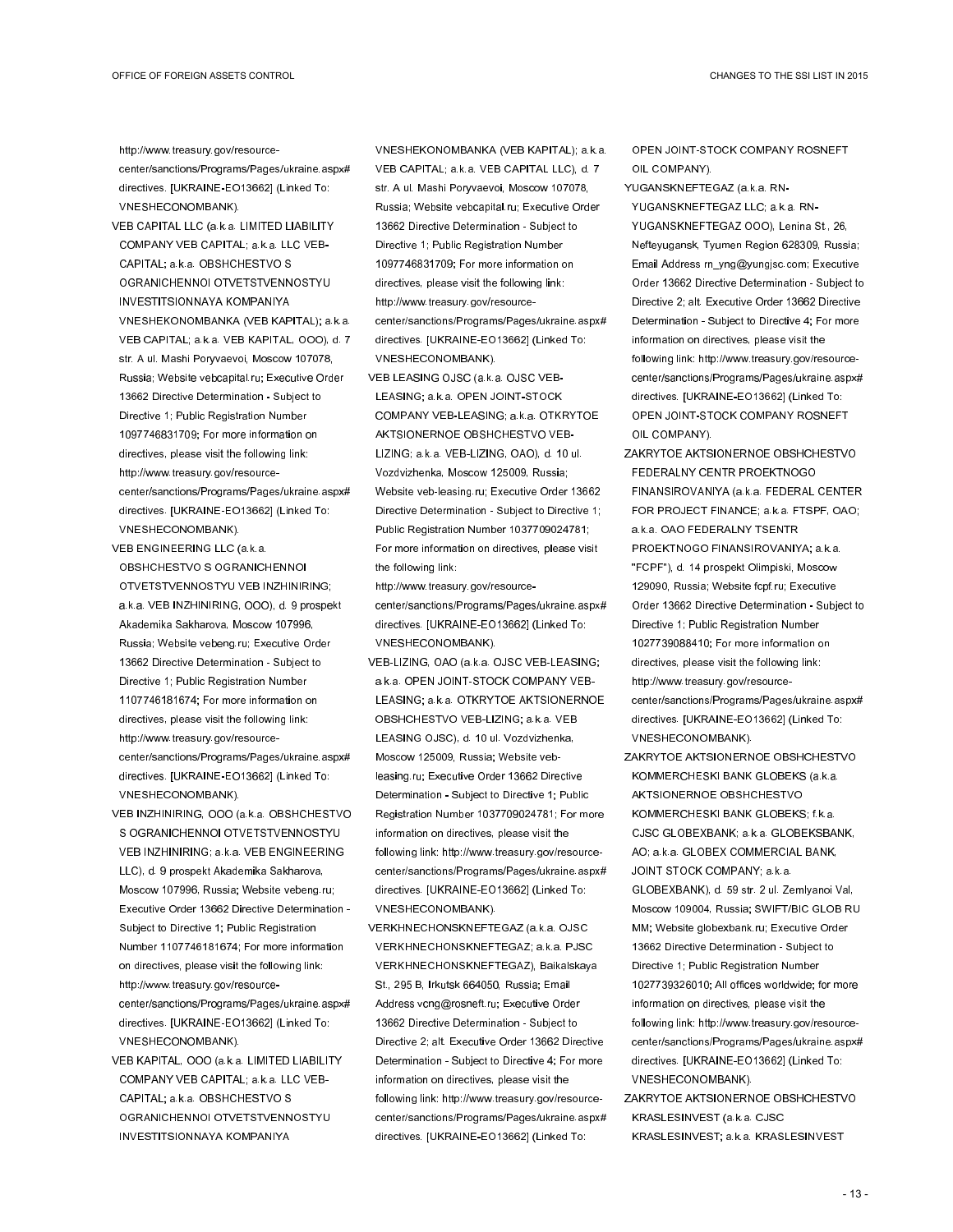CJSC; a.k.a. KRASLESINVEST, ZAO; a.k.a. THE CLOSED JOINT-STOCK COMPANY KRASLESINVEST), d. 35 A ul. Partizana Zheleznyaka, Krasnoyarsk, Krasnoyarski krai 660022, Russia; Website kraslesinvest.ru; Executive Order 13662 Directive Determination - Subject to Directive 1; Public Registration Number 1082468004574; For more information on directives, please visit the following link: http://www.treasury.gov/resourcecenter/sanctions/Programs/Pages/ukraine.aspx# directives. [UKRAINE-EO13662] (Linked To: VNESHECONOMBANK).

- ZAO VANKORNEFT (a.k.a. CJSC VANKORNEFT; a.k.a. VANKORNEFT), Dobrovolcheskoy Brigady St., 15, Krasnoyarsk Territory 660077, Russia; Email Address info@vankoroil.ru; Executive Order 13662 Directive Determination - Subject to Directive 2; alt. Executive Order 13662 Directive Determination - Subject to Directive 4; For more information on directives, please visit the following link: http://www.treasury.gov/resourcecenter/sanctions/Programs/Pages/ukraine.aspx# directives. [UKRAINE-EO13662] (Linked To: OPEN JOINT-STOCK COMPANY ROSNEFT OIL COMPANY).
- "FCPF" (a.k.a. FEDERAL CENTER FOR PROJECT FINANCE; a.k.a. FTSPF, OAO; a.k.a. OAO FEDERALNY TSENTR PROEKTNOGO FINANSIROVANIYA; f.k.a. ZAKRYTOE AKTSIONERNOE OBSHCHESTVO FEDERALNY CENTR PROEKTNOGO FINANSIROVANIYA), d. 14 prospekt Olimpiski, Moscow 129090, Russia; Website fcpf.ru; Executive Order 13662 Directive Determination - Subject to Directive 1; Public Registration Number 1027739088410; For more information on directives, please visit the following link: http://www.treasury.gov/resourcecenter/sanctions/Programs/Pages/ukraine.aspx# directives. [UKRAINE-EO13662] (Linked To: VNESHECONOMBANK).
- "ROSE GROUP" (f.k.a. RGI INTERNATIONAL; f.k.a. RGI INTERNATIONAL LIMITED; a.k.a. ROSE GROUP LIMITED), Frances House, Sir William Place, St. Peter Port GY1 4EU, Guernsey; Korobeinikov Lane, 1, Moscow 119034, Russia; Website rosegroup.ru; Executive Order 13662 Directive Determination - Subject to Directive 1; For more information on directives, please visit the following link: http://www.treasury.gov/resource-

center/sanctions/Programs/Pages/ukraine.aspx# directives. [UKRAINE-EO13662] (Linked To: VNESHECONOMBANK).

"VBRR" (a.k.a. OJSC RUSSIAN REGIONAL DEVELOPMENT BANK; a.k.a. RUSSIAN REGIONAL DEVELOPMENT BANK), 65/1 Suschevsky Val, Moscow 129594, Russia; 65 Sushchevskiy val, Moscow 129594, Russia; Website www.vbrr.ru; Executive Order 13662 Directive Determination - Subject to Directive 2; alt. Executive Order 13662 Directive Determination - Subject to Directive 4; Registration ID 3287 (Russia); For more information on directives, please visit the following link: http://www.treasury.gov/resourcecenter/sanctions/Programs/Pages/ukraine.aspx# directives. [UKRAINE-EO13662] (Linked To: OPEN JOINT-STOCK COMPANY ROSNEFT OIL COMPANY).

## • 12/22/15

The following [UKRAINE-EO13662] entries have been added to OFAC's Sectoral Sanctions Identifications List:

- 90 EKSPERIMENTALNY ZAVOD OAO (a.k.a. 90 EXPERIMENTAL PLANT OPEN JOINT STOCK COMPANY; a.k.a. OPEN JOINT-STOCK COMPANY 90 EKSPERIMENTALNIY ZAVOD), P. Rassudovo, Street Tsentralnaya, D. 103, Moscow 143396, Russia; Website http://www.90zavod.ru; Executive Order 13662 Directive Determination - Subject to Directive 3; Tax ID No. 5030056754; For more information on directives, please visit the following link: http://www.treasury.gov/resourcecenter/sanctions/Programs/Pages/ukraine.aspx# directives [UKRAINE-EO13662] (Linked To: ROSTEC).
- 90 EXPERIMENTAL PLANT OPEN JOINT STOCK COMPANY (a.k.a. 90

EKSPERIMENTALNY ZAVOD OAO; a.k.a. OPEN JOINT-STOCK COMPANY 90 EKSPERIMENTALNIY ZAVOD), P. Rassudovo, Street Tsentralnaya, D. 103, Moscow 143396, Russia; Website http://www.90zavod.ru; Executive Order 13662 Directive Determination - Subject to Directive 3; Tax ID No. 5030056754; For more information on directives, please visit the following link:

http://www.treasury.gov/resource-

center/sanctions/Programs/Pages/ukraine.aspx#

directives [UKRAINE-EO13662] (Linked To: ROSTEC).

- ACTIVEBUSINESSCOLLECTION LIMITED LIABILITY COMPANY (a.k.a. AKTIVBIZNESKOLLEKSHN, OOO; a.k.a.
- LIMITED LIABILITY COMPANY ACTIVEBUSINESSCOLLECTION; a.k.a. LLC ACTIVEBUSINESSCOLLECTION; a.k.a. OBSHCHESTVO S OGRANICHENNOI

OTVETSTVENNOSTYU

AKTIVBIZNESKOLLEKSHN), d.19 ul. Vavilova, Moscow 117997, Russia; Executive Order 13662 Directive Determination - Subject to Directive 1; Registration ID 1137746390572 (Russia); For more information on directives, please visit the following link: http://www.treasury.gov/resourcecenter/sanctions/Programs/Pages/ukraine.aspx# directives [UKRAINE-EO13662] (Linked To: SBERBANK OF RUSSIA).

- AGREGATNOE KONSTRUKTORSKOE BYURO YAKOR OAO (a.k.a. AKTSIONERNOE OBSHCHESTVO TEKHNODINAMIKA; a.k.a. JOINT STOCK COMPANY AVIATION EQUIPMENT; a.k.a. "TECHNODINAMIKA"; a.k.a. "TEKHNODINAMIKA, AO"), d. 29 ul. Ibragimova, Moscow 105318, Russia; Website www.akbyakor.ru; Email Address amuravyeva@avia-equipment.ru; Executive Order 13662 Directive Determination - Subject to Directive 3; Registration ID 1037719005873; Tax ID No. 7719265496; Government Gazette Number 07543117; For more information on directives, please visit the following link: http://www.treasury.gov/resourcecenter/sanctions/Programs/Pages/ukraine.aspx# directives [UKRAINE-EO13662] (Linked To: ROSTEC).
- AIRCRAFT ENGINEERING CONCERN OPEN JOINT STOCK COMPANY (a.k.a. KONTSERN AVIAPRIBOROSTROENIE OAO; a.k.a. "OPEN JOINT-STOCK COMPANY KONTSERN AVIAPRIBOROSTROYENIYE"), Per. Aviatsionniy, D. 5, Moscow 125319, Russia; Website http://www.oao-aps.ru; Executive Order 13662 Directive Determination - Subject to Directive 3; Tax ID No. 7704729515; For more information on directives, please visit the following link: http://www.treasury.gov/resourcecenter/sanctions/Programs/Pages/ukraine.aspx# directives [UKRAINE-EO13662] (Linked To: ROSTEC).
- AKTIVBIZNESKOLLEKSHN, OOO (a.k.a. ACTIVEBUSINESSCOLLECTION LIMITED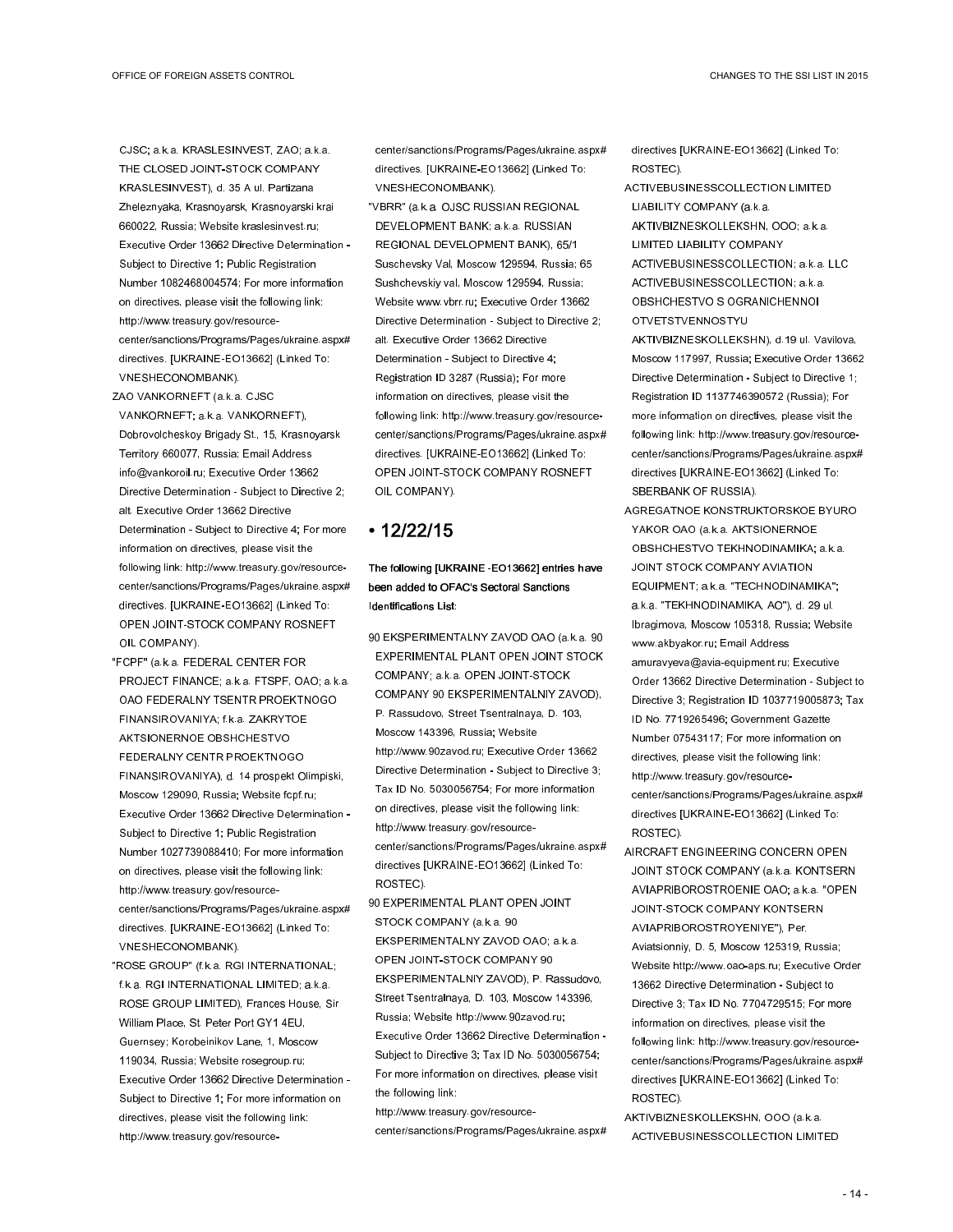LIABILITY COMPANY; a.k.a. LIMITED LIABILITY COMPANY ACTIVEBUSINESSCOLLECTION; a.k.a. LLC ACTIVEBUSINESSCOLLECTION; a.k.a.

- OBSHCHESTVO S OGRANICHENNOI OTVETSTVENNOSTYU
- AKTIVBIZNESKOLLEKSHN), d.19 ul. Vavilova, Moscow 117997, Russia; Executive Order 13662 Directive Determination - Subject to Directive 1; Registration ID 1137746390572 (Russia); For more information on directives, please visit the following link: http://www.treasury.gov/resourcecenter/sanctions/Programs/Pages/ukraine.aspx# directives [UKRAINE-EO13662] (Linked To: SBERBANK OF RUSSIA).
- AKTSIONERNOE OBSHCHESTVO MOSKOVSKI MASHINOSTROITELNY EKSPERIMENTALNY ZAVOD - KOMPOZITSIONNYE TEKHNOLOGII (a.k.a. JOINT STOCK COMPANY MOSKOW EXPERIMENTAL MACHINE-BUILDING PLANT - COMPOSITE TECHNOLOGIES; a.k.a. MMEZ-KT OJSC; a.k.a. MMEZ-KT, AO; a.k.a. MMEZ-KT-OAO; a.k.a. MOSCOW MECHANICAL EXPERIMENTAL PLANT - COMPOSITE TECHNOLOGIES OPEN JOINT STOCK COMPANY; a.k.a. MOSKOVSKIY MEKHANICHESKIY EKSPERIMENTALNIY ZAVOD - KOMPOZITSIONNYE TEKHNOLOGII; f.k.a. OTKRYTOE AKTSIONERNOE OBSHCHESTVO MOSKOVSKI MEKHANICHESKI EKSPEREMENTALNY ZAVOD), d. 9 Pr. 1-I Magistralny, Moscow 123290, Russia; Email Address 9400658@rambler.ru; Executive Order 13662 Directive Determination - Subject to Directive 3; Registration ID 1037714019815; Tax ID No. 7714303050; Government Gazette Number 00211286; For more information on directives, please visit the following link: http://www.treasury.gov/resource-
- center/sanctions/Programs/Pages/ukraine.aspx# directives [UKRAINE-EO13662] (Linked To: ROSTEC).
- AKTSIONERNOE OBSHCHESTVO NAUCHNO PROIZVODSTVENNY KONTSERN TECHNOLOGIES MASHINOSTROENIYA (a.k.a. AKTSIONERNOE OBSHCHESTVO NAUCHNO-PROIZVODSTVENNY KONTSERN TEKHNOLOGII MASHINOSTROENIYA; a.k.a. JOINT STOCK COMPANY SCIENTIFIC INDUSTRIAL CONCERN MANUFACTURING ENGINEERING; a.k.a. JSC SCIENTIFIC INDUSTRIAL CONCERN MECHANICAL

ENGINEERING; a.k.a. MANUFACTURING ENGINEERING SCIENTIFIC INDUSTRIAL CONCERN OPEN JOINT STOCK COMPANY; a.k.a. MECHANICAL ENGINEERING TECHNOLOGIES; a.k.a. NPK TECHNOLOGII MASCHINOSTROJENIJA; a.k.a. NPK TEKHMASH; a.k.a. NPK TEKHMASH AO; a.k.a. NPK TEKHMASH OAO; a.k.a. NPK TEKHMASH OJSC; a.k.a. OJSC MACHINE ENGINEERING TECHNOLOGIES; a.k.a. SCIENTIFIC INDUSTRIAL CONCERN MANUFACTURING ENGINEERING OJSC), d. 58 str. 4 shosse Leningradskoe, Moscow 125212, Russia; Executive Order 13662 Directive Determination - Subject to Directive 3; Registration ID 1117746260477; Tax ID No. 7743813961; Government Gazette Number 91420386; For more information on directives, please visit the following link: http://www.treasury.gov/resourcecenter/sanctions/Programs/Pages/ukraine.aspx# directives [UKRAINE-EO13662] (Linked To: ROSTEC).

- AKTSIONERNOE OBSHCHESTVO NAUCHNO-PROIZVODSTVENNOE OBEDINENIE OPTIKA (a.k.a. FEDERAL STATE UNITARY ENTERPRISE @SCIENTIFIC AND PRODUCTION ASSOCIATION OPTIKA; f.k.a. FEDERALNOE GOSUDARSTVENNOE UNITARNOE PREDPRIYATIE NAUCHNO PROIZVODSTVENNOE OBEDINENIE OPTIKA; a.k.a. NPO OPTIKA, AO; a.k.a. OPEN JOINT STOCK COMPANY NAUCHNO-PROIZVODSTVENNOYE OBYEDINENIYE OPTIKA), Vladenie 33 Shosse Altufevskoe, Moscow 127410, Russia; Shosse Altufyevskoye, D. 33, Moscow 127410, Russia; Email Address TEOPT@MAIL.CNT.RU; Executive Order 13662 Directive Determination - Subject to Directive 3; Registration ID 1127746188536; Tax ID No. 7715909132; Government Gazette Number 17412936; For more information on directives, please visit the following link: http://www.treasury.gov/resourcecenter/sanctions/Programs/Pages/ukraine.aspx# directives [UKRAINE-EO13662] (Linked To: ROSTEC).
- AKTSIONERNOE OBSHCHESTVO NAUCHNO-PROIZVODSTVENNY KONTSERN TEKHNOLOGII MASHINOSTROENIYA (f.k.a. AKTSIONERNOE OBSHCHESTVO NAUCHNO PROIZVODSTVENNY KONTSERN TECHNOLOGIES MASHINOSTROENIYA; a.k.a. JOINT STOCK COMPANY SCIENTIFIC

INDUSTRIAL CONCERN MANUFACTURING ENGINEERING; a.k.a. JSC SCIENTIFIC INDUSTRIAL CONCERN MECHANICAL ENGINEERING; a.k.a. MANUFACTURING ENGINEERING SCIENTIFIC INDUSTRIAL CONCERN OPEN JOINT STOCK COMPANY; a.k.a. MECHANICAL ENGINEERING TECHNOLOGIES; a.k.a. NPK TECHNOLOGII MASCHINOSTROJENIJA; a.k.a. NPK TEKHMASH; a.k.a. NPK TEKHMASH AO; a.k.a. NPK TEKHMASH OAO; a.k.a. NPK TEKHMASH OJSC; a.k.a. OJSC MACHINE ENGINEERING TECHNOLOGIES; a.k.a. SCIENTIFIC INDUSTRIAL CONCERN MANUFACTURING ENGINEERING OJSC), d. 58 str. 4 shosse Leningradskoe, Moscow 125212, Russia; Executive Order 13662 Directive Determination - Subject to Directive 3; Registration ID 1117746260477; Tax ID No. 7743813961; Government Gazette Number 91420386; For more information on directives, please visit the following link: http://www.treasury.gov/resourcecenter/sanctions/Programs/Pages/ukraine.aspx# directives [UKRAINE-EO13662] (Linked To: ROSTEC).

- AKTSIONERNOE OBSHCHESTVO NEGOSUDARSTVENNY PENSIONNY FOND VTB PENSIONNY FOND (f.k.a. NEKOMMERCHESKAYA ORGANIZATSIYA NEGOSUDARSTVENNY PENSIONNY FOND VTB PENSIONNY FOND; a.k.a. NONPROFIT ORGANIZATION NON-STATE PENSION FUND VTB PENSION FUND; a.k.a. NON-STATE PENSION FUND VTB PENSION FUND, JSC; a.k.a. NPF VTB PENSION FUND, JSC; a.k.a. NPF VTB PENSIONNY FOND, AO), d. 43 str. 1 ul. Vorontsovskaya, Moscow 109147, Russia; Executive Order 13662 Directive Determination - Subject to Directive 1; Registration ID 1147799014692 (Russia); For more information on directives, please visit the following link: http://www.treasury.gov/resourcecenter/sanctions/Programs/Pages/ukraine.aspx# directives [UKRAINE-EO13662] (Linked To: VTB BANK OAO).
- AKTSIONERNOE OBSHCHESTVO NOVOSIBIRSKI ZAVOD POLUPROVODNIKOVYKH PRIBOROV S OKB (a.k.a. NOVOSIBIRSK FACTORY OF SEMICONDUCTOR DEVICES WITH THE SPECIAL DESIGN CENTRE PUBLIK JOINT STOCK COMPANY; a.k.a. NZP
- POLUPROVODNIKOVYKH PRIBOROV S OKB,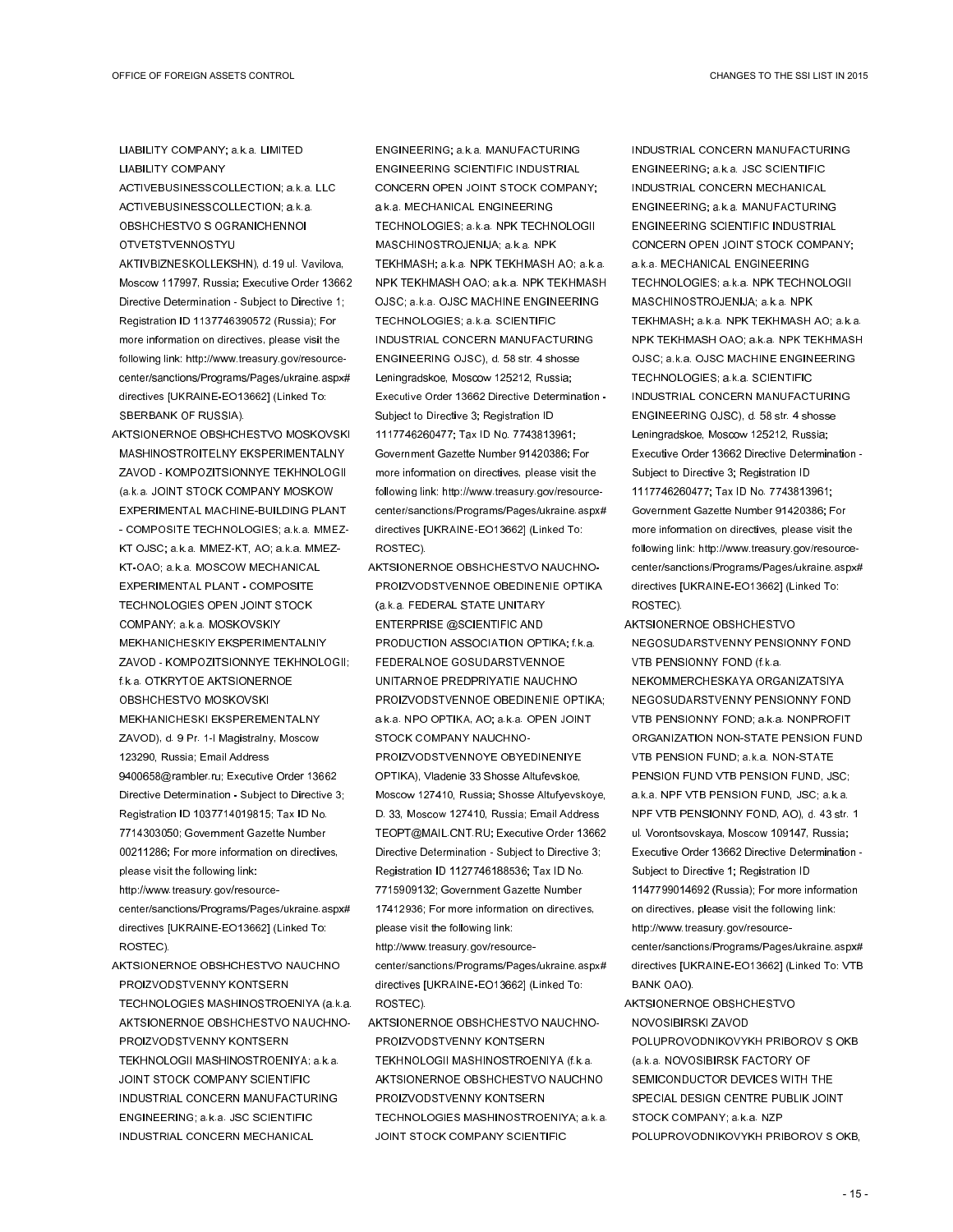AO; a.k.a. NZPP S OKB OJSC; f.k.a. OTKRYTOE AKTSIONERNOE OBSHCHESTVO NOVOSIBIRSKI ZAVOD POLUPROVODNIKOVYKH PRIBOROV S OKB), 60 ul. Dachnaya, Novosibirsk, Novosibirskaya obl. 630082, Russia; Email Address secretar@nzpp.ru; Executive Order 13662 Directive Determination - Subject to Directive 3; Registration ID 1115476167180; Tax ID No. 5402546039; Government Gazette Number 07617658; For more information on directives, please visit the following link: http://www.treasury.gov/resourcecenter/sanctions/Programs/Pages/ukraine.aspx#

directives [UKRAINE-EO13662] (Linked To: ROSTEC).

AKTSIONERNOE OBSHCHESTVO OTKRYTOGO TIPA KALINOVSKI KHIMICHEKI ZAVOD (a.k.a. KALINOVO CHEMICAL PLANT OPEN JOINT STOCK COMPANY; a.k.a. OPEN JOINT-STOCK COMPANY KALINOVSKIY KHIMICHESKIY ZAVOD; a.k.a. OTKRYTOE AKTSIONERNOE OBSHCHESTVO KALINOVSKI KHIMICHESKI ZAVOD; a.k.a. "KKHZ, OAO"), d. 8 ul. Lenina P Kalinovo, Nevyanski Raion, Sverdlovskaya obl. 624186, Russia; Website http://www.kcplant.ru/; Email Address kcp@uraltc.ru; Executive Order 13662 Directive Determination - Subject to Directive 3; Registration ID 1026601326597; Tax ID No. 6621001262; Government Gazette Number 07511005; For more information on directives, please visit the following link: http://www.treasury.gov/resource-

center/sanctions/Programs/Pages/ukraine.aspx# directives [UKRAINE-EO13662] (Linked To: ROSTEC).

AKTSIONERNOE OBSHCHESTVO RT-AVTO (a.k.a. RT-AUTO OPEN JOINT STOCK COMPANY; a.k.a. RT-AVTO OJSC; a.k.a. "RT-AUTO"; a.k.a. "RT-AVTO, AO"; a.k.a. "RT-AVTO, OAO"), d. 2/17 str. 1 tup Verkhni Taganski, Moscow 109240, Russia; Website http://rostec.ru; Executive Order 13662 Directive Determination - Subject to Directive 3; Registration ID 1107746247850; Tax ID No. 7709851082; Government Gazette Number 66310966; For more information on directives, please visit the following link: http://www.treasury.gov/resourcecenter/sanctions/Programs/Pages/ukraine.aspx# directives [UKRAINE-EO13662] (Linked To: ROSTEC).

AKTSIONERNOE OBSHCHESTVO RT-BIOTEKHPROM (a.k.a. RT-BIOTECHPROM; a.k.a. RT-BIOTECHPROM OJSC; a.k.a. RT-BIOTEKHPROM, AO), d. 24 ul. Usacheva, Moscow 119048, Russia; Website www.rtbiotechprom.ru; Email Address dshumikhin@rtbiotechprom.ru; Executive Order 13662 Directive Determination - Subject to Directive 3; Registration ID 1097746425996; Tax ID No. 7704730729; Government Gazette Number 62666778; For more information on directives, please visit the following link: http://www.treasury.gov/resourcecenter/sanctions/Programs/Pages/ukraine.aspx# directives [UKRAINE-EO13662] (Linked To: ROSTEC).

- AKTSIONERNOE OBSHCHESTVO RT-KHIMICHESKIE TEKHNOLOGII I KOMPOZITSIONNYE MATERIALY (a.k.a. JOINT STOCK COMPANY RT-CHEMICAL TECHNOLOGIES AND COMPOSITE MATERIALS; a.k.a. OAO JSC CHEMCOMPOSITE; f.k.a. OTKRYTOE AKTSIONERNOE OBSHCHESTVO RT KHIMICHESKIE I KOMPOZITSIONNYE TECHNOLOGIES I MATERIALY; f.k.a. OTKRYTOE AKTSIONERNOE OBSHCHESTVO RT KHIMICHESKIE TECHNOLOGIES I KOMPOZITSIONNYE MATERIALY; a.k.a. RT-CHEMICAL AND COMPOSITE TECHNOLOGIES AND MATERIALS; a.k.a. RT-KHIMKOMPOZIT OAO; a.k.a. RT-KHIMKOMPOZIT OJSC; a.k.a. RT-KHIMKOMPOZIT, AO), d. 40 korp. 1 ul. Narodnogo Opolcheniya, Moscow 123298, Russia; Executive Order 13662 Directive Determination - Subject to Directive 3; Registration ID 1097746269785; Tax ID No. 7734613934; Government Gazette Number 61698405; For more information on directives, please visit the following link: http://www.treasury.gov/resourcecenter/sanctions/Programs/Pages/ukraine.aspx# directives [UKRAINE-EO13662] (Linked To: ROSTEC).
- AKTSIONERNOE OBSHCHESTVO RT-OKHRANA (a.k.a. JOINT STOCK COMPANY RT-GUARD; a.k.a. RT-OKHRANA; a.k.a. RT-OKHRANA ZAO; a.k.a. RT-OKHRANA, AO; a.k.a. ZAO RT-OKHRANA), d. 24 ul. Usacheva, Moscow 119048, Russia; Website http://rtguard.ru/; Executive Order 13662 Directive Determination - Subject to Directive 3;

Registration ID 1107746577652; Tax ID No. 7704759968; Government Gazette Number 66902230; For more information on directives, please visit the following link:

http://www.treasury.gov/resourcecenter/sanctions/Programs/Pages/ukraine.aspx# directives [UKRAINE-EO13662] (Linked To: ROSTEC).

AKTSIONERNOE OBSHCHESTVO RT-STROITELNYE TEKHNOLOGII (a.k.a. JOINT STOCK COMPANY RT-CONSTRUCTION TECHNOLOGIES; a.k.a. OPEN JOINT-STOCK COMPANY RT-STROITELNYYE TEKHNOLOGII; a.k.a. RT-STROITELNYE TECHNOLOGIES OAO; a.k.a. RT-STROITELNYE TEKHNOLOGII, AO), d. 2 korp., 4 str., 16 kv., 6 per. Bolshoi Savvinski, Moscow 119435, Russia; Email Address chernyakovast@stroytech-rt.ru; Executive Order 13662 Directive Determination - Subject to Directive 3; Registration ID 1097746324400; Tax ID No. 7704727853; Government Gazette Number 61771160; For more information on directives, please visit the following link:

http://www.treasury.gov/resourcecenter/sanctions/Programs/Pages/ukraine.aspx# directives [UKRAINE-EO13662] (Linked To: ROSTEC).

AKTSIONERNOE OBSHCHESTVO SHVABE (a.k.a. JOINT STOCK COMPANY SHVABE; f.k.a. OTKRYTOE AKTSIONERNOE OBSHCHESTVO NAUCHNO PROIZVODSTVENNY KONTSERN OPTICHESKIE SISTEMY I TECHNOLOGIES; a.k.a. SHVABE OPEN JOINT STOCK COMPANY; a.k.a. SHVABE, AO), d. 33 B ul.Vostochnaya, Ekaterinburg, Sverdlovskaya obl. 620100, Russia; 33b, Vostochnaya St., Yekaterinburg City, Russia; Website http://www.shvabe.com; Email Address mail@shvabe.com; Executive Order 13662 Directive Determination - Subject to Directive 3; Registration ID 1107746256727; Tax ID No. 7717671799; Government Gazette Number 07508641; For more information on directives, please visit the following link: http://www.treasury.gov/resource-

center/sanctions/Programs/Pages/ukraine.aspx# directives [UKRAINE-EO13662] (Linked To: ROSTEC).

AKTSIONERNOE OBSHCHESTVO TEKHNODINAMIKA (f.k.a. AGREGATNOE KONSTRUKTORSKOE BYURO YAKOR OAO;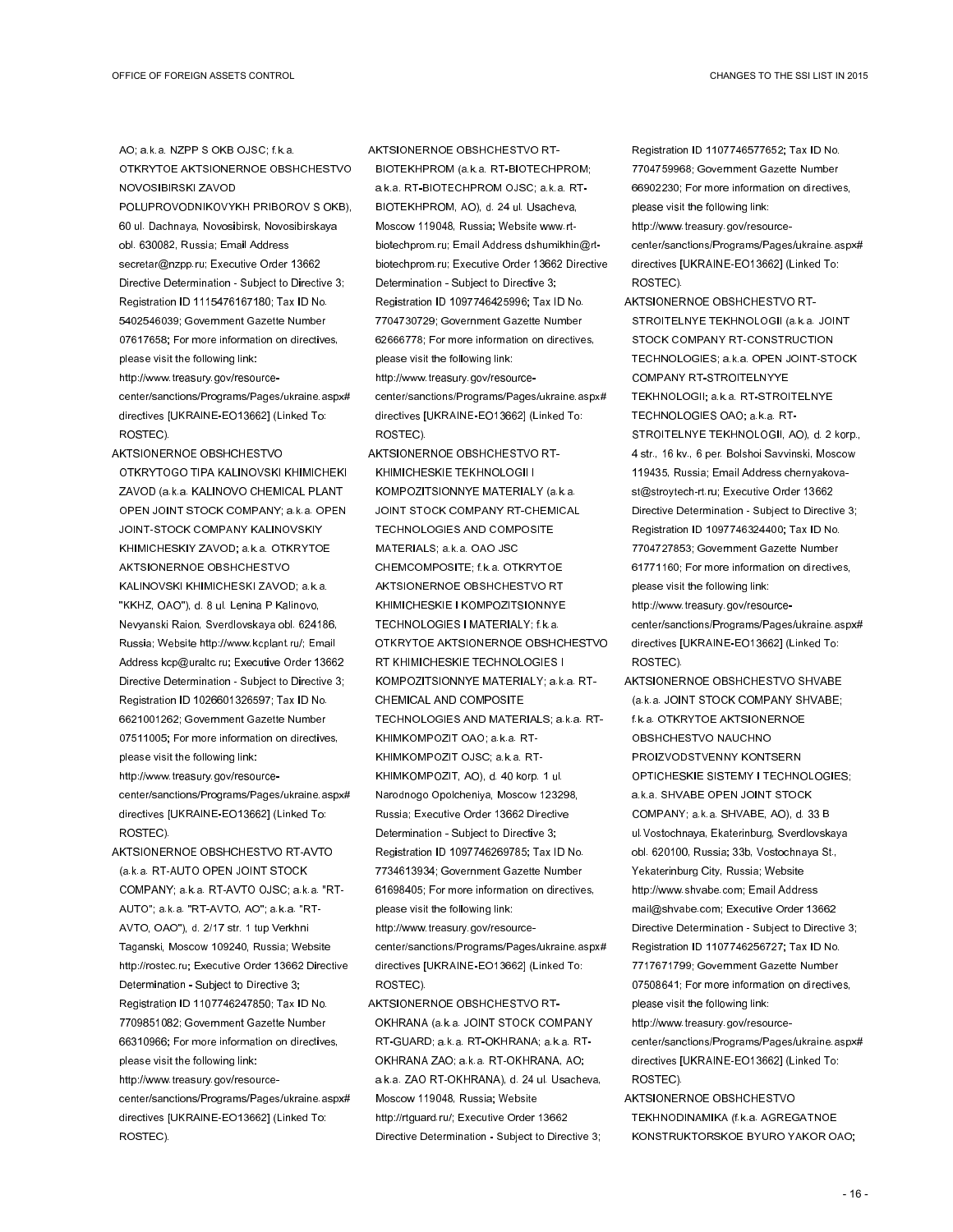a.k.a. JOINT STOCK COMPANY AVIATION EQUIPMENT; a.k.a. "TECHNODINAMIKA"; a.k.a. "TEKHNODINAMIKA, AO"), d. 29 ul. Ibragimova, Moscow 105318, Russia; Website www.akbyakor.ru; Email Address amuravyeva@avia-equipment.ru; Executive Order 13662 Directive Determination - Subject to Directive 3; Registration ID 1037719005873; Tax ID No. 7719265496; Government Gazette Number 07543117; For more information on directives, please visit the following link: http://www.treasury.gov/resourcecenter/sanctions/Programs/Pages/ukraine.aspx# directives [UKRAINE-EO13662] (Linked To: ROSTEC).

AKTSIONERNOE OBSHCHESTVO TSENTRALNOE KONSTRUKTORSKOE BYURO SPETSIALNYKH RADIOMATERIALOV (a.k.a. CENTRAL DESIGN BUREAU OF SPECIAL RADIO MATERIALS OPEN JOINT STOCK COMPANY; f.k.a. FEDERALNOE GOSUDARSTVENNOE UNITARNOE PREDPRIYATIE TSENTRALNOE KONSTRUKTORSKOE BYURO SPETSIALNYKH RADIOMATERIALOV; a.k.a. OPEN JOINT STOCK COMPANY TSENTRALNOYE KONSTRUKTORSKOYE BYURO SPETSIALNYKH RADIOMATERIALOV; a.k.a. OPEN JOINT-STOCK COMPANY CENTRAL DESIGN OFFICE OF RADIOMATERIALS; a.k.a. TSKB RM, AO), d.125b shosse Varshavskoe, Moscow 117587, Russia; Pr. Krasnokazarmenniy, D. 14 A, Bldg. 19, Moscow, Russia; Website www.ckbrm.nm.ru; alt. Website http://ckbrm.ru; Email Address ckbrm@nm.ru; Executive Order 13662 Directive Determination - Subject to Directive 3; Registration ID 1077746102060; Tax ID No. 7722599844; Government Gazette Number 07550073; For more information on directives, please visit the following link: http://www.treasury.gov/resource-

center/sanctions/Programs/Pages/ukraine.aspx# directives [UKRAINE-EO13662] (Linked To: ROSTEC).

AKTSIONERNY KOMMERCHESKI BANK NOVIKOMBANK AKTSIONERNOE OBSHCHESTVO (f.k.a. AKTSIONERNY KOMMERCHESKI BANK NOVIKOMBANK ZAKRYTOE AKTSIONERNOE OBSHCHESTVO; a.k.a. JOINT-STOCK COMMERCIAL BANK NOVIKOMBANK; a.k.a. JSCB NOVIKOMBANK; a.k.a. NOVIKOMBANK, AO AKB), building 2, 4/4 Yakimanskaya naberezhnaya, Moscow 119180, Russia; d. 4/4 korp., 2 nab., Yakimanskaya, Moscow 119180, Russia; 4/4 Yakimanskaya emb., bld 2, Moscow 119180, Russia; SWIFT/BIC CNOV RU MM; Website http://www.novikom.ru; Email Address office@novikom.ru; BIK (RU) 044583162; Executive Order 13662 Directive Determination - Subject to Directive 3; Registration ID 1027739075891; Tax ID No. 7706196340; Government Gazette Number 17541272; All offices worldwide. For more information on directives, please visit the following link: http://www.treasury.gov/resourcecenter/sanctions/Programs/Pages/ukraine.aspx# directives [UKRAINE-EO13662] (Linked To: ROSTEC).

- AKTSIONERNY KOMMERCHESKI BANK NOVIKOMBANK ZAKRYTOE AKTSIONERNOE OBSHCHESTVO (a.k.a. AKTSIONERNY KOMMERCHESKI BANK NOVIKOMBANK AKTSIONERNOE OBSHCHESTVO; a.k.a. JOINT-STOCK COMMERCIAL BANK NOVIKOMBANK; a.k.a. JSCB NOVIKOMBANK; a.k.a. NOVIKOMBANK, AO AKB), building 2, 4/4 Yakimanskaya naberezhnaya, Moscow 119180, Russia; d. 4/4 korp., 2 nab., Yakimanskaya, Moscow 119180, Russia; 4/4 Yakimanskaya emb., bld 2, Moscow 119180, Russia; SWIFT/BIC CNOV RU MM; Website http://www.novikom.ru; Email Address office@novikom.ru; BIK (RU) 044583162; Executive Order 13662 Directive Determination - Subject to Directive 3; Registration ID 1027739075891; Tax ID No. 7706196340; Government Gazette Number 17541272; All offices worldwide. For more information on directives, please visit the following link: http://www.treasury.gov/resourcecenter/sanctions/Programs/Pages/ukraine.aspx# directives [UKRAINE-EO13662] (Linked To: ROSTEC).
- AUCTION LIMITED LIABILITY COMPANY (a.k.a. AUKCION LIMITED LIABILITY COMPANY; a.k.a. AUKTSION, OOO; a.k.a. LLC AUKCION; a.k.a. OBSHCHESTVO S OGRANICHENNOI OTVETSTVENNOSTYU AUKTSION), d.14 shosse Entuziastov, Moscow 111024, Russia; Website www.aukcion-sbrf.ru; Executive Order 13662 Directive Determination - Subject to Directive 1; Registration ID 1027700256297 (Russia); For more information on directives, please visit the following link:

http://www.treasury.gov/resourcecenter/sanctions/Programs/Pages/ukraine.aspx# directives [UKRAINE-EO13662] (Linked To: SBERBANK OF RUSSIA).

- AUKCION LIMITED LIABILITY COMPANY (a.k.a. AUCTION LIMITED LIABILITY COMPANY; a.k.a. AUKTSION, OOO; a.k.a. LLC AUKCION; a.k.a. OBSHCHESTVO S OGRANICHENNOI OTVETSTVENNOSTYU AUKTSION), d.14 shosse Entuziastov, Moscow 111024, Russia; Website www.aukcion-sbrf.ru; Executive Order 13662 Directive Determination - Subject to Directive 1; Registration ID 1027700256297 (Russia); For more information on directives, please visit the following link: http://www.treasury.gov/resourcecenter/sanctions/Programs/Pages/ukraine.aspx# directives [UKRAINE-EO13662] (Linked To:
- AUKTSION, OOO (a.k.a. AUCTION LIMITED LIABILITY COMPANY; a.k.a. AUKCION LIMITED LIABILITY COMPANY; a.k.a. LLC AUKCION; a.k.a. OBSHCHESTVO S OGRANICHENNOI OTVETSTVENNOSTYU AUKTSION), d.14 shosse Entuziastov, Moscow 111024, Russia; Website www.aukcion-sbrf.ru; Executive Order 13662 Directive Determination - Subject to Directive 1; Registration ID 1027700256297 (Russia); For more information on directives, please visit the following link: http://www.treasury.gov/resourcecenter/sanctions/Programs/Pages/ukraine.aspx# directives [UKRAINE-EO13662] (Linked To: SBERBANK OF RUSSIA).

SBERBANK OF RUSSIA).

AVIATION EQUIPMENT CONCERN OPEN JOINT STOCK COMPANY (a.k.a. AVIATION EQUIPMENT HOLDING; a.k.a. JOINT STOCK COMPANY CONCERN OF AVIATION EQUIPMENT; a.k.a. KONTSERN AVIATSIONNOE OBORUDOVANIE, OAO; a.k.a. OTKRYTOE AKTSIONERNOE OBSHCHESTVO KONTSERN AVIATSIONNOE OBORUDOVANIE), 29, korp.31 ul. Ibragimova, Moscow 105318, Russia; 29/31 Ibragimova Street, Moscow 105318, Russia; Website www.avia-equipment.ru; Email Address mailbox@avia-equipment.ru; Executive Order 13662 Directive Determination - Subject to Directive 3; Registration ID 1097746108250; Tax ID No. 7704722326; Government Gazette Number 60427973; For more information on directives, please visit the following link: http://www.treasury.gov/resource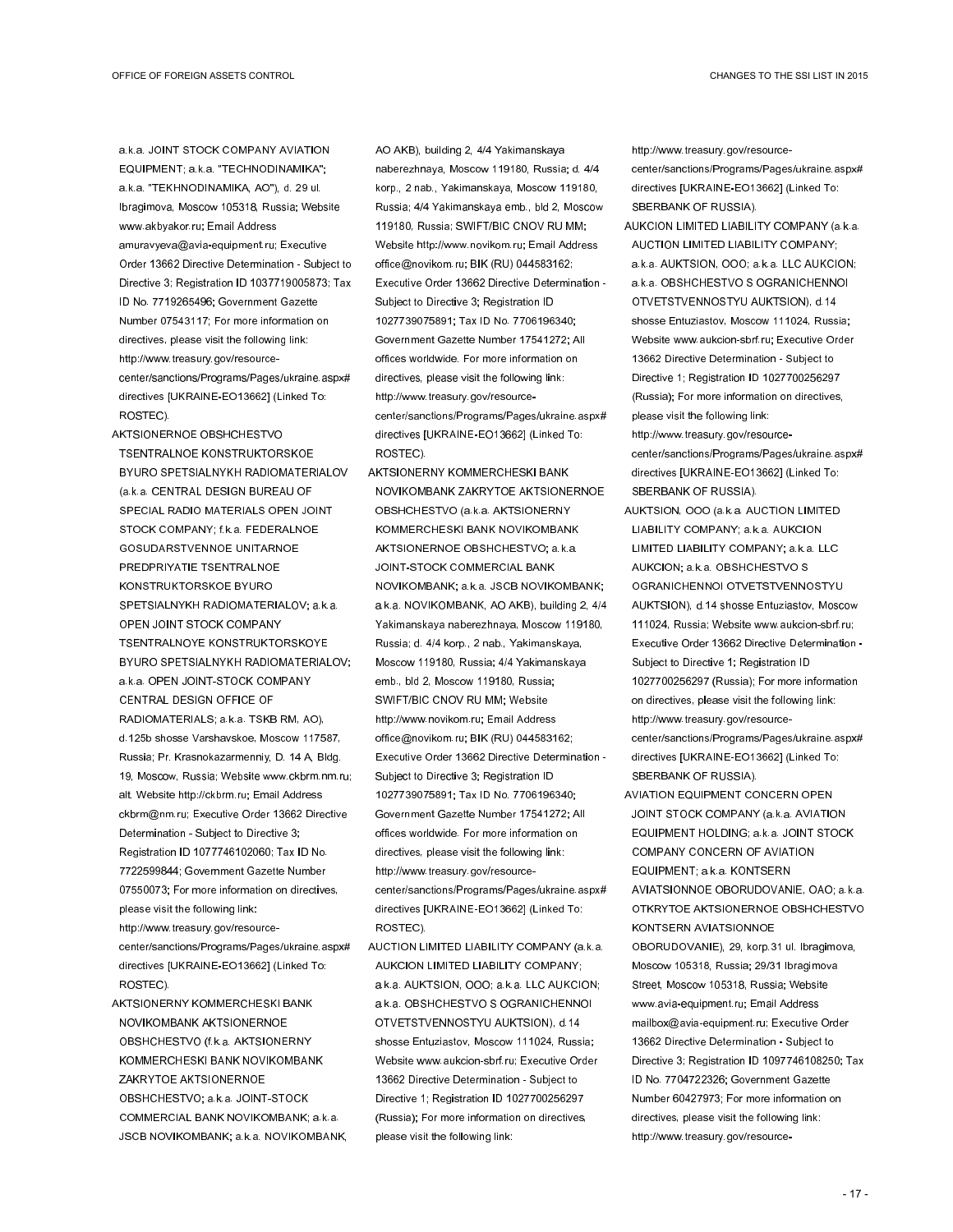center/sanctions/Programs/Pages/ukraine.aspx# directives [UKRAINE-EO13662] (Linked To: ROSTEC).

- AVIATION EQUIPMENT HOLDING (a.k.a. AVIATION EQUIPMENT CONCERN OPEN JOINT STOCK COMPANY; a.k.a. JOINT STOCK COMPANY CONCERN OF AVIATION EQUIPMENT; a.k.a. KONTSERN AVIATSIONNOE OBORUDOVANIE, OAO; a.k.a. OTKRYTOE AKTSIONERNOE OBSHCHESTVO KONTSERN AVIATSIONNOE OBORUDOVANIE), 29, korp.31 ul. Ibragimova, Moscow 105318, Russia; 29/31 Ibragimova Street, Moscow 105318, Russia; Website www.avia-equipment.ru; Email Address mailbox@avia-equipment.ru; Executive Order 13662 Directive Determination - Subject to Directive 3; Registration ID 1097746108250; Tax ID No. 7704722326; Government Gazette Number 60427973; For more information on directives, please visit the following link: http://www.treasury.gov/resourcecenter/sanctions/Programs/Pages/ukraine.aspx# directives [UKRAINE-EO13662] (Linked To: ROSTEC).
- BANCO VTB AFRICA, S.A. (a.k.a. VTB AFRICA), 22, Rua da Missao, Luanda, Angola; SWIFT/BIC VTBLAOLU; Website www.vtb.ao; Executive Order 13662 Directive Determination - Subject to Directive 1; For more information on directives, please visit the following link:
- http://www.treasury.gov/resourcecenter/sanctions/Programs/Pages/ukraine.aspx# directives [UKRAINE-EO13662] (Linked To: VTB BANK OAO).
- BANK VTB (AZERBAIJAN) OJSC (a.k.a. JSC VTB BANK (AZERBAIJAN); f.k.a. OJSC AF BANK; a.k.a. VTB BANK (AZERBAIJAN), OJSC), 38 Khatai ave. Nasimi district, Baku AZ 1008, Azerbaijan; 60, Samed Vurgun str, Baku 1022, Azerbaijan; SWIFT/BIC VTBAAZ22; Website http://en.vtb.az/; Executive Order 13662 Directive Determination - Subject to Directive 1; For more information on directives, please visit the following link:

http://www.treasury.gov/resourcecenter/sanctions/Programs/Pages/ukraine.aspx# directives [UKRAINE-EO13662] (Linked To: VTB BANK OAO).

BANK VTB (KAZAKHSTAN), JSC (a.k.a. JOINT STOCK COMPANY VTB BANK (KAZAKHSTAN); a.k.a. SUBSIDIARY JSC BANK VTB (KAZAKHSTAN)), 28 v Timiryazeva str., Almaty 050040, Kazakhstan; 28 Timiryazev Street, Almaty 050040, Kazakhstan; SWIFT/BIC VTBAKZKZ; Website http://en.vtb-bank.kz/; Executive Order 13662 Directive Determination - Subject to Directive 1; For more information on directives, please visit the following link: http://www.treasury.gov/resourcecenter/sanctions/Programs/Pages/ukraine.aspx# directives [UKRAINE-EO13662] (Linked To: VTB BANK OAO).

BANK VTB 24 (ZAKRYTOE AKTSIONERNOE OBSHCHESTVO) (a.k.a. BANK VTB 24 CLOSED JOINT STOCK COMPANY; a.k.a. BANK VTB 24 PUBLIC JOINT STOCK COMPANY; a.k.a. BANK VTB 24 PUBLICHNOE AKTSIONERNOE OBSHCHESTVO; a.k.a. VTB 24 JSC; a.k.a. VTB 24 PAO), d. 35 ul. Myasnitskaya, Moscow 101000, Russia; SWIFT/BIC CBGURUMM; Website www.vtb24.ru; Executive Order 13662 Directive Determination - Subject to Directive 1; Registration ID 1027739207462 (Russia); For more information on directives, please visit the following link: http://www.treasury.gov/resourcecenter/sanctions/Programs/Pages/ukraine.aspx# directives [UKRAINE-EO13662] (Linked To: VTB BANK OAO).

BANK VTB 24 CLOSED JOINT STOCK COMPANY (f.k.a. BANK VTB 24 (ZAKRYTOE AKTSIONERNOE OBSHCHESTVO); a.k.a. BANK VTB 24 PUBLIC JOINT STOCK COMPANY; a.k.a. BANK VTB 24 PUBLICHNOE AKTSIONERNOE OBSHCHESTVO; a.k.a. VTB 24 JSC; a.k.a. VTB 24 PAO), d. 35 ul. Myasnitskaya, Moscow 101000, Russia; SWIFT/BIC CBGURUMM; Website www.vtb24.ru; Executive Order 13662 Directive Determination - Subject to Directive 1; Registration ID 1027739207462 (Russia); For more information on directives, please visit the following link: http://www.treasury.gov/resourcecenter/sanctions/Programs/Pages/ukraine.aspx# directives [UKRAINE-EO13662] (Linked To: VTB BANK OAO).

BANK VTB 24 PUBLIC JOINT STOCK COMPANY (f.k.a. BANK VTB 24 (ZAKRYTOE AKTSIONERNOE OBSHCHESTVO); a.k.a. BANK VTB 24 CLOSED JOINT STOCK COMPANY; a.k.a. BANK VTB 24 PUBLICHNOE AKTSIONERNOE OBSHCHESTVO; a.k.a. VTB 24 JSC; a.k.a. VTB 24 PAO), d. 35 ul. Myasnitskaya, Moscow 101000, Russia; SWIFT/BIC CBGURUMM; Website

www.vtb24.ru; Executive Order 13662 Directive Determination - Subject to Directive 1; Registration ID 1027739207462 (Russia); For more information on directives, please visit the following link: http://www.treasury.gov/resourcecenter/sanctions/Programs/Pages/ukraine.aspx# directives [UKRAINE-EO13662] (Linked To: VTB BANK OAO).

BANK VTB 24 PUBLICHNOE AKTSIONERNOE OBSHCHESTVO (f.k.a. BANK VTB 24 (ZAKRYTOE AKTSIONERNOE OBSHCHESTVO); a.k.a. BANK VTB 24 CLOSED JOINT STOCK COMPANY; a.k.a. BANK VTB 24 PUBLIC JOINT STOCK COMPANY; a.k.a. VTB 24 JSC; a.k.a. VTB 24 PAO), d. 35 ul. Myasnitskaya, Moscow 101000, Russia; SWIFT/BIC CBGURUMM; Website www.vtb24.ru; Executive Order 13662 Directive Determination - Subject to Directive 1; Registration ID 1027739207462 (Russia); For more information on directives, please visit the following link: http://www.treasury.gov/resourcecenter/sanctions/Programs/Pages/ukraine.aspx# directives [UKRAINE-EO13662] (Linked To: VTB BANK OAO).

BPS-SBERBANK (a.k.a. BPS-SBERBANK OAO; a.k.a. OJSC BPS-SBERBANK), 6 Mulyavin Boulevard, Minsk 220005, Belarus; SWIFT/BIC BPSBBY2X; Executive Order 13662 Directive Determination - Subject to Directive 1; For more information on directives, please visit the following link: http://www.treasury.gov/resourcecenter/sanctions/Programs/Pages/ukraine.aspx# directives [UKRAINE-EO13662] (Linked To: SBERBANK OF RUSSIA).

BPS-SBERBANK OAO (a.k.a. BPS-SBERBANK; a.k.a. OJSC BPS-SBERBANK), 6 Mulyavin Boulevard, Minsk 220005, Belarus; SWIFT/BIC BPSBBY2X; Executive Order 13662 Directive Determination - Subject to Directive 1; For more information on directives, please visit the following link: http://www.treasury.gov/resourcecenter/sanctions/Programs/Pages/ukraine.aspx# directives [UKRAINE-EO13662] (Linked To: SBERBANK OF RUSSIA).

BYLINNYE BOGATYRI LIMITED LIABILITY COMPANY (a.k.a. BYLINNYE BOGATYRI, OOO; a.k.a. LLC BYLINNYE BOGATYRI), 10 Presnenskaya Embankment, Moscow 123317, Russia; Executive Order 13662 Directive Determination - Subject to Directive 1; For more information on directives, please visit the following link: http://www.treasury.gov/resource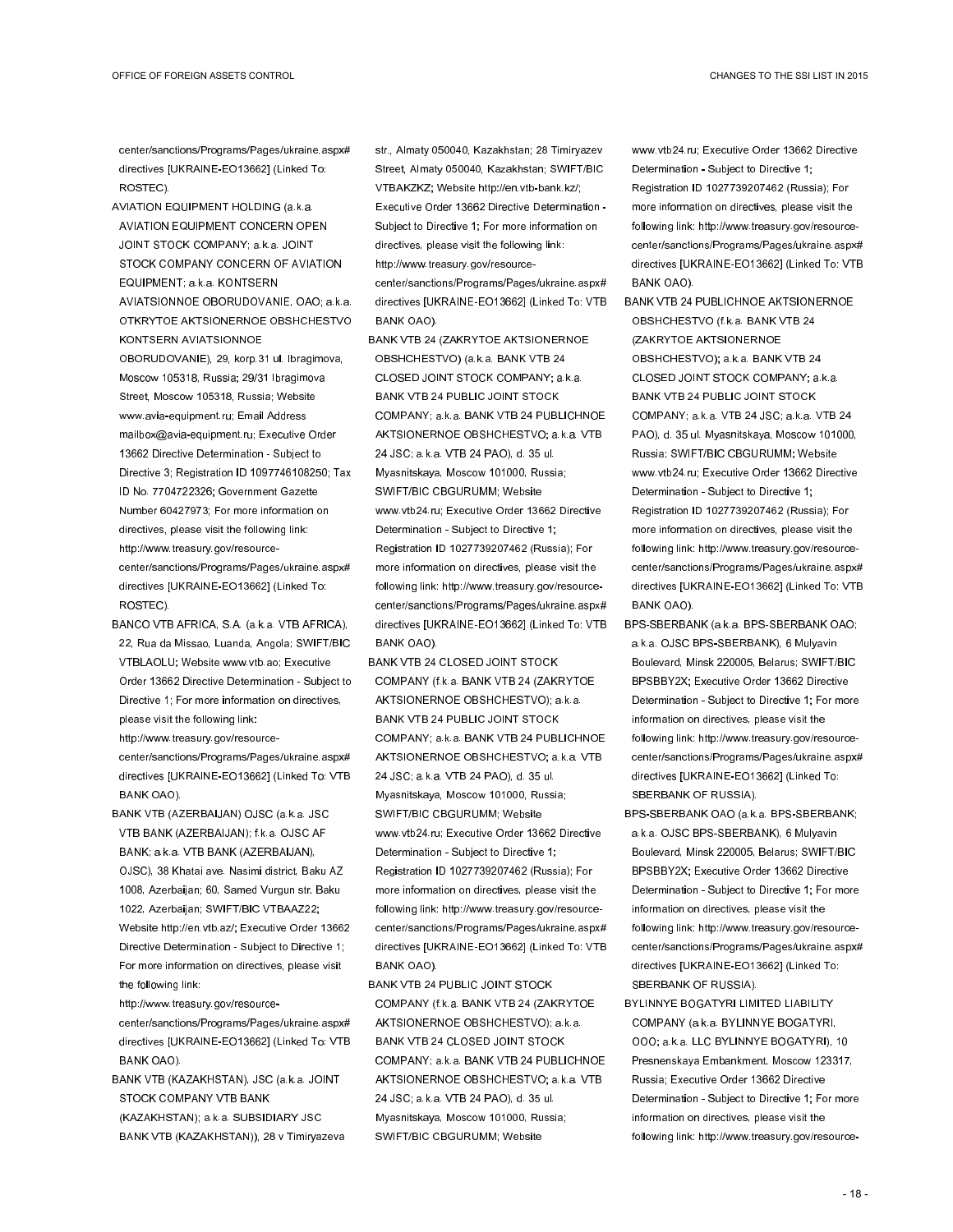center/sanctions/Programs/Pages/ukraine.aspx# directives [UKRAINE-EO13662] (Linked To: SBERBANK OF RUSSIA).

- BYLINNYE BOGATYRI, OOO (a.k.a. BYLINNYE BOGATYRI LIMITED LIABILITY COMPANY; a.k.a. LLC BYLINNYE BOGATYRI), 10 Presnenskaya Embankment, Moscow 123317, Russia; Executive Order 13662 Directive Determination - Subject to Directive 1; For more information on directives, please visit the following link: http://www.treasury.gov/resourcecenter/sanctions/Programs/Pages/ukraine.aspx# directives [UKRAINE-EO13662] (Linked To: SBERBANK OF RUSSIA).
- CENTRAL DESIGN BUREAU OF SPECIAL RADIO MATERIALS OPEN JOINT STOCK COMPANY (a.k.a. AKTSIONERNOE OBSHCHESTVO TSENTRALNOE KONSTRUKTORSKOE BYURO SPETSIALNYKH RADIOMATERIALOV; f.k.a. FEDERALNOE GOSUDARSTVENNOE UNITARNOE PREDPRIYATIE TSENTRALNOE KONSTRUKTORSKOE BYURO SPETSIALNYKH RADIOMATERIALOV; a.k.a. OPEN JOINT STOCK COMPANY TSENTRALNOYE KONSTRUKTORSKOYE BYURO SPETSIALNYKH RADIOMATERIALOV; a.k.a. OPEN JOINT-STOCK COMPANY CENTRAL DESIGN OFFICE OF RADIOMATERIALS; a.k.a. TSKB RM, AO), d.125b shosse Varshavskoe, Moscow 117587, Russia; Pr. Krasnokazarmenniy, D. 14 A, Bldg. 19, Moscow, Russia; Website www.ckbrm.nm.ru; alt. Website http://ckbrm.ru; Email Address ckbrm@nm.ru; Executive Order 13662 Directive Determination - Subject to Directive 3; Registration ID 1077746102060; Tax ID No. 7722599844; Government Gazette Number 07550073; For more information on directives, please visit the following link: http://www.treasury.gov/resource-

center/sanctions/Programs/Pages/ukraine.aspx# directives [UKRAINE-EO13662] (Linked To: ROSTEC).

CETELEM BANK LIMITED LIABILITY COMPANY (a.k.a. CETELEM BANK LLC; f.k.a. KOMMERCHESKI BANK UKRSIBBANK OBSHCHESTVO S OGRANICHENNOI OTVETSTVENNOSTYU; a.k.a. SETELEM BANK OBSHCHESTVO S OGRANICHENNOI OTVETSTVENNOSTYU; a.k.a. SETELEM BANK OOO), 26 ul. Pravdy, Moscow 125040, Russia; SWIFT/BIC CETBRUMM; Website

www.cetelem.ru; Executive Order 13662 Directive Determination - Subject to Directive 1; Registration ID 1027739664260 (Russia); For more information on directives, please visit the following link: http://www.treasury.gov/resourcecenter/sanctions/Programs/Pages/ukraine.aspx# directives [UKRAINE-EO13662] (Linked To: SBERBANK OF RUSSIA).

- CETELEM BANK LLC (a.k.a. CETELEM BANK LIMITED LIABILITY COMPANY; f.k.a. KOMMERCHESKI BANK UKRSIBBANK OBSHCHESTVO S OGRANICHENNOI OTVETSTVENNOSTYU; a.k.a. SETELEM BANK OBSHCHESTVO S OGRANICHENNOI OTVETSTVENNOSTYU; a.k.a. SETELEM BANK OOO), 26 ul. Pravdy, Moscow 125040, Russia; SWIFT/BIC CETBRUMM; Website www.cetelem.ru; Executive Order 13662 Directive Determination - Subject to Directive 1; Registration ID 1027739664260 (Russia); For more information on directives, please visit the following link: http://www.treasury.gov/resourcecenter/sanctions/Programs/Pages/ukraine.aspx# directives [UKRAINE-EO13662] (Linked To: SBERBANK OF RUSSIA).
- CJS VTB SPECIALIZED DEPOSITORY (a.k.a. VTB SPECIALIZED DEPOSITORY, CJSC), 35 Myasnitskaya Street, Moscow 101000, Russia; Website www.odk.ru; Executive Order 13662 Directive Determination - Subject to Directive 1; For more information on directives, please visit the following link:

http://www.treasury.gov/resourcecenter/sanctions/Programs/Pages/ukraine.aspx# directives [UKRAINE-EO13662] (Linked To: VTB BANK OAO).

CJSC NON-STATE PENSION FUND OF SBERBANK (f.k.a. NEGOSUDARSTVENNY PENSIONNY FOND SBERBANKA; a.k.a. NON-STATE PENSION FUND OF SBERBANK; a.k.a. NPF SBERBANKA, ZAO; a.k.a. SBERBANK PRIVATE PENSION FUND CLOSED JOINT-STOCK COMPANY; a.k.a. ZAKRYTOE AKTSIONERNOE OBSHCHESTVO NEGOSUDARSTVENNY PENSIONNY FOND SBERBANKA), d. 31 G ul. Shabolovka, Moscow 115162, Russia; Website www.npfsberbanka.ru; Executive Order 13662 Directive Determination - Subject to Directive 1; Registration ID 1147799009160 (Russia); For more information on directives, please visit the following link: http://www.treasury.gov/resourcecenter/sanctions/Programs/Pages/ukraine.aspx# directives [UKRAINE-EO13662] (Linked To: SBERBANK OF RUSSIA).

- CJSC RUST (a.k.a. JSC RUSTE; a.k.a. RUST CLOSED JOINT-STOCK COMPANY; a.k.a. RUST ZAKRYTOE AKTSIONERNOE OBSHCHESTVO; a.k.a. RUST ZAO), 2 ul. Krasnogo Tekstilshchika, St. Petersburg 191124, Russia; Executive Order 13662 Directive Determination - Subject to Directive 1; Registration ID 1027800513070 (Russia); For more information on directives, please visit the following link: http://www.treasury.gov/resourcecenter/sanctions/Programs/Pages/ukraine.aspx# directives [UKRAINE-EO13662] (Linked To: SBERBANK OF RUSSIA).
- CJSC SBERBANK LEASING (f.k.a. RUSSKO-GERMANSKAYA LIZINGOVAYA KOMPANIYA ZAO; a.k.a. SBERBANK LEASING CJSC; a.k.a. SBERBANK LEASING JOINT STOCK COMPANY; a.k.a. SBERBANK LEASING ZAO; a.k.a. SBERBANK LIZING ZAKRYTOE AKTSIONERNOE OBSHCHESTVO), Russia; 6 Vorobievskoe shosse, Moscow 119285, Russia; Website www.sberleasing.ru; Executive Order 13662 Directive Determination - Subject to Directive 1; Registration ID 1027739000728 (Russia); For more information on directives, please visit the following link: http://www.treasury.gov/resourcecenter/sanctions/Programs/Pages/ukraine.aspx# directives [UKRAINE-EO13662] (Linked To: SBERBANK OF RUSSIA).
- CJSC SBERBANK-TECHNOLOGY (a.k.a. CLOSED JOINT STOCK COMPANY SBERBANK - TECHNOLOGY; a.k.a. SBERBANK TECHNOLOGIES CLOSED JOINT STOCK COMPANY; a.k.a. SBERTEKH, ZAO; a.k.a. ZAKRYTOE AKTSIONERNOE OBSHCHESTVO SBERBANK -TEKHNOLOGII), d.10 nab.Novodanilovskaya, Moscow 117105, Russia; Executive Order 13662 Directive Determination - Subject to Directive 1; Registration ID 1117746533926 (Russia); For more information on directives, please visit the following link: http://www.treasury.gov/resourcecenter/sanctions/Programs/Pages/ukraine.aspx# directives [UKRAINE-EO13662] (Linked To: SBERBANK OF RUSSIA).
- CJSC SLAVNEFTEBANK (a.k.a. CJSC VTB BANK (BELARUS); a.k.a. VTB BANK (BELARUS); a.k.a. VTB BANK (BELARUS) CLOSED JOINT STOCK COMPANY; a.k.a. VTB BANK (BELARUS), CJSC), 14, Moskovskaya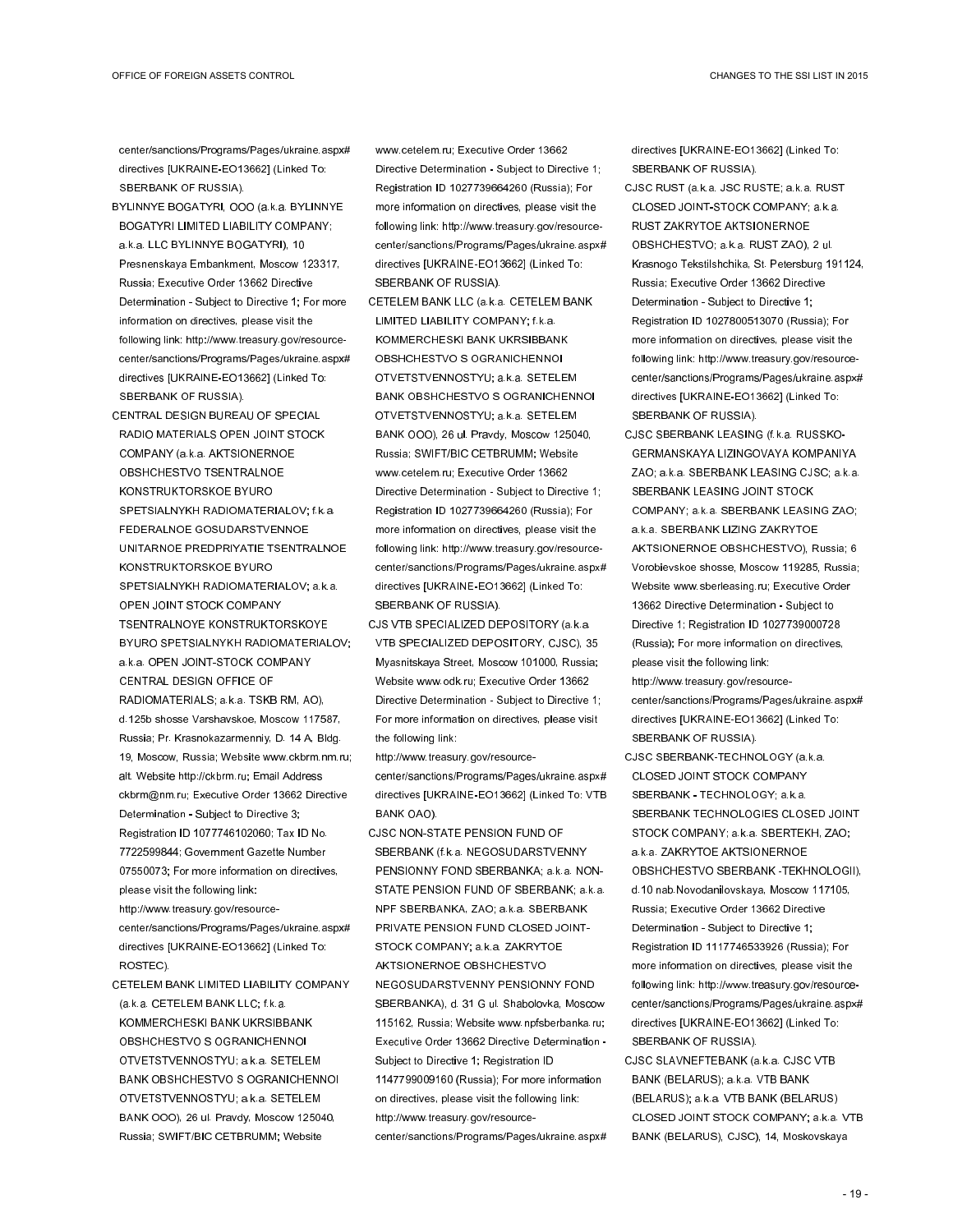Street, Minsk 220007, Belarus; SWIFT/BIC SLANBY22; Website www.vtb-bank.by; Executive Order 13662 Directive Determination - Subject to Directive 1; For more information on directives, please visit the following link: http://www.treasury.gov/resourcecenter/sanctions/Programs/Pages/ukraine.aspx# directives [UKRAINE-EO13662] (Linked To: VTB BANK OAO).

- CJSC VTB BANK (BELARUS) (f.k.a. CJSC SLAVNEFTEBANK; a.k.a. VTB BANK (BELARUS); a.k.a. VTB BANK (BELARUS) CLOSED JOINT STOCK COMPANY; a.k.a. VTB BANK (BELARUS), CJSC), 14, Moskovskaya Street, Minsk 220007, Belarus; SWIFT/BIC SLANBY22; Website www.vtb-bank.by; Executive Order 13662 Directive Determination - Subject to Directive 1; For more information on directives, please visit the following link: http://www.treasury.gov/resourcecenter/sanctions/Programs/Pages/ukraine.aspx# directives [UKRAINE-EO13662] (Linked To: VTB BANK OAO).
- CLOSED JOINT STOCK COMPANY SBERBANK - TECHNOLOGY (a.k.a. CJSC SBERBANK-TECHNOLOGY; a.k.a. SBERBANK TECHNOLOGIES CLOSED JOINT STOCK COMPANY; a.k.a. SBERTEKH, ZAO; a.k.a. ZAKRYTOE AKTSIONERNOE OBSHCHESTVO SBERBANK -TEKHNOLOGII), d.10 nab.Novodanilovskaya, Moscow 117105, Russia; Executive Order 13662 Directive Determination - Subject to Directive 1; Registration ID 1117746533926 (Russia); For more information on directives, please visit the following link: http://www.treasury.gov/resourcecenter/sanctions/Programs/Pages/ukraine.aspx# directives [UKRAINE-EO13662] (Linked To: SBERBANK OF RUSSIA).
- CONCERN SIRIUS JOINT STOCK COMPANY (a.k.a. JSC SIRIUS; a.k.a. KONTSERN SIRIUS OAO), str. 1 18 Malaya Pirogovskaya ul., Moscow 119435, Russia; Website http://consirius.ru; Executive Order 13662 Directive Determination - Subject to Directive 3; Registration ID 1097746424368; Tax ID No. 7704730655; Government Gazette Number 62668197; For more information on directives, please visit the following link: http://www.treasury.gov/resourcecenter/sanctions/Programs/Pages/ukraine.aspx# directives [UKRAINE-EO13662] (Linked To: ROSTEC).

FEDERAL STATE UNITARY ENTERPRISE @SCIENTIFIC AND PRODUCTION ASSOCIATION OPTIKA (a.k.a. AKTSIONERNOE OBSHCHESTVO NAUCHNO-PROIZVODSTVENNOE OBEDINENIE OPTIKA; f.k.a. FEDERALNOE GOSUDARSTVENNOE UNITARNOE PREDPRIYATIE NAUCHNO PROIZVODSTVENNOE OBEDINENIE OPTIKA; a.k.a. NPO OPTIKA, AO; a.k.a. OPEN JOINT STOCK COMPANY NAUCHNO-PROIZVODSTVENNOYE OBYEDINENIYE OPTIKA), Vladenie 33 Shosse Altufevskoe, Moscow 127410, Russia; Shosse Altufyevskoye, D. 33, Moscow 127410, Russia; Email Address TEOPT@MAIL.CNT.RU; Executive Order 13662 Directive Determination - Subject to Directive 3; Registration ID 1127746188536; Tax ID No. 7715909132; Government Gazette Number 17412936; For more information on directives, please visit the following link: http://www.treasury.gov/resourcecenter/sanctions/Programs/Pages/ukraine.aspx# directives [UKRAINE-EO13662] (Linked To:

FEDERALNOE GOSUDARSTVENNOE UNITARNOE PREDPRIYATIE NAUCHNO PROIZVODSTVENNOE OBEDINENIE OPTIKA (a.k.a. AKTSIONERNOE OBSHCHESTVO NAUCHNO-PROIZVODSTVENNOE OBEDINENIE OPTIKA; a.k.a. FEDERAL STATE UNITARY ENTERPRISE @SCIENTIFIC AND PRODUCTION ASSOCIATION OPTIKA; a.k.a. NPO OPTIKA, AO; a.k.a. OPEN JOINT STOCK COMPANY NAUCHNO-

ROSTEC).

- PROIZVODSTVENNOYE OBYEDINENIYE OPTIKA), Vladenie 33 Shosse Altufevskoe, Moscow 127410, Russia; Shosse Altufyevskoye, D. 33, Moscow 127410, Russia; Email Address TEOPT@MAIL.CNT.RU; Executive Order 13662 Directive Determination - Subject to Directive 3; Registration ID 1127746188536; Tax ID No. 7715909132; Government Gazette Number 17412936; For more information on directives, please visit the following link:
- http://www.treasury.gov/resourcecenter/sanctions/Programs/Pages/ukraine.aspx# directives [UKRAINE-EO13662] (Linked To: ROSTEC).
- FEDERALNOE GOSUDARSTVENNOE UNITARNOE PREDPRIYATIE NOVOSIBIRSKOE PROIZVODSTVENNOE OB EDINENIE LUCH (a.k.a. JOINT STOCK COMPANY NOVOSIBIRSK PRODUCTION

AMALGAMATION LUCH; a.k.a. NPO LUCH, OAO; a.k.a. OTKRYTOE AKTSIONERNOE OBSHCHESTVO NOVOSIBIRSKOE PROIZVODSTVENNOE OBEDINENIE LUCH), 32 ul. Stantsionnaya, Novosibirsk, Novosibirskaya obl. 630108, Russia; Email Address it@luch-nsk.ru; Executive Order 13662 Directive Determination - Subject to Directive 3; Registration ID 1115476080610; Tax ID No. 5404441240; Government Gazette Number 07517605; For more information on directives, please visit the following link: http://www.treasury.gov/resourcecenter/sanctions/Programs/Pages/ukraine.aspx# directives [UKRAINE-EO13662] (Linked To:

FEDERALNOE GOSUDARSTVENNOE UNITARNOE PREDPRIYATIE TSENTRALNOE KONSTRUKTORSKOE BYURO SPETSIALNYKH RADIOMATERIALOV (a.k.a. AKTSIONERNOE OBSHCHESTVO TSENTRALNOE KONSTRUKTORSKOE BYURO SPETSIALNYKH RADIOMATERIALOV; a.k.a. CENTRAL DESIGN BUREAU OF SPECIAL RADIO MATERIALS OPEN JOINT STOCK COMPANY; a.k.a. OPEN JOINT STOCK COMPANY TSENTRALNOYE KONSTRUKTORSKOYE BYURO SPETSIALNYKH RADIOMATERIALOV; a.k.a. OPEN JOINT-STOCK COMPANY CENTRAL DESIGN OFFICE OF RADIOMATERIALS; a.k.a. TSKB RM, AO), d.125b shosse Varshavskoe, Moscow 117587, Russia; Pr.

ROSTEC).

- Krasnokazarmenniy, D. 14 A, Bldg. 19, Moscow, Russia; Website www.ckbrm.nm.ru; alt. Website http://ckbrm.ru; Email Address ckbrm@nm.ru; Executive Order 13662 Directive Determination - Subject to Directive 3; Registration ID 1077746102060; Tax ID No. 7722599844; Government Gazette Number 07550073; For more information on directives, please visit the following link: http://www.treasury.gov/resourcecenter/sanctions/Programs/Pages/ukraine.aspx# directives [UKRAINE-EO13662] (Linked To: ROSTEC).
- GALS-DEVELOPMENT, OAO (a.k.a. HALS DEVELOPMENT OJSC; a.k.a. HALS-DEVELOPMENT JSC; a.k.a. HALS-DEVELOPMENT, OJSC; a.k.a. JOINT STOCK COMPANY HALS-DEVELOPMENT; a.k.a. OTKRYTOE AKTSIONERNOE OBSHCHESTVO GALS DEVELOPMENT; f.k.a. ZAKRYTOE AKTSIONERNOE OBSHCHESTVO SISTEMA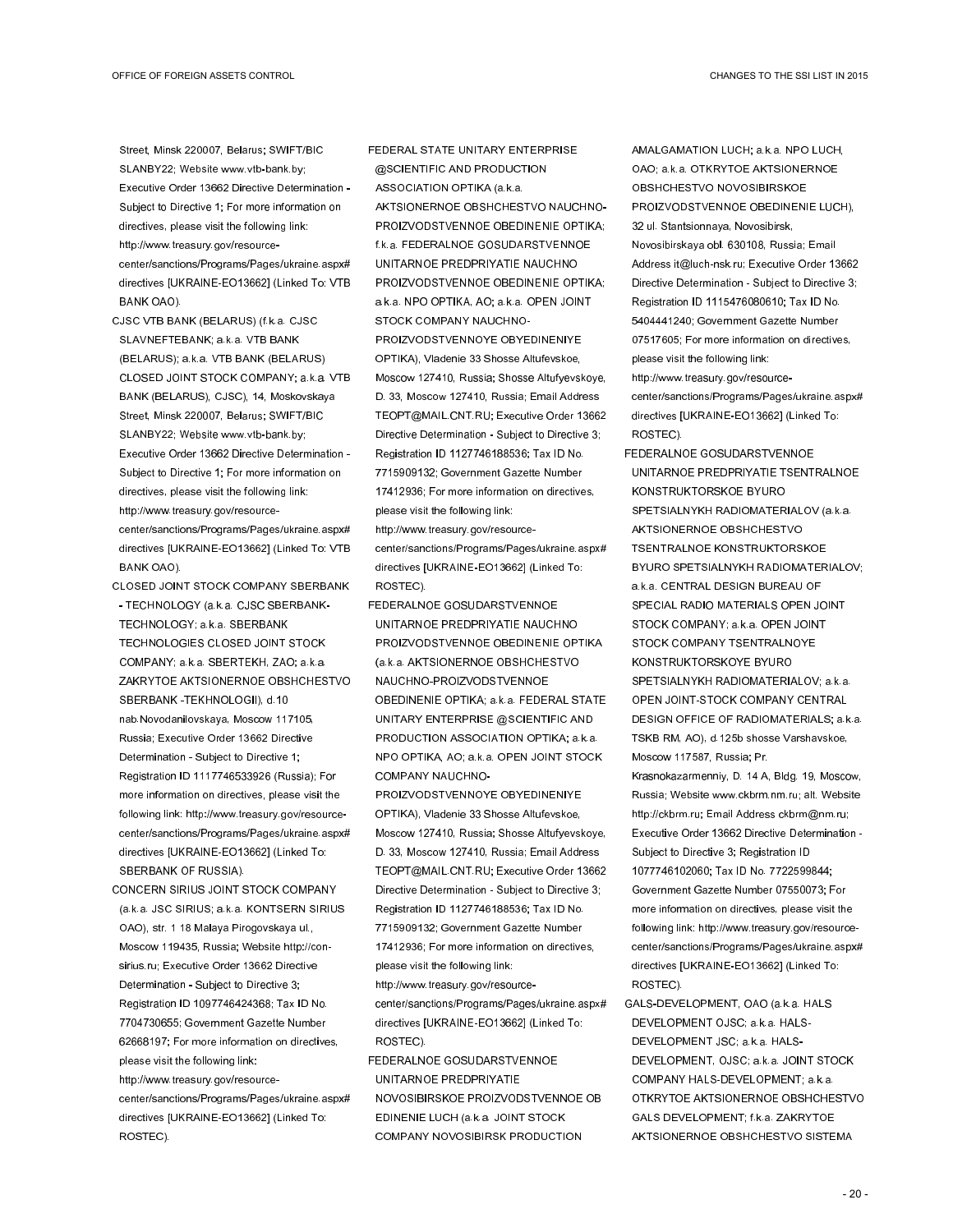HALS), d. 35 str. 4 ul. Tatarskaya B, Moscow 115184, Russia; Website www.halsdevelopment.ru; Executive Order 13662 Directive Determination - Subject to Directive 1; Registration ID 1027739002510 (Russia); For more information on directives, please visit the following link: http://www.treasury.gov/resourcecenter/sanctions/Programs/Pages/ukraine.aspx# directives [UKRAINE-EO13662] (Linked To: VTB BANK OAO).

- HALS DEVELOPMENT OJSC (a.k.a. GALS-DEVELOPMENT, OAO; a.k.a. HALS-DEVELOPMENT JSC; a.k.a. HALS-DEVELOPMENT, OJSC; a.k.a. JOINT STOCK COMPANY HALS-DEVELOPMENT; a.k.a. OTKRYTOE AKTSIONERNOE OBSHCHESTVO GALS DEVELOPMENT; f.k.a. ZAKRYTOE AKTSIONERNOE OBSHCHESTVO SISTEMA HALS), d. 35 str. 4 ul. Tatarskaya B, Moscow 115184, Russia; Website www.halsdevelopment.ru; Executive Order 13662 Directive Determination - Subject to Directive 1; Registration ID 1027739002510 (Russia); For more information on directives, please visit the following link: http://www.treasury.gov/resourcecenter/sanctions/Programs/Pages/ukraine.aspx# directives [UKRAINE-EO13662] (Linked To: VTB BANK OAO).
- HALS-DEVELOPMENT JSC (a.k.a. GALS-DEVELOPMENT, OAO; a.k.a. HALS DEVELOPMENT OJSC; a.k.a. HALS-DEVELOPMENT, OJSC; a.k.a. JOINT STOCK COMPANY HALS-DEVELOPMENT; a.k.a. OTKRYTOE AKTSIONERNOE OBSHCHESTVO GALS DEVELOPMENT; f.k.a. ZAKRYTOE AKTSIONERNOE OBSHCHESTVO SISTEMA HALS), d. 35 str. 4 ul. Tatarskaya B, Moscow 115184, Russia; Website www.halsdevelopment.ru; Executive Order 13662 Directive Determination - Subject to Directive 1; Registration ID 1027739002510 (Russia); For more information on directives, please visit the following link: http://www.treasury.gov/resourcecenter/sanctions/Programs/Pages/ukraine.aspx# directives [UKRAINE-EO13662] (Linked To: VTB BANK OAO).
- HALS-DEVELOPMENT, OJSC (a.k.a. GALS-DEVELOPMENT, OAO; a.k.a. HALS DEVELOPMENT OJSC; a.k.a. HALS-DEVELOPMENT JSC; a.k.a. JOINT STOCK COMPANY HALS-DEVELOPMENT; a.k.a. OTKRYTOE AKTSIONERNOE OBSHCHESTVO GALS DEVELOPMENT; f.k.a. ZAKRYTOE

AKTSIONERNOE OBSHCHESTVO SISTEMA HALS), d. 35 str. 4 ul. Tatarskaya B, Moscow 115184, Russia; Website www.halsdevelopment.ru; Executive Order 13662 Directive Determination - Subject to Directive 1; Registration ID 1027739002510 (Russia); For more information on directives, please visit the following link: http://www.treasury.gov/resourcecenter/sanctions/Programs/Pages/ukraine.aspx# directives [UKRAINE-EO13662] (Linked To: VTB BANK OAO).

HIGH PRECISION WEAPONS SCIENTIFIC PRODUCTION ASSOCIATION OPEN JOINT STOCK COMPANY (a.k.a. HIGH-PRECISION WEAPONS JOINT STOCK COMPANY; a.k.a. JSC NPO HIGH-PRECISION COMPLEXES; a.k.a. JSC NPO VYSOKOTOCHNYE KOMPLEKSY; a.k.a. NPO HIGH PRECISION WEAPONS OJSC; a.k.a. NPO VYSOKOTOCHNYE KOMPLEKSY; a.k.a. NPO VYSOKOTOCHNYE KOMPLEKSY, OAO; a.k.a. OAO WYSOKOTOSCHNYE KOMPLETKSI; a.k.a. OAO WYSOKOTOTSCHNYE KOMPLEKSI; a.k.a. OTKRYTOE AKTSIONERNOE OBSHCHESTVO NPO VYSOKOTOCHNYE KOMPLEKSY; a.k.a. "HIGH PRECISION SYSTEMS"; a.k.a.

"VYSOKOTOCHNYE KOMPLEKSY"; a.k.a. "VYSOKOTOCHNYE KOMPLEKSY"), 21, Gogolevski blvd., Moscow 119991, Russia; 21 str., 1 bul. Gogolevski, Moscow 119991, Russia; Email Address info@rostec.ru; Executive Order 13662 Directive Determination - Subject to Directive 3; Registration ID 1097746068012; Tax ID No. 7704721192; Government Gazette Number 60390527; For more information on directives, please visit the following link: http://www.treasury.gov/resourcecenter/sanctions/Programs/Pages/ukraine.aspx# directives [UKRAINE-EO13662] (Linked To: ROSTEC).

HIGH-PRECISION WEAPONS JOINT STOCK COMPANY (a.k.a. HIGH PRECISION WEAPONS SCIENTIFIC PRODUCTION ASSOCIATION OPEN JOINT STOCK COMPANY; a.k.a. JSC NPO HIGH-PRECISION COMPLEXES; a.k.a. JSC NPO VYSOKOTOCHNYE KOMPLEKSY; a.k.a. NPO HIGH PRECISION WEAPONS OJSC; a.k.a. NPO VYSOKOTOCHNYE KOMPLEKSY; a.k.a. NPO VYSOKOTOCHNYE KOMPLEKSY, OAO; a.k.a. OAO WYSOKOTOSCHNYE KOMPLETKSI; a.k.a. OAO

WYSOKOTOTSCHNYE KOMPLEKSI; a.k.a. OTKRYTOE AKTSIONERNOE OBSHCHESTVO NPO VYSOKOTOCHNYE KOMPLEKSY; a.k.a. "HIGH PRECISION SYSTEMS"; a.k.a. "VYSOKOTOCHNYE KOMPLEKSY"; a.k.a. "VYSOKOTOCHNYE KOMPLEKSY"), 21, Gogolevski blvd., Moscow 119991, Russia; 21 str., 1 bul. Gogolevski, Moscow 119991, Russia; Email Address info@rostec.ru; Executive Order 13662 Directive Determination - Subject to Directive 3; Registration ID 1097746068012; Tax ID No. 7704721192; Government Gazette Number 60390527; For more information on directives, please visit the following link: http://www.treasury.gov/resourcecenter/sanctions/Programs/Pages/ukraine.aspx# directives [UKRAINE-EO13662] (Linked To: ROSTEC).

- HOLDING VTB CAPITAL, CJSC (a.k.a. KHOLDING VTB KAPITAL ZAKRYTOE AKTSIONERNOE OBSHCHESTVO; a.k.a. VTB CAPITAL HOLDING CJSC; a.k.a. VTB CAPITAL HOLDING ZAO), 12 Presnenskaya nab., Moscow 123100, Russia; Website http://vtbcapital.com; Executive Order 13662 Directive Determination - Subject to Directive 1; Registration ID 1097746344596 (Russia); For more information on directives, please visit the following link: http://www.treasury.gov/resourcecenter/sanctions/Programs/Pages/ukraine.aspx# directives [UKRAINE-EO13662] (Linked To: VTB BANK OAO).
- INSURANCE COMPANY VTB-INSURANCE LIMITED (a.k.a. INSURANCE COMPANY VTB-INSURANCE, LTD; f.k.a. OBSHCHESTVO S OGRANICHENNOI OTVETSTVENNOSTYU STRAKHOVOI KAPITAL; a.k.a. VTB INSURANCE LIMITED; a.k.a. VTB STRAKHOVANIE SK OOO; a.k.a. VTB STRAKHOVANIE STRAKHOVAYA KOMPANIYA OOO), str. 1 8 Chistoprudnyy bulvar, Moscow 101000, Russia; Website www.vtbins.ru; Executive Order 13662 Directive Determination - Subject to Directive 1; Registration ID 1027700462514 (Russia); For more information on directives, please visit the following link: http://www.treasury.gov/resourcecenter/sanctions/Programs/Pages/ukraine.aspx# directives [UKRAINE-EO13662] (Linked To: VTB BANK OAO).
- INSURANCE COMPANY VTB-INSURANCE, LTD (a.k.a. INSURANCE COMPANY VTB-INSURANCE LIMITED; f.k.a. OBSHCHESTVO S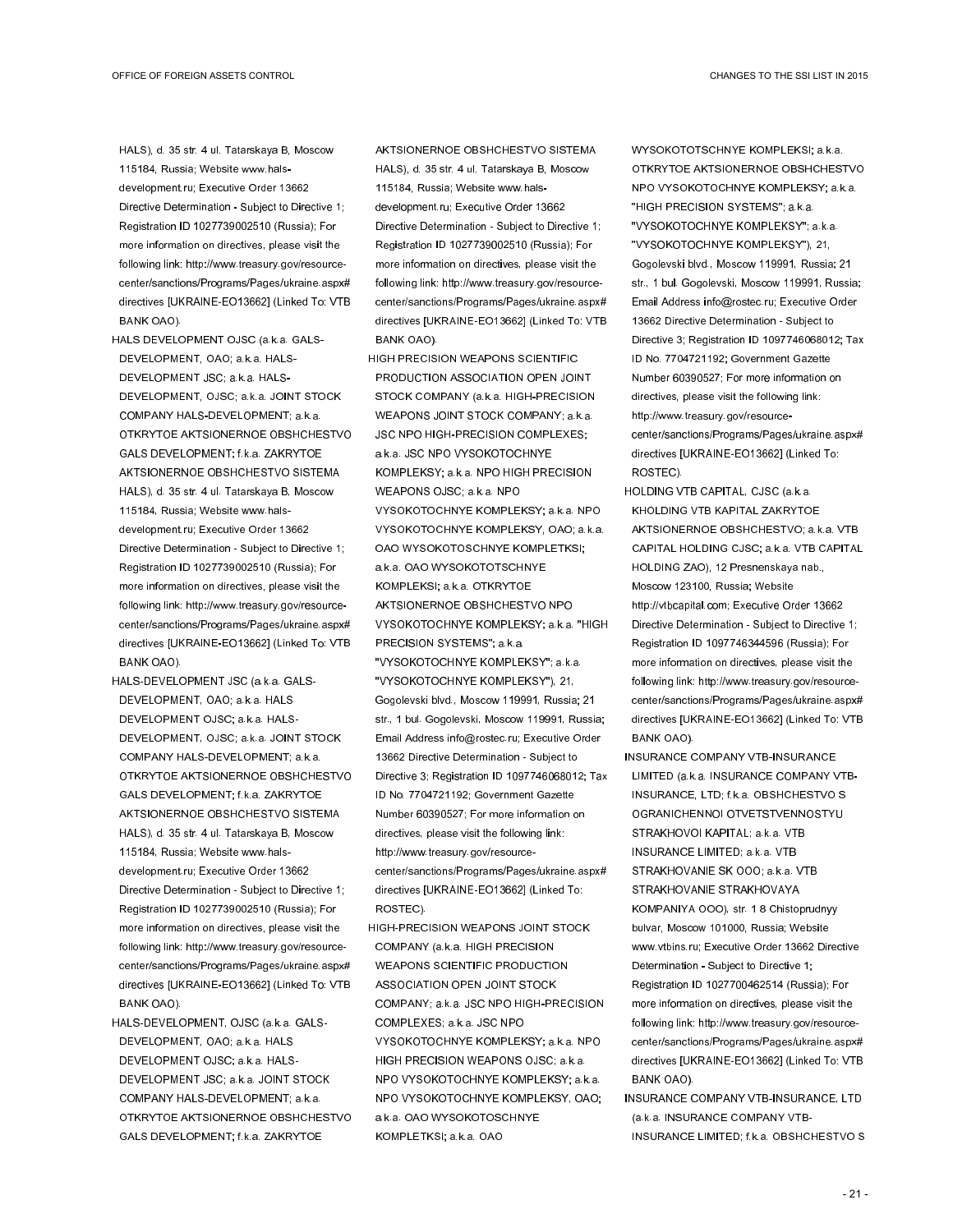OGRANICHENNOI OTVETSTVENNOSTYU STRAKHOVOI KAPITAL; a.k.a. VTB INSURANCE LIMITED; a.k.a. VTB STRAKHOVANIE SK OOO; a.k.a. VTB STRAKHOVANIE STRAKHOVAYA KOMPANIYA OOO), str. 1 8 Chistoprudnyy bulvar, Moscow 101000, Russia; Website www.vtbins.ru; Executive Order 13662 Directive Determination - Subject to Directive 1; Registration ID 1027700462514 (Russia); For more information on directives, please visit the following link: http://www.treasury.gov/resourcecenter/sanctions/Programs/Pages/ukraine.aspx# directives [UKRAINE-EO13662] (Linked To: VTB BANK OAO).

- JOINT STOCK COMPANY AVIATION EQUIPMENT (f.k.a. AGREGATNOE KONSTRUKTORSKOE BYURO YAKOR OAO; a.k.a. AKTSIONERNOE OBSHCHESTVO TEKHNODINAMIKA; a.k.a.
- "TECHNODINAMIKA"; a.k.a.
- "TEKHNODINAMIKA, AO"), d. 29 ul. Ibragimova, Moscow 105318, Russia; Website www.akbyakor.ru; Email Address amuravyeva@avia-equipment.ru; Executive Order 13662 Directive Determination - Subject to Directive 3; Registration ID 1037719005873; Tax ID No. 7719265496; Government Gazette Number 07543117; For more information on directives, please visit the following link: http://www.treasury.gov/resourcecenter/sanctions/Programs/Pages/ukraine.aspx# directives [UKRAINE-EO13662] (Linked To: ROSTEC).
- JOINT STOCK COMPANY CONCERN OF AVIATION EQUIPMENT (a.k.a. AVIATION EQUIPMENT CONCERN OPEN JOINT STOCK COMPANY; a.k.a. AVIATION EQUIPMENT HOLDING; a.k.a. KONTSERN AVIATSIONNOE OBORUDOVANIE, OAO; a.k.a. OTKRYTOE AKTSIONERNOE OBSHCHESTVO KONTSERN AVIATSIONNOE OBORUDOVANIE), 29, korp.31 ul. Ibragimova, Moscow 105318, Russia; 29/31 Ibragimova Street, Moscow 105318, Russia; Website www.avia-equipment.ru; Email Address mailbox@avia-equipment.ru; Executive Order 13662 Directive Determination - Subject to Directive 3; Registration ID 1097746108250; Tax ID No. 7704722326; Government Gazette Number 60427973; For more information on directives, please visit the following link: http://www.treasury.gov/resourcecenter/sanctions/Programs/Pages/ukraine.aspx#

directives [UKRAINE-EO13662] (Linked To: ROSTEC).

JOINT STOCK COMPANY FOREIGN ECONOMIC ASSOCIATION TECHNOPROMEXPORT (a.k.a. OJSC TECHNOPROMEXPORT; a.k.a. OTKRYTOE AKTSIONERNOE OBSHCHESTVO VNESHNEEKONOMICHESKOE OBEDINENIE TEKHNOPROMEKSPORT; a.k.a. TECHNOPROMEXPORT FOREIGN ECONOMIC ASSOCIATION OPEN JOINT STOCK COMPANY; a.k.a. TECHNOPROMEXPORT OJSC; a.k.a. VO TEKHNOPROMEKSPORT, OAO; a.k.a. "JSC TPE"), d. 15 str. 2 ul. Novy Arbat, Moscow 119019, Russia; Website http://www.tpe.ru; Email Address inform@tpe.ru; Executive Order 13662 Directive Determination - Subject to Directive 3; Registration ID 1067746244026; Tax ID No. 7705713236; Government Gazette Number 02839043; For more information on directives, please visit the following link: http://www.treasury.gov/resourcecenter/sanctions/Programs/Pages/ukraine.aspx# directives. [UKRAINE-EO13662] (Linked To: ROSTEC).

JOINT STOCK COMPANY HALS-DEVELOPMENT (a.k.a. GALS-DEVELOPMENT, OAO; a.k.a. HALS DEVELOPMENT OJSC; a.k.a. HALS-DEVELOPMENT JSC; a.k.a. HALS-DEVELOPMENT, OJSC; a.k.a. OTKRYTOE AKTSIONERNOE OBSHCHESTVO GALS DEVELOPMENT; f.k.a. ZAKRYTOE AKTSIONERNOE OBSHCHESTVO SISTEMA HALS), d. 35 str. 4 ul. Tatarskaya B, Moscow 115184, Russia; Website www.halsdevelopment.ru; Executive Order 13662 Directive Determination - Subject to Directive 1; Registration ID 1027739002510 (Russia); For more information on directives, please visit the following link: http://www.treasury.gov/resourcecenter/sanctions/Programs/Pages/ukraine.aspx# directives [UKRAINE-EO13662] (Linked To: VTB BANK OAO).

JOINT STOCK COMPANY MOSKOW EXPERIMENTAL MACHINE-BUILDING PLANT - COMPOSITE TECHNOLOGIES (a.k.a. AKTSIONERNOE OBSHCHESTVO MOSKOVSKI MASHINOSTROITELNY EKSPERIMENTALNY ZAVOD - KOMPOZITSIONNYE TEKHNOLOGII; a.k.a. MMEZ-KT OJSC; a.k.a. MMEZ-KT, AO; a.k.a. MMEZ-KT-OAO; a.k.a. MOSCOW

MECHANICAL EXPERIMENTAL PLANT - COMPOSITE TECHNOLOGIES OPEN JOINT STOCK COMPANY; a.k.a. MOSKOVSKIY MEKHANICHESKIY EKSPERIMENTALNIY ZAVOD - KOMPOZITSIONNYE TEKHNOLOGII; f.k.a. OTKRYTOE AKTSIONERNOE OBSHCHESTVO MOSKOVSKI MEKHANICHESKI EKSPEREMENTALNY ZAVOD), d. 9 Pr. 1-I Magistralny, Moscow 123290, Russia; Email Address 9400658@rambler.ru; Executive Order 13662 Directive Determination - Subject to Directive 3; Registration ID 1037714019815; Tax ID No. 7714303050; Government Gazette Number 00211286; For more information on directives, please visit the following link: http://www.treasury.gov/resource-

- center/sanctions/Programs/Pages/ukraine.aspx# directives [UKRAINE-EO13662] (Linked To: ROSTEC).
- JOINT STOCK COMPANY NOVOSIBIRSK PRODUCTION AMALGAMATION LUCH (f.k.a. FEDERALNOE GOSUDARSTVENNOE UNITARNOE PREDPRIYATIE NOVOSIBIRSKOE PROIZVODSTVENNOE OB EDINENIE LUCH; a.k.a. NPO LUCH, OAO; a.k.a. OTKRYTOE AKTSIONERNOE OBSHCHESTVO NOVOSIBIRSKOE PROIZVODSTVENNOE OBEDINENIE LUCH), 32 ul. Stantsionnaya, Novosibirsk, Novosibirskaya obl. 630108, Russia; Email Address it@luch-nsk.ru; Executive Order 13662 Directive Determination - Subject to Directive 3; Registration ID 1115476080610; Tax ID No. 5404441240; Government Gazette Number 07517605; For more information on directives, please visit the following link: http://www.treasury.gov/resource-

center/sanctions/Programs/Pages/ukraine.aspx# directives [UKRAINE-EO13662] (Linked To: ROSTEC).

JOINT STOCK COMPANY RT-CHEMICAL TECHNOLOGIES AND COMPOSITE MATERIALS (a.k.a. AKTSIONERNOE OBSHCHESTVO RT-KHIMICHESKIE TEKHNOLOGII I KOMPOZITSIONNYE MATERIALY; a.k.a. OAO JSC CHEMCOMPOSITE; f.k.a. OTKRYTOE AKTSIONERNOE OBSHCHESTVO RT KHIMICHESKIE I KOMPOZITSIONNYE TECHNOLOGIES I MATERIALY; f.k.a. OTKRYTOE AKTSIONERNOE OBSHCHESTVO RT KHIMICHESKIE TECHNOLOGIES I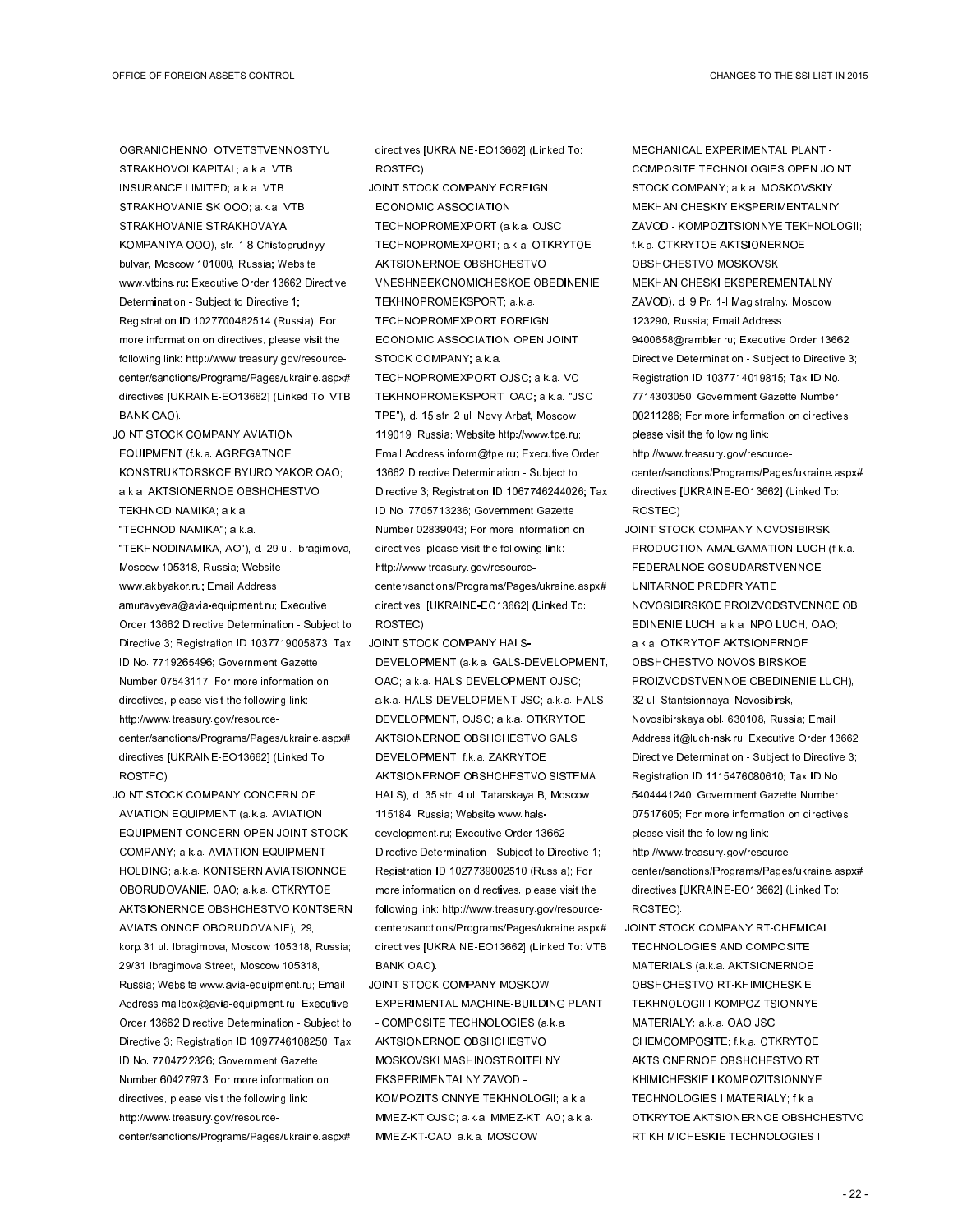KOMPOZITSIONNYE MATERIALY; a.k.a. RT-CHEMICAL AND COMPOSITE TECHNOLOGIES AND MATERIALS; a.k.a. RT-KHIMKOMPOZIT OAO; a.k.a. RT-KHIMKOMPOZIT OJSC; a.k.a. RT-KHIMKOMPOZIT, AO), d. 40 korp. 1 ul. Narodnogo Opolcheniya, Moscow 123298, Russia; Executive Order 13662 Directive Determination - Subject to Directive 3; Registration ID 1097746269785; Tax ID No. 7734613934; Government Gazette Number 61698405; For more information on directives, please visit the following link: http://www.treasury.gov/resourcecenter/sanctions/Programs/Pages/ukraine.aspx# directives [UKRAINE-EO13662] (Linked To: ROSTEC).

- JOINT STOCK COMPANY RT-CONSTRUCTION TECHNOLOGIES (a.k.a. AKTSIONERNOE OBSHCHESTVO RT-STROITELNYE TEKHNOLOGII; a.k.a. OPEN JOINT-STOCK COMPANY RT-STROITELNYYE TEKHNOLOGII; a.k.a. RT-STROITELNYE TECHNOLOGIES OAO; a.k.a. RT-STROITELNYE TEKHNOLOGII, AO), d. 2 korp., 4 str., 16 kv., 6 per. Bolshoi Savvinski, Moscow 119435, Russia; Email Address chernyakovast@stroytech-rt.ru; Executive Order 13662 Directive Determination - Subject to Directive 3; Registration ID 1097746324400; Tax ID No. 7704727853; Government Gazette Number 61771160; For more information on directives, please visit the following link: http://www.treasury.gov/resourcecenter/sanctions/Programs/Pages/ukraine.aspx# directives [UKRAINE-EO13662] (Linked To: ROSTEC).
- JOINT STOCK COMPANY RT-GUARD (a.k.a. AKTSIONERNOE OBSHCHESTVO RT-OKHRANA; a.k.a. RT-OKHRANA; a.k.a. RT-OKHRANA ZAO; a.k.a. RT-OKHRANA, AO; a.k.a. ZAO RT-OKHRANA), d. 24 ul. Usacheva, Moscow 119048, Russia; Website http://rtguard.ru/; Executive Order 13662 Directive Determination - Subject to Directive 3; Registration ID 1107746577652; Tax ID No. 7704759968; Government Gazette Number 66902230; For more information on directives, please visit the following link: http://www.treasury.gov/resourcecenter/sanctions/Programs/Pages/ukraine.aspx# directives [UKRAINE-EO13662] (Linked To: ROSTEC).

JOINT STOCK COMPANY SBERBANK-

AUTOMATED SYSTEM FOR TRADING (a.k.a. JSC SBERBANK-AUTOMATED SYSTEM FOR TRADING; a.k.a. SBERBANK - AUTOMATED TRADING SYSTEM CLOSED JOINT-STOCK COMPANY; a.k.a. SBERBANK-AST, ZAO; a.k.a. ZAKRYTOE AKTSIONERNOE OBSHCHESTVO SBERBANKAVTOMATIZIROVANNAYA SISTEMA TORGOV), d. 24 str. 2 ul. Novoslobodskaya, Moscow 127055, Russia; Website www.sberbank-ast.ru; Executive Order 13662 Directive Determination - Subject to Directive 1; Registration ID 1027707000441 (Russia); For more information on directives, please visit the following link: http://www.treasury.gov/resourcecenter/sanctions/Programs/Pages/ukraine.aspx# directives [UKRAINE-EO13662] (Linked To: SBERBANK OF RUSSIA).

JOINT STOCK COMPANY SCIENTIFIC INDUSTRIAL CONCERN MANUFACTURING ENGINEERING (f.k.a. AKTSIONERNOE OBSHCHESTVO NAUCHNO PROIZVODSTVENNY KONTSERN TECHNOLOGIES MASHINOSTROENIYA; a.k.a. AKTSIONERNOE OBSHCHESTVO NAUCHNO-PROIZVODSTVENNY KONTSERN TEKHNOLOGII MASHINOSTROENIYA; a.k.a. JSC SCIENTIFIC INDUSTRIAL CONCERN MECHANICAL ENGINEERING; a.k.a. MANUFACTURING ENGINEERING SCIENTIFIC INDUSTRIAL CONCERN OPEN JOINT STOCK COMPANY; a.k.a. MECHANICAL ENGINEERING TECHNOLOGIES; a.k.a. NPK TECHNOLOGII MASCHINOSTROJENIJA; a.k.a. NPK TEKHMASH; a.k.a. NPK TEKHMASH AO; a.k.a. NPK TEKHMASH OAO; a.k.a. NPK TEKHMASH OJSC; a.k.a. OJSC MACHINE ENGINEERING TECHNOLOGIES; a.k.a. SCIENTIFIC INDUSTRIAL CONCERN MANUFACTURING ENGINEERING OJSC), d. 58 str. 4 shosse Leningradskoe, Moscow 125212, Russia; Executive Order 13662 Directive Determination - Subject to Directive 3; Registration ID 1117746260477; Tax ID No. 7743813961; Government Gazette Number 91420386; For more information on directives, please visit the following link: http://www.treasury.gov/resourcecenter/sanctions/Programs/Pages/ukraine.aspx# directives [UKRAINE-EO13662] (Linked To: ROSTEC).

JOINT STOCK COMPANY SECURITY TECHNOLOGIES (a.k.a. OTKRYTOE AKTSIONERNOE OBSHCHESTVO TEKHNOLOGII BEZOPASNOSTI; a.k.a. TEKHNOLOGII BEZOPASNOSTI, OAO; a.k.a. "SECURITY TECHNOLOGIES"), d. 24 ul. Usacheva, Moscow 119048, Russia; Executive Order 13662 Directive Determination - Subject to Directive 3; Registration ID 1137746355405; Tax ID No. 7704833788; Government Gazette Number 17434335; For more information on directives, please visit the following link: http://www.treasury.gov/resourcecenter/sanctions/Programs/Pages/ukraine.aspx# directives [UKRAINE-EO13662] (Linked To: ROSTEC).

- JOINT STOCK COMPANY SHVABE (a.k.a. AKTSIONERNOE OBSHCHESTVO SHVABE; f.k.a. OTKRYTOE AKTSIONERNOE OBSHCHESTVO NAUCHNO PROIZVODSTVENNY KONTSERN OPTICHESKIE SISTEMY I TECHNOLOGIES; a.k.a. SHVABE OPEN JOINT STOCK COMPANY; a.k.a. SHVABE, AO), d. 33 B ul.Vostochnaya, Ekaterinburg, Sverdlovskaya obl. 620100, Russia; 33b, Vostochnaya St., Yekaterinburg City, Russia; Website http://www.shvabe.com; Email Address mail@shvabe.com; Executive Order 13662 Directive Determination - Subject to Directive 3; Registration ID 1107746256727; Tax ID No. 7717671799; Government Gazette Number 07508641; For more information on directives, please visit the following link: http://www.treasury.gov/resourcecenter/sanctions/Programs/Pages/ukraine.aspx# directives [UKRAINE-EO13662] (Linked To: ROSTEC).
- JOINT STOCK COMPANY VTB BANK (KAZAKHSTAN) (a.k.a. BANK VTB (KAZAKHSTAN), JSC; a.k.a. SUBSIDIARY JSC BANK VTB (KAZAKHSTAN)), 28 v Timiryazeva str., Almaty 050040, Kazakhstan; 28 Timiryazev Street, Almaty 050040, Kazakhstan; SWIFT/BIC VTBAKZKZ; Website http://en.vtb-bank.kz/; Executive Order 13662 Directive Determination - Subject to Directive 1; For more information on directives, please visit the following link: http://www.treasury.gov/resourcecenter/sanctions/Programs/Pages/ukraine.aspx# directives [UKRAINE-EO13662] (Linked To: VTB BANK OAO).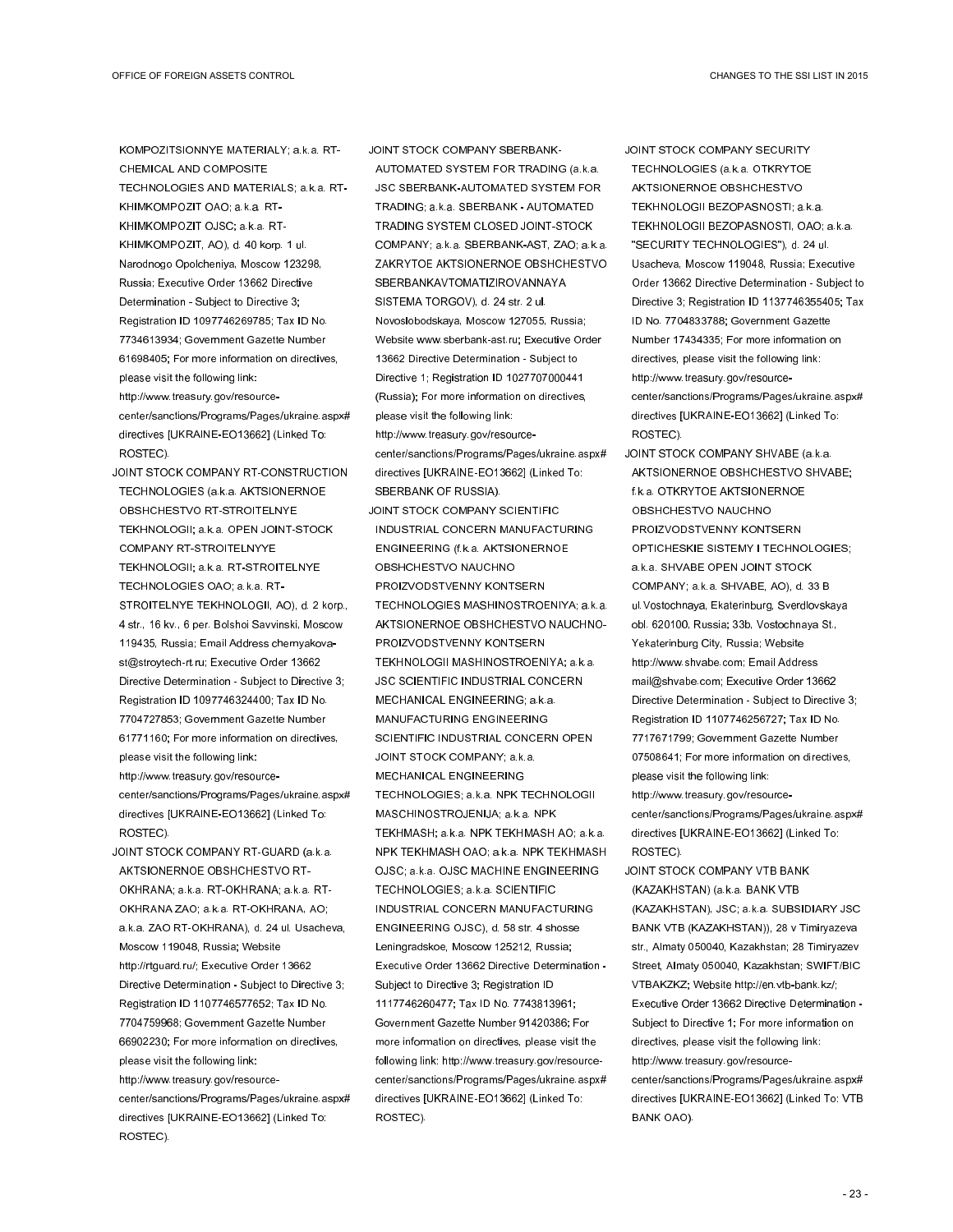JOINT-STOCK COMMERCIAL BANK NOVIKOMBANK (a.k.a. AKTSIONERNY KOMMERCHESKI BANK NOVIKOMBANK AKTSIONERNOE OBSHCHESTVO; f.k.a. AKTSIONERNY KOMMERCHESKI BANK NOVIKOMBANK ZAKRYTOE AKTSIONERNOE OBSHCHESTVO; a.k.a. JSCB NOVIKOMBANK; a.k.a. NOVIKOMBANK, AO AKB), building 2, 4/4 Yakimanskaya naberezhnaya, Moscow 119180, Russia; d. 4/4 korp., 2 nab., Yakimanskaya, Moscow 119180, Russia; 4/4 Yakimanskaya emb., bld 2, Moscow 119180, Russia; SWIFT/BIC CNOV RU MM; Website http://www.novikom.ru; Email Address office@novikom.ru; BIK (RU) 044583162; Executive Order 13662 Directive Determination - Subject to Directive 3; Registration ID 1027739075891; Tax ID No. 7706196340; Government Gazette Number 17541272; All offices worldwide. For more information on directives, please visit the following link: http://www.treasury.gov/resourcecenter/sanctions/Programs/Pages/ukraine.aspx# directives [UKRAINE-EO13662] (Linked To: ROSTEC).

JSC NPO HIGH-PRECISION COMPLEXES (a.k.a. HIGH PRECISION WEAPONS SCIENTIFIC PRODUCTION ASSOCIATION OPEN JOINT STOCK COMPANY; a.k.a. HIGH-PRECISION WEAPONS JOINT STOCK COMPANY; a.k.a. JSC NPO VYSOKOTOCHNYE KOMPLEKSY; a.k.a. NPO HIGH PRECISION WEAPONS OJSC; a.k.a. NPO VYSOKOTOCHNYE KOMPLEKSY; a.k.a. NPO VYSOKOTOCHNYE KOMPLEKSY, OAO; a.k.a. OAO WYSOKOTOSCHNYE KOMPLETKSI; a.k.a. OAO WYSOKOTOTSCHNYE KOMPLEKSI; a.k.a. OTKRYTOE AKTSIONERNOE OBSHCHESTVO NPO VYSOKOTOCHNYE KOMPLEKSY; a.k.a. "HIGH PRECISION SYSTEMS"; a.k.a. "VYSOKOTOCHNYE KOMPLEKSY"; a.k.a. "VYSOKOTOCHNYE KOMPLEKSY"), 21, Gogolevski blvd., Moscow 119991, Russia; 21 str., 1 bul. Gogolevski, Moscow 119991, Russia; Email Address info@rostec.ru; Executive Order 13662 Directive Determination - Subject to Directive 3; Registration ID 1097746068012; Tax ID No. 7704721192; Government Gazette Number 60390527; For more information on directives, please visit the following link: http://www.treasury.gov/resourcecenter/sanctions/Programs/Pages/ukraine.aspx#

directives [UKRAINE-EO13662] (Linked To: ROSTEC).

JSC NPO VYSOKOTOCHNYE KOMPLEKSY (a.k.a. HIGH PRECISION WEAPONS SCIENTIFIC PRODUCTION ASSOCIATION OPEN JOINT STOCK COMPANY; a.k.a. HIGH-PRECISION WEAPONS JOINT STOCK COMPANY; a.k.a. JSC NPO HIGH-PRECISION COMPLEXES; a.k.a. NPO HIGH PRECISION WEAPONS OJSC; a.k.a. NPO VYSOKOTOCHNYE KOMPLEKSY; a.k.a. NPO VYSOKOTOCHNYE KOMPLEKSY, OAO; a.k.a. OAO WYSOKOTOSCHNYE KOMPLETKSI; a.k.a. OAO WYSOKOTOTSCHNYE KOMPLEKSI; a.k.a. OTKRYTOE AKTSIONERNOE OBSHCHESTVO NPO VYSOKOTOCHNYE KOMPLEKSY; a.k.a. "HIGH PRECISION SYSTEMS"; a.k.a. "VYSOKOTOCHNYE KOMPLEKSY"; a.k.a. "VYSOKOTOCHNYE KOMPLEKSY"), 21, Gogolevski blvd., Moscow 119991, Russia; 21 str., 1 bul. Gogolevski, Moscow 119991, Russia; Email Address info@rostec.ru; Executive Order 13662 Directive Determination - Subject to Directive 3; Registration ID 1097746068012; Tax ID No. 7704721192; Government Gazette Number 60390527; For more information on directives, please visit the following link: http://www.treasury.gov/resourcecenter/sanctions/Programs/Pages/ukraine.aspx# directives [UKRAINE-EO13662] (Linked To: ROSTEC).

JSC RUSELECTRONICS (a.k.a. ROSELEKTRONIKA OAO; a.k.a. ROSSISKAYA ELEKTRONIKA OAO; a.k.a. RUSELECTRONICS; a.k.a. RUSELECTRONICS JSC; a.k.a. RUSELEKTRONICS; a.k.a. RUSSIAN ELECTRONICS OPEN JOINT STOCK COMPANY; a.k.a. "RUSSIAN ELECTRONICS"), 12 Kosmonavta Volkova ul., Moscow 127299, Russia; Website www.ruselectronics.ru; alt. Website www.roselgroup.com; Email Address info@ruselectronics.ru; Executive Order 13662 Directive Determination - Subject to Directive 3; Registration ID 1027739000475; Tax ID No. 7710277994; Government Gazette Number 48532918; For more information on directives, please visit the following link: http://www.treasury.gov/resourcecenter/sanctions/Programs/Pages/ukraine.aspx# directives [UKRAINE-EO13662] (Linked To: ROSTEC).

JSC RUSTE (a.k.a. CJSC RUST; a.k.a. RUST CLOSED JOINT-STOCK COMPANY; a.k.a. RUST ZAKRYTOE AKTSIONERNOE OBSHCHESTVO; a.k.a. RUST ZAO), 2 ul. Krasnogo Tekstilshchika, St. Petersburg 191124, Russia; Executive Order 13662 Directive Determination - Subject to Directive 1; Registration ID 1027800513070 (Russia); For more information on directives, please visit the following link: http://www.treasury.gov/resourcecenter/sanctions/Programs/Pages/ukraine.aspx# directives [UKRAINE-EO13662] (Linked To: SBERBANK OF RUSSIA).

JSC SBERBANK OF RUSSIA (a.k.a. PUBLICHNE AKTSIONERNE TOVARYSTVO DOCHIRNII BANK SBERBANKU ROSII; a.k.a. SBERBANK OF RUSSIA JSC; f.k.a. SBERBANK OF RUSSIA SUBSIDIARY BANK PRIVATE JOINT STOCK COMPANY; a.k.a. SBERBANK OF RUSSIA SUBSIDIARY BANK PUBLIC JOINT STOCK COMPANY; a.k.a. SUBSIDIARY BANK SBERBANK OF RUSSIA PUBLIC JOINT-STOCK COMPANY), 46, Volodymyrska street, Kyiv 01601, Ukraine; SWIFT/BIC SABRUAUK; Website www.sberbank.ua; Executive Order 13662 Directive Determination - Subject to Directive 1; Registration ID 25959784 (Ukraine); For more information on directives, please visit the following link:

http://www.treasury.gov/resourcecenter/sanctions/Programs/Pages/ukraine.aspx# directives [UKRAINE-EO13662] (Linked To: SBERBANK OF RUSSIA).

JSC SBERBANK-AUTOMATED SYSTEM FOR TRADING (a.k.a. JOINT STOCK COMPANY SBERBANK-AUTOMATED SYSTEM FOR TRADING; a.k.a. SBERBANK - AUTOMATED TRADING SYSTEM CLOSED JOINT-STOCK COMPANY; a.k.a. SBERBANK-AST, ZAO; a.k.a. ZAKRYTOE AKTSIONERNOE OBSHCHESTVO SBERBANKAVTOMATIZIROVANNAYA SISTEMA TORGOV), d. 24 str. 2 ul. Novoslobodskaya, Moscow 127055, Russia; Website www.sberbank-ast.ru; Executive Order 13662 Directive Determination - Subject to Directive 1; Registration ID 1027707000441 (Russia); For more information on directives, please visit the following link: http://www.treasury.gov/resourcecenter/sanctions/Programs/Pages/ukraine.aspx# directives [UKRAINE-EO13662] (Linked To: SBERBANK OF RUSSIA).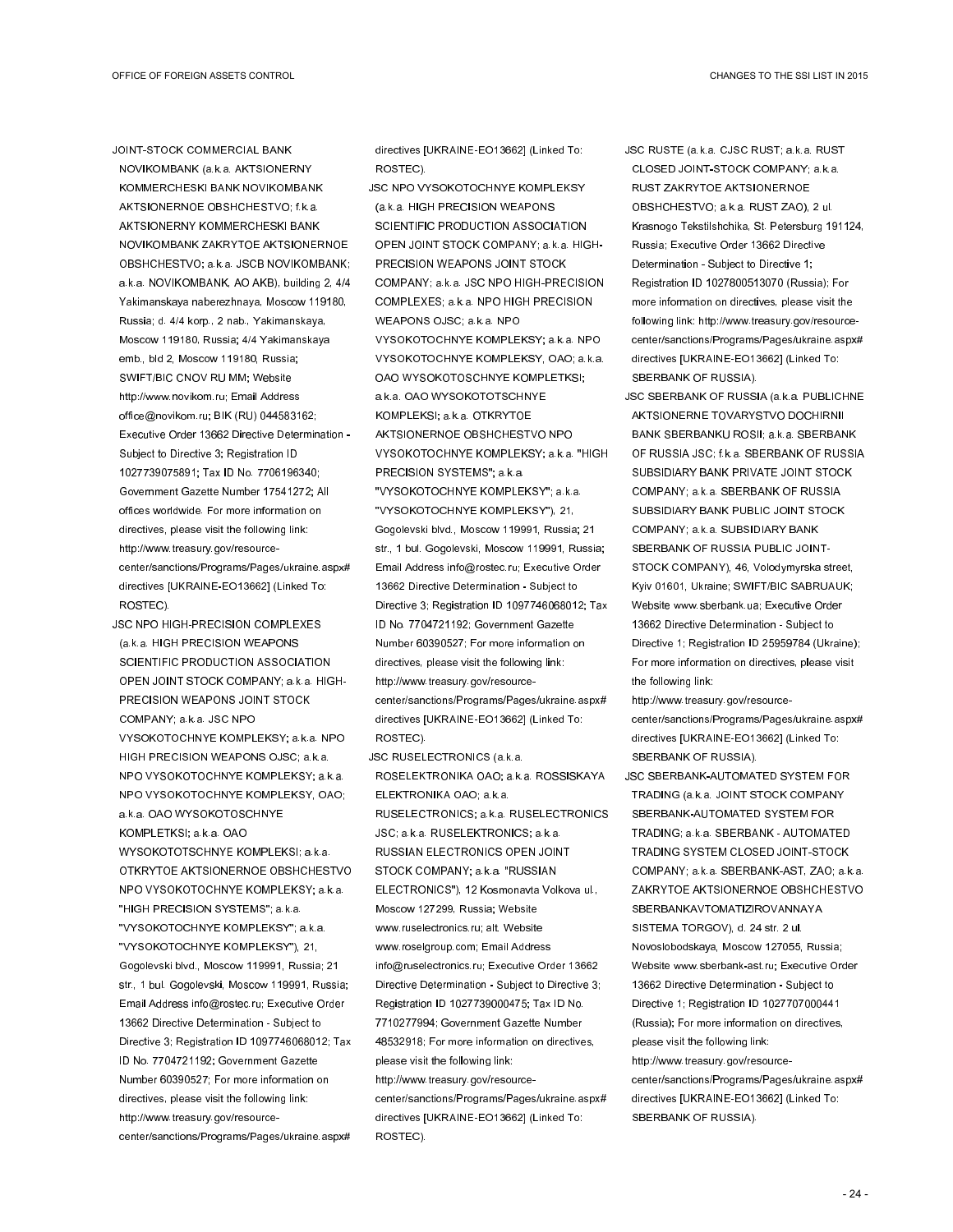JSC SCIENTIFIC INDUSTRIAL CONCERN MECHANICAL ENGINEERING (f.k.a. AKTSIONERNOE OBSHCHESTVO NAUCHNO PROIZVODSTVENNY KONTSERN TECHNOLOGIES MASHINOSTROENIYA; a.k.a. AKTSIONERNOE OBSHCHESTVO NAUCHNO-PROIZVODSTVENNY KONTSERN TEKHNOLOGII MASHINOSTROENIYA; a.k.a. JOINT STOCK COMPANY SCIENTIFIC INDUSTRIAL CONCERN MANUFACTURING ENGINEERING; a.k.a. MANUFACTURING ENGINEERING SCIENTIFIC INDUSTRIAL CONCERN OPEN JOINT STOCK COMPANY; a.k.a. MECHANICAL ENGINEERING TECHNOLOGIES; a.k.a. NPK TECHNOLOGII MASCHINOSTROJENIJA; a.k.a. NPK TEKHMASH; a.k.a. NPK TEKHMASH AO; a.k.a. NPK TEKHMASH OAO; a.k.a. NPK TEKHMASH OJSC; a.k.a. OJSC MACHINE ENGINEERING TECHNOLOGIES; a.k.a. SCIENTIFIC INDUSTRIAL CONCERN MANUFACTURING ENGINEERING OJSC), d. 58 str. 4 shosse Leningradskoe, Moscow 125212, Russia; Executive Order 13662 Directive Determination - Subject to Directive 3; Registration ID 1117746260477; Tax ID No. 7743813961; Government Gazette Number 91420386; For more information on directives, please visit the following link: http://www.treasury.gov/resourcecenter/sanctions/Programs/Pages/ukraine.aspx# directives [UKRAINE-EO13662] (Linked To: ROSTEC).

- JSC SIRIUS (a.k.a. CONCERN SIRIUS JOINT STOCK COMPANY; a.k.a. KONTSERN SIRIUS OAO), str. 1 18 Malaya Pirogovskaya ul., Moscow 119435, Russia; Website http://consirius.ru; Executive Order 13662 Directive Determination - Subject to Directive 3; Registration ID 1097746424368; Tax ID No. 7704730655; Government Gazette Number 62668197; For more information on directives, please visit the following link: http://www.treasury.gov/resourcecenter/sanctions/Programs/Pages/ukraine.aspx# directives [UKRAINE-EO13662] (Linked To:
- JSC VTB BANK (AZERBAIJAN) (a.k.a. BANK VTB (AZERBAIJAN) OJSC; f.k.a. OJSC AF BANK; a.k.a. VTB BANK (AZERBAIJAN), OJSC), 38 Khatai ave. Nasimi district, Baku AZ 1008, Azerbaijan; 60, Samed Vurgun str, Baku 1022, Azerbaijan; SWIFT/BIC VTBAAZ22; Website http://en.vtb.az/; Executive Order 13662

ROSTEC).

Directive Determination - Subject to Directive 1; For more information on directives, please visit the following link:

http://www.treasury.gov/resource-

center/sanctions/Programs/Pages/ukraine.aspx# directives [UKRAINE-EO13662] (Linked To: VTB BANK OAO).

JSC VTB BANK (GEORGIA) (a.k.a. JSC VTB BANK GEORGIA; f.k.a. UNITED GEORGIAN BANK; a.k.a. VTB BANK (GEORGIA), JSC), 14, G. Chanturia Street, Tbilisi 0114, Georgia; SWIFT/BIC UGEBGE22; Website www.vtb.com.ge; Executive Order 13662 Directive Determination - Subject to Directive 1; For more information on directives, please visit the following link:

http://www.treasury.gov/resourcecenter/sanctions/Programs/Pages/ukraine.aspx# directives [UKRAINE-EO13662] (Linked To: VTB BANK OAO).

JSC VTB BANK GEORGIA (a.k.a. JSC VTB BANK (GEORGIA); f.k.a. UNITED GEORGIAN BANK; a.k.a. VTB BANK (GEORGIA), JSC), 14, G. Chanturia Street, Tbilisi 0114, Georgia; SWIFT/BIC UGEBGE22; Website www.vtb.com.ge; Executive Order 13662 Directive Determination - Subject to Directive 1; For more information on directives, please visit the following link:

http://www.treasury.gov/resourcecenter/sanctions/Programs/Pages/ukraine.aspx# directives [UKRAINE-EO13662] (Linked To: VTB BANK OAO).

JSC VTB LEASING (a.k.a. VTB LEASING OPEN JOINT-STOCK COMPANY; a.k.a. VTB LIZING, OAO; a.k.a. VTB LIZING, OTKRYTOE AKTSIONERNOE OBSHCHESTVO; a.k.a. VTB-LEASING, OJSC), 2nd Volkonskiy pereulok 10, Moscow 127473, Russia; 43 str. 1 ul. Vorontsovskaya, Moscow 109147, Russia; Website www.vtb-leasing.ru; Executive Order 13662 Directive Determination - Subject to Directive 1; Registration ID 1037700259244 (Russia); For more information on directives, please visit the following link: http://www.treasury.gov/resource-

center/sanctions/Programs/Pages/ukraine.aspx# directives [UKRAINE-EO13662] (Linked To: VTB BANK OAO).

JSCB NOVIKOMBANK (a.k.a. AKTSIONERNY KOMMERCHESKI BANK NOVIKOMBANK AKTSIONERNOE OBSHCHESTVO; f.k.a. AKTSIONERNY KOMMERCHESKI BANK

NOVIKOMBANK ZAKRYTOE AKTSIONERNOE OBSHCHESTVO; a.k.a. JOINT-STOCK COMMERCIAL BANK NOVIKOMBANK; a.k.a. NOVIKOMBANK, AO AKB), building 2, 4/4 Yakimanskaya naberezhnaya, Moscow 119180, Russia; d. 4/4 korp., 2 nab., Yakimanskaya, Moscow 119180, Russia; 4/4 Yakimanskaya emb., bld 2, Moscow 119180, Russia; SWIFT/BIC CNOV RU MM; Website http://www.novikom.ru; Email Address office@novikom.ru; BIK (RU) 044583162; Executive Order 13662 Directive Determination - Subject to Directive 3; Registration ID 1027739075891; Tax ID No. 7706196340; Government Gazette Number 17541272; All offices worldwide. For more information on directives, please visit the following link: http://www.treasury.gov/resourcecenter/sanctions/Programs/Pages/ukraine.aspx# directives [UKRAINE-EO13662] (Linked To: ROSTEC).

JSC-UNITED-INSTRUMENT-MANUFACTURING-CORPORATION (a.k.a. UNITED INSTRUMENT MANUFACTURING CORPORATION; a.k.a. "UIMC"), Vereiskaya 29, str. 141, Moscow 121357, Russia; 29 / 141 Verejskaya Street, Moscow 121357, Russia; Website http://www.opkrt.ru; Email Address info@opkrt.ru; Executive Order 13662 Directive Determination - Subject to Directive 3; For more information on directives, please visit the following link: http://www.treasury.gov/resourcecenter/sanctions/Programs/Pages/ukraine.aspx# directives [UKRAINE-EO13662] (Linked To: ROSTEC).

KALINOVO CHEMICAL PLANT OPEN JOINT STOCK COMPANY (f.k.a. AKTSIONERNOE OBSHCHESTVO OTKRYTOGO TIPA KALINOVSKI KHIMICHEKI ZAVOD; a.k.a. OPEN JOINT-STOCK COMPANY KALINOVSKIY KHIMICHESKIY ZAVOD; a.k.a. OTKRYTOE AKTSIONERNOE OBSHCHESTVO KALINOVSKI KHIMICHESKI ZAVOD; a.k.a. "KKHZ, OAO"), d. 8 ul. Lenina P Kalinovo, Nevyanski Raion, Sverdlovskaya obl. 624186, Russia; Website http://www.kcplant.ru/; Email Address kcp@uraltc.ru; Executive Order 13662 Directive Determination - Subject to Directive 3; Registration ID 1026601326597; Tax ID No. 6621001262; Government Gazette Number 07511005; For more information on directives, please visit the following link: http://www.treasury.gov/resource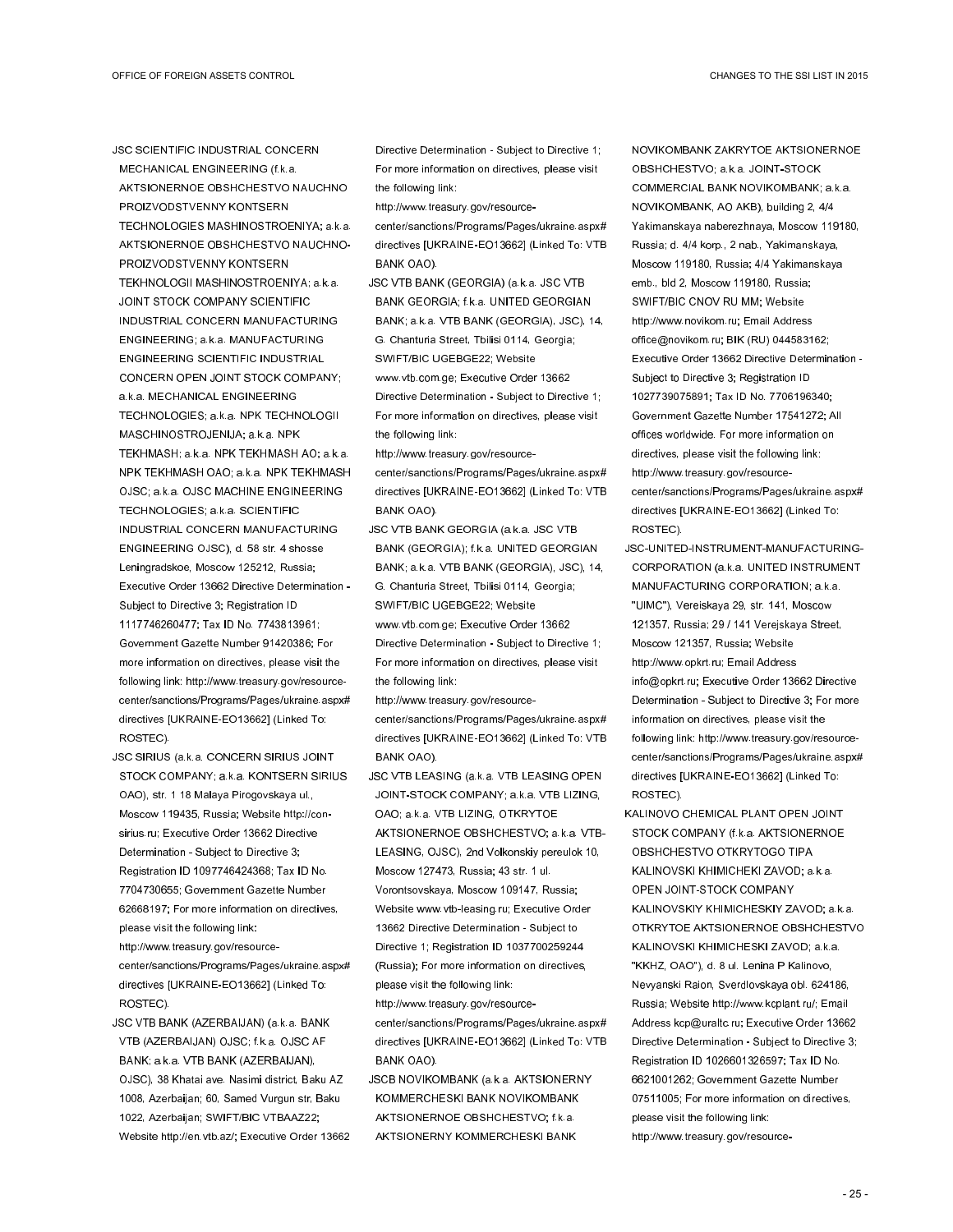center/sanctions/Programs/Pages/ukraine.aspx# directives [UKRAINE-EO13662] (Linked To: ROSTEC).

- KHOLDING VTB KAPITAL ZAKRYTOE AKTSIONERNOE OBSHCHESTVO (a.k.a. HOLDING VTB CAPITAL, CJSC; a.k.a. VTB CAPITAL HOLDING CJSC; a.k.a. VTB CAPITAL HOLDING ZAO), 12 Presnenskaya nab., Moscow 123100, Russia; Website http://vtbcapital.com; Executive Order 13662 Directive Determination - Subject to Directive 1; Registration ID 1097746344596 (Russia); For more information on directives, please visit the following link: http://www.treasury.gov/resourcecenter/sanctions/Programs/Pages/ukraine.aspx# directives [UKRAINE-EO13662] (Linked To: VTB BANK OAO).
- KOMMERCHESKI BANK UKRSIBBANK OBSHCHESTVO S OGRANICHENNOI OTVETSTVENNOSTYU (a.k.a. CETELEM BANK LIMITED LIABILITY COMPANY; a.k.a. CETELEM BANK LLC; a.k.a. SETELEM BANK OBSHCHESTVO S OGRANICHENNOI OTVETSTVENNOSTYU; a.k.a. SETELEM BANK OOO), 26 ul. Pravdy, Moscow 125040, Russia; SWIFT/BIC CETBRUMM; Website www.cetelem.ru; Executive Order 13662 Directive Determination - Subject to Directive 1; Registration ID 1027739664260 (Russia); For more information on directives, please visit the following link: http://www.treasury.gov/resourcecenter/sanctions/Programs/Pages/ukraine.aspx# directives [UKRAINE-EO13662] (Linked To: SBERBANK OF RUSSIA).
- KONTSERN AVIAPRIBOROSTROENIE OAO (a.k.a. AIRCRAFT ENGINEERING CONCERN OPEN JOINT STOCK COMPANY; a.k.a. "OPEN JOINT-STOCK COMPANY KONTSERN AVIAPRIBOROSTROYENIYE"), Per. Aviatsionniy, D. 5, Moscow 125319, Russia; Website http://www.oao-aps.ru; Executive Order 13662 Directive Determination - Subject to Directive 3; Tax ID No. 7704729515; For more information on directives, please visit the following link: http://www.treasury.gov/resourcecenter/sanctions/Programs/Pages/ukraine.aspx# directives [UKRAINE-EO13662] (Linked To: ROSTEC).
- KONTSERN AVIATSIONNOE OBORUDOVANIE, OAO (a.k.a. AVIATION EQUIPMENT CONCERN OPEN JOINT STOCK COMPANY; a.k.a. AVIATION EQUIPMENT HOLDING; a.k.a. JOINT STOCK COMPANY CONCERN OF

AVIATION EQUIPMENT; a.k.a. OTKRYTOE AKTSIONERNOE OBSHCHESTVO KONTSERN AVIATSIONNOE OBORUDOVANIE), 29, korp.31 ul. Ibragimova, Moscow 105318, Russia; 29/31 Ibragimova Street, Moscow 105318, Russia; Website www.avia-equipment.ru; Email Address mailbox@avia-equipment.ru; Executive Order 13662 Directive Determination - Subject to Directive 3; Registration ID 1097746108250; Tax ID No. 7704722326; Government Gazette Number 60427973; For more information on directives, please visit the following link: http://www.treasury.gov/resourcecenter/sanctions/Programs/Pages/ukraine.aspx# directives [UKRAINE-EO13662] (Linked To: ROSTEC).

- KONTSERN ORION OAO (a.k.a. OPEN JOINT-STOCK COMPANY KONTSERN ORION; a.k.a. ORION CONCERN OPEN JOINT STOCK COMPANY), Street Malaya Pirogovskaya, D. 18, Bldg. 1, Moscow 119435, Russia; Website http://www.concern-orion.ru; Executive Order 13662 Directive Determination - Subject to Directive 3; Tax ID No. 7704731673; For more information on directives, please visit the following link: http://www.treasury.gov/resourcecenter/sanctions/Programs/Pages/ukraine.aspx# directives [UKRAINE-EO13662] (Linked To: ROSTEC).
- KONTSERN SIRIUS OAO (a.k.a. CONCERN SIRIUS JOINT STOCK COMPANY; a.k.a. JSC SIRIUS), str. 1 18 Malaya Pirogovskaya ul., Moscow 119435, Russia; Website http://consirius.ru; Executive Order 13662 Directive Determination - Subject to Directive 3; Registration ID 1097746424368; Tax ID No. 7704730655; Government Gazette Number 62668197; For more information on directives, please visit the following link: http://www.treasury.gov/resourcecenter/sanctions/Programs/Pages/ukraine.aspx# directives [UKRAINE-EO13662] (Linked To: ROSTEC).
- KORUS CONSULTING CIS LIMITED LIABILITY COMPANY (a.k.a. KORUS KONSALTING SNG, OOO; a.k.a. LLL KORUS CONSULTING CIS; a.k.a. OBSHCHESTVO S OGRANICHENNOI OTVETSTVENNOSTYU KORUS KONSALTING SNG), 68 Sampsonievsky Avenue, letter N, Room 1N, Saint Petersburg 194100, Russia; Executive Order 13662 Directive Determination - Subject to Directive 1; Registration ID 1057812752502 (Russia); For more information

on directives, please visit the following link: http://www.treasury.gov/resourcecenter/sanctions/Programs/Pages/ukraine.aspx# directives [UKRAINE-EO13662] (Linked To: SBERBANK OF RUSSIA).

- KORUS KONSALTING SNG, OOO (a.k.a. KORUS CONSULTING CIS LIMITED LIABILITY COMPANY; a.k.a. LLL KORUS CONSULTING CIS; a.k.a. OBSHCHESTVO S OGRANICHENNOI OTVETSTVENNOSTYU KORUS KONSALTING SNG), 68 Sampsonievsky Avenue, letter N, Room 1N, Saint Petersburg 194100, Russia; Executive Order 13662 Directive Determination - Subject to Directive 1; Registration ID 1057812752502 (Russia); For more information on directives, please visit the following link: http://www.treasury.gov/resourcecenter/sanctions/Programs/Pages/ukraine.aspx# directives [UKRAINE-EO13662] (Linked To:
- SBERBANK OF RUSSIA). LIMITED LIABILITY COMPANY ACTIVEBUSINESSCOLLECTION (a.k.a. ACTIVEBUSINESSCOLLECTION LIMITED LIABILITY COMPANY; a.k.a. AKTIVBIZNESKOLLEKSHN, OOO; a.k.a. LLC ACTIVEBUSINESSCOLLECTION; a.k.a. OBSHCHESTVO S OGRANICHENNOI OTVETSTVENNOSTYU AKTIVBIZNESKOLLEKSHN), d.19 ul. Vavilova, Moscow 117997, Russia; Executive Order 13662 Directive Determination - Subject to Directive 1; Registration ID 1137746390572 (Russia); For more information on directives, please visit the following link: http://www.treasury.gov/resourcecenter/sanctions/Programs/Pages/ukraine.aspx# directives [UKRAINE-EO13662] (Linked To: SBERBANK OF RUSSIA).
- LIMITED LIABILITY COMPANY SBERBANK FINANCIAL COMPANY (a.k.a. LLC SBERBANK FINANCIAL COMPANY; a.k.a. OBSHCHESTVO S OGRANICHENNOI OTVETSTVENNOSTYU FINANSOVAYA KOMPANIYA SBERBANKA; a.k.a. SBERBANK FINANCE COMPANY LIMITED LIABILITY COMPANY; a.k.a. SBERBANK-FINANS, OOO), d.29/16 per. Sivtsev Vrazhek, Moscow 119002, Russia; Executive Order 13662 Directive Determination - Subject to Directive 1; Registration ID 1107746399903 (Russia); For more information on directives, please visit the following link: http://www.treasury.gov/resourcecenter/sanctions/Programs/Pages/ukraine.aspx#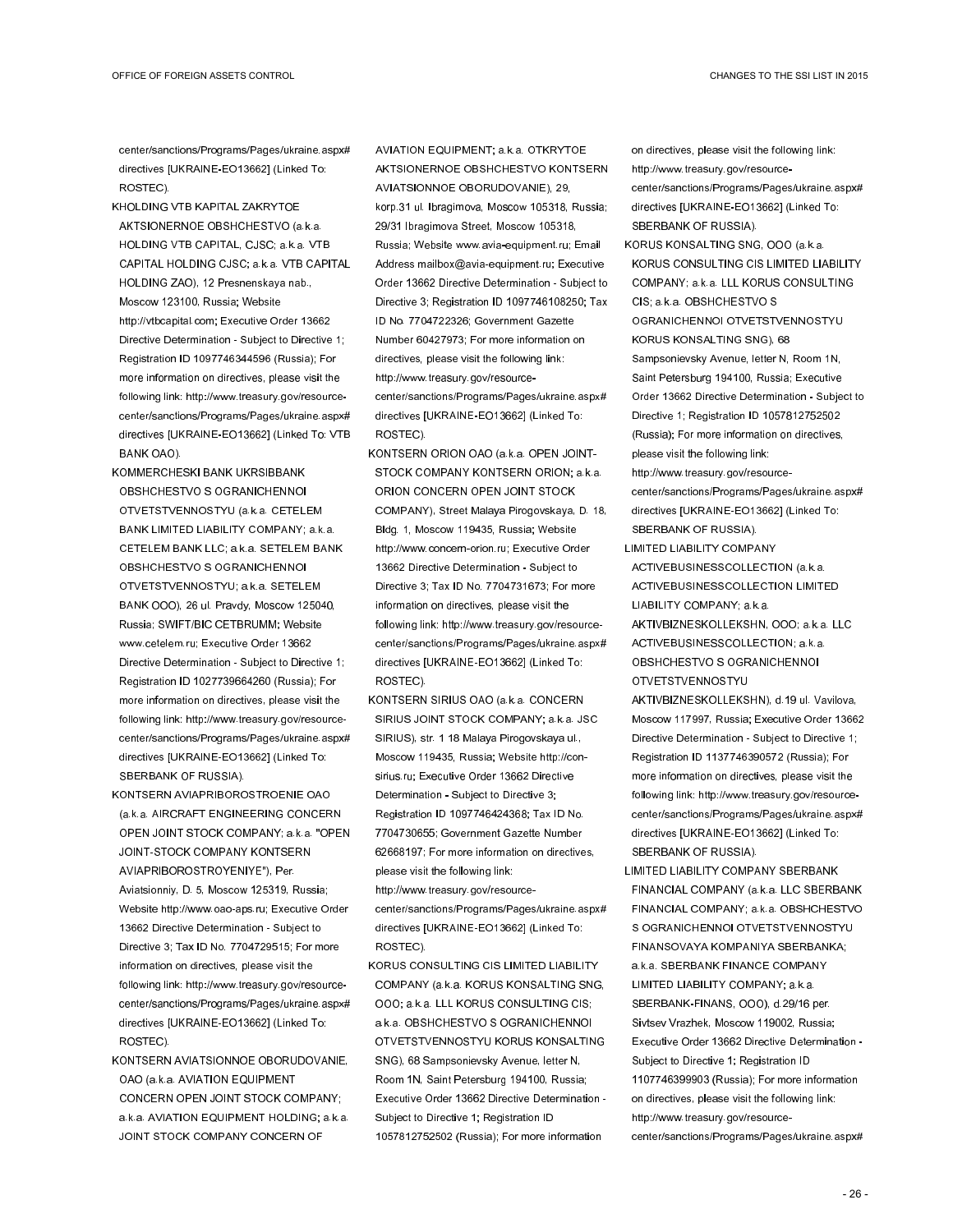directives [UKRAINE-EO13662] (Linked To: SBERBANK OF RUSSIA).

- LLC ACTIVEBUSINESSCOLLECTION (a.k.a. ACTIVEBUSINESSCOLLECTION LIMITED LIABILITY COMPANY; a.k.a. AKTIVBIZNESKOLLEKSHN, OOO; a.k.a. LIMITED LIABILITY COMPANY ACTIVEBUSINESSCOLLECTION; a.k.a.
- OBSHCHESTVO S OGRANICHENNOI OTVETSTVENNOSTYU
- AKTIVBIZNESKOLLEKSHN), d.19 ul. Vavilova, Moscow 117997, Russia; Executive Order 13662 Directive Determination - Subject to Directive 1; Registration ID 1137746390572 (Russia); For more information on directives, please visit the following link: http://www.treasury.gov/resourcecenter/sanctions/Programs/Pages/ukraine.aspx# directives [UKRAINE-EO13662] (Linked To: SBERBANK OF RUSSIA).
- LLC AUKCION (a.k.a. AUCTION LIMITED LIABILITY COMPANY; a.k.a. AUKCION LIMITED LIABILITY COMPANY; a.k.a. AUKTSION, OOO; a.k.a. OBSHCHESTVO S OGRANICHENNOI OTVETSTVENNOSTYU AUKTSION), d.14 shosse Entuziastov, Moscow 111024, Russia; Website www.aukcion-sbrf.ru; Executive Order 13662 Directive Determination - Subject to Directive 1; Registration ID 1027700256297 (Russia); For more information on directives, please visit the following link: http://www.treasury.gov/resourcecenter/sanctions/Programs/Pages/ukraine.aspx# directives [UKRAINE-EO13662] (Linked To: SBERBANK OF RUSSIA).
- LLC BYLINNYE BOGATYRI (a.k.a. BYLINNYE BOGATYRI LIMITED LIABILITY COMPANY; a.k.a. BYLINNYE BOGATYRI, OOO), 10 Presnenskaya Embankment, Moscow 123317, Russia; Executive Order 13662 Directive Determination - Subject to Directive 1; For more information on directives, please visit the following link: http://www.treasury.gov/resourcecenter/sanctions/Programs/Pages/ukraine.aspx# directives [UKRAINE-EO13662] (Linked To: SBERBANK OF RUSSIA).
- LLC INSURANCE BROKER OF SBERBANK (a.k.a. OBSHCHESTVO S OGRANICHENNOI OTVETSTVENNOSTYU STRAKHOVOI BROKER SBERBANKA; a.k.a. OOO STRAKHOVOI BROKER SBERBANKA; a.k.a. SBERBANK INSURANCE BROKER LIMITED LIABILITY COMPANY; a.k.a. STRAKHOVOI BROKER SBERBANKA, OOO), 42 Bolshaya

Yakimanka St., b. 1-2, office 206, Moscow 119049, Russia; Executive Order 13662 Directive Determination - Subject to Directive 1; Registration ID 1147746683468 (Russia); For more information on directives, please visit the following link: http://www.treasury.gov/resourcecenter/sanctions/Programs/Pages/ukraine.aspx# directives [UKRAINE-EO13662] (Linked To: SBERBANK OF RUSSIA).

- LLC INSURANCE COMPANY SBERBANK INSURANCE (f.k.a. OBSHCHESTVO S OGRANICHENNOI OTVETSTVENNOSTYU STRAKHOVAYA KOMPANIYA SBERBANK OBSHCHEE STRAKHOVANIE; a.k.a. OBSHCHESTVO S OGRANICHENNOI OTVETSTVENNOSTYU STRAKHOVAYA KOMPANIYA SBERBANK STRAKHOVANIE; a.k.a. SBERBANK INSURANCE COMPANY LTD; a.k.a. SBERBANK STRAHOVANIE OOO SK; a.k.a. SK SBERBANK STRAHOVANIE, LLC), 42 Bolshaya Yakimanka St., b. 1-2, office 209, Moscow 119049, Russia; 7 ul. Pavlovskaya, Moscow, Russia; Executive Order 13662 Directive Determination - Subject to Directive 1; Registration ID 1147746683479 (Russia); For more information on directives, please visit the following link:
- http://www.treasury.gov/resourcecenter/sanctions/Programs/Pages/ukraine.aspx# directives [UKRAINE-EO13662] (Linked To: SBERBANK OF RUSSIA).
- LLC PS YANDEX.MONEY (a.k.a. OOO PS YANDEX.MONEY: a.k.a. PS YANDEKS.DENGI OOO), 16 Lva Tolstogo ul., Moscow 119021, Russia; Executive Order 13662 Directive Determination - Subject to Directive 1; Registration ID 1077746365113 (Russia); For more information on directives, please visit the following link: http://www.treasury.gov/resourcecenter/sanctions/Programs/Pages/ukraine.aspx# directives. [UKRAINE-EO13662] (Linked To: SBERBANK OF RUSSIA).
- LLC SBERBANK CAPITAL (a.k.a. OBSHCHESTVO S OGRANICHENNOI OTVETSTVENNOSTYU SBERBANK KAPITAL; a.k.a. SBERBANK CAPITAL LIMITED LIABILITY COMPANY; a.k.a. SBERBANK CAPITAL LLC; a.k.a. SBERBANK KAPITAL, OOO), d.19 ul. Vavilova, Moscow 117997, Russia; Executive Order 13662 Directive Determination - Subject to Directive 1; Registration ID 1087746887678 (Russia); For more information on directives, please visit the following link:

http://www.treasury.gov/resourcecenter/sanctions/Programs/Pages/ukraine.aspx# directives [UKRAINE-EO13662] (Linked To: SBERBANK OF RUSSIA).

- LLC SBERBANK FINANCIAL COMPANY (a.k.a. LIMITED LIABILITY COMPANY SBERBANK FINANCIAL COMPANY; a.k.a. OBSHCHESTVO S OGRANICHENNOI OTVETSTVENNOSTYU FINANSOVAYA KOMPANIYA SBERBANKA; a.k.a. SBERBANK FINANCE COMPANY LIMITED LIABILITY COMPANY; a.k.a. SBERBANK-FINANS, OOO), d.29/16 per. Sivtsev Vrazhek, Moscow 119002, Russia; Executive Order 13662 Directive Determination - Subject to Directive 1; Registration ID 1107746399903 (Russia); For more information on directives, please visit the following link: http://www.treasury.gov/resourcecenter/sanctions/Programs/Pages/ukraine.aspx# directives [UKRAINE-EO13662] (Linked To: SBERBANK OF RUSSIA).
- LLC SBERBANK INVESTMENTS (a.k.a. SBERBANK INVESTMENTS LLC; a.k.a. SBERBANK INVESTMENTS OOO), 46 Molodezhnaya Ul., Odintsovo 143002, Russia; Executive Order 13662 Directive Determination - Subject to Directive 1; For more information on directives, please visit the following link: http://www.treasury.gov/resourcecenter/sanctions/Programs/Pages/ukraine.aspx# directives [UKRAINE-EO13662] (Linked To: SBERBANK OF RUSSIA).
- LLC SOVREMENNYE TECHNOLOGII (a.k.a. MODERN TECHNOLOGIES LIMITED LIABILITY COMPANY; a.k.a. OBSHCHESTVO S OGRANICHENNOI OTVETSTVENNOSTYU SOVREMENNYE TEKHNOLOGII; a.k.a. SOVREMENNYE TEKHNOLOGII, OOO), 12a Korp. 1str 6 Pr 2-I Yuzhnoportovy, Moscow 115432, Russia; Executive Order 13662 Directive Determination - Subject to Directive 1; Registration ID 1037708040468 (Russia); For more information on directives, please visit the following link: http://www.treasury.gov/resourcecenter/sanctions/Programs/Pages/ukraine.aspx# directives [UKRAINE-EO13662] (Linked To: SBERBANK OF RUSSIA).
- LLL KORUS CONSULTING CIS (a.k.a. KORUS CONSULTING CIS LIMITED LIABILITY COMPANY; a.k.a. KORUS KONSALTING SNG, OOO; a.k.a. OBSHCHESTVO S OGRANICHENNOI OTVETSTVENNOSTYU KORUS KONSALTING SNG), 68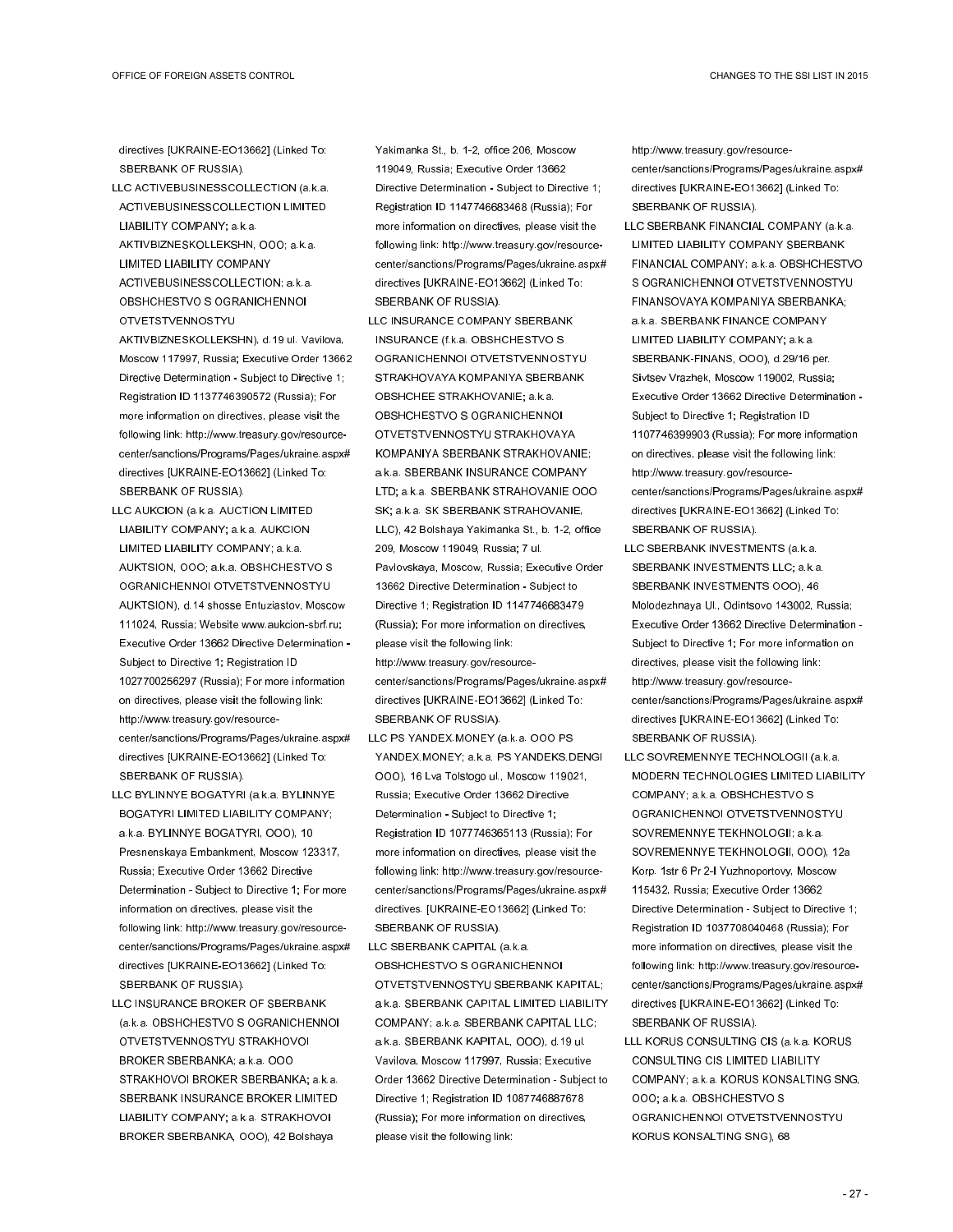Sampsonievsky Avenue, letter N, Room 1N, Saint Petersburg 194100, Russia; Executive Order 13662 Directive Determination - Subject to Directive 1; Registration ID 1057812752502 (Russia); For more information on directives, please visit the following link: http://www.treasury.gov/resourcecenter/sanctions/Programs/Pages/ukraine.aspx#

- directives [UKRAINE-EO13662] (Linked To: SBERBANK OF RUSSIA).
- MANUFACTURING ENGINEERING SCIENTIFIC INDUSTRIAL CONCERN OPEN JOINT STOCK COMPANY (f.k.a. AKTSIONERNOE OBSHCHESTVO NAUCHNO PROIZVODSTVENNY KONTSERN TECHNOLOGIES MASHINOSTROENIYA; a.k.a. AKTSIONERNOE OBSHCHESTVO NAUCHNO-PROIZVODSTVENNY KONTSERN TEKHNOLOGII MASHINOSTROENIYA; a.k.a. JOINT STOCK COMPANY SCIENTIFIC INDUSTRIAL CONCERN MANUFACTURING ENGINEERING; a.k.a. JSC SCIENTIFIC INDUSTRIAL CONCERN MECHANICAL ENGINEERING; a.k.a. MECHANICAL ENGINEERING TECHNOLOGIES; a.k.a. NPK TECHNOLOGII MASCHINOSTROJENIJA; a.k.a. NPK TEKHMASH; a.k.a. NPK TEKHMASH AO; a.k.a. NPK TEKHMASH OAO; a.k.a. NPK TEKHMASH OJSC; a.k.a. OJSC MACHINE ENGINEERING TECHNOLOGIES; a.k.a. SCIENTIFIC INDUSTRIAL CONCERN MANUFACTURING ENGINEERING OJSC), d. 58 str. 4 shosse Leningradskoe, Moscow 125212, Russia; Executive Order 13662 Directive Determination - Subject to Directive 3; Registration ID 1117746260477; Tax ID No. 7743813961; Government Gazette Number 91420386; For more information on directives,

please visit the following link: http://www.treasury.gov/resourcecenter/sanctions/Programs/Pages/ukraine.aspx# directives [UKRAINE-EO13662] (Linked To: ROSTEC).

MASHINOSTROITELNIY ZAVOD MAYAK (a.k.a. MAYAK MACHINE BUILDING PLANT OPEN JOINT STOCK COMPANY; a.k.a. MZ MAYAK OAO; a.k.a. OPEN JOINT-STOCK COMPANY MASHINOSTROITELNIY ZAVOD MAYAK), Street Ibragimova, D. 31, Moscow 105318, Russia; Website http://www.mzmayak.ru; Executive Order 13662 Directive Determination - Subject to Directive 3; Tax ID No. 7719024042; For more information on directives, please visit

the following link:

http://www.treasury.gov/resourcecenter/sanctions/Programs/Pages/ukraine.aspx# directives [UKRAINE-EO13662] (Linked To: ROSTEC).

- MAYAK MACHINE BUILDING PLANT OPEN JOINT STOCK COMPANY (a.k.a. MASHINOSTROITELNIY ZAVOD MAYAK; a.k.a. MZ MAYAK OAO; a.k.a. OPEN JOINT-STOCK COMPANY MASHINOSTROITELNIY ZAVOD MAYAK), Street Ibragimova, D. 31, Moscow 105318, Russia; Website http://www.mzmayak.ru; Executive Order 13662 Directive Determination - Subject to Directive 3; Tax ID No. 7719024042; For more information on directives, please visit the following link: http://www.treasury.gov/resourcecenter/sanctions/Programs/Pages/ukraine.aspx# directives [UKRAINE-EO13662] (Linked To: ROSTEC).
- MECHANICAL ENGINEERING TECHNOLOGIES (f.k.a. AKTSIONERNOE OBSHCHESTVO NAUCHNO PROIZVODSTVENNY KONTSERN TECHNOLOGIES MASHINOSTROENIYA; a.k.a. AKTSIONERNOE OBSHCHESTVO NAUCHNO-PROIZVODSTVENNY KONTSERN TEKHNOLOGII MASHINOSTROENIYA; a.k.a. JOINT STOCK COMPANY SCIENTIFIC INDUSTRIAL CONCERN MANUFACTURING ENGINEERING; a.k.a. JSC SCIENTIFIC INDUSTRIAL CONCERN MECHANICAL ENGINEERING; a.k.a. MANUFACTURING ENGINEERING SCIENTIFIC INDUSTRIAL CONCERN OPEN JOINT STOCK COMPANY; a.k.a. NPK TECHNOLOGII MASCHINOSTROJENIJA; a.k.a. NPK TEKHMASH; a.k.a. NPK TEKHMASH AO; a.k.a. NPK TEKHMASH OAO; a.k.a. NPK TEKHMASH OJSC; a.k.a. OJSC MACHINE ENGINEERING TECHNOLOGIES; a.k.a. SCIENTIFIC INDUSTRIAL CONCERN MANUFACTURING ENGINEERING OJSC), d. 58 str. 4 shosse Leningradskoe, Moscow 125212, Russia; Executive Order 13662 Directive Determination - Subject to Directive 3; Registration ID 1117746260477; Tax ID No. 7743813961; Government Gazette Number 91420386; For more information on directives, please visit the following link: http://www.treasury.gov/resourcecenter/sanctions/Programs/Pages/ukraine.aspx# directives [UKRAINE-EO13662] (Linked To: ROSTEC).

MMEZ-KT OJSC (a.k.a. AKTSIONERNOE OBSHCHESTVO MOSKOVSKI MASHINOSTROITELNY EKSPERIMENTALNY ZAVOD - KOMPOZITSIONNYE TEKHNOLOGII; a.k.a. JOINT STOCK COMPANY MOSKOW EXPERIMENTAL MACHINE-BUILDING PLANT - COMPOSITE TECHNOLOGIES; a.k.a. MMEZ-KT, AO; a.k.a. MMEZ-KT-OAO; a.k.a. MOSCOW MECHANICAL EXPERIMENTAL PLANT - COMPOSITE TECHNOLOGIES OPEN JOINT STOCK COMPANY; a.k.a. MOSKOVSKIY MEKHANICHESKIY EKSPERIMENTALNIY ZAVOD - KOMPOZITSIONNYE TEKHNOLOGII; f.k.a. OTKRYTOE AKTSIONERNOE OBSHCHESTVO MOSKOVSKI MEKHANICHESKI EKSPEREMENTALNY ZAVOD), d. 9 Pr. 1-I Magistralny, Moscow 123290, Russia; Email Address 9400658@rambler.ru; Executive Order 13662 Directive Determination - Subject to Directive 3; Registration ID 1037714019815; Tax ID No. 7714303050; Government Gazette Number 00211286; For more information on directives, please visit the following link: http://www.treasury.gov/resource-

center/sanctions/Programs/Pages/ukraine.aspx# directives [UKRAINE-EO13662] (Linked To: ROSTEC).

MMEZ-KT, AO (a.k.a. AKTSIONERNOE OBSHCHESTVO MOSKOVSKI MASHINOSTROITELNY EKSPERIMENTALNY ZAVOD - KOMPOZITSIONNYE TEKHNOLOGII; a.k.a. JOINT STOCK COMPANY MOSKOW EXPERIMENTAL MACHINE-BUILDING PLANT - COMPOSITE TECHNOLOGIES; a.k.a. MMEZ-KT OJSC; a.k.a. MMEZ-KT-OAO; a.k.a. MOSCOW MECHANICAL EXPERIMENTAL PLANT - COMPOSITE TECHNOLOGIES OPEN JOINT STOCK COMPANY; a.k.a. MOSKOVSKIY MEKHANICHESKIY EKSPERIMENTALNIY ZAVOD - KOMPOZITSIONNYE TEKHNOLOGII; f.k.a. OTKRYTOE AKTSIONERNOE OBSHCHESTVO MOSKOVSKI MEKHANICHESKI EKSPEREMENTALNY ZAVOD), d. 9 Pr. 1-I Magistralny, Moscow 123290, Russia; Email Address 9400658@rambler.ru; Executive Order 13662 Directive Determination - Subject to Directive 3; Registration ID 1037714019815; Tax ID No. 7714303050; Government Gazette Number 00211286; For more information on directives, please visit the following link: http://www.treasury.gov/resource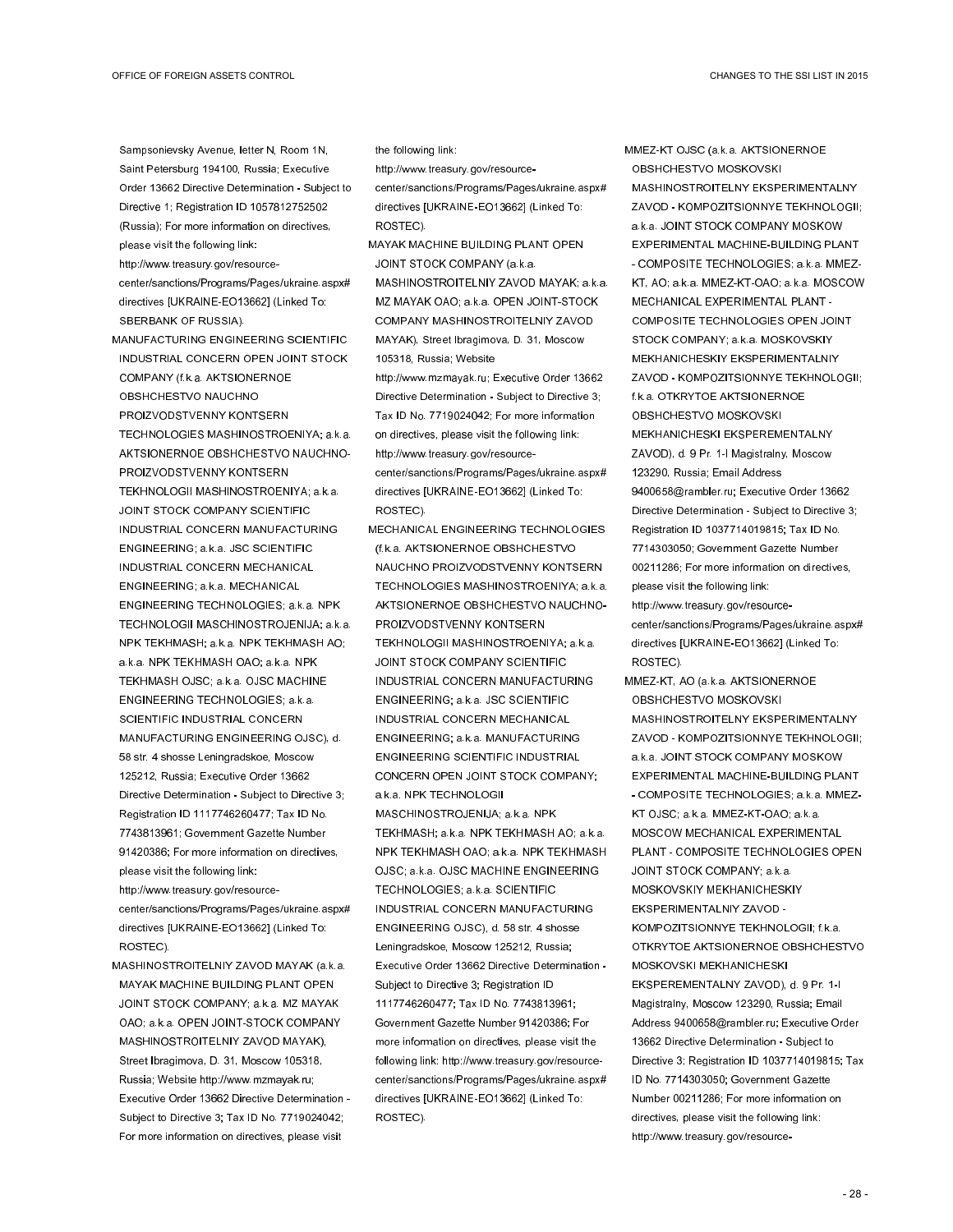center/sanctions/Programs/Pages/ukraine.aspx# directives [UKRAINE-EO13662] (Linked To: ROSTEC).

- MMEZ-KT-OAO (a.k.a. AKTSIONERNOE OBSHCHESTVO MOSKOVSKI MASHINOSTROITELNY EKSPERIMENTALNY ZAVOD - KOMPOZITSIONNYE TEKHNOLOGII; a.k.a. JOINT STOCK COMPANY MOSKOW EXPERIMENTAL MACHINE-BUILDING PLANT - COMPOSITE TECHNOLOGIES; a.k.a. MMEZ-KT OJSC; a.k.a. MMEZ-KT, AO; a.k.a. MOSCOW MECHANICAL EXPERIMENTAL PLANT - COMPOSITE TECHNOLOGIES OPEN JOINT STOCK COMPANY; a.k.a. MOSKOVSKIY MEKHANICHESKIY EKSPERIMENTALNIY ZAVOD - KOMPOZITSIONNYE TEKHNOLOGII; f.k.a. OTKRYTOE AKTSIONERNOE OBSHCHESTVO MOSKOVSKI MEKHANICHESKI EKSPEREMENTALNY ZAVOD), d. 9 Pr. 1-I Magistralny, Moscow 123290, Russia; Email Address 9400658@rambler.ru; Executive Order 13662 Directive Determination - Subject to Directive 3; Registration ID 1037714019815; Tax ID No. 7714303050; Government Gazette Number 00211286; For more information on directives, please visit the following link: http://www.treasury.gov/resourcecenter/sanctions/Programs/Pages/ukraine.aspx# directives [UKRAINE-EO13662] (Linked To: ROSTEC).
- MODERN TECHNOLOGIES LIMITED LIABILITY COMPANY (a.k.a. LLC SOVREMENNYE TECHNOLOGII; a.k.a. OBSHCHESTVO S OGRANICHENNOI OTVETSTVENNOSTYU SOVREMENNYE TEKHNOLOGII; a.k.a. SOVREMENNYE TEKHNOLOGII, OOO), 12a Korp. 1str 6 Pr 2-I Yuzhnoportovy, Moscow 115432, Russia; Executive Order 13662 Directive Determination - Subject to Directive 1; Registration ID 1037708040468 (Russia); For more information on directives, please visit the following link: http://www.treasury.gov/resourcecenter/sanctions/Programs/Pages/ukraine.aspx# directives [UKRAINE-EO13662] (Linked To: SBERBANK OF RUSSIA).
- MOSCOW MECHANICAL EXPERIMENTAL PLANT - COMPOSITE TECHNOLOGIES OPEN JOINT STOCK COMPANY (a.k.a. AKTSIONERNOE OBSHCHESTVO MOSKOVSKI MASHINOSTROITELNY EKSPERIMENTALNY ZAVOD - KOMPOZITSIONNYE TEKHNOLOGII; a.k.a.

JOINT STOCK COMPANY MOSKOW EXPERIMENTAL MACHINE-BUILDING PLANT - COMPOSITE TECHNOLOGIES; a.k.a. MMEZ-KT OJSC; a.k.a. MMEZ-KT, AO; a.k.a. MMEZ-KT-OAO; a.k.a. MOSKOVSKIY MEKHANICHESKIY EKSPERIMENTALNIY ZAVOD - KOMPOZITSIONNYE TEKHNOLOGII; f.k.a. OTKRYTOE AKTSIONERNOE OBSHCHESTVO MOSKOVSKI MEKHANICHESKI EKSPEREMENTALNY ZAVOD), d. 9 Pr. 1-I Magistralny, Moscow 123290, Russia; Email Address 9400658@rambler.ru; Executive Order 13662 Directive Determination - Subject to Directive 3; Registration ID 1037714019815; Tax ID No. 7714303050; Government Gazette Number 00211286; For more information on directives, please visit the following link: http://www.treasury.gov/resource-

center/sanctions/Programs/Pages/ukraine.aspx# directives [UKRAINE-EO13662] (Linked To: ROSTEC).

MOSKOVSKA BANKA AD (a.k.a. VTB BANK JSC BELGRADE; a.k.a. VTB BANKA AD BEOGRAD), 2 Balkanska street, Belgrade 11 000, Serbia; SWIFT/BIC MBBGRSBG; Website www.vtbbanka.rs; Executive Order 13662 Directive Determination - Subject to Directive 1; For more information on directives, please visit the following link:

http://www.treasury.gov/resourcecenter/sanctions/Programs/Pages/ukraine.aspx# directives [UKRAINE-EO13662] (Linked To: VTB BANK OAO).

MOSKOVSKIY MEKHANICHESKIY EKSPERIMENTALNIY ZAVOD - KOMPOZITSIONNYE TEKHNOLOGII (a.k.a. AKTSIONERNOE OBSHCHESTVO MOSKOVSKI MASHINOSTROITELNY EKSPERIMENTALNY ZAVOD - KOMPOZITSIONNYE TEKHNOLOGII; a.k.a. JOINT STOCK COMPANY MOSKOW EXPERIMENTAL MACHINE-BUILDING PLANT - COMPOSITE TECHNOLOGIES; a.k.a. MMEZ-KT OJSC; a.k.a. MMEZ-KT, AO; a.k.a. MMEZ-KT-OAO; a.k.a. MOSCOW MECHANICAL EXPERIMENTAL PLANT - COMPOSITE TECHNOLOGIES OPEN JOINT STOCK COMPANY; f.k.a. OTKRYTOE AKTSIONERNOE OBSHCHESTVO MOSKOVSKI MEKHANICHESKI EKSPEREMENTALNY ZAVOD), d. 9 Pr. 1-I Magistralny, Moscow 123290, Russia; Email

Address 9400658@rambler.ru; Executive Order 13662 Directive Determination - Subject to Directive 3; Registration ID 1037714019815; Tax ID No. 7714303050; Government Gazette Number 00211286; For more information on directives, please visit the following link: http://www.treasury.gov/resourcecenter/sanctions/Programs/Pages/ukraine.aspx# directives [UKRAINE-EO13662] (Linked To: ROSTEC).

MULTICARTA (a.k.a. MULTICARTA, LTD; a.k.a. MULTIKARTA, OOO; a.k.a. OBSHCHESTVO S OGRANICHENNOI OTVETSTVENNOSTYU MULTIKARTA), d. 43 korp. 1 ul. Vorontsovskaya, Moscow 109147, Russia; Website www.multicarta.ru; Executive Order 13662 Directive Determination - Subject to Directive 1; Registration ID 1027739116404 (Russia); For more information on directives, please visit the following link: http://www.treasury.gov/resource-

center/sanctions/Programs/Pages/ukraine.aspx# directives [UKRAINE-EO13662] (Linked To: VTB BANK OAO).

MULTICARTA, LTD (a.k.a. MULTICARTA; a.k.a. MULTIKARTA, OOO; a.k.a. OBSHCHESTVO S OGRANICHENNOI OTVETSTVENNOSTYU MULTIKARTA), d. 43 korp. 1 ul. Vorontsovskaya, Moscow 109147, Russia; Website www.multicarta.ru; Executive Order 13662 Directive Determination - Subject to Directive 1; Registration ID 1027739116404 (Russia); For more information on directives, please visit the following link: http://www.treasury.gov/resourcecenter/sanctions/Programs/Pages/ukraine.aspx#

directives [UKRAINE-EO13662] (Linked To: VTB BANK OAO).

MULTIKARTA, OOO (a.k.a. MULTICARTA; a.k.a. MULTICARTA, LTD; a.k.a. OBSHCHESTVO S OGRANICHENNOI OTVETSTVENNOSTYU MULTIKARTA), d. 43 korp. 1 ul. Vorontsovskaya, Moscow 109147, Russia; Website www.multicarta.ru; Executive Order 13662 Directive Determination - Subject to Directive 1; Registration ID 1027739116404 (Russia); For more information on directives, please visit the following link: http://www.treasury.gov/resourcecenter/sanctions/Programs/Pages/ukraine.aspx# directives [UKRAINE-EO13662] (Linked To: VTB

BANK OAO).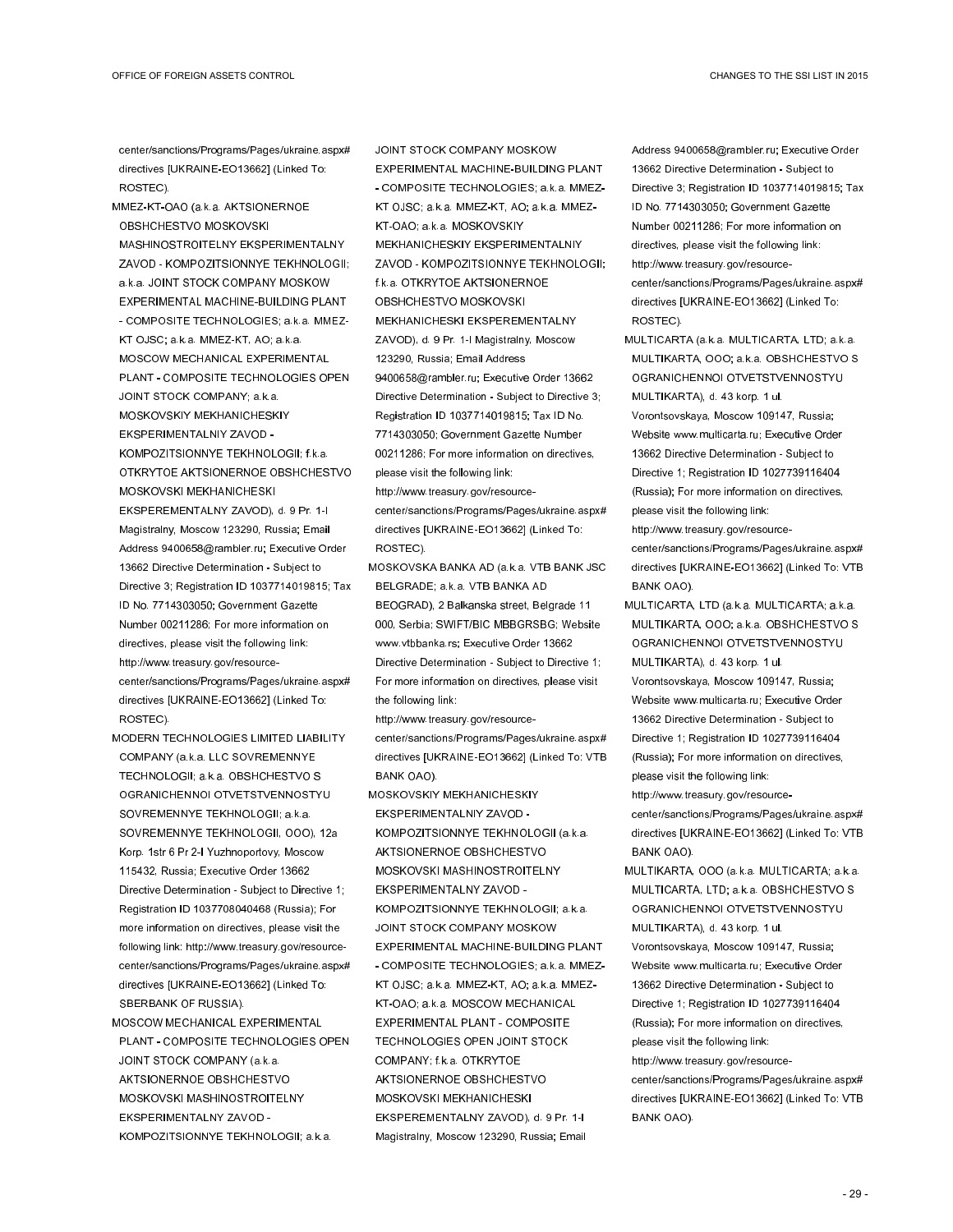- MZ MAYAK OAO (a.k.a. MASHINOSTROITELNIY ZAVOD MAYAK; a.k.a. MAYAK MACHINE BUILDING PLANT OPEN JOINT STOCK COMPANY; a.k.a. OPEN JOINT-STOCK COMPANY MASHINOSTROITELNIY ZAVOD MAYAK), Street Ibragimova, D. 31, Moscow 105318, Russia; Website
- http://www.mzmayak.ru; Executive Order 13662 Directive Determination - Subject to Directive 3; Tax ID No. 7719024042; For more information on directives, please visit the following link: http://www.treasury.gov/resourcecenter/sanctions/Programs/Pages/ukraine.aspx# directives [UKRAINE-EO13662] (Linked To: ROSTEC).
- NEGOSUDARSTVENNY PENSIONNY FOND SBERBANKA (a.k.a. CJSC NON-STATE PENSION FUND OF SBERBANK; a.k.a. NON-STATE PENSION FUND OF SBERBANK; a.k.a. NPF SBERBANKA, ZAO; a.k.a. SBERBANK PRIVATE PENSION FUND CLOSED JOINT-STOCK COMPANY; a.k.a. ZAKRYTOE AKTSIONERNOE OBSHCHESTVO NEGOSUDARSTVENNY PENSIONNY FOND SBERBANKA), d. 31 G ul. Shabolovka, Moscow 115162, Russia; Website www.npfsberbanka.ru; Executive Order 13662 Directive Determination - Subject to Directive 1; Registration ID 1147799009160 (Russia); For more information on directives, please visit the following link: http://www.treasury.gov/resourcecenter/sanctions/Programs/Pages/ukraine.aspx# directives [UKRAINE-EO13662] (Linked To: SBERBANK OF RUSSIA).
- NEKOMMERCHESKAYA ORGANIZATSIYA NEGOSUDARSTVENNY PENSIONNY FOND VTB PENSIONNY FOND (a.k.a. AKTSIONERNOE OBSHCHESTVO NEGOSUDARSTVENNY PENSIONNY FOND VTB PENSIONNY FOND; a.k.a. NONPROFIT ORGANIZATION NON-STATE PENSION FUND VTB PENSION FUND; a.k.a. NON-STATE PENSION FUND VTB PENSION FUND, JSC; a.k.a. NPF VTB PENSION FUND, JSC; a.k.a. NPF VTB PENSIONNY FOND, AO), d. 43 str. 1 ul. Vorontsovskaya, Moscow 109147, Russia; Executive Order 13662 Directive Determination - Subject to Directive 1; Registration ID 1147799014692 (Russia); For more information on directives, please visit the following link: http://www.treasury.gov/resourcecenter/sanctions/Programs/Pages/ukraine.aspx#

directives [UKRAINE-EO13662] (Linked To: VTB BANK OAO).

- NONPROFIT ORGANIZATION NON-STATE PENSION FUND VTB PENSION FUND (a.k.a. AKTSIONERNOE OBSHCHESTVO NEGOSUDARSTVENNY PENSIONNY FOND VTB PENSIONNY FOND; f.k.a.
- NEKOMMERCHESKAYA ORGANIZATSIYA NEGOSUDARSTVENNY PENSIONNY FOND VTB PENSIONNY FOND; a.k.a. NON-STATE PENSION FUND VTB PENSION FUND, JSC; a.k.a. NPF VTB PENSION FUND, JSC; a.k.a. NPF VTB PENSIONNY FOND, AO), d. 43 str. 1 ul. Vorontsovskaya, Moscow 109147, Russia; Executive Order 13662 Directive Determination - Subject to Directive 1; Registration ID
- 1147799014692 (Russia); For more information on directives, please visit the following link: http://www.treasury.gov/resource-
- center/sanctions/Programs/Pages/ukraine.aspx# directives [UKRAINE-EO13662] (Linked To: VTB BANK OAO).
- NON-STATE PENSION FUND OF SBERBANK (a.k.a. CJSC NON-STATE PENSION FUND OF SBERBANK; f.k.a. NEGOSUDARSTVENNY PENSIONNY FOND SBERBANKA; a.k.a. NPF SBERBANKA, ZAO; a.k.a. SBERBANK PRIVATE PENSION FUND CLOSED JOINT-STOCK COMPANY; a.k.a. ZAKRYTOE AKTSIONERNOE OBSHCHESTVO NEGOSUDARSTVENNY PENSIONNY FOND SBERBANKA), d. 31 G ul. Shabolovka, Moscow 115162, Russia; Website www.npfsberbanka.ru; Executive Order 13662 Directive Determination - Subject to Directive 1; Registration ID 1147799009160 (Russia); For more information on directives, please visit the following link: http://www.treasury.gov/resourcecenter/sanctions/Programs/Pages/ukraine.aspx# directives [UKRAINE-EO13662] (Linked To: SBERBANK OF RUSSIA).
- NON-STATE PENSION FUND VTB PENSION FUND, JSC (a.k.a. AKTSIONERNOE OBSHCHESTVO NEGOSUDARSTVENNY PENSIONNY FOND VTB PENSIONNY FOND; f.k.a. NEKOMMERCHESKAYA ORGANIZATSIYA NEGOSUDARSTVENNY PENSIONNY FOND VTB PENSIONNY FOND; a.k.a. NONPROFIT ORGANIZATION NON-STATE PENSION FUND VTB PENSION FUND; a.k.a. NPF VTB PENSION FUND, JSC; a.k.a. NPF VTB PENSIONNY FOND, AO), d. 43 str. 1 ul. Vorontsovskaya, Moscow 109147, Russia;
- Executive Order 13662 Directive Determination Subject to Directive 1; Registration ID 1147799014692 (Russia); For more information on directives, please visit the following link: http://www.treasury.gov/resourcecenter/sanctions/Programs/Pages/ukraine.aspx# directives [UKRAINE-EO13662] (Linked To: VTB
- BANK OAO). NOVIKOMBANK, AO AKB (a.k.a. AKTSIONERNY
- KOMMERCHESKI BANK NOVIKOMBANK AKTSIONERNOE OBSHCHESTVO; f.k.a. AKTSIONERNY KOMMERCHESKI BANK NOVIKOMBANK ZAKRYTOE AKTSIONERNOE OBSHCHESTVO; a.k.a. JOINT-STOCK COMMERCIAL BANK NOVIKOMBANK; a.k.a. JSCB NOVIKOMBANK), building 2, 4/4 Yakimanskaya naberezhnaya, Moscow 119180, Russia; d. 4/4 korp., 2 nab., Yakimanskaya, Moscow 119180, Russia; 4/4 Yakimanskaya emb., bld 2, Moscow 119180, Russia; SWIFT/BIC CNOV RU MM; Website http://www.novikom.ru; Email Address office@novikom.ru; BIK (RU) 044583162; Executive Order 13662 Directive Determination - Subject to Directive 3: Registration ID 1027739075891; Tax ID No. 7706196340; Government Gazette Number 17541272; All offices worldwide. For more information on directives, please visit the following link: http://www.treasury.gov/resourcecenter/sanctions/Programs/Pages/ukraine.aspx# directives [UKRAINE-EO13662] (Linked To: ROSTEC).
- NOVO VYATKA OPEN JOINT STOCK COMPANY (a.k.a. NOVO-VYATKA, OAO; a.k.a. OPEN JOINT STOCK COMPANY NOVO-VYATKA; a.k.a. OTKRYTOE AKTSIONERNOE OBSHCHESTVO NOVO-VYATKA), d. 51 korp. 2 ul. Sovetskaya, Kirov, Kirovskaya obl. 610008, Russia; Street Sovetskaya, d. 51, Bldg. 2, Kirov 61008, Russia; Website http://www.nmz.ru; Email Address nmz@nmz.kirov.ru; Executive Order 13662 Directive Determination - Subject to Directive 3; Registration ID 1034316578680; Tax ID No. 4345029946; Government Gazette Number 49616818; For more information on directives, please visit the following link: http://www.treasury.gov/resourcecenter/sanctions/Programs/Pages/ukraine.aspx# directives [UKRAINE-EO13662] (Linked To: ROSTEC).
- NOVOSIBIRSK FACTORY OF SEMICONDUCTOR DEVICES WITH THE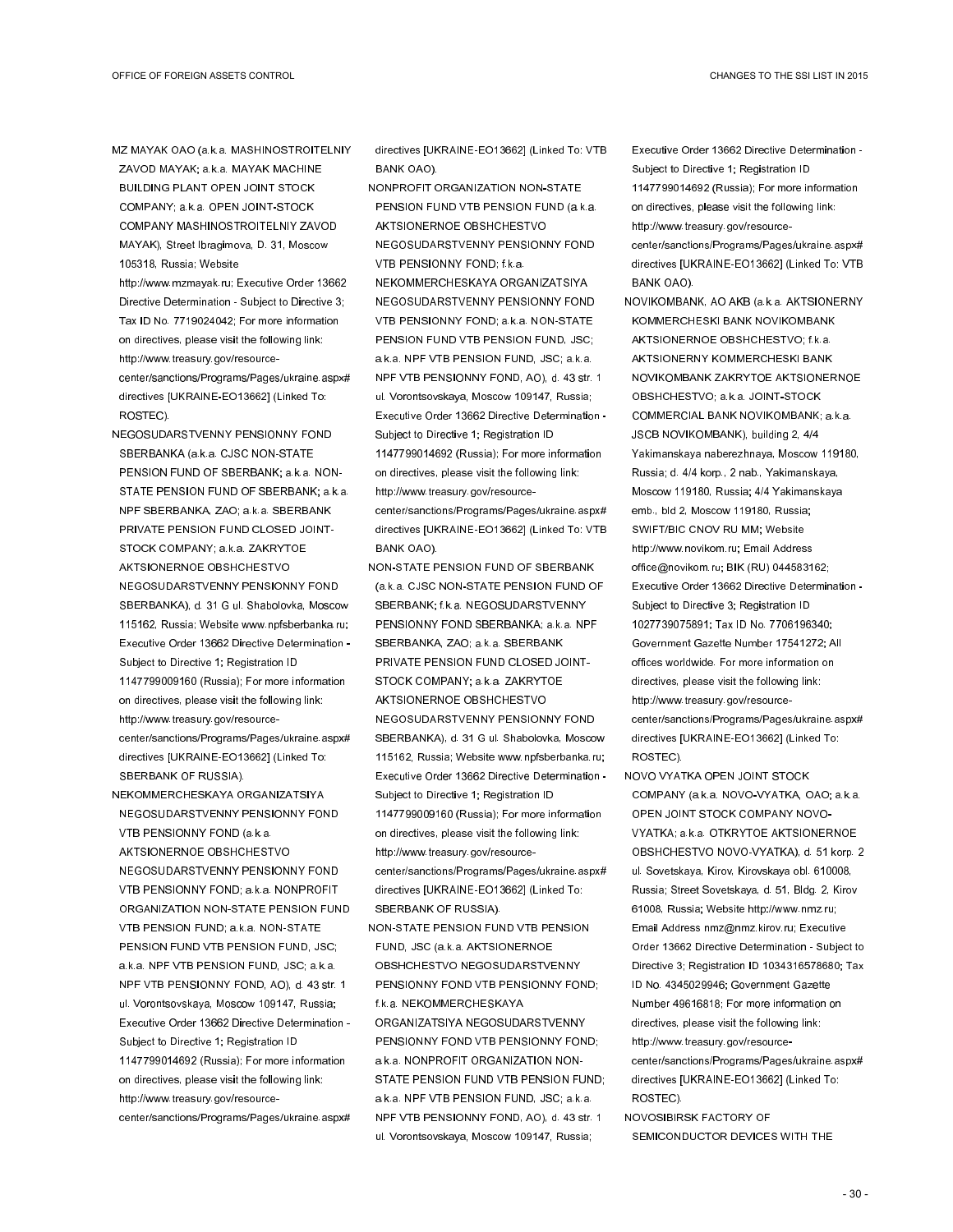SPECIAL DESIGN CENTRE PUBLIK JOINT STOCK COMPANY (a.k.a. AKTSIONERNOE OBSHCHESTVO NOVOSIBIRSKI ZAVOD POLUPROVODNIKOVYKH PRIBOROV S OKB; a.k.a. NZP POLUPROVODNIKOVYKH PRIBOROV S OKB, AO; a.k.a. NZPP S OKB OJSC; f.k.a. OTKRYTOE AKTSIONERNOE OBSHCHESTVO NOVOSIBIRSKI ZAVOD POLUPROVODNIKOVYKH PRIBOROV S OKB), 60 ul. Dachnaya, Novosibirsk, Novosibirskaya obl. 630082, Russia; Email Address secretar@nzpp.ru; Executive Order 13662 Directive Determination - Subject to Directive 3; Registration ID 1115476167180; Tax ID No. 5402546039; Government Gazette Number 07617658; For more information on directives, please visit the following link: http://www.treasury.gov/resourcecenter/sanctions/Programs/Pages/ukraine.aspx# directives [UKRAINE-EO13662] (Linked To:

NOVO-VYATKA, OAO (a.k.a. NOVO VYATKA OPEN JOINT STOCK COMPANY; a.k.a. OPEN JOINT STOCK COMPANY NOVO-VYATKA; a.k.a. OTKRYTOE AKTSIONERNOE OBSHCHESTVO NOVO-VYATKA), d. 51 korp. 2 ul. Sovetskaya, Kirov, Kirovskaya obl. 610008, Russia; Street Sovetskaya, d. 51, Bldg. 2, Kirov 61008, Russia; Website http://www.nmz.ru; Email Address nmz@nmz.kirov.ru; Executive Order 13662 Directive Determination - Subject to Directive 3; Registration ID 1034316578680; Tax ID No. 4345029946; Government Gazette Number 49616818; For more information on directives, please visit the following link: http://www.treasury.gov/resourcecenter/sanctions/Programs/Pages/ukraine.aspx# directives [UKRAINE-EO13662] (Linked To: ROSTEC).

ROSTEC).

NOVOVYATSKI MEKHANICHESKI ZAVOD OAO (a.k.a. OPEN JOINT STOCK COMPANY NOVOVYATSK MECHANICAL PLANT; a.k.a. OPEN JOINT-STOCK COMPANY NOVOVYATSKIY MEKHANICHESKIY ZAVOD; a.k.a. OTKRYTOE AKTSIONERNOE OBSHCHESTVO NOVOVYATSKI MEKHANICHESKI ZAVOD; f.k.a. "NMZ OAO"; a.k.a. "NMZ OJSC"), d. 51 ul. Sovetskaya, Kirov, Kirovskaya obl. 610008, Russia; Email Address nmz@nmz.kirov.ru; Executive Order 13662 Directive Determination - Subject to Directive 3; Registration ID 1034316578702; Tax ID No. 4345029953; Government Gazette Number

07501403; For more information on directives, please visit the following link:

http://www.treasury.gov/resourcecenter/sanctions/Programs/Pages/ukraine.aspx# directives [UKRAINE-EO13662] (Linked To: ROSTEC).

- NPF SBERBANKA, ZAO (a.k.a. CJSC NON-STATE PENSION FUND OF SBERBANK; f.k.a. NEGOSUDARSTVENNY PENSIONNY FOND SBERBANKA; a.k.a. NON-STATE PENSION FUND OF SBERBANK; a.k.a. SBERBANK PRIVATE PENSION FUND CLOSED JOINT-STOCK COMPANY; a.k.a. ZAKRYTOE AKTSIONERNOE OBSHCHESTVO NEGOSUDARSTVENNY PENSIONNY FOND SBERBANKA), d. 31 G ul. Shabolovka, Moscow 115162, Russia; Website www.npfsberbanka.ru; Executive Order 13662 Directive Determination - Subject to Directive 1; Registration ID 1147799009160 (Russia); For more information on directives, please visit the following link: http://www.treasury.gov/resourcecenter/sanctions/Programs/Pages/ukraine.aspx# directives [UKRAINE-EO13662] (Linked To: SBERBANK OF RUSSIA).
- NPF VTB PENSION FUND, JSC (a.k.a. AKTSIONERNOE OBSHCHESTVO NEGOSUDARSTVENNY PENSIONNY FOND VTB PENSIONNY FOND; f.k.a. NEKOMMERCHESKAYA ORGANIZATSIYA NEGOSUDARSTVENNY PENSIONNY FOND VTB PENSIONNY FOND; a.k.a. NONPROFIT ORGANIZATION NON-STATE PENSION FUND VTB PENSION FUND; a.k.a. NON-STATE PENSION FUND VTB PENSION FUND, JSC; a.k.a. NPF VTB PENSIONNY FOND, AO), d. 43 str. 1 ul. Vorontsovskaya, Moscow 109147, Russia; Executive Order 13662 Directive Determination - Subject to Directive 1; Registration ID 1147799014692 (Russia); For more information on directives, please visit the following link: http://www.treasury.gov/resourcecenter/sanctions/Programs/Pages/ukraine.aspx# directives [UKRAINE-EO13662] (Linked To: VTB BANK OAO).

NPF VTB PENSIONNY FOND, AO (a.k.a. AKTSIONERNOE OBSHCHESTVO NEGOSUDARSTVENNY PENSIONNY FOND VTB PENSIONNY FOND; f.k.a.

NEKOMMERCHESKAYA ORGANIZATSIYA NEGOSUDARSTVENNY PENSIONNY FOND VTB PENSIONNY FOND; a.k.a. NONPROFIT ORGANIZATION NON-STATE PENSION FUND VTB PENSION FUND; a.k.a. NON-STATE PENSION FUND VTB PENSION FUND, JSC; a.k.a. NPF VTB PENSION FUND, JSC), d. 43 str. 1 ul. Vorontsovskaya, Moscow 109147, Russia; Executive Order 13662 Directive Determination - Subject to Directive 1; Registration ID 1147799014692 (Russia); For more information on directives, please visit the following link: http://www.treasury.gov/resourcecenter/sanctions/Programs/Pages/ukraine.aspx# directives [UKRAINE-EO13662] (Linked To: VTB BANK OAO).

NPK TECHNOLOGII MASCHINOSTROJENIJA (f.k.a. AKTSIONERNOE OBSHCHESTVO NAUCHNO PROIZVODSTVENNY KONTSERN TECHNOLOGIES MASHINOSTROENIYA; a.k.a. AKTSIONERNOE OBSHCHESTVO NAUCHNO-PROIZVODSTVENNY KONTSERN TEKHNOLOGII MASHINOSTROENIYA; a.k.a. JOINT STOCK COMPANY SCIENTIFIC INDUSTRIAL CONCERN MANUFACTURING ENGINEERING; a.k.a. JSC SCIENTIFIC INDUSTRIAL CONCERN MECHANICAL ENGINEERING; a.k.a. MANUFACTURING ENGINEERING SCIENTIFIC INDUSTRIAL CONCERN OPEN JOINT STOCK COMPANY; a.k.a. MECHANICAL ENGINEERING TECHNOLOGIES; a.k.a. NPK TEKHMASH; a.k.a. NPK TEKHMASH AO; a.k.a. NPK TEKHMASH OAO; a.k.a. NPK TEKHMASH OJSC; a.k.a. OJSC MACHINE ENGINEERING TECHNOLOGIES; a.k.a. SCIENTIFIC INDUSTRIAL CONCERN MANUFACTURING ENGINEERING OJSC), d. 58 str. 4 shosse Leningradskoe, Moscow 125212, Russia; Executive Order 13662 Directive Determination - Subject to Directive 3; Registration ID 1117746260477; Tax ID No. 7743813961; Government Gazette Number 91420386; For more information on directives, please visit the following link: http://www.treasury.gov/resourcecenter/sanctions/Programs/Pages/ukraine.aspx# directives [UKRAINE-EO13662] (Linked To: ROSTEC).

NPK TEKHMASH (f.k.a. AKTSIONERNOE OBSHCHESTVO NAUCHNO PROIZVODSTVENNY KONTSERN TECHNOLOGIES MASHINOSTROENIYA; a.k.a. AKTSIONERNOE OBSHCHESTVO NAUCHNO-PROIZVODSTVENNY KONTSERN TEKHNOLOGII MASHINOSTROENIYA; a.k.a. JOINT STOCK COMPANY SCIENTIFIC INDUSTRIAL CONCERN MANUFACTURING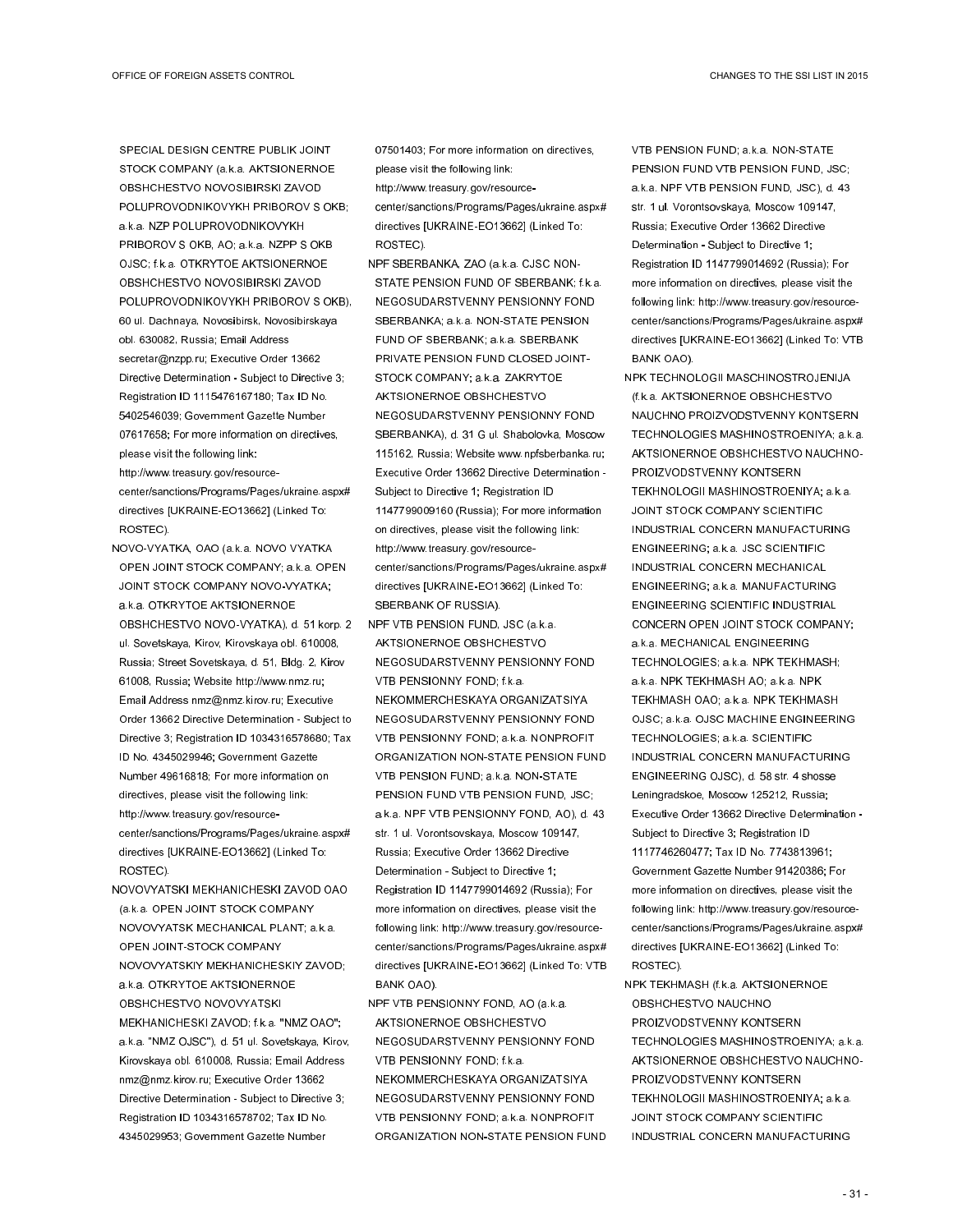ENGINEERING; a.k.a. JSC SCIENTIFIC INDUSTRIAL CONCERN MECHANICAL ENGINEERING; a.k.a. MANUFACTURING ENGINEERING SCIENTIFIC INDUSTRIAL CONCERN OPEN JOINT STOCK COMPANY; a.k.a. MECHANICAL ENGINEERING TECHNOLOGIES; a.k.a. NPK TECHNOLOGII MASCHINOSTROJENIJA; a.k.a. NPK TEKHMASH AO; a.k.a. NPK TEKHMASH OAO; a.k.a. NPK TEKHMASH OJSC; a.k.a. OJSC MACHINE ENGINEERING TECHNOLOGIES; a.k.a. SCIENTIFIC INDUSTRIAL CONCERN MANUFACTURING ENGINEERING OJSC), d. 58 str. 4 shosse Leningradskoe, Moscow 125212, Russia; Executive Order 13662 Directive Determination - Subject to Directive 3; Registration ID 1117746260477; Tax ID No. 7743813961; Government Gazette Number 91420386; For more information on directives, please visit the following link: http://www.treasury.gov/resource-

center/sanctions/Programs/Pages/ukraine.aspx# directives [UKRAINE-EO13662] (Linked To: ROSTEC).

NPK TEKHMASH AO (f.k.a. AKTSIONERNOE OBSHCHESTVO NAUCHNO PROIZVODSTVENNY KONTSERN TECHNOLOGIES MASHINOSTROENIYA; a.k.a. AKTSIONERNOE OBSHCHESTVO NAUCHNO-PROIZVODSTVENNY KONTSERN TEKHNOLOGII MASHINOSTROENIYA; a.k.a. JOINT STOCK COMPANY SCIENTIFIC INDUSTRIAL CONCERN MANUFACTURING ENGINEERING; a.k.a. JSC SCIENTIFIC INDUSTRIAL CONCERN MECHANICAL ENGINEERING; a.k.a. MANUFACTURING ENGINEERING SCIENTIFIC INDUSTRIAL CONCERN OPEN JOINT STOCK COMPANY; a.k.a. MECHANICAL ENGINEERING TECHNOLOGIES; a.k.a. NPK TECHNOLOGII MASCHINOSTROJENIJA; a.k.a. NPK TEKHMASH; a.k.a. NPK TEKHMASH OAO; a.k.a. NPK TEKHMASH OJSC; a.k.a. OJSC MACHINE ENGINEERING TECHNOLOGIES; a.k.a. SCIENTIFIC INDUSTRIAL CONCERN MANUFACTURING ENGINEERING OJSC), d. 58 str. 4 shosse Leningradskoe, Moscow 125212, Russia; Executive Order 13662 Directive Determination - Subject to Directive 3; Registration ID 1117746260477; Tax ID No. 7743813961; Government Gazette Number 91420386; For more information on directives, please visit the following link:

http://www.treasury.gov/resource-

center/sanctions/Programs/Pages/ukraine.aspx# directives [UKRAINE-EO13662] (Linked To: ROSTEC).

NPK TEKHMASH OAO (f.k.a. AKTSIONERNOE OBSHCHESTVO NAUCHNO PROIZVODSTVENNY KONTSERN TECHNOLOGIES MASHINOSTROENIYA; a.k.a. AKTSIONERNOE OBSHCHESTVO NAUCHNO-PROIZVODSTVENNY KONTSERN TEKHNOLOGII MASHINOSTROENIYA; a.k.a. JOINT STOCK COMPANY SCIENTIFIC INDUSTRIAL CONCERN MANUFACTURING ENGINEERING; a.k.a. JSC SCIENTIFIC INDUSTRIAL CONCERN MECHANICAL ENGINEERING; a.k.a. MANUFACTURING ENGINEERING SCIENTIFIC INDUSTRIAL CONCERN OPEN JOINT STOCK COMPANY; a.k.a. MECHANICAL ENGINEERING TECHNOLOGIES; a.k.a. NPK TECHNOLOGII MASCHINOSTROJENIJA; a.k.a. NPK TEKHMASH; a.k.a. NPK TEKHMASH AO; a.k.a. NPK TEKHMASH OJSC; a.k.a. OJSC MACHINE ENGINEERING TECHNOLOGIES; a.k.a. SCIENTIFIC INDUSTRIAL CONCERN MANUFACTURING ENGINEERING OJSC), d. 58 str. 4 shosse Leningradskoe, Moscow 125212, Russia; Executive Order 13662 Directive Determination - Subject to Directive 3; Registration ID 1117746260477; Tax ID No. 7743813961; Government Gazette Number 91420386; For more information on directives, please visit the following link: http://www.treasury.gov/resourcecenter/sanctions/Programs/Pages/ukraine.aspx# directives [UKRAINE-EO13662] (Linked To: ROSTEC).

NPK TEKHMASH OJSC (f.k.a. AKTSIONERNOE OBSHCHESTVO NAUCHNO PROIZVODSTVENNY KONTSERN TECHNOLOGIES MASHINOSTROENIYA; a.k.a. AKTSIONERNOE OBSHCHESTVO NAUCHNO-PROIZVODSTVENNY KONTSERN TEKHNOLOGII MASHINOSTROENIYA; a.k.a. JOINT STOCK COMPANY SCIENTIFIC INDUSTRIAL CONCERN MANUFACTURING ENGINEERING; a.k.a. JSC SCIENTIFIC INDUSTRIAL CONCERN MECHANICAL ENGINEERING; a.k.a. MANUFACTURING ENGINEERING SCIENTIFIC INDUSTRIAL CONCERN OPEN JOINT STOCK COMPANY; a.k.a. MECHANICAL ENGINEERING TECHNOLOGIES; a.k.a. NPK TECHNOLOGII

MASCHINOSTROJENIJA; a.k.a. NPK TEKHMASH; a.k.a. NPK TEKHMASH AO; a.k.a. NPK TEKHMASH OAO; a.k.a. OJSC MACHINE ENGINEERING TECHNOLOGIES; a.k.a. SCIENTIFIC INDUSTRIAL CONCERN MANUFACTURING ENGINEERING OJSC), d. 58 str. 4 shosse Leningradskoe, Moscow 125212, Russia; Executive Order 13662 Directive Determination - Subject to Directive 3; Registration ID 1117746260477; Tax ID No. 7743813961; Government Gazette Number 91420386; For more information on directives, please visit the following link: http://www.treasury.gov/resource-

center/sanctions/Programs/Pages/ukraine.aspx# directives [UKRAINE-EO13662] (Linked To: ROSTEC).

NPO HIGH PRECISION WEAPONS OJSC (a.k.a. HIGH PRECISION WEAPONS SCIENTIFIC PRODUCTION ASSOCIATION OPEN JOINT STOCK COMPANY; a.k.a. HIGH-PRECISION WEAPONS JOINT STOCK COMPANY; a.k.a. JSC NPO HIGH-PRECISION COMPLEXES; a.k.a. JSC NPO VYSOKOTOCHNYE KOMPLEKSY; a.k.a. NPO VYSOKOTOCHNYE KOMPLEKSY; a.k.a. NPO VYSOKOTOCHNYE KOMPLEKSY, OAO; a.k.a. OAO WYSOKOTOSCHNYE KOMPLETKSI; a.k.a. OAO WYSOKOTOTSCHNYE KOMPLEKSI; a.k.a. OTKRYTOE AKTSIONERNOE OBSHCHESTVO NPO VYSOKOTOCHNYE KOMPLEKSY; a.k.a. "HIGH PRECISION SYSTEMS"; a.k.a. "VYSOKOTOCHNYE KOMPLEKSY" a.k.a. "VYSOKOTOCHNYE KOMPLEKSY"), 21, Gogolevski blvd., Moscow 119991, Russia; 21 str., 1 bul. Gogolevski, Moscow 119991, Russia; Email Address info@rostec.ru; Executive Order 13662 Directive Determination - Subject to Directive 3; Registration ID 1097746068012; Tax ID No. 7704721192; Government Gazette Number 60390527; For more information on directives, please visit the following link: http://www.treasury.gov/resourcecenter/sanctions/Programs/Pages/ukraine.aspx#

directives [UKRAINE-EO13662] (Linked To: ROSTEC). NPO LUCH, OAO (f.k.a. FEDERALNOE

GOSUDARSTVENNOE UNITARNOE PREDPRIYATIE NOVOSIBIRSKOE PROIZVODSTVENNOE OB EDINENIE LUCH; a.k.a. JOINT STOCK COMPANY NOVOSIBIRSK PRODUCTION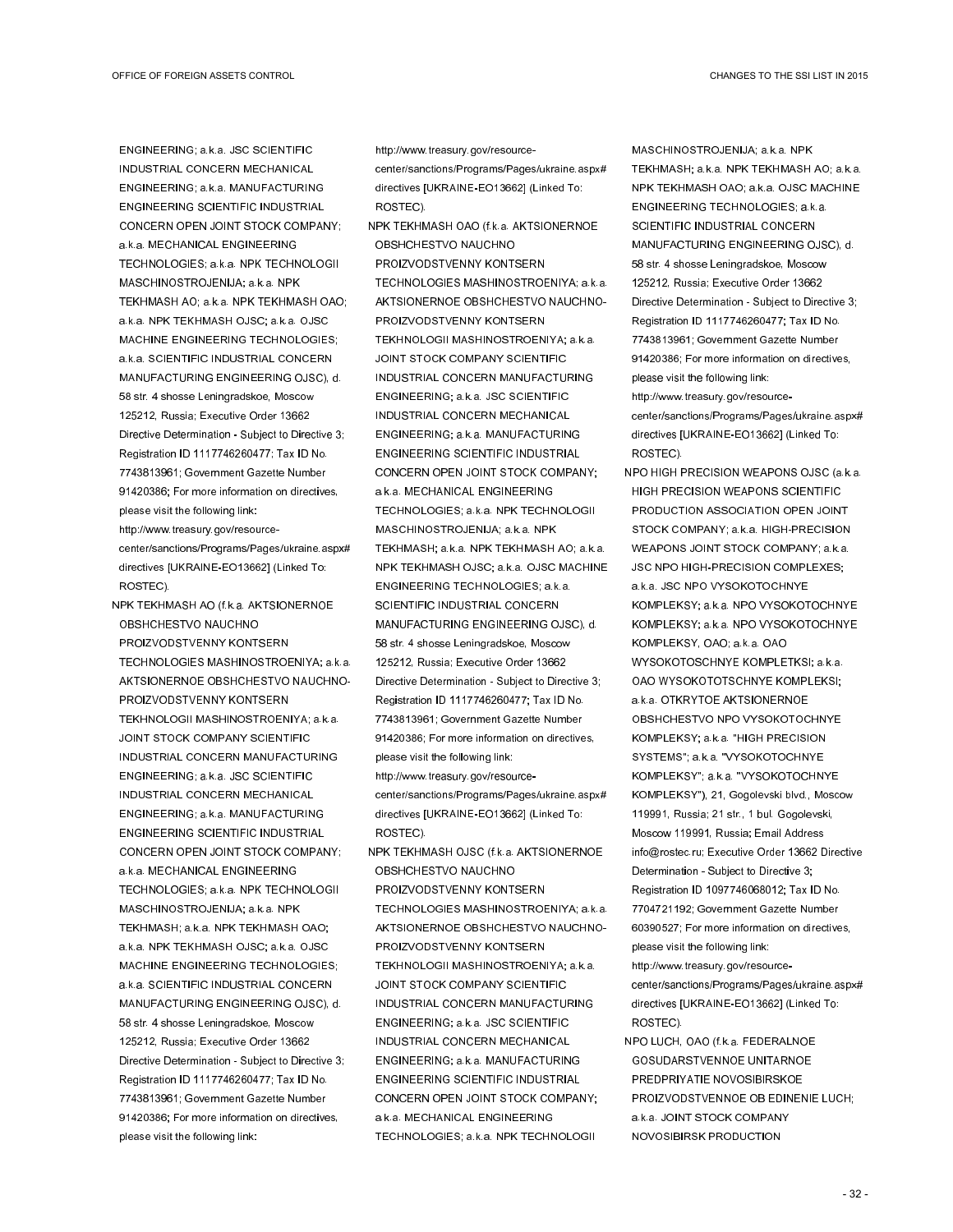AMALGAMATION LUCH; a.k.a. OTKRYTOE AKTSIONERNOE OBSHCHESTVO NOVOSIBIRSKOE PROIZVODSTVENNOE OBEDINENIE LUCH), 32 ul. Stantsionnaya, Novosibirsk, Novosibirskaya obl. 630108, Russia; Email Address it@luch-nsk.ru; Executive Order 13662 Directive Determination - Subject to Directive 3; Registration ID 1115476080610; Tax ID No. 5404441240; Government Gazette Number 07517605; For more information on directives, please visit the following link: http://www.treasury.gov/resourcecenter/sanctions/Programs/Pages/ukraine.aspx# directives [UKRAINE-EO13662] (Linked To: ROSTEC).

- NPO OPTIKA, AO (a.k.a. AKTSIONERNOE OBSHCHESTVO NAUCHNO-PROIZVODSTVENNOE OBEDINENIE OPTIKA; a.k.a. FEDERAL STATE UNITARY ENTERPRISE @SCIENTIFIC AND PRODUCTION ASSOCIATION OPTIKA; f.k.a. FEDERALNOE GOSUDARSTVENNOE UNITARNOE PREDPRIYATIE NAUCHNO PROIZVODSTVENNOE OBEDINENIE OPTIKA; a.k.a. OPEN JOINT STOCK COMPANY NAUCHNO-PROIZVODSTVENNOYE OBYEDINENIYE OPTIKA), Vladenie 33 Shosse Altufevskoe, Moscow 127410, Russia; Shosse Altufyevskoye, D. 33, Moscow 127410, Russia; Email Address TEOPT@MAIL.CNT.RU; Executive Order 13662 Directive Determination - Subject to Directive 3; Registration ID 1127746188536; Tax ID No. 7715909132; Government Gazette Number 17412936; For more information on directives, please visit the following link: http://www.treasury.gov/resourcecenter/sanctions/Programs/Pages/ukraine.aspx# directives [UKRAINE-EO13662] (Linked To: ROSTEC).
- NPO SPLAV, OAO (a.k.a. OPEN JOINT-STOCK COMPANY NAUCHNO-PROIZVODSTVENNOYE OBYEDINENIYE SPLAV; a.k.a. OPEN JOINT-STOCK COMPANY SPLAV STATE AND RESEARCH PRODUCTION ASSOCIATION; a.k.a. OTKRYTOE AKTSIONERNOE OBSHCHESTVO NAUCHNO-PROIZVODSTVENNOE OBEDINENIE SPLAV; a.k.a. SPLAV SCIENTIFIC PRODUCTION ASSOCIATION OPEN JOINT STOCK COMPANY), d. 33 ul. Shcheglovskaya Zaseka, Tula, Tulskaya obl. 300004, Russia; Website http://splav.org; Executive Order 13662 Directive Determination -

Subject to Directive 3; Registration ID 1127154020311; Tax ID No. 7105515987; Government Gazette Number 07504301; For more information on directives, please visit the following link: http://www.treasury.gov/resourcecenter/sanctions/Programs/Pages/ukraine.aspx# directives [UKRAINE-EO13662] (Linked To: ROSTEC).

- NPO VYSOKOTOCHNYE KOMPLEKSY (a.k.a. HIGH PRECISION WEAPONS SCIENTIFIC PRODUCTION ASSOCIATION OPEN JOINT STOCK COMPANY; a.k.a. HIGH-PRECISION WEAPONS JOINT STOCK COMPANY; a.k.a. JSC NPO HIGH-PRECISION COMPLEXES; a.k.a. JSC NPO VYSOKOTOCHNYE KOMPLEKSY; a.k.a. NPO HIGH PRECISION WEAPONS OJSC; a.k.a. NPO VYSOKOTOCHNYE KOMPLEKSY, OAO; a.k.a. OAO WYSOKOTOSCHNYE KOMPLETKSI; a.k.a. OAO WYSOKOTOTSCHNYE KOMPLEKSI; a.k.a. OTKRYTOE AKTSIONERNOE OBSHCHESTVO NPO VYSOKOTOCHNYE KOMPLEKSY; a.k.a. "HIGH PRECISION SYSTEMS"; a.k.a. "VYSOKOTOCHNYE KOMPLEKSY"; a.k.a. "VYSOKOTOCHNYE KOMPLEKSY"), 21, Gogolevski blvd., Moscow 119991, Russia; 21 str., 1 bul. Gogolevski, Moscow 119991, Russia; Email Address info@rostec.ru; Executive Order 13662 Directive Determination - Subject to Directive 3; Registration ID 1097746068012; Tax ID No. 7704721192; Government Gazette Number 60390527; For more information on directives, please visit the following link: http://www.treasury.gov/resourcecenter/sanctions/Programs/Pages/ukraine.aspx# directives [UKRAINE-EO13662] (Linked To: ROSTEC).
- NPO VYSOKOTOCHNYE KOMPLEKSY, OAO (a.k.a. HIGH PRECISION WEAPONS SCIENTIFIC PRODUCTION ASSOCIATION OPEN JOINT STOCK COMPANY; a.k.a. HIGH-PRECISION WEAPONS JOINT STOCK COMPANY; a.k.a. JSC NPO HIGH-PRECISION COMPLEXES; a.k.a. JSC NPO VYSOKOTOCHNYE KOMPLEKSY; a.k.a. NPO HIGH PRECISION WEAPONS OJSC; a.k.a. NPO VYSOKOTOCHNYE KOMPLEKSY; a.k.a. OAO WYSOKOTOSCHNYE KOMPLETKSI; a.k.a. OAO WYSOKOTOTSCHNYE KOMPLEKSI; a.k.a. OTKRYTOE AKTSIONERNOE OBSHCHESTVO NPO VYSOKOTOCHNYE KOMPLEKSY; a.k.a. "HIGH

PRECISION SYSTEMS"; a.k.a. "VYSOKOTOCHNYE KOMPLEKSY"; a.k.a. "VYSOKOTOCHNYE KOMPLEKSY"), 21, Gogolevski blvd., Moscow 119991, Russia; 21 str., 1 bul. Gogolevski, Moscow 119991, Russia; Email Address info@rostec.ru; Executive Order 13662 Directive Determination - Subject to Directive 3; Registration ID 1097746068012; Tax ID No. 7704721192; Government Gazette Number 60390527; For more information on directives, please visit the following link: http://www.treasury.gov/resourcecenter/sanctions/Programs/Pages/ukraine.aspx# directives [UKRAINE-EO13662] (Linked To: ROSTEC).

NZP POLUPROVODNIKOVYKH PRIBOROV S OKB, AO (a.k.a. AKTSIONERNOE OBSHCHESTVO NOVOSIBIRSKI ZAVOD POLUPROVODNIKOVYKH PRIBOROV S OKB; a.k.a. NOVOSIBIRSK FACTORY OF SEMICONDUCTOR DEVICES WITH THE SPECIAL DESIGN CENTRE PUBLIK JOINT STOCK COMPANY; a.k.a. NZPP S OKB OJSC; f.k.a. OTKRYTOE AKTSIONERNOE OBSHCHESTVO NOVOSIBIRSKI ZAVOD POLUPROVODNIKOVYKH PRIBOROV S OKB), 60 ul. Dachnaya, Novosibirsk, Novosibirskaya obl. 630082, Russia; Email Address secretar@nzpp.ru; Executive Order 13662 Directive Determination - Subject to Directive 3; Registration ID 1115476167180; Tax ID No. 5402546039; Government Gazette Number 07617658; For more information on directives, please visit the following link: http://www.treasury.gov/resourcecenter/sanctions/Programs/Pages/ukraine.aspx# directives [UKRAINE-EO13662] (Linked To: ROSTEC).

NZPP S OKB OJSC (a.k.a. AKTSIONERNOE OBSHCHESTVO NOVOSIBIRSKI ZAVOD POLUPROVODNIKOVYKH PRIBOROV S OKB; a.k.a. NOVOSIBIRSK FACTORY OF SEMICONDUCTOR DEVICES WITH THE SPECIAL DESIGN CENTRE PUBLIK JOINT STOCK COMPANY; a.k.a. NZP POLUPROVODNIKOVYKH PRIBOROV S OKB, AO; f.k.a. OTKRYTOE AKTSIONERNOE OBSHCHESTVO NOVOSIBIRSKI ZAVOD POLUPROVODNIKOVYKH PRIBOROV S OKB), 60 ul. Dachnaya, Novosibirsk, Novosibirskaya obl. 630082, Russia; Email Address secretar@nzpp.ru; Executive Order 13662 Directive Determination - Subject to Directive 3;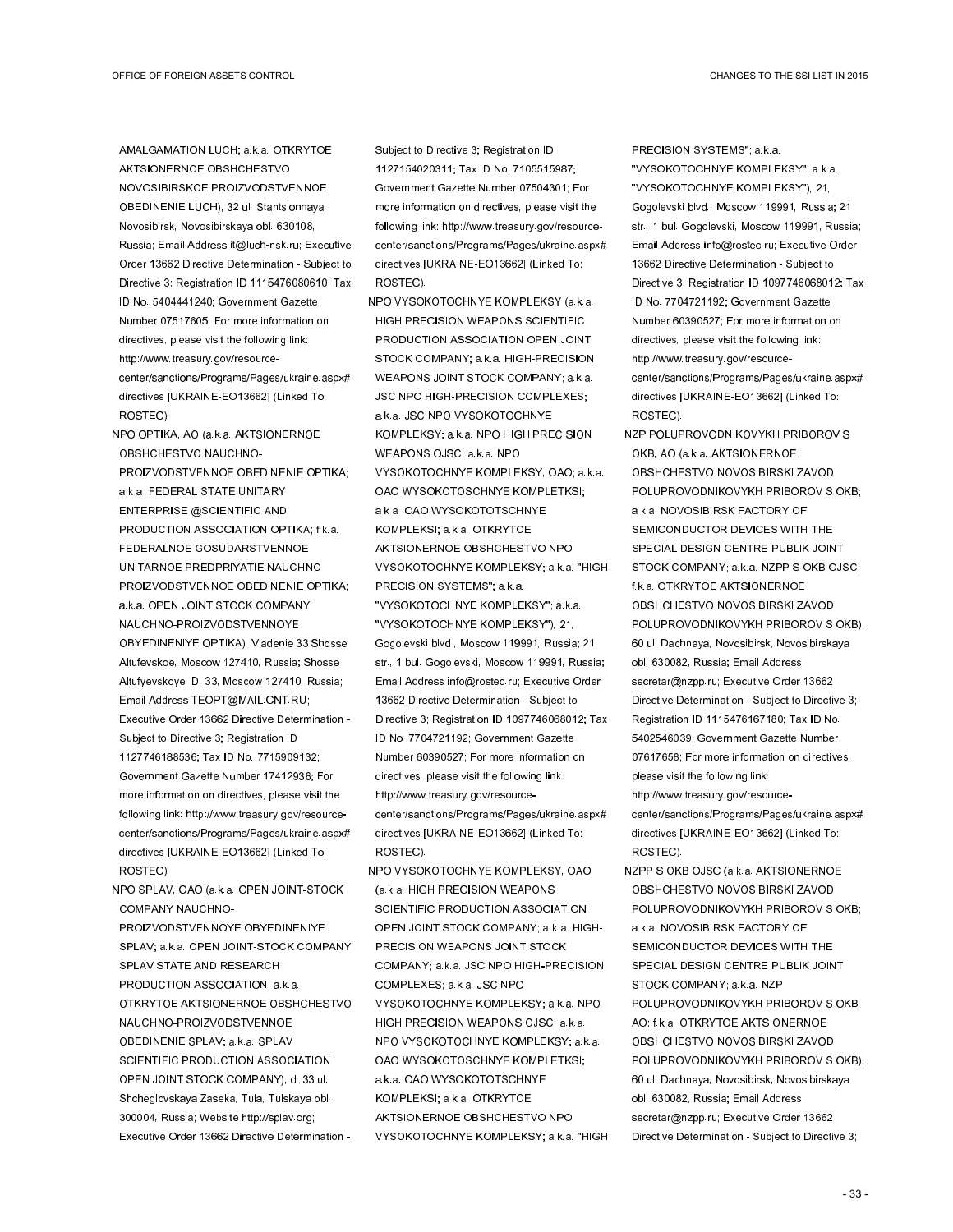Registration ID 1115476167180; Tax ID No. 5402546039; Government Gazette Number 07617658; For more information on directives, please visit the following link:

- http://www.treasury.gov/resourcecenter/sanctions/Programs/Pages/ukraine.aspx# directives [UKRAINE-EO13662] (Linked To: ROSTEC).
- OAO JSC CHEMCOMPOSITE (a.k.a. AKTSIONERNOE OBSHCHESTVO RT-KHIMICHESKIE TEKHNOLOGII I KOMPOZITSIONNYE MATERIALY; a.k.a. JOINT STOCK COMPANY RT-CHEMICAL TECHNOLOGIES AND COMPOSITE MATERIALS; f.k.a. OTKRYTOE AKTSIONERNOE OBSHCHESTVO RT KHIMICHESKIE I KOMPOZITSIONNYE TECHNOLOGIES I MATERIALY; f.k.a. OTKRYTOE AKTSIONERNOE OBSHCHESTVO RT KHIMICHESKIE TECHNOLOGIES I KOMPOZITSIONNYE MATERIALY; a.k.a. RT-CHEMICAL AND COMPOSITE TECHNOLOGIES AND MATERIALS; a.k.a. RT-KHIMKOMPOZIT OAO; a.k.a. RT-KHIMKOMPOZIT OJSC; a.k.a. RT-KHIMKOMPOZIT, AO), d. 40 korp. 1 ul. Narodnogo Opolcheniya, Moscow 123298, Russia; Executive Order 13662 Directive Determination - Subject to Directive 3; Registration ID 1097746269785; Tax ID No. 7734613934; Government Gazette Number 61698405; For more information on directives, please visit the following link: http://www.treasury.gov/resourcecenter/sanctions/Programs/Pages/ukraine.aspx# directives [UKRAINE-EO13662] (Linked To: ROSTEC).
- OAO WYSOKOTOSCHNYE KOMPLETKSI (a.k.a. HIGH PRECISION WEAPONS SCIENTIFIC PRODUCTION ASSOCIATION OPEN JOINT STOCK COMPANY; a.k.a. HIGH-PRECISION WEAPONS JOINT STOCK COMPANY; a.k.a. JSC NPO HIGH-PRECISION COMPLEXES; a.k.a. JSC NPO VYSOKOTOCHNYE KOMPLEKSY; a.k.a. NPO HIGH PRECISION WEAPONS OJSC; a.k.a. NPO VYSOKOTOCHNYE KOMPLEKSY; a.k.a. NPO VYSOKOTOCHNYE KOMPLEKSY, OAO; a.k.a. OAO WYSOKOTOTSCHNYE KOMPLEKSI; a.k.a. OTKRYTOE AKTSIONERNOE OBSHCHESTVO NPO VYSOKOTOCHNYE KOMPLEKSY; a.k.a. "HIGH PRECISION SYSTEMS"; a.k.a. "VYSOKOTOCHNYE

KOMPLEKSY"; a.k.a. "VYSOKOTOCHNYE KOMPLEKSY"), 21, Gogolevski blvd., Moscow 119991, Russia; 21 str., 1 bul. Gogolevski, Moscow 119991, Russia; Email Address info@rostec.ru; Executive Order 13662 Directive Determination - Subject to Directive 3; Registration ID 1097746068012; Tax ID No. 7704721192; Government Gazette Number 60390527; For more information on directives, please visit the following link: http://www.treasury.gov/resourcecenter/sanctions/Programs/Pages/ukraine.aspx# directives [UKRAINE-EO13662] (Linked To: ROSTEC).

- OAO WYSOKOTOTSCHNYE KOMPLEKSI (a.k.a. HIGH PRECISION WEAPONS SCIENTIFIC PRODUCTION ASSOCIATION OPEN JOINT STOCK COMPANY; a.k.a. HIGH-PRECISION WEAPONS JOINT STOCK COMPANY; a.k.a. JSC NPO HIGH-PRECISION COMPLEXES; a.k.a. JSC NPO VYSOKOTOCHNYE KOMPLEKSY; a.k.a. NPO HIGH PRECISION WEAPONS OJSC; a.k.a. NPO VYSOKOTOCHNYE KOMPLEKSY; a.k.a. NPO VYSOKOTOCHNYE KOMPLEKSY, OAO; a.k.a. OAO WYSOKOTOSCHNYE KOMPLETKSI; a.k.a. OTKRYTOE AKTSIONERNOE OBSHCHESTVO NPO VYSOKOTOCHNYE KOMPLEKSY; a.k.a. "HIGH PRECISION SYSTEMS"; a.k.a. "VYSOKOTOCHNYE KOMPLEKSY"; a.k.a. "VYSOKOTOCHNYE KOMPLEKSY"), 21, Gogolevski blvd., Moscow 119991, Russia; 21 str., 1 bul. Gogolevski, Moscow 119991, Russia; Email Address info@rostec.ru; Executive Order 13662 Directive Determination - Subject to Directive 3; Registration ID 1097746068012; Tax ID No. 7704721192; Government Gazette Number 60390527; For more information on directives, please visit the following link:
- http://www.treasury.gov/resourcecenter/sanctions/Programs/Pages/ukraine.aspx# directives [UKRAINE-EO13662] (Linked To: ROSTEC).
- OBEDINENNAYA DVIGATELESTROITELNAYA KORPORATSIYA OAO (f.k.a. OTKRYTOE AKTSIONERNOE OBSHCHESTVO UPRAVLYAYUSHCHAYA KOMPANIYA OBEDINENNAYA DVIGATELESTROITELNAYA KORPORATSIYA; a.k.a. UNITED ENGINE CORPORATION JSC; a.k.a. "ODK OAO"), 16 Budennogo prospekt, Moscow 105118, Russia; Website www.uk-odk.ru; Email Address

info@uecrus.com; Executive Order 13662 Directive Determination - Subject to Directive 3; Registration ID 1107746081717; Tax ID No. 7731644035; Government Gazette Number 84023868; For more information on directives, please visit the following link: http://www.treasury.gov/resourcecenter/sanctions/Programs/Pages/ukraine.aspx# directives [UKRAINE-EO13662] (Linked To: ROSTEC).

- OBIEDINENNAYA PROMYSHLENNAYA KORPORATSIYA OBORONPROM OAO (a.k.a. OPK OBORONPROM; a.k.a. OPK OBORONPROM OAO; f.k.a. OTKRYTOE AKTSIONERNOE OBSHCHESTVO OBEDINENNAYA PROMYSHLENNAYA KORPORATSIYA OBORONPROM; a.k.a. UNITED INDUSTRIAL CORPORATION OBORONPROM OJSC; a.k.a. UNITED INDUSTRIAL DEFENCE CORPORATION OBORONPROM), str. 141 29 Vereiskaya ul., Moscow 121357, Russia; Website www.oboronprom.com; Email Address oboronprom@oboronprom.ru; Executive Order 13662 Directive Determination - Subject to Directive 3; Registration ID 1027718000221; Tax ID No. 7718218951; Government Gazette Number 59067382; For more information on directives, please visit the following link: http://www.treasury.gov/resourcecenter/sanctions/Programs/Pages/ukraine.aspx# directives [UKRAINE-EO13662] (Linked To: ROSTEC).
- OBSCHESTVO S OGRANICHENNOI OTVETSTVENNOSTYU PROMINVEST (a.k.a. PROMINVEST LIMITED LIABILITY COMPANY; a.k.a. PROMINVEST, OOO), 2-4-6, str. 14 per. Bolshoi Savvinski, Moscow 119435, Russia; Executive Order 13662 Directive Determination - Subject to Directive 3; Registration ID 1027739228857; Tax ID No. 7705422452; Government Gazette Number 58127923; For more information on directives, please visit the following link: http://www.treasury.gov/resourcecenter/sanctions/Programs/Pages/ukraine.aspx# directives [UKRAINE-EO13662] (Linked To: ROSTEC).
- OBSHCHESTVO S OGRANICHENNOI OTVETSTVENNOSTYU AKTIVBIZNESKOLLEKSHN (a.k.a. ACTIVEBUSINESSCOLLECTION LIMITED LIABILITY COMPANY; a.k.a. AKTIVBIZNESKOLLEKSHN, OOO; a.k.a.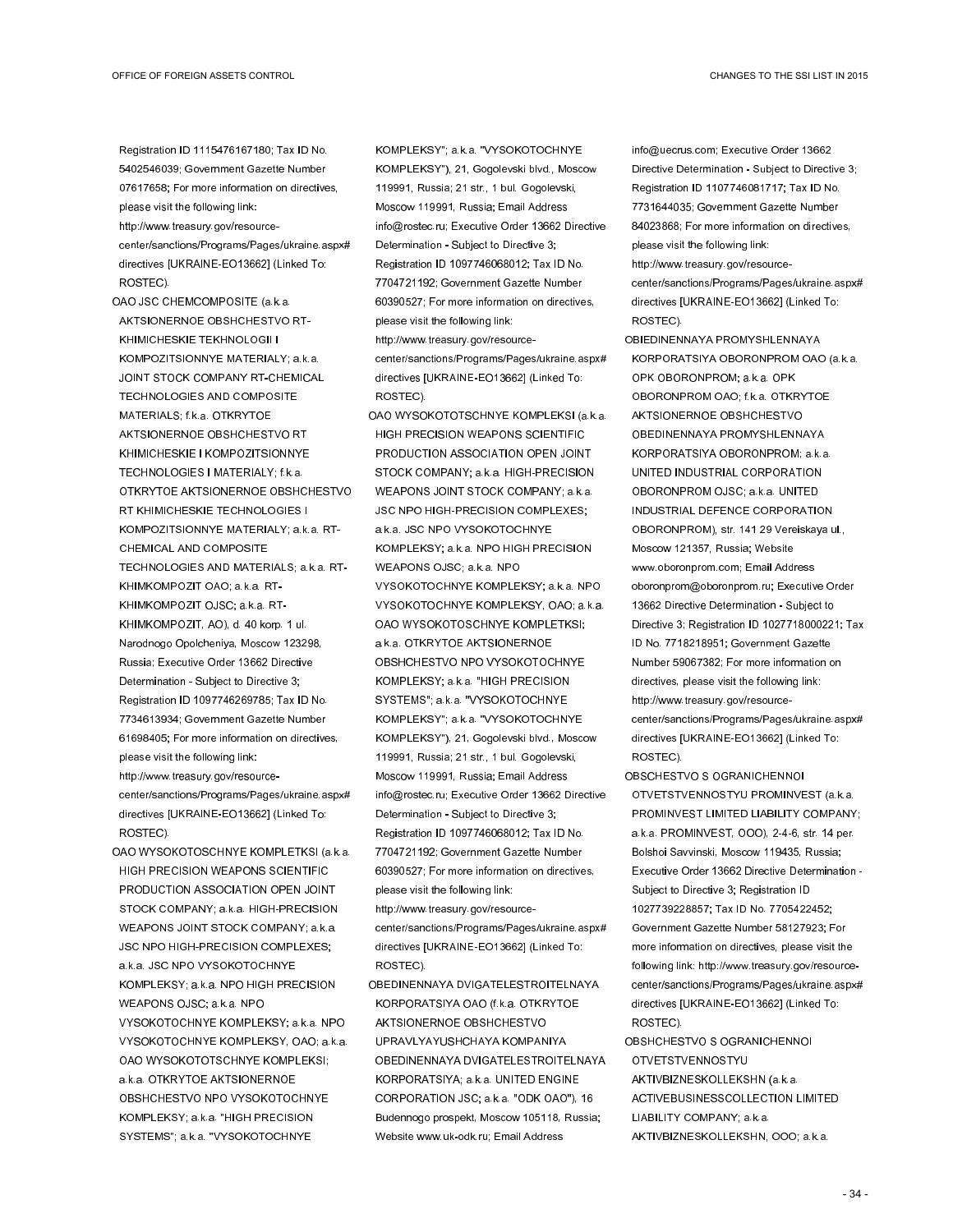LIMITED LIABILITY COMPANY

ACTIVEBUSINESSCOLLECTION; a.k.a. LLC ACTIVEBUSINESSCOLLECTION), d.19 ul. Vavilova, Moscow 117997, Russia; Executive Order 13662 Directive Determination - Subject to Directive 1; Registration ID 1137746390572 (Russia); For more information on directives, please visit the following link:

http://www.treasury.gov/resourcecenter/sanctions/Programs/Pages/ukraine.aspx# directives [UKRAINE-EO13662] (Linked To: SBERBANK OF RUSSIA).

- OBSHCHESTVO S OGRANICHENNOI OTVETSTVENNOSTYU AUKTSION (a.k.a. AUCTION LIMITED LIABILITY COMPANY; a.k.a. AUKCION LIMITED LIABILITY COMPANY; a.k.a. AUKTSION, OOO; a.k.a. LLC AUKCION), d.14 shosse Entuziastov, Moscow 111024, Russia; Website www.aukcion-sbrf.ru; Executive Order 13662 Directive Determination - Subject to Directive 1; Registration ID 1027700256297 (Russia); For more information on directives, please visit the following link: http://www.treasury.gov/resourcecenter/sanctions/Programs/Pages/ukraine.aspx# directives [UKRAINE-EO13662] (Linked To: SBERBANK OF RUSSIA).
- OBSHCHESTVO S OGRANICHENNOI OTVETSTVENNOSTYU FINANSOVAYA KOMPANIYA SBERBANKA (a.k.a. LIMITED LIABILITY COMPANY SBERBANK FINANCIAL COMPANY; a.k.a. LLC SBERBANK FINANCIAL COMPANY; a.k.a. SBERBANK FINANCE COMPANY LIMITED LIABILITY COMPANY; a.k.a. SBERBANK-FINANS, OOO), d.29/16 per. Sivtsev Vrazhek, Moscow 119002, Russia; Executive Order 13662 Directive Determination - Subject to Directive 1; Registration ID 1107746399903 (Russia); For more information on directives, please visit the following link: http://www.treasury.gov/resourcecenter/sanctions/Programs/Pages/ukraine.aspx# directives [UKRAINE-EO13662] (Linked To: SBERBANK OF RUSSIA).
- OBSHCHESTVO S OGRANICHENNOI OTVETSTVENNOSTYU KORUS KONSALTING SNG (a.k.a. KORUS CONSULTING CIS LIMITED LIABILITY COMPANY; a.k.a. KORUS KONSALTING SNG, OOO; a.k.a. LLL KORUS CONSULTING CIS), 68 Sampsonievsky Avenue, letter N, Room 1N, Saint Petersburg 194100, Russia; Executive Order 13662 Directive Determination - Subject to Directive 1;

Registration ID 1057812752502 (Russia); For more information on directives, please visit the following link: http://www.treasury.gov/resourcecenter/sanctions/Programs/Pages/ukraine.aspx# directives [UKRAINE-EO13662] (Linked To: SBERBANK OF RUSSIA).

OBSHCHESTVO S OGRANICHENNOI OTVETSTVENNOSTYU MULTIKARTA (a.k.a. MULTICARTA; a.k.a. MULTICARTA, LTD; a.k.a. MULTIKARTA, OOO), d. 43 korp. 1 ul. Vorontsovskaya, Moscow 109147, Russia; Website www.multicarta.ru; Executive Order 13662 Directive Determination - Subject to Directive 1; Registration ID 1027739116404 (Russia); For more information on directives, please visit the following link:

http://www.treasury.gov/resourcecenter/sanctions/Programs/Pages/ukraine.aspx# directives [UKRAINE-EO13662] (Linked To: VTB BANK OAO).

OBSHCHESTVO S OGRANICHENNOI OTVETSTVENNOSTYU RT-

ENERGOEFFEKTIVNOST (a.k.a. RT-ENERGO LLC; a.k.a. RT-ENERGO, OOO; a.k.a. RT-ENERGOEFFEKTIVNOST LIMITED LIABILITY COMPANY; a.k.a. RT-ENERGY EFFICIENCY LIMITED LIABILITY COMPANY), d. 1 A ul. Udaltsova, Moscow 119415, Russia; Executive Order 13662 Directive Determination - Subject to Directive 3; Registration ID 1107746755258; Tax ID No. 7729663922; Government Gazette Number 68072726; For more information on directives, please visit the following link: http://www.treasury.gov/resourcecenter/sanctions/Programs/Pages/ukraine.aspx# directives [UKRAINE-EO13662] (Linked To: ROSTEC).

OBSHCHESTVO S OGRANICHENNOI OTVETSTVENNOSTYU RT-INFORM (a.k.a. RT-INFORM; a.k.a. RT-INFORM LIMITED LIABILITY COMPANY; a.k.a. RT-INFORM, OOO), d. 1 pomeshchenie 1000 ul. Universitetskayap, Innopolis, Verkhneuslonski Raion, Tatarstan resp. 420500, Russia; Website http://www.rtinform.ru; Executive Order 13662 Directive Determination - Subject to Directive 3; Registration ID 1127746501190; Tax ID No. 7704810710; Government Gazette Number 09911571; For more information on directives, please visit the following link: http://www.treasury.gov/resource-

center/sanctions/Programs/Pages/ukraine.aspx#

directives [UKRAINE-EO13662] (Linked To: ROSTEC).

OBSHCHESTVO S OGRANICHENNOI OTVETSTVENNOSTYU SBERBANK KAPITAL (a.k.a. LLC SBERBANK CAPITAL; a.k.a. SBERBANK CAPITAL LIMITED LIABILITY COMPANY; a.k.a. SBERBANK CAPITAL LLC; a.k.a. SBERBANK KAPITAL, OOO), d.19 ul. Vavilova, Moscow 117997, Russia; Executive Order 13662 Directive Determination - Subject to Directive 1; Registration ID 1087746887678 (Russia); For more information on directives, please visit the following link: http://www.treasury.gov/resourcecenter/sanctions/Programs/Pages/ukraine.aspx#

directives [UKRAINE-EO13662] (Linked To: SBERBANK OF RUSSIA).

- OBSHCHESTVO S OGRANICHENNOI OTVETSTVENNOSTYU SOVREMENNYE TEKHNOLOGII (a.k.a. LLC SOVREMENNYE TECHNOLOGII; a.k.a. MODERN TECHNOLOGIES LIMITED LIABILITY COMPANY; a.k.a. SOVREMENNYE TEKHNOLOGII, OOO), 12a Korp. 1str 6 Pr 2-I Yuzhnoportovy, Moscow 115432, Russia; Executive Order 13662 Directive Determination - Subject to Directive 1; Registration ID 1037708040468 (Russia); For more information on directives, please visit the following link: http://www.treasury.gov/resourcecenter/sanctions/Programs/Pages/ukraine.aspx# directives [UKRAINE-EO13662] (Linked To: SBERBANK OF RUSSIA).
- OBSHCHESTVO S OGRANICHENNOI OTVETSTVENNOSTYU STRAKHOVAYA KOMPANIYA SBERBANK OBSHCHEE STRAKHOVANIE (a.k.a. LLC INSURANCE COMPANY SBERBANK INSURANCE; a.k.a. OBSHCHESTVO S OGRANICHENNOI OTVETSTVENNOSTYU STRAKHOVAYA KOMPANIYA SBERBANK STRAKHOVANIE; a.k.a. SBERBANK INSURANCE COMPANY LTD; a.k.a. SBERBANK STRAHOVANIE OOO SK; a.k.a. SK SBERBANK STRAHOVANIE, LLC), 42 Bolshaya Yakimanka St., b. 1-2, office 209, Moscow 119049, Russia; 7 ul. Pavlovskaya, Moscow, Russia; Executive Order 13662 Directive Determination - Subject to Directive 1; Registration ID 1147746683479 (Russia); For more information on directives, please visit the following link: http://www.treasury.gov/resourcecenter/sanctions/Programs/Pages/ukraine.aspx#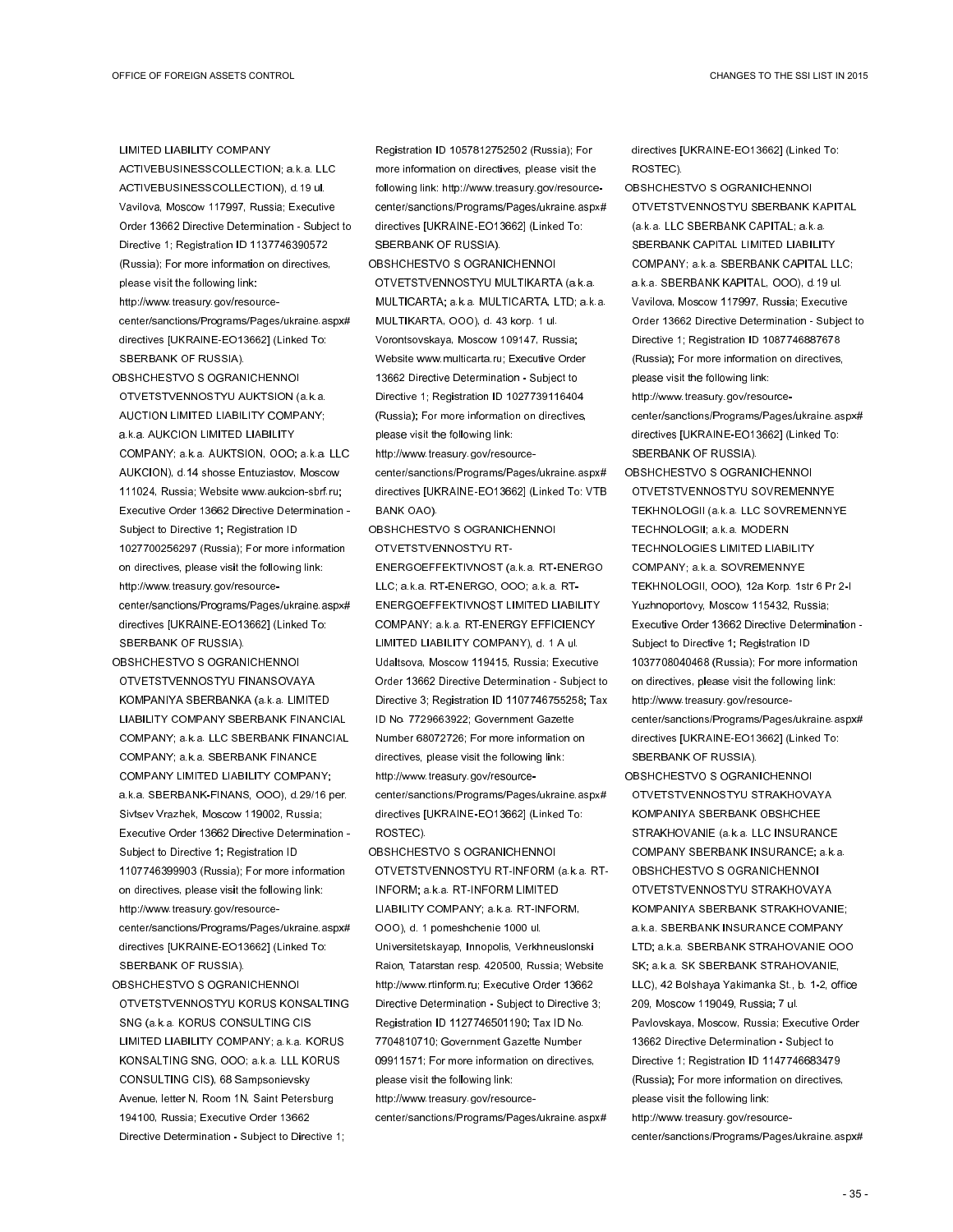directives [UKRAINE-EO13662] (Linked To: SBERBANK OF RUSSIA).

- OBSHCHESTVO S OGRANICHENNOI OTVETSTVENNOSTYU STRAKHOVAYA KOMPANIYA SBERBANK STRAKHOVANIE (a.k.a. LLC INSURANCE COMPANY SBERBANK INSURANCE; f.k.a. OBSHCHESTVO S OGRANICHENNOI OTVETSTVENNOSTYU STRAKHOVAYA KOMPANIYA SBERBANK OBSHCHEE STRAKHOVANIE; a.k.a. SBERBANK INSURANCE COMPANY LTD; a.k.a. SBERBANK STRAHOVANIE OOO SK; a.k.a. SK SBERBANK STRAHOVANIE, LLC), 42 Bolshaya Yakimanka St., b. 1-2, office 209, Moscow 119049, Russia; 7 ul. Pavlovskaya, Moscow, Russia; Executive Order 13662 Directive Determination - Subject to Directive 1; Registration ID 1147746683479 (Russia); For more information on directives, please visit the following link: http://www.treasury.gov/resourcecenter/sanctions/Programs/Pages/ukraine.aspx# directives [UKRAINE-EO13662] (Linked To: SBERBANK OF RUSSIA).
- OBSHCHESTVO S OGRANICHENNOI OTVETSTVENNOSTYU STRAKHOVOI BROKER SBERBANKA (a.k.a. LLC INSURANCE BROKER OF SBERBANK; a.k.a. OOO STRAKHOVOI BROKER SBERBANKA; a.k.a. SBERBANK INSURANCE BROKER LIMITED LIABILITY COMPANY; a.k.a. STRAKHOVOI BROKER SBERBANKA, OOO), 42 Bolshaya Yakimanka St., b. 1-2, office 206, Moscow 119049, Russia; Executive Order 13662 Directive Determination - Subject to Directive 1; Registration ID 1147746683468 (Russia); For more information on directives, please visit the following link: http://www.treasury.gov/resourcecenter/sanctions/Programs/Pages/ukraine.aspx# directives [UKRAINE-EO13662] (Linked To: SBERBANK OF RUSSIA).
- OBSHCHESTVO S OGRANICHENNOI OTVETSTVENNOSTYU STRAKHOVOI KAPITAL (a.k.a. INSURANCE COMPANY VTB-INSURANCE LIMITED; a.k.a. INSURANCE COMPANY VTB-INSURANCE, LTD; a.k.a. VTB INSURANCE LIMITED; a.k.a. VTB STRAKHOVANIE SK OOO; a.k.a. VTB STRAKHOVANIE STRAKHOVAYA KOMPANIYA OOO), str. 1 8 Chistoprudnyy bulvar, Moscow 101000, Russia; Website www.vtbins.ru; Executive Order 13662 Directive Determination - Subject to Directive 1;

Registration ID 1027700462514 (Russia); For more information on directives, please visit the following link: http://www.treasury.gov/resourcecenter/sanctions/Programs/Pages/ukraine.aspx# directives [UKRAINE-EO13662] (Linked To: VTB BANK OAO).

- OBSHCHESTVO S OGRANICHENNOI OTVETSTVENNOSTYU VTB FAKTORING (a.k.a. VTB FACTORING LIMITED; a.k.a. VTB FACTORING, LTD; a.k.a. VTB FAKTORING, OOO), d. 52 str. 1 nab.Kosmodamianskaya, Moscow 115054, Russia; Website www.vtbf.ru; Executive Order 13662 Directive Determination - Subject to Directive 1; Registration ID 5087746611145 (Russia); For more information on directives, please visit the following link: http://www.treasury.gov/resourcecenter/sanctions/Programs/Pages/ukraine.aspx# directives [UKRAINE-EO13662] (Linked To: VTB BANK OAO).
- OBSHCHESTVO S OGRANICHENNOI OTVETSTVENNOSTYU VTB NEDVIZHIMOST (a.k.a. VTB NEDVIZHIMOST, OOO; a.k.a. VTB REAL ESTATE LIMITED LIABILITY COMPANY; a.k.a. VTB REAL ESTATE, LLC), d.70 ul. Mosfilmovskaya, Moscow 119590, Russia; Executive Order 13662 Directive Determination - Subject to Directive 1; Registration ID 1117746272907 (Russia); For more information on directives, please visit the following link: http://www.treasury.gov/resourcecenter/sanctions/Programs/Pages/ukraine.aspx# directives [UKRAINE-EO13662] (Linked To: VTB BANK OAO).
- OBSHCHESTVO S OGRANICHENNOI OTVETSTVENNOSTYU VTB PENSIONNY ADMINISTRATOR (a.k.a. VTB PENSION ADMINISTRATOR, LIMITED; a.k.a. VTB PENSION ADMINISTRATOR, LTD; a.k.a. VTB PENSIONNY ADMINISTRATOR, OOO), d. 52 str. 1 nab.Kosmodamianskaya, Moscow 115054, Russia; Executive Order 13662 Directive Determination - Subject to Directive 1; Registration ID 1097746178232 (Russia); For more information on directives, please visit the following link: http://www.treasury.gov/resourcecenter/sanctions/Programs/Pages/ukraine.aspx# directives [UKRAINE-EO13662] (Linked To: VTB BANK OAO).
- OJSC AF BANK (a.k.a. BANK VTB (AZERBAIJAN) OJSC; a.k.a. JSC VTB BANK (AZERBAIJAN); a.k.a. VTB BANK (AZERBAIJAN), OJSC), 38 Khatai ave. Nasimi

district, Baku AZ 1008, Azerbaijan; 60, Samed Vurgun str, Baku 1022, Azerbaijan; SWIFT/BIC VTBAAZ22; Website http://en.vtb.az/; Executive Order 13662 Directive Determination - Subject to Directive 1; For more information on directives, please visit the following link:

http://www.treasury.gov/resource-

center/sanctions/Programs/Pages/ukraine.aspx# directives [UKRAINE-EO13662] (Linked To: VTB BANK OAO).

OJSC BPS-SBERBANK (a.k.a. BPS-SBERBANK; a.k.a. BPS-SBERBANK OAO), 6 Mulyavin Boulevard, Minsk 220005, Belarus; SWIFT/BIC BPSBBY2X; Executive Order 13662 Directive Determination - Subject to Directive 1; For more information on directives, please visit the following link: http://www.treasury.gov/resourcecenter/sanctions/Programs/Pages/ukraine.aspx# directives [UKRAINE-EO13662] (Linked To: SBERBANK OF RUSSIA).

OJSC MACHINE ENGINEERING TECHNOLOGIES (f.k.a. AKTSIONERNOE OBSHCHESTVO NAUCHNO PROIZVODSTVENNY KONTSERN TECHNOLOGIES MASHINOSTROENIYA; a.k.a. AKTSIONERNOE OBSHCHESTVO NAUCHNO-PROIZVODSTVENNY KONTSERN TEKHNOLOGII MASHINOSTROENIYA; a.k.a. JOINT STOCK COMPANY SCIENTIFIC INDUSTRIAL CONCERN MANUFACTURING ENGINEERING; a.k.a. JSC SCIENTIFIC INDUSTRIAL CONCERN MECHANICAL ENGINEERING; a.k.a. MANUFACTURING ENGINEERING SCIENTIFIC INDUSTRIAL CONCERN OPEN JOINT STOCK COMPANY; a.k.a. MECHANICAL ENGINEERING TECHNOLOGIES; a.k.a. NPK TECHNOLOGII MASCHINOSTROJENIJA; a.k.a. NPK TEKHMASH; a.k.a. NPK TEKHMASH AO; a.k.a. NPK TEKHMASH OAO; a.k.a. NPK TEKHMASH OJSC; a.k.a. SCIENTIFIC INDUSTRIAL CONCERN MANUFACTURING ENGINEERING OJSC), d. 58 str. 4 shosse Leningradskoe, Moscow 125212, Russia; Executive Order 13662 Directive Determination - Subject to Directive 3; Registration ID 1117746260477; Tax ID No. 7743813961; Government Gazette Number 91420386; For more information on directives, please visit the following link: http://www.treasury.gov/resourcecenter/sanctions/Programs/Pages/ukraine.aspx# directives [UKRAINE-EO13662] (Linked To: ROSTEC).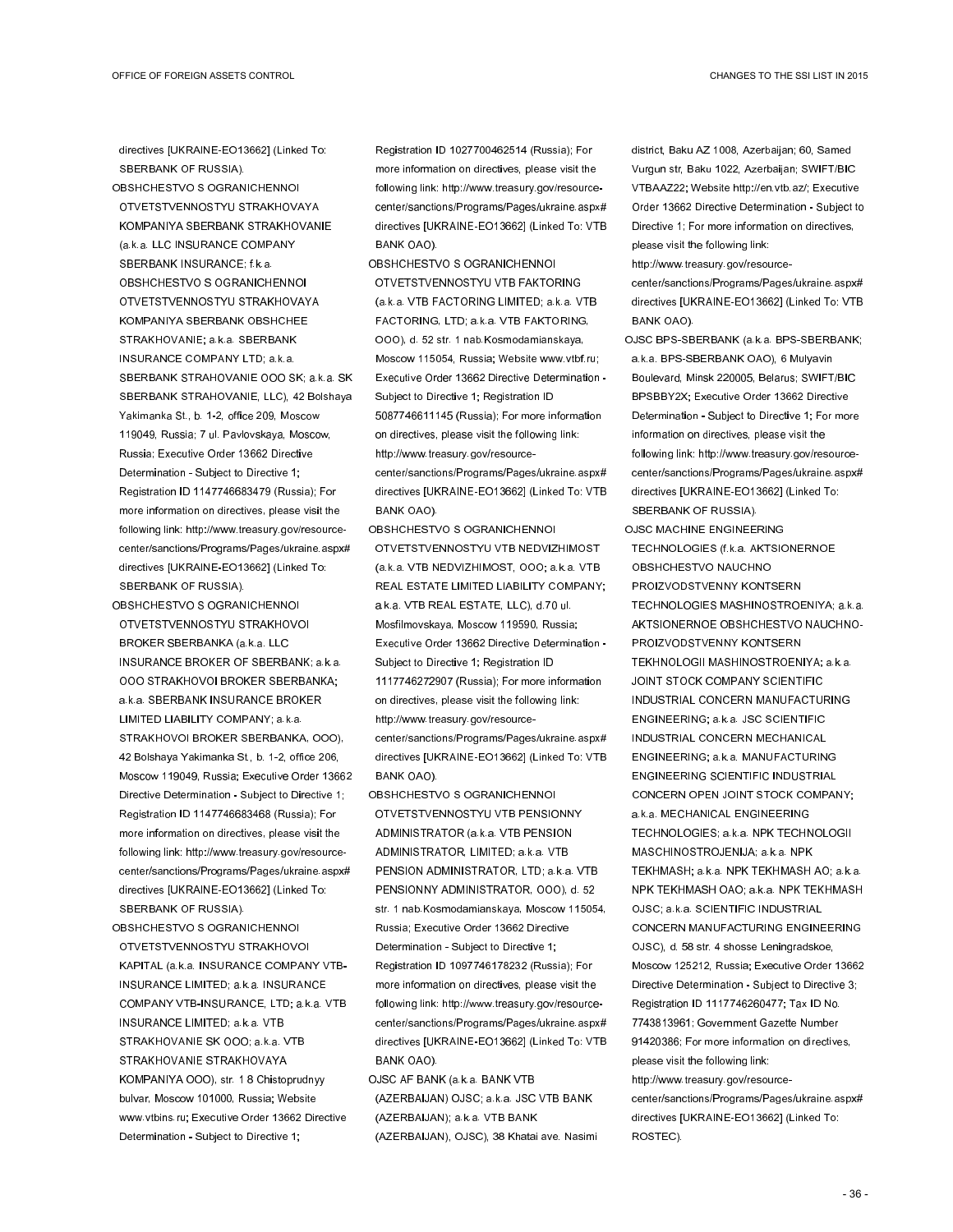OJSC ROSOBORONEXPORT (a.k.a. ROSOBORONEKSPORT OAO; a.k.a.

- ROSOBORONEKSPORT OJSC; a.k.a. ROSOBORONEXPORT; a.k.a.
- ROSOBORONEXPORT JSC; a.k.a. RUSSIAN DEFENSE EXPORT ROSOBORONEXPORT), 27 Stromynka ul., Moscow 107076, Russia; Website www.roe.ru; Executive Order 13662 Directive Determination - Subject to Directive 3; Registration ID 1117746521452; Tax ID No. 7718852163; Government Gazette Number 56467052; For more information on directives, please visit the following link:
- http://www.treasury.gov/resourcecenter/sanctions/Programs/Pages/ukraine.aspx# directives [UKRAINE-EO13662] (Linked To: ROSTEC).
- OJSC STANKOINSTRUMENT (a.k.a. OPEN JOINT STOCK COMPANY RT-STANKOINSTRUMENT; a.k.a. OTKRYTOE AKTSIONERNOE OBSHCHESTVO RT-STANKOINSTRUMENT; a.k.a. RT-STANKOINSTRUMENT; a.k.a. RT-STANKOINSTRUMENT, OAO), d. 65 str. 1 ul. Gilyarovskogo, Moscow 107996, Russia; Website http://www.rt-stanko.ru/; Email Address n.dobrynina@rt-stanko.ru; Executive Order 13662 Directive Determination - Subject to Directive 3; Registration ID 1097746559020; Tax ID No. 7702715348; Government Gazette Number 62826319; For more information on directives, please visit the following link: http://www.treasury.gov/resourcecenter/sanctions/Programs/Pages/ukraine.aspx#
- directives. [UKRAINE-EO13662] (Linked To: ROSTEC). OJSC TECHNOPROMEXPORT (a.k.a. JOINT STOCK COMPANY FOREIGN ECONOMIC
- ASSOCIATION TECHNOPROMEXPORT; a.k.a. OTKRYTOE AKTSIONERNOE OBSHCHESTVO VNESHNEEKONOMICHESKOE OBEDINENIE TEKHNOPROMEKSPORT; a.k.a. TECHNOPROMEXPORT FOREIGN ECONOMIC ASSOCIATION OPEN JOINT STOCK COMPANY; a.k.a.

TECHNOPROMEXPORT OJSC; a.k.a. VO TEKHNOPROMEKSPORT, OAO; a.k.a. "JSC TPE"), d. 15 str. 2 ul. Novy Arbat, Moscow 119019, Russia; Website http://www.tpe.ru; Email Address inform@tpe.ru; Executive Order 13662 Directive Determination - Subject to Directive 3; Registration ID 1067746244026; Tax ID No. 7705713236; Government Gazette

Number 02839043; For more information on directives, please visit the following link: http://www.treasury.gov/resourcecenter/sanctions/Programs/Pages/ukraine.aspx# directives. [UKRAINE-EO13662] (Linked To: ROSTEC).

- OOO PS YANDEX.MONEY (a.k.a. LLC PS YANDEX.MONEY; a.k.a. PS YANDEKS.DENGI OOO), 16 Lva Tolstogo ul., Moscow 119021, Russia; Executive Order 13662 Directive Determination - Subject to Directive 1; Registration ID 1077746365113 (Russia); For more information on directives, please visit the following link: http://www.treasury.gov/resourcecenter/sanctions/Programs/Pages/ukraine.aspx# directives. [UKRAINE-EO13662] (Linked To: SBERBANK OF RUSSIA).
- OOO STRAKHOVOI BROKER SBERBANKA (a.k.a. LLC INSURANCE BROKER OF SBERBANK; a.k.a. OBSHCHESTVO S OGRANICHENNOI OTVETSTVENNOSTYU STRAKHOVOI BROKER SBERBANKA; a.k.a. SBERBANK INSURANCE BROKER LIMITED LIABILITY COMPANY; a.k.a. STRAKHOVOI BROKER SBERBANKA, OOO), 42 Bolshaya Yakimanka St., b. 1-2, office 206, Moscow 119049, Russia; Executive Order 13662 Directive Determination - Subject to Directive 1; Registration ID 1147746683468 (Russia); For more information on directives, please visit the following link: http://www.treasury.gov/resourcecenter/sanctions/Programs/Pages/ukraine.aspx# directives [UKRAINE-EO13662] (Linked To: SBERBANK OF RUSSIA).
- OPEN JOINT STOCK COMPANY NAUCHNO-PROIZVODSTVENNOYE OBYEDINENIYE OPTIKA (a.k.a. AKTSIONERNOE OBSHCHESTVO NAUCHNO-PROIZVODSTVENNOE OBEDINENIE OPTIKA; a.k.a. FEDERAL STATE UNITARY ENTERPRISE @SCIENTIFIC AND PRODUCTION ASSOCIATION OPTIKA; f.k.a. FEDERALNOE GOSUDARSTVENNOE UNITARNOE PREDPRIYATIE NAUCHNO PROIZVODSTVENNOE OBEDINENIE OPTIKA; a.k.a. NPO OPTIKA, AO), Vladenie 33 Shosse Altufevskoe, Moscow 127410, Russia; Shosse Altufyevskoye, D. 33, Moscow 127410, Russia; Email Address TEOPT@MAIL.CNT.RU; Executive Order 13662 Directive Determination - Subject to Directive 3; Registration ID 1127746188536; Tax ID No. 7715909132; Government Gazette Number 17412936; For

more information on directives, please visit the following link: http://www.treasury.gov/resourcecenter/sanctions/Programs/Pages/ukraine.aspx# directives [UKRAINE-EO13662] (Linked To: ROSTEC).

- OPEN JOINT STOCK COMPANY NOVO-VYATKA (a.k.a. NOVO VYATKA OPEN JOINT STOCK COMPANY; a.k.a. NOVO-VYATKA, OAO; a.k.a. OTKRYTOE AKTSIONERNOE OBSHCHESTVO NOVO-VYATKA), d. 51 korp. 2 ul. Sovetskaya, Kirov, Kirovskaya obl. 610008, Russia; Street Sovetskaya, d. 51, Bldg. 2, Kirov 61008, Russia; Website http://www.nmz.ru; Email Address nmz@nmz.kirov.ru; Executive Order 13662 Directive Determination - Subject to Directive 3; Registration ID 1034316578680; Tax ID No. 4345029946; Government Gazette Number 49616818; For more information on directives, please visit the following link: http://www.treasury.gov/resourcecenter/sanctions/Programs/Pages/ukraine.aspx# directives [UKRAINE-EO13662] (Linked To: ROSTEC).
- OPEN JOINT STOCK COMPANY NOVOVYATSK MECHANICAL PLANT (a.k.a. NOVOVYATSKI MEKHANICHESKI ZAVOD OAO; a.k.a. OPEN JOINT-STOCK COMPANY NOVOVYATSKIY MEKHANICHESKIY ZAVOD; a.k.a. OTKRYTOE AKTSIONERNOE OBSHCHESTVO NOVOVYATSKI MEKHANICHESKI ZAVOD; f.k.a. "NMZ OAO"; a.k.a. "NMZ OJSC"), d. 51 ul. Sovetskaya, Kirov, Kirovskaya obl. 610008, Russia; Email Address nmz@nmz.kirov.ru; Executive Order 13662 Directive Determination - Subject to Directive 3; Registration ID 1034316578702; Tax ID No. 4345029953; Government Gazette Number 07501403; For more information on directives, please visit the following link: http://www.treasury.gov/resourcecenter/sanctions/Programs/Pages/ukraine.aspx# directives [UKRAINE-EO13662] (Linked To: ROSTEC).
- OPEN JOINT STOCK COMPANY RT-STANKOINSTRUMENT (a.k.a. OJSC STANKOINSTRUMENT; a.k.a. OTKRYTOE AKTSIONERNOE OBSHCHESTVO RT-STANKOINSTRUMENT; a.k.a. RT-STANKOINSTRUMENT; a.k.a. RT-STANKOINSTRUMENT, OAO), d. 65 str. 1 ul. Gilyarovskogo, Moscow 107996, Russia; Website http://www.rt-stanko.ru/; Email Address n.dobrynina@rt-stanko.ru; Executive Order 13662 Directive Determination - Subject to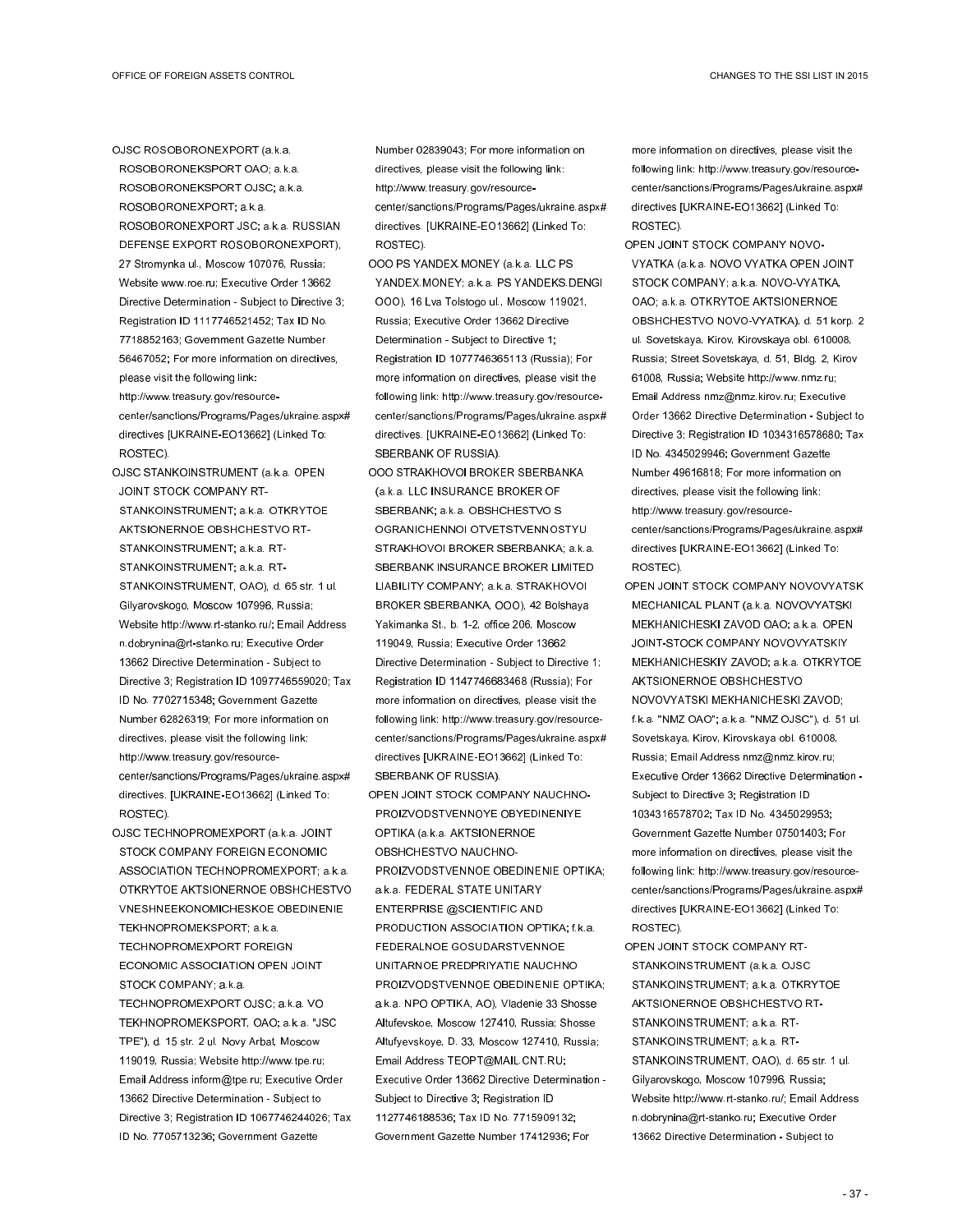Directive 3; Registration ID 1097746559020; Tax ID No. 7702715348; Government Gazette Number 62826319; For more information on directives, please visit the following link: http://www.treasury.gov/resourcecenter/sanctions/Programs/Pages/ukraine.aspx# directives. [UKRAINE-EO13662] (Linked To: ROSTEC).

- OPEN JOINT STOCK COMPANY RUSSIAN HELICOPTERS (a.k.a. RUSSIAN HELICOPTERS JOINT STOCK COMPANY; a.k.a. VERTOLETY ROSSII; a.k.a. VERTOLETY ROSSII AO), 12 Krasnopresnenskaya naberezhnaya, Moscow 123610, Russia; Entrance 9, 12, Krasnopresnenskaya emb., Moscow 123610, Russia; podezd 9, etazh 21 12 Krasnopresnenskaya nab., Moscow 123610, Russia; Website www.russianhelicopters.aero; Email Address info@rus-helicopters.com; Executive Order 13662 Directive Determination - Subject to Directive 3; Registration ID 1077746003334; Tax ID No. 7731559044; Government Gazette Number 98927243; For more information on directives, please visit the following link: http://www.treasury.gov/resourcecenter/sanctions/Programs/Pages/ukraine.aspx# directives [UKRAINE-EO13662] (Linked To: ROSTEC).
- OPEN JOINT STOCK COMPANY TSENTRALNOYE KONSTRUKTORSKOYE BYURO SPETSIALNYKH RADIOMATERIALOV (a.k.a. AKTSIONERNOE OBSHCHESTVO TSENTRALNOE KONSTRUKTORSKOE BYURO SPETSIALNYKH RADIOMATERIALOV; a.k.a. CENTRAL DESIGN BUREAU OF SPECIAL RADIO MATERIALS OPEN JOINT STOCK COMPANY; f.k.a. FEDERALNOE GOSUDARSTVENNOE UNITARNOE PREDPRIYATIE TSENTRALNOE KONSTRUKTORSKOE BYURO SPETSIALNYKH RADIOMATERIALOV; a.k.a. OPEN JOINT-STOCK COMPANY CENTRAL DESIGN OFFICE OF RADIOMATERIALS; a.k.a. TSKB RM, AO), d.125b shosse Varshavskoe, Moscow 117587, Russia; Pr. Krasnokazarmenniy, D. 14 A, Bldg. 19, Moscow, Russia; Website www.ckbrm.nm.ru; alt. Website http://ckbrm.ru; Email Address ckbrm@nm.ru; Executive Order 13662 Directive Determination - Subject to Directive 3; Registration ID 1077746102060; Tax ID No. 7722599844; Government Gazette Number 07550073; For more information on directives, please visit the

following link: http://www.treasury.gov/resourcecenter/sanctions/Programs/Pages/ukraine.aspx# directives [UKRAINE-EO13662] (Linked To: ROSTEC).

- OPEN JOINT-STOCK COMPANY 90 EKSPERIMENTALNIY ZAVOD (a.k.a. 90 EKSPERIMENTALNY ZAVOD OAO; a.k.a. 90 EXPERIMENTAL PLANT OPEN JOINT STOCK COMPANY), P. Rassudovo, Street Tsentralnaya, D. 103, Moscow 143396, Russia; Website http://www.90zavod.ru; Executive Order 13662 Directive Determination - Subject to Directive 3; Tax ID No. 5030056754; For more information on directives, please visit the following link: http://www.treasury.gov/resourcecenter/sanctions/Programs/Pages/ukraine.aspx# directives [UKRAINE-EO13662] (Linked To: ROSTEC).
- OPEN JOINT-STOCK COMPANY CENTRAL DESIGN OFFICE OF RADIOMATERIALS (a.k.a. AKTSIONERNOE OBSHCHESTVO TSENTRALNOE KONSTRUKTORSKOE BYURO SPETSIALNYKH RADIOMATERIALOV; a.k.a. CENTRAL DESIGN BUREAU OF SPECIAL RADIO MATERIALS OPEN JOINT STOCK COMPANY; f.k.a. FEDERALNOE GOSUDARSTVENNOE UNITARNOE PREDPRIYATIE TSENTRALNOE KONSTRUKTORSKOE BYURO SPETSIALNYKH RADIOMATERIALOV; a.k.a. OPEN JOINT STOCK COMPANY TSENTRALNOYE KONSTRUKTORSKOYE BYURO SPETSIALNYKH RADIOMATERIALOV; a.k.a. TSKB RM, AO), d.125b shosse Varshavskoe, Moscow 117587, Russia; Pr. Krasnokazarmenniy, D. 14 A, Bldg. 19, Moscow, Russia; Website www.ckbrm.nm.ru; alt. Website http://ckbrm.ru; Email Address ckbrm@nm.ru; Executive Order 13662 Directive Determination - Subject to Directive 3; Registration ID 1077746102060; Tax ID No. 7722599844; Government Gazette Number 07550073; For more information on directives, please visit the following link: http://www.treasury.gov/resourcecenter/sanctions/Programs/Pages/ukraine.aspx# directives [UKRAINE-EO13662] (Linked To: ROSTEC).
- OPEN JOINT-STOCK COMPANY FOREIGN TRADE ENTERPRISE STANKOIMPORT (a.k.a. OTKRYTOE AKTSIONERNOE OBSHCHESTVO VNESHNEEKONOMICHESKOE OBEDINENIE STANKOIMPORT; a.k.a. STANKOIMPORT FOREIGN TRADE ASSOCIATION OPEN JOINT

STOCK COMPANY; a.k.a. VO STANKOIMPORT OJSC; a.k.a. VO STANKOIMPORT, OAO), d. 34/63 ul. Obrucheva, Moscow 117342, Russia; Website www.vostankoimport.ru; Email Address info@stankoimport.ru; Executive Order 13662 Directive Determination - Subject to Directive 3; Registration ID 1047728029051; Tax ID No. 7728309982; Government Gazette Number 00225271; For more information on directives, please visit the following link: http://www.treasury.gov/resource-

center/sanctions/Programs/Pages/ukraine.aspx# directives [UKRAINE-EO13662] (Linked To: ROSTEC).

- OPEN JOINT-STOCK COMPANY KALINOVSKIY KHIMICHESKIY ZAVOD (f.k.a. AKTSIONERNOE OBSHCHESTVO OTKRYTOGO TIPA KALINOVSKI KHIMICHEKI ZAVOD; a.k.a. KALINOVO CHEMICAL PLANT OPEN JOINT STOCK COMPANY; a.k.a. OTKRYTOE AKTSIONERNOE OBSHCHESTVO KALINOVSKI KHIMICHESKI ZAVOD; a.k.a. "KKHZ, OAO"), d. 8 ul. Lenina P Kalinovo, Nevyanski Raion, Sverdlovskaya obl. 624186, Russia; Website http://www.kcplant.ru/; Email Address kcp@uraltc.ru; Executive Order 13662 Directive Determination - Subject to Directive 3; Registration ID 1026601326597; Tax ID No. 6621001262; Government Gazette Number 07511005; For more information on directives, please visit the following link: http://www.treasury.gov/resourcecenter/sanctions/Programs/Pages/ukraine.aspx#
- ROSTEC). OPEN JOINT-STOCK COMPANY KONTSERN ORION (a.k.a. KONTSERN ORION OAO; a.k.a. ORION CONCERN OPEN JOINT STOCK COMPANY), Street Malaya Pirogovskaya, D. 18, Bldg. 1, Moscow 119435, Russia; Website http://www.concern-orion.ru; Executive Order 13662 Directive Determination - Subject to Directive 3; Tax ID No. 7704731673; For more information on directives, please visit the following link: http://www.treasury.gov/resourcecenter/sanctions/Programs/Pages/ukraine.aspx# directives [UKRAINE-EO13662] (Linked To: ROSTEC).

directives [UKRAINE-EO13662] (Linked To:

OPEN JOINT-STOCK COMPANY MASHINOSTROITELNIY ZAVOD MAYAK (a.k.a. MASHINOSTROITELNIY ZAVOD MAYAK; a.k.a. MAYAK MACHINE BUILDING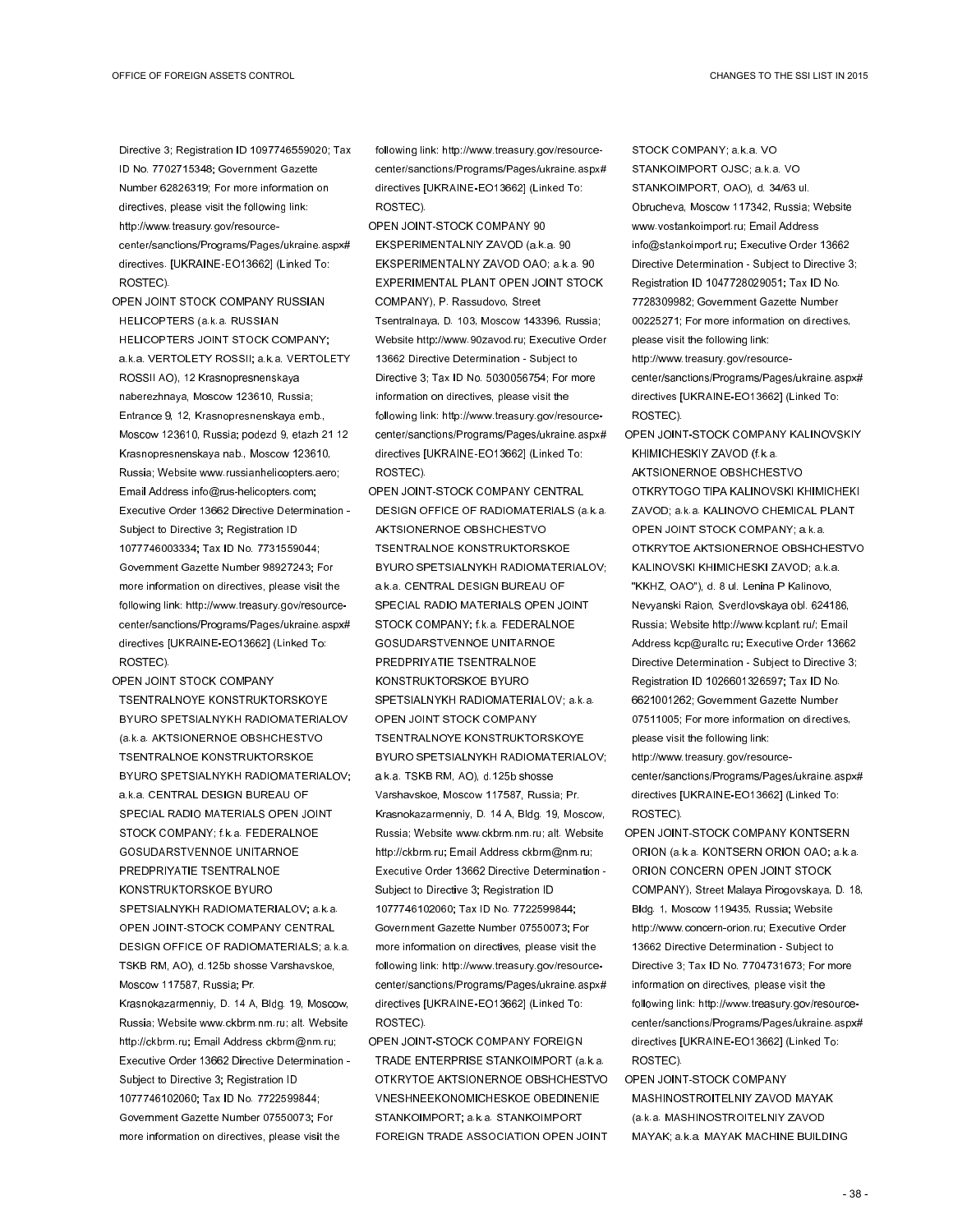PLANT OPEN JOINT STOCK COMPANY; a.k.a. MZ MAYAK OAO), Street Ibragimova, D. 31, Moscow 105318, Russia; Website http://www.mzmayak.ru; Executive Order 13662 Directive Determination - Subject to Directive 3; Tax ID No. 7719024042; For more information on directives, please visit the following link: http://www.treasury.gov/resourcecenter/sanctions/Programs/Pages/ukraine.aspx# directives [UKRAINE-EO13662] (Linked To: ROSTEC).

OPEN JOINT-STOCK COMPANY NAUCHNO-PROIZVODSTVENNOYE OBYEDINENIYE SPLAV (a.k.a. NPO SPLAV, OAO; a.k.a. OPEN JOINT-STOCK COMPANY SPLAV STATE AND RESEARCH PRODUCTION ASSOCIATION; a.k.a. OTKRYTOE AKTSIONERNOE OBSHCHESTVO NAUCHNO-PROIZVODSTVENNOE OBEDINENIE SPLAV; a.k.a. SPLAV SCIENTIFIC PRODUCTION ASSOCIATION OPEN JOINT STOCK COMPANY), d. 33 ul. Shcheglovskaya Zaseka, Tula, Tulskaya obl. 300004, Russia; Website http://splav.org; Executive Order 13662 Directive Determination - Subject to Directive 3; Registration ID 1127154020311; Tax ID No. 7105515987; Government Gazette Number 07504301; For more information on directives, please visit the following link:

http://www.treasury.gov/resourcecenter/sanctions/Programs/Pages/ukraine.aspx# directives [UKRAINE-EO13662] (Linked To: ROSTEC).

OPEN JOINT-STOCK COMPANY NOVOVYATSKIY MEKHANICHESKIY ZAVOD (a.k.a. NOVOVYATSKI MEKHANICHESKI ZAVOD OAO; a.k.a. OPEN JOINT STOCK COMPANY NOVOVYATSK MECHANICAL PLANT; a.k.a. OTKRYTOE AKTSIONERNOE OBSHCHESTVO NOVOVYATSKI MEKHANICHESKI ZAVOD; f.k.a. "NMZ OAO"; a.k.a. "NMZ OJSC"), d. 51 ul. Sovetskaya, Kirov, Kirovskaya obl. 610008, Russia; Email Address nmz@nmz.kirov.ru; Executive Order 13662 Directive Determination - Subject to Directive 3; Registration ID 1034316578702; Tax ID No. 4345029953; Government Gazette Number 07501403; For more information on directives, please visit the following link: http://www.treasury.gov/resourcecenter/sanctions/Programs/Pages/ukraine.aspx# directives [UKRAINE-EO13662] (Linked To: ROSTEC).

OPEN JOINT-STOCK COMPANY RT-

METALLURGIYA (a.k.a. RT-METALLURGIYA OAO; a.k.a. RT-METALLURGY OPEN JOINT STOCK COMPANY), Per. Skatertniy, D. 18, Moscow 121069, Russia; Executive Order 13662 Directive Determination - Subject to Directive 3; Tax ID No. 7703697388; For more information on directives, please visit the following link: http://www.treasury.gov/resourcecenter/sanctions/Programs/Pages/ukraine.aspx# directives [UKRAINE-EO13662] (Linked To: ROSTEC).

OPEN JOINT-STOCK COMPANY RT-STROITELNYYE TEKHNOLOGII (a.k.a. AKTSIONERNOE OBSHCHESTVO RT-STROITELNYE TEKHNOLOGII; a.k.a. JOINT STOCK COMPANY RT-CONSTRUCTION TECHNOLOGIES; a.k.a. RT-STROITELNYE TECHNOLOGIES OAO; a.k.a. RT-STROITELNYE TEKHNOLOGII, AO), d. 2 korp., 4 str., 16 kv., 6 per. Bolshoi Savvinski, Moscow 119435, Russia; Email Address chernyakovast@stroytech-rt.ru; Executive Order 13662 Directive Determination - Subject to Directive 3; Registration ID 1097746324400; Tax ID No. 7704727853; Government Gazette Number 61771160; For more information on directives, please visit the following link:

http://www.treasury.gov/resourcecenter/sanctions/Programs/Pages/ukraine.aspx# directives [UKRAINE-EO13662] (Linked To: ROSTEC).

OPEN JOINT-STOCK COMPANY SPLAV STATE AND RESEARCH PRODUCTION ASSOCIATION (a.k.a. NPO SPLAV, OAO; a.k.a. OPEN JOINT-STOCK COMPANY NAUCHNO-PROIZVODSTVENNOYE OBYEDINENIYE SPLAV; a.k.a. OTKRYTOE AKTSIONERNOE OBSHCHESTVO NAUCHNO-PROIZVODSTVENNOE OBEDINENIE SPLAV; a.k.a. SPLAV SCIENTIFIC PRODUCTION ASSOCIATION OPEN JOINT STOCK COMPANY), d. 33 ul. Shcheglovskaya Zaseka, Tula, Tulskaya obl. 300004, Russia; Website http://splav.org; Executive Order 13662 Directive Determination - Subject to Directive 3; Registration ID 1127154020311; Tax ID No. 7105515987; Government Gazette Number 07504301; For more information on directives, please visit the following link: http://www.treasury.gov/resource-

center/sanctions/Programs/Pages/ukraine.aspx#

directives [UKRAINE-EO13662] (Linked To: ROSTEC).

OPEN JOINT-STOCK COMPANY ULYANOVSKIY GOSUDARSTVENNIY PROYEKTNO-KONSTRUKTORSKIY INSTITUT AVIATSIONNOY PROMYSHLENNOSTI (a.k.a. ULYANOVSK STATE DESIGN AND ENGINEERING INSTITUTE FOR AVIATION INDUSTRY OPEN JOINT STOCK COMPANY; a.k.a. ULYANOVSKI GIPROAVIAPROM OAO; a.k.a. ULYANOVSKIY GIPROAVIAPROM OJSC), Street Vracha Mikhaylova, D. 34, Ulyanovsk 432010, Russia; Website http://www.ulgap.ru; Executive Order 13662 Directive Determination - Subject to Directive 3; Tax ID No. 7328046337; For more information on directives, please visit the following link: http://www.treasury.gov/resourcecenter/sanctions/Programs/Pages/ukraine.aspx# directives [UKRAINE-EO13662] (Linked To: ROSTEC).

- OPK OBORONPROM (a.k.a. OBIEDINENNAYA PROMYSHLENNAYA KORPORATSIYA OBORONPROM OAO; a.k.a. OPK OBORONPROM OAO; f.k.a. OTKRYTOE AKTSIONERNOE OBSHCHESTVO OBEDINENNAYA PROMYSHLENNAYA KORPORATSIYA OBORONPROM; a.k.a. UNITED INDUSTRIAL CORPORATION OBORONPROM OJSC; a.k.a. UNITED INDUSTRIAL DEFENCE CORPORATION OBORONPROM), str. 141 29 Vereiskaya ul., Moscow 121357, Russia; Website www.oboronprom.com; Email Address oboronprom@oboronprom.ru; Executive Order 13662 Directive Determination - Subject to Directive 3; Registration ID 1027718000221; Tax ID No. 7718218951; Government Gazette Number 59067382; For more information on directives, please visit the following link: http://www.treasury.gov/resourcecenter/sanctions/Programs/Pages/ukraine.aspx# directives [UKRAINE-EO13662] (Linked To: ROSTEC).
- OPK OBORONPROM OAO (a.k.a. OBIEDINENNAYA PROMYSHLENNAYA KORPORATSIYA OBORONPROM OAO; a.k.a. OPK OBORONPROM; f.k.a. OTKRYTOE AKTSIONERNOE OBSHCHESTVO OBEDINENNAYA PROMYSHLENNAYA KORPORATSIYA OBORONPROM; a.k.a. UNITED INDUSTRIAL CORPORATION OBORONPROM OJSC; a.k.a. UNITED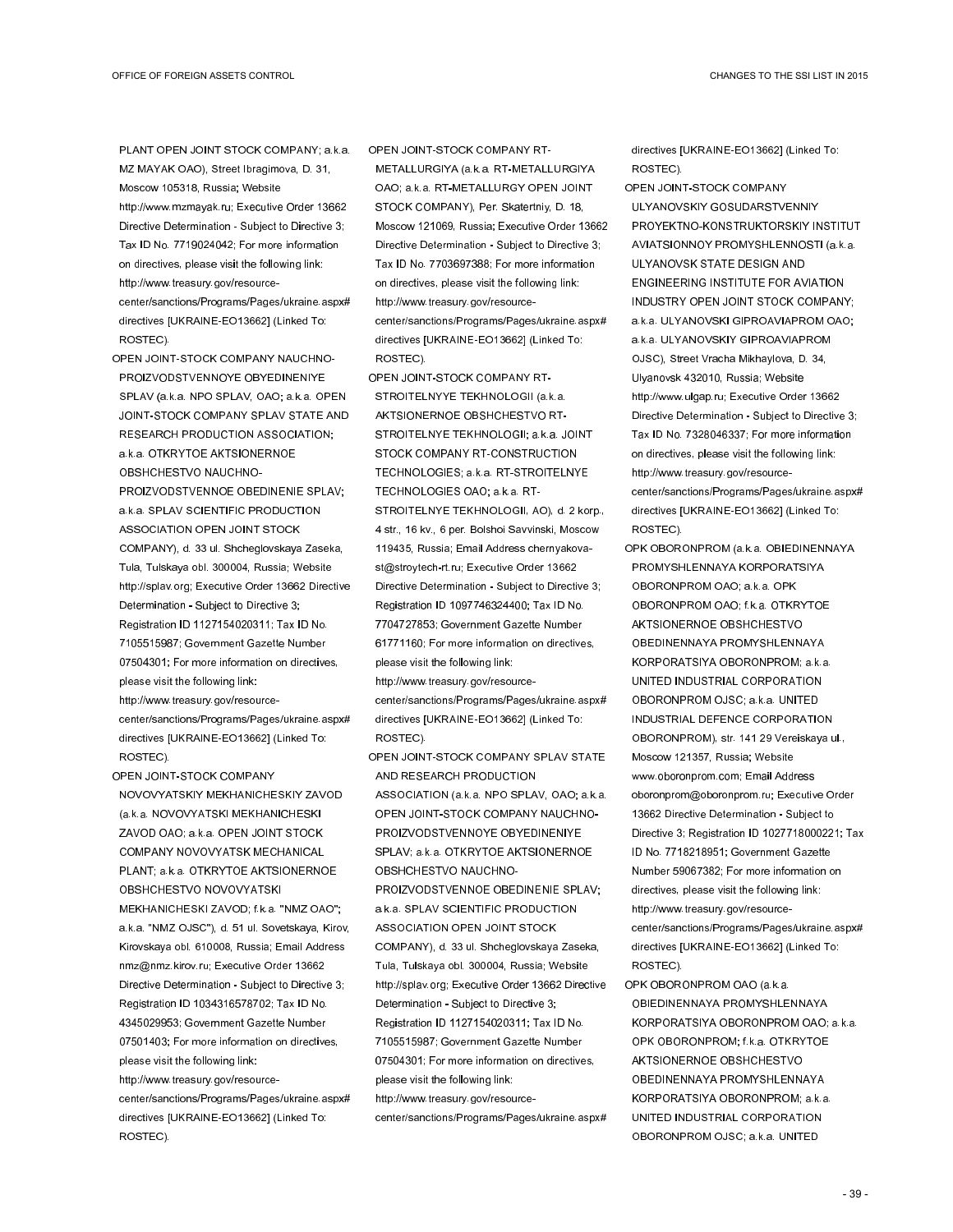INDUSTRIAL DEFENCE CORPORATION OBORONPROM), str. 141 29 Vereiskaya ul., Moscow 121357, Russia; Website www.oboronprom.com; Email Address oboronprom@oboronprom.ru; Executive Order 13662 Directive Determination - Subject to Directive 3; Registration ID 1027718000221; Tax ID No. 7718218951; Government Gazette Number 59067382; For more information on directives, please visit the following link: http://www.treasury.gov/resourcecenter/sanctions/Programs/Pages/ukraine.aspx# directives [UKRAINE-EO13662] (Linked To: ROSTEC).

ORION CONCERN OPEN JOINT STOCK COMPANY (a.k.a. KONTSERN ORION OAO; a.k.a. OPEN JOINT-STOCK COMPANY KONTSERN ORION), Street Malaya Pirogovskaya, D. 18, Bldg. 1, Moscow 119435, Russia; Website http://www.concern-orion.ru; Executive Order 13662 Directive Determination - Subject to Directive 3; Tax ID No. 7704731673; For more information on directives, please visit the following link:

http://www.treasury.gov/resourcecenter/sanctions/Programs/Pages/ukraine.aspx# directives [UKRAINE-EO13662] (Linked To: ROSTEC).

- OTKRYTOE AKTSIONERNOE OBSHCHESTVO GALS DEVELOPMENT (a.k.a. GALS-DEVELOPMENT, OAO; a.k.a. HALS DEVELOPMENT OJSC; a.k.a. HALS-DEVELOPMENT JSC; a.k.a. HALS-DEVELOPMENT, OJSC; a.k.a. JOINT STOCK COMPANY HALS-DEVELOPMENT; f.k.a. ZAKRYTOE AKTSIONERNOE OBSHCHESTVO SISTEMA HALS), d. 35 str. 4 ul. Tatarskaya B, Moscow 115184, Russia; Website www.halsdevelopment.ru; Executive Order 13662 Directive Determination - Subject to Directive 1; Registration ID 1027739002510 (Russia); For more information on directives, please visit the following link: http://www.treasury.gov/resourcecenter/sanctions/Programs/Pages/ukraine.aspx# directives [UKRAINE-EO13662] (Linked To: VTB BANK OAO).
- OTKRYTOE AKTSIONERNOE OBSHCHESTVO KALINOVSKI KHIMICHESKI ZAVOD (f.k.a. AKTSIONERNOE OBSHCHESTVO OTKRYTOGO TIPA KALINOVSKI KHIMICHEKI ZAVOD; a.k.a. KALINOVO CHEMICAL PLANT OPEN JOINT STOCK COMPANY; a.k.a. OPEN JOINT-STOCK COMPANY KALINOVSKIY

KHIMICHESKIY ZAVOD; a.k.a. "KKHZ, OAO"), d. 8 ul. Lenina P Kalinovo, Nevyanski Raion, Sverdlovskaya obl. 624186, Russia; Website http://www.kcplant.ru/; Email Address kcp@uraltc.ru; Executive Order 13662 Directive Determination - Subject to Directive 3; Registration ID 1026601326597; Tax ID No. 6621001262; Government Gazette Number 07511005; For more information on directives, please visit the following link: http://www.treasury.gov/resourcecenter/sanctions/Programs/Pages/ukraine.aspx# directives [UKRAINE-EO13662] (Linked To: ROSTEC).

- OTKRYTOE AKTSIONERNOE OBSHCHESTVO KONTSERN AVIATSIONNOE OBORUDOVANIE (a.k.a. AVIATION EQUIPMENT CONCERN OPEN JOINT STOCK COMPANY; a.k.a. AVIATION EQUIPMENT HOLDING; a.k.a. JOINT STOCK COMPANY CONCERN OF AVIATION EQUIPMENT; a.k.a. KONTSERN AVIATSIONNOE OBORUDOVANIE, OAO), 29, korp.31 ul. Ibragimova, Moscow 105318, Russia; 29/31 Ibragimova Street, Moscow 105318, Russia; Website www.avia-equipment.ru; Email Address mailbox@avia-equipment.ru; Executive Order 13662 Directive Determination - Subject to Directive 3; Registration ID 1097746108250; Tax ID No. 7704722326; Government Gazette Number 60427973; For more information on directives, please visit the following link: http://www.treasury.gov/resourcecenter/sanctions/Programs/Pages/ukraine.aspx# directives [UKRAINE-EO13662] (Linked To: ROSTEC).
- OTKRYTOE AKTSIONERNOE OBSHCHESTVO MOSKOVSKI MEKHANICHESKI EKSPEREMENTALNY ZAVOD (a.k.a. AKTSIONERNOE OBSHCHESTVO MOSKOVSKI MASHINOSTROITELNY EKSPERIMENTALNY ZAVOD - KOMPOZITSIONNYE TEKHNOLOGII; a.k.a. JOINT STOCK COMPANY MOSKOW EXPERIMENTAL MACHINE-BUILDING PLANT - COMPOSITE TECHNOLOGIES; a.k.a. MMEZ-KT OJSC; a.k.a. MMEZ-KT, AO; a.k.a. MMEZ-KT-OAO; a.k.a. MOSCOW MECHANICAL EXPERIMENTAL PLANT - COMPOSITE TECHNOLOGIES OPEN JOINT STOCK COMPANY; a.k.a. MOSKOVSKIY MEKHANICHESKIY EKSPERIMENTALNIY ZAVOD - KOMPOZITSIONNYE

TEKHNOLOGII), d. 9 Pr. 1-I Magistralny, Moscow 123290, Russia; Email Address 9400658@rambler.ru; Executive Order 13662 Directive Determination - Subject to Directive 3; Registration ID 1037714019815; Tax ID No. 7714303050; Government Gazette Number 00211286; For more information on directives, please visit the following link:

http://www.treasury.gov/resourcecenter/sanctions/Programs/Pages/ukraine.aspx# directives [UKRAINE-EO13662] (Linked To: ROSTEC).

OTKRYTOE AKTSIONERNOE OBSHCHESTVO NAUCHNO PROIZVODSTVENNY KONTSERN OPTICHESKIE SISTEMY I TECHNOLOGIES (a.k.a. AKTSIONERNOE OBSHCHESTVO SHVABE; a.k.a. JOINT STOCK COMPANY SHVABE; a.k.a. SHVABE OPEN JOINT STOCK COMPANY; a.k.a. SHVABE, AO), d. 33 B ul.Vostochnaya, Ekaterinburg, Sverdlovskaya obl. 620100, Russia; 33b, Vostochnaya St., Yekaterinburg City, Russia; Website http://www.shvabe.com; Email Address mail@shvabe.com; Executive Order 13662 Directive Determination - Subject to Directive 3; Registration ID 1107746256727; Tax ID No. 7717671799; Government Gazette Number 07508641; For more information on directives, please visit the following link:

http://www.treasury.gov/resourcecenter/sanctions/Programs/Pages/ukraine.aspx# directives [UKRAINE-EO13662] (Linked To: ROSTEC).

OTKRYTOE AKTSIONERNOE OBSHCHESTVO NAUCHNO-PROIZVODSTVENNOE OBEDINENIE SPLAV (a.k.a. NPO SPLAV, OAO; a.k.a. OPEN JOINT-STOCK COMPANY NAUCHNO-PROIZVODSTVENNOYE OBYEDINENIYE SPLAV; a.k.a. OPEN JOINT-STOCK COMPANY SPLAV STATE AND RESEARCH PRODUCTION ASSOCIATION; a.k.a. SPLAV SCIENTIFIC PRODUCTION ASSOCIATION OPEN JOINT STOCK COMPANY), d. 33 ul. Shcheglovskaya Zaseka, Tula, Tulskaya obl. 300004, Russia; Website http://splav.org; Executive Order 13662 Directive Determination - Subject to Directive 3; Registration ID 1127154020311; Tax ID No. 7105515987; Government Gazette Number 07504301; For more information on directives, please visit the following link: http://www.treasury.gov/resourcecenter/sanctions/Programs/Pages/ukraine.aspx#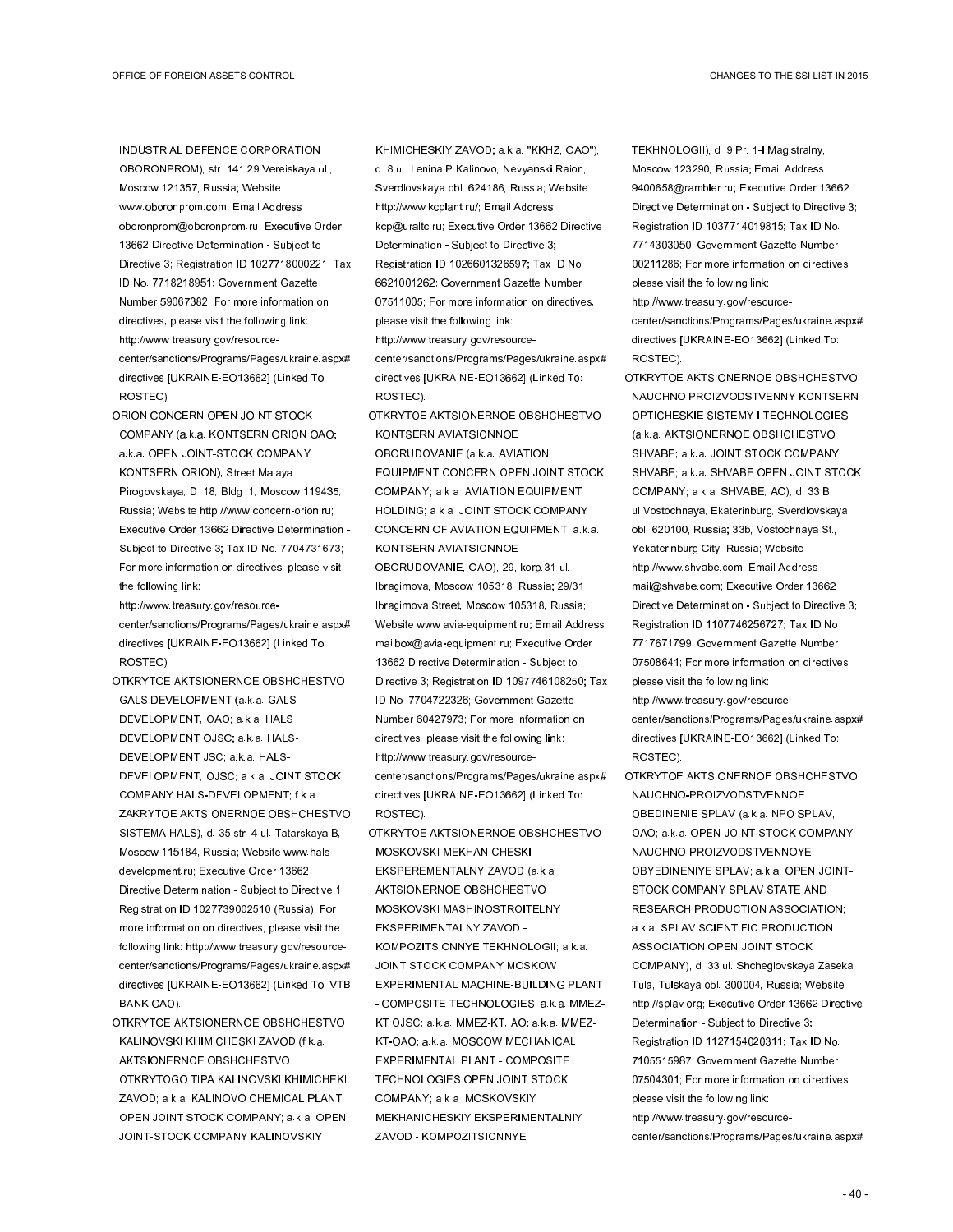directives [UKRAINE-EO13662] (Linked To: ROSTEC).

- OTKRYTOE AKTSIONERNOE OBSHCHESTVO NOVOSIBIRSKI ZAVOD
- POLUPROVODNIKOVYKH PRIBOROV S OKB (a.k.a. AKTSIONERNOE OBSHCHESTVO NOVOSIBIRSKI ZAVOD
- POLUPROVODNIKOVYKH PRIBOROV S OKB; a.k.a. NOVOSIBIRSK FACTORY OF SEMICONDUCTOR DEVICES WITH THE SPECIAL DESIGN CENTRE PUBLIK JOINT STOCK COMPANY; a.k.a. NZP POLUPROVODNIKOVYKH PRIBOROV S OKB, AO; a.k.a. NZPP S OKB OJSC), 60 ul. Dachnaya, Novosibirsk, Novosibirskaya obl. 630082, Russia; Email Address secretar@nzpp.ru; Executive Order 13662 Directive Determination - Subject to Directive 3; Registration ID 1115476167180; Tax ID No. 5402546039; Government Gazette Number 07617658; For more information on directives, please visit the following link:
- http://www.treasury.gov/resourcecenter/sanctions/Programs/Pages/ukraine.aspx# directives [UKRAINE-EO13662] (Linked To: ROSTEC).
- OTKRYTOE AKTSIONERNOE OBSHCHESTVO NOVOSIBIRSKOE PROIZVODSTVENNOE OBEDINENIE LUCH (f.k.a. FEDERALNOE GOSUDARSTVENNOE UNITARNOE PREDPRIYATIE NOVOSIBIRSKOE PROIZVODSTVENNOE OB EDINENIE LUCH; a.k.a. JOINT STOCK COMPANY NOVOSIBIRSK PRODUCTION AMALGAMATION LUCH; a.k.a. NPO LUCH, OAO), 32 ul. Stantsionnaya, Novosibirsk, Novosibirskaya obl. 630108, Russia; Email Address it@luch-nsk.ru; Executive Order 13662 Directive Determination - Subject to Directive 3; Registration ID 1115476080610; Tax ID No. 5404441240; Government Gazette Number 07517605; For more information on directives, please visit the following link:

http://www.treasury.gov/resourcecenter/sanctions/Programs/Pages/ukraine.aspx# directives [UKRAINE-EO13662] (Linked To: ROSTEC).

OTKRYTOE AKTSIONERNOE OBSHCHESTVO NOVO-VYATKA (a.k.a. NOVO VYATKA OPEN JOINT STOCK COMPANY; a.k.a. NOVO-VYATKA, OAO; a.k.a. OPEN JOINT STOCK COMPANY NOVO-VYATKA), d. 51 korp. 2 ul. Sovetskaya, Kirov, Kirovskaya obl. 610008,

Russia; Street Sovetskaya, d. 51, Bldg. 2, Kirov 61008, Russia; Website http://www.nmz.ru; Email Address nmz@nmz.kirov.ru; Executive Order 13662 Directive Determination - Subject to Directive 3; Registration ID 1034316578680; Tax ID No. 4345029946; Government Gazette Number 49616818; For more information on directives, please visit the following link: http://www.treasury.gov/resourcecenter/sanctions/Programs/Pages/ukraine.aspx# directives [UKRAINE-EO13662] (Linked To: ROSTEC).

- OTKRYTOE AKTSIONERNOE OBSHCHESTVO NOVOVYATSKI MEKHANICHESKI ZAVOD (a.k.a. NOVOVYATSKI MEKHANICHESKI ZAVOD OAO; a.k.a. OPEN JOINT STOCK COMPANY NOVOVYATSK MECHANICAL PLANT; a.k.a. OPEN JOINT-STOCK COMPANY NOVOVYATSKIY MEKHANICHESKIY ZAVOD; f.k.a. "NMZ OAO"; a.k.a. "NMZ OJSC"), d. 51 ul. Sovetskaya, Kirov, Kirovskaya obl. 610008, Russia; Email Address nmz@nmz.kirov.ru; Executive Order 13662 Directive Determination - Subject to Directive 3; Registration ID 1034316578702; Tax ID No. 4345029953; Government Gazette Number 07501403; For more information on directives, please visit the following link: http://www.treasury.gov/resourcecenter/sanctions/Programs/Pages/ukraine.aspx# directives [UKRAINE-EO13662] (Linked To: ROSTEC).
- OTKRYTOE AKTSIONERNOE OBSHCHESTVO NPO VYSOKOTOCHNYE KOMPLEKSY (a.k.a. HIGH PRECISION WEAPONS SCIENTIFIC PRODUCTION ASSOCIATION OPEN JOINT STOCK COMPANY; a.k.a. HIGH-PRECISION WEAPONS JOINT STOCK COMPANY; a.k.a. JSC NPO HIGH-PRECISION COMPLEXES; a.k.a. JSC NPO VYSOKOTOCHNYE KOMPLEKSY; a.k.a. NPO HIGH PRECISION WEAPONS OJSC; a.k.a. NPO VYSOKOTOCHNYE KOMPLEKSY; a.k.a. NPO VYSOKOTOCHNYE KOMPLEKSY, OAO; a.k.a. OAO WYSOKOTOSCHNYE KOMPLETKSI; a.k.a. OAO WYSOKOTOTSCHNYE KOMPLEKSI; a.k.a. "HIGH PRECISION SYSTEMS" a.k.a. "VYSOKOTOCHNYE KOMPLEKSY"; a.k.a. "VYSOKOTOCHNYE KOMPLEKSY"), 21, Gogolevski blvd., Moscow 119991, Russia; 21 str., 1 bul. Gogolevski, Moscow 119991, Russia; Email Address info@rostec.ru; Executive Order 13662 Directive Determination - Subject to Directive 3;

Registration ID 1097746068012; Tax ID No. 7704721192; Government Gazette Number 60390527; For more information on directives, please visit the following link:

http://www.treasury.gov/resourcecenter/sanctions/Programs/Pages/ukraine.aspx# directives [UKRAINE-EO13662] (Linked To: ROSTEC).

- OTKRYTOE AKTSIONERNOE OBSHCHESTVO OBEDINENNAYA PROMYSHLENNAYA KORPORATSIYA OBORONPROM (a.k.a. OBIEDINENNAYA PROMYSHLENNAYA KORPORATSIYA OBORONPROM OAO; a.k.a. OPK OBORONPROM; a.k.a. OPK OBORONPROM OAO; a.k.a. UNITED INDUSTRIAL CORPORATION OBORONPROM OJSC; a.k.a. UNITED INDUSTRIAL DEFENCE CORPORATION OBORONPROM), str. 141 29 Vereiskaya ul., Moscow 121357, Russia; Website www.oboronprom.com; Email Address oboronprom@oboronprom.ru; Executive Order 13662 Directive Determination - Subject to Directive 3; Registration ID 1027718000221; Tax ID No. 7718218951; Government Gazette Number 59067382; For more information on directives, please visit the following link: http://www.treasury.gov/resourcecenter/sanctions/Programs/Pages/ukraine.aspx# directives [UKRAINE-EO13662] (Linked To: ROSTEC).
- OTKRYTOE AKTSIONERNOE OBSHCHESTVO RT KHIMICHESKIE I KOMPOZITSIONNYE TECHNOLOGIES I MATERIALY (a.k.a. AKTSIONERNOE OBSHCHESTVO RT-KHIMICHESKIE TEKHNOLOGII I KOMPOZITSIONNYE MATERIALY; a.k.a. JOINT STOCK COMPANY RT-CHEMICAL TECHNOLOGIES AND COMPOSITE MATERIALS; a.k.a. OAO JSC CHEMCOMPOSITE; f.k.a. OTKRYTOE AKTSIONERNOE OBSHCHESTVO RT KHIMICHESKIE TECHNOLOGIES I KOMPOZITSIONNYE MATERIALY; a.k.a. RT-CHEMICAL AND COMPOSITE TECHNOLOGIES AND MATERIALS; a.k.a. RT-KHIMKOMPOZIT OAO; a.k.a. RT-KHIMKOMPOZIT OJSC; a.k.a. RT-KHIMKOMPOZIT, AO), d. 40 korp. 1 ul. Narodnogo Opolcheniya, Moscow 123298, Russia; Executive Order 13662 Directive Determination - Subject to Directive 3; Registration ID 1097746269785; Tax ID No. 7734613934; Government Gazette Number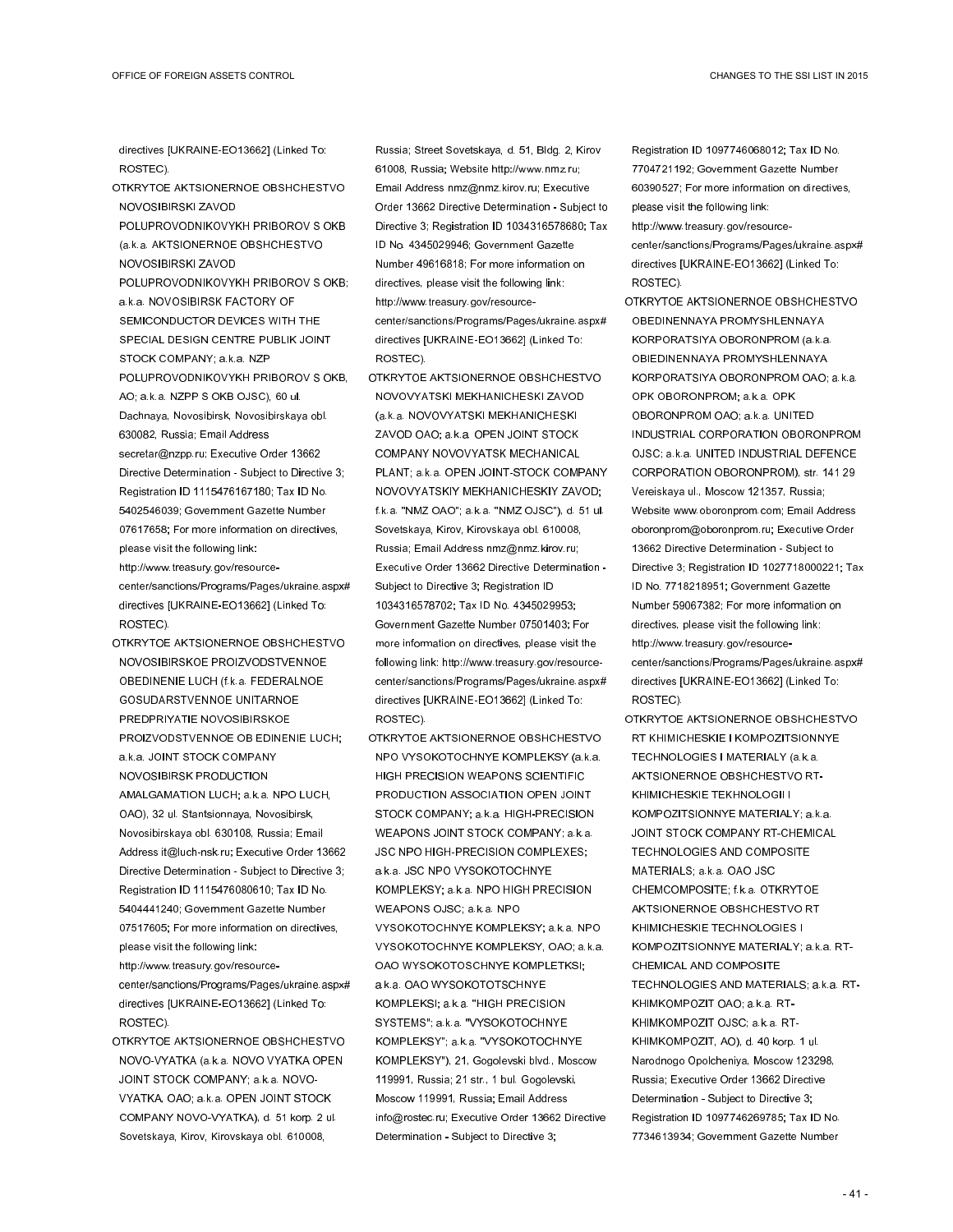61698405; For more information on directives, please visit the following link: http://www.treasury.gov/resource-

center/sanctions/Programs/Pages/ukraine.aspx# directives [UKRAINE-EO13662] (Linked To: ROSTEC).

- OTKRYTOE AKTSIONERNOE OBSHCHESTVO RT KHIMICHESKIE TECHNOLOGIES I KOMPOZITSIONNYE MATERIALY (a.k.a. AKTSIONERNOE OBSHCHESTVO RT-KHIMICHESKIE TEKHNOLOGII I KOMPOZITSIONNYE MATERIALY; a.k.a. JOINT STOCK COMPANY RT-CHEMICAL TECHNOLOGIES AND COMPOSITE MATERIALS; a.k.a. OAO JSC CHEMCOMPOSITE; f.k.a. OTKRYTOE AKTSIONERNOE OBSHCHESTVO RT KHIMICHESKIE I KOMPOZITSIONNYE TECHNOLOGIES I MATERIALY; a.k.a. RT-CHEMICAL AND COMPOSITE TECHNOLOGIES AND MATERIALS; a.k.a. RT-KHIMKOMPOZIT OAO; a.k.a. RT-KHIMKOMPOZIT OJSC; a.k.a. RT-KHIMKOMPOZIT, AO), d. 40 korp. 1 ul. Narodnogo Opolcheniya, Moscow 123298, Russia; Executive Order 13662 Directive Determination - Subject to Directive 3; Registration ID 1097746269785; Tax ID No. 7734613934; Government Gazette Number 61698405; For more information on directives, please visit the following link: http://www.treasury.gov/resourcecenter/sanctions/Programs/Pages/ukraine.aspx# directives [UKRAINE-EO13662] (Linked To:
- OTKRYTOE AKTSIONERNOE OBSHCHESTVO RT-STANKOINSTRUMENT (a.k.a. OJSC STANKOINSTRUMENT; a.k.a. OPEN JOINT STOCK COMPANY RT-STANKOINSTRUMENT; a.k.a. RT-STANKOINSTRUMENT; a.k.a. RT-STANKOINSTRUMENT, OAO), d. 65 str. 1 ul. Gilyarovskogo, Moscow 107996, Russia; Website http://www.rt-stanko.ru/; Email Address n.dobrynina@rt-stanko.ru; Executive Order 13662 Directive Determination - Subject to Directive 3; Registration ID 1097746559020; Tax ID No. 7702715348; Government Gazette Number 62826319; For more information on directives, please visit the following link: http://www.treasury.gov/resourcecenter/sanctions/Programs/Pages/ukraine.aspx# directives. [UKRAINE-EO13662] (Linked To: ROSTEC).

ROSTEC).

OTKRYTOE AKTSIONERNOE OBSHCHESTVO TEKHNOLOGII BEZOPASNOSTI (a.k.a. JOINT STOCK COMPANY SECURITY TECHNOLOGIES; a.k.a. TEKHNOLOGII BEZOPASNOSTI, OAO; a.k.a. "SECURITY TECHNOLOGIES"), d. 24 ul. Usacheva, Moscow 119048, Russia; Executive Order 13662 Directive Determination - Subject to Directive 3; Registration ID 1137746355405; Tax ID No. 7704833788; Government Gazette Number 17434335; For more information on directives, please visit the following link: http://www.treasury.gov/resourcecenter/sanctions/Programs/Pages/ukraine.aspx# directives [UKRAINE-EO13662] (Linked To:

ROSTEC). OTKRYTOE AKTSIONERNOE OBSHCHESTVO UPRAVLYAYUSHCHAYA KOMPANIYA OBEDINENNAYA DVIGATELESTROITELNAYA KORPORATSIYA (a.k.a. OBEDINENNAYA DVIGATELESTROITELNAYA KORPORATSIYA OAO; a.k.a. UNITED ENGINE CORPORATION JSC; a.k.a. "ODK OAO"), 16 Budennogo prospekt, Moscow 105118, Russia; Website www.uk-odk.ru; Email Address info@uecrus.com; Executive Order 13662 Directive Determination - Subject to Directive 3; Registration ID 1107746081717; Tax ID No. 7731644035; Government Gazette Number 84023868; For more information on directives, please visit the following link: http://www.treasury.gov/resourcecenter/sanctions/Programs/Pages/ukraine.aspx# directives [UKRAINE-EO13662] (Linked To: ROSTEC).

OTKRYTOE AKTSIONERNOE OBSHCHESTVO VNESHNEEKONOMICHESKOE OBEDINENIE STANKOIMPORT (a.k.a. OPEN JOINT-STOCK COMPANY FOREIGN TRADE ENTERPRISE STANKOIMPORT; a.k.a. STANKOIMPORT FOREIGN TRADE ASSOCIATION OPEN JOINT STOCK COMPANY; a.k.a. VO STANKOIMPORT OJSC; a.k.a. VO STANKOIMPORT, OAO), d. 34/63 ul. Obrucheva, Moscow 117342, Russia; Website www.vostankoimport.ru; Email Address info@stankoimport.ru; Executive Order 13662 Directive Determination - Subject to Directive 3; Registration ID 1047728029051; Tax ID No. 7728309982; Government Gazette Number 00225271; For more information on directives, please visit the following link: http://www.treasury.gov/resourcecenter/sanctions/Programs/Pages/ukraine.aspx# directives [UKRAINE-EO13662] (Linked To: ROSTEC).

OTKRYTOE AKTSIONERNOE OBSHCHESTVO VNESHNEEKONOMICHESKOE OBEDINENIE TEKHNOPROMEKSPORT (a.k.a. JOINT STOCK COMPANY FOREIGN ECONOMIC ASSOCIATION TECHNOPROMEXPORT; a.k.a. OJSC TECHNOPROMEXPORT; a.k.a. TECHNOPROMEXPORT FOREIGN ECONOMIC ASSOCIATION OPEN JOINT STOCK COMPANY; a.k.a.

TECHNOPROMEXPORT OJSC; a.k.a. VO TEKHNOPROMEKSPORT, OAO; a.k.a. "JSC TPE"), d. 15 str. 2 ul. Novy Arbat, Moscow 119019, Russia; Website http://www.tpe.ru; Email Address inform@tpe.ru; Executive Order 13662 Directive Determination - Subject to Directive 3; Registration ID 1067746244026; Tax ID No. 7705713236; Government Gazette Number 02839043; For more information on directives, please visit the following link: http://www.treasury.gov/resourcecenter/sanctions/Programs/Pages/ukraine.aspx# directives. [UKRAINE-EO13662] (Linked To:

ROSTEC).

PJSC VTB BANK (KIEV) (a.k.a. PUBLICHNE AKTSIONERNE TOVARYSTVO VTB BANK; a.k.a. PUBLIC-JOINT STOCK COMPANY VTB BANK (UKRAINE); a.k.a. VTB BANK, PJSC; a.k.a. VTB BANK, PJSC (UKRAINE); a.k.a. VTB BANK, PUBLIC JOINT STOCK COMPANY), 8/26, Shevchenka boulevard/Pushkinska street, Kyiv 01004, Ukraine; 8/26 Pushkinskaya str/Shevchenko bulvr, Kiev 01004, Ukraine; SWIFT/BIC VTBRUAUK; Website www.vtb.com.ua; Executive Order 13662 Directive Determination - Subject to Directive 1; Government Gazette Number 14359319 (Ukraine); For more information on directives, please visit the following link:

http://www.treasury.gov/resourcecenter/sanctions/Programs/Pages/ukraine.aspx# directives [UKRAINE-EO13662] (Linked To: VTB BANK OAO).

PROMINVEST LIMITED LIABILITY COMPANY (a.k.a. OBSCHESTVO S OGRANICHENNOI OTVETSTVENNOSTYU PROMINVEST; a.k.a. PROMINVEST, OOO), 2-4-6, str. 14 per. Bolshoi Savvinski, Moscow 119435, Russia; Executive Order 13662 Directive Determination - Subject to Directive 3; Registration ID 1027739228857; Tax ID No. 7705422452; Government Gazette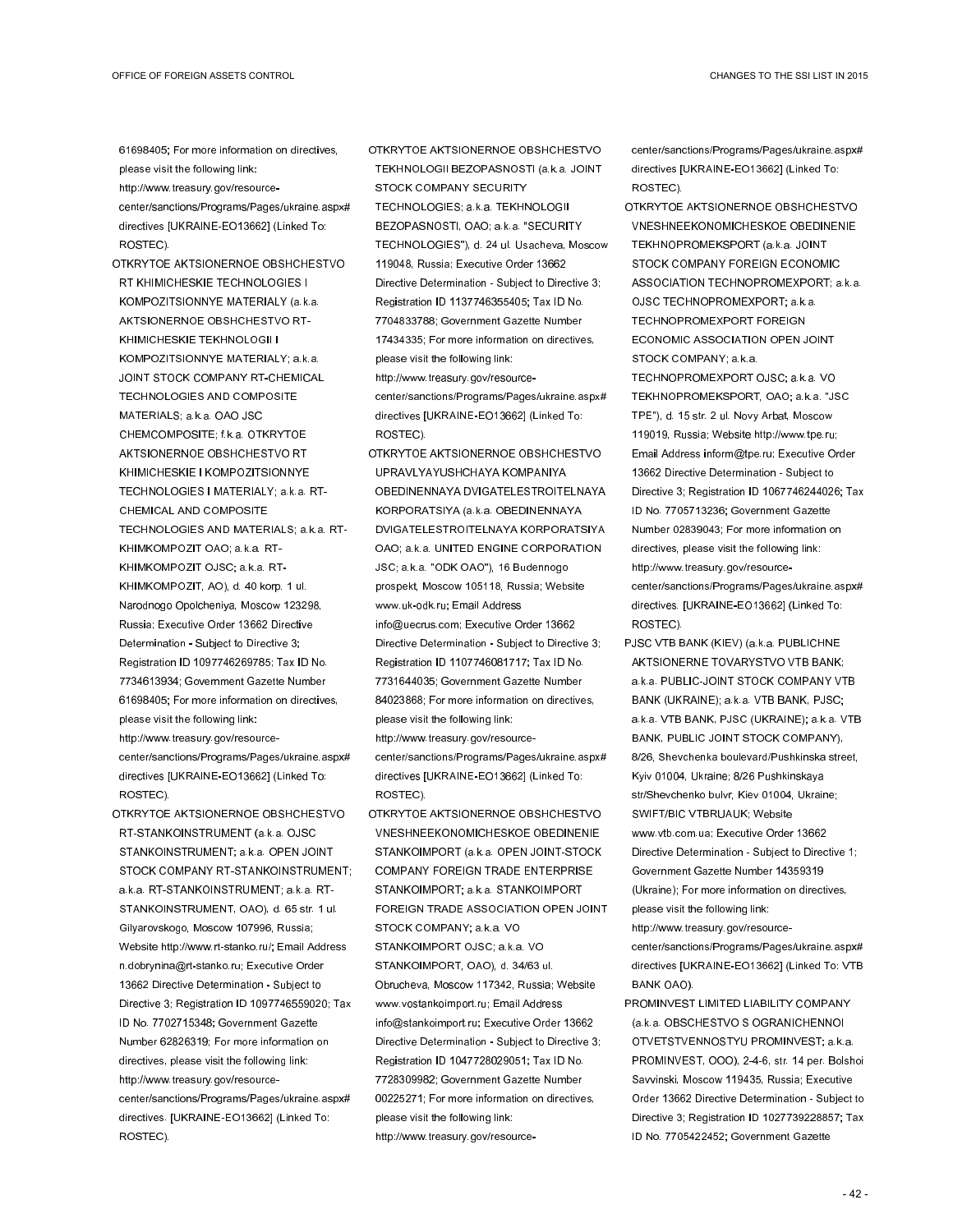Number 58127923; For more information on directives, please visit the following link: http://www.treasury.gov/resourcecenter/sanctions/Programs/Pages/ukraine.aspx# directives [UKRAINE-EO13662] (Linked To: ROSTEC).

- PROMINVEST, OOO (a.k.a. OBSCHESTVO S OGRANICHENNOI OTVETSTVENNOSTYU PROMINVEST; a.k.a. PROMINVEST LIMITED LIABILITY COMPANY), 2-4-6, str. 14 per. Bolshoi Savvinski, Moscow 119435, Russia; Executive Order 13662 Directive Determination - Subject to Directive 3; Registration ID 1027739228857; Tax ID No. 7705422452; Government Gazette Number 58127923; For more information on directives, please visit the following link: http://www.treasury.gov/resourcecenter/sanctions/Programs/Pages/ukraine.aspx# directives [UKRAINE-EO13662] (Linked To: ROSTEC).
- PS YANDEKS.DENGI OOO (a.k.a. LLC PS YANDEX.MONEY; a.k.a. OOO PS YANDEX.MONEY), 16 Lva Tolstogo ul., Moscow 119021, Russia; Executive Order 13662 Directive Determination - Subject to Directive 1; Registration ID 1077746365113 (Russia); For more information on directives, please visit the following link: http://www.treasury.gov/resourcecenter/sanctions/Programs/Pages/ukraine.aspx# directives. [UKRAINE-EO13662] (Linked To: SBERBANK OF RUSSIA).
- PUBLICHNE AKTSIONERNE TOVARYSTVO DOCHIRNII BANK SBERBANKU ROSII (a.k.a. JSC SBERBANK OF RUSSIA; a.k.a. SBERBANK OF RUSSIA JSC; f.k.a. SBERBANK OF RUSSIA SUBSIDIARY BANK PRIVATE JOINT STOCK COMPANY; a.k.a. SBERBANK OF RUSSIA SUBSIDIARY BANK PUBLIC JOINT STOCK COMPANY; a.k.a. SUBSIDIARY BANK SBERBANK OF RUSSIA PUBLIC JOINT-STOCK COMPANY), 46, Volodymyrska street, Kyiv 01601, Ukraine; SWIFT/BIC SABRUAUK; Website www.sberbank.ua; Executive Order 13662 Directive Determination - Subject to Directive 1; Registration ID 25959784 (Ukraine); For more information on directives, please visit the following link:
- http://www.treasury.gov/resourcecenter/sanctions/Programs/Pages/ukraine.aspx# directives [UKRAINE-EO13662] (Linked To: SBERBANK OF RUSSIA).
- PUBLICHNE AKTSIONERNE TOVARYSTVO VTB BANK (a.k.a. PJSC VTB BANK (KIEV);

a.k.a. PUBLIC-JOINT STOCK COMPANY VTB BANK (UKRAINE); a.k.a. VTB BANK, PJSC; a.k.a. VTB BANK, PJSC (UKRAINE); a.k.a. VTB BANK, PUBLIC JOINT STOCK COMPANY), 8/26, Shevchenka boulevard/Pushkinska street, Kyiv 01004, Ukraine; 8/26 Pushkinskaya str/Shevchenko bulvr, Kiev 01004, Ukraine; SWIFT/BIC VTBRUAUK; Website www.vtb.com.ua; Executive Order 13662 Directive Determination - Subject to Directive 1; Government Gazette Number 14359319 (Ukraine); For more information on directives, please visit the following link:

http://www.treasury.gov/resource-

center/sanctions/Programs/Pages/ukraine.aspx# directives [UKRAINE-EO13662] (Linked To: VTB BANK OAO).

PUBLIC-JOINT STOCK COMPANY VTB BANK (UKRAINE) (a.k.a. PJSC VTB BANK (KIEV); a.k.a. PUBLICHNE AKTSIONERNE TOVARYSTVO VTB BANK; a.k.a. VTB BANK, PJSC; a.k.a. VTB BANK, PJSC (UKRAINE); a.k.a. VTB BANK, PUBLIC JOINT STOCK COMPANY), 8/26, Shevchenka boulevard/Pushkinska street, Kyiv 01004, Ukraine; 8/26 Pushkinskaya str/Shevchenko bulvr, Kiev 01004, Ukraine; SWIFT/BIC VTBRUAUK; Website www.vtb.com.ua; Executive Order 13662 Directive Determination - Subject to Directive 1; Government Gazette Number 14359319 (Ukraine); For more information on directives, please visit the following link: http://www.treasury.gov/resourcecenter/sanctions/Programs/Pages/ukraine.aspx# directives [UKRAINE-EO13662] (Linked To: VTB BANK OAO).

ROSELEKTRONIKA OAO (a.k.a. JSC RUSELECTRONICS; a.k.a. ROSSISKAYA ELEKTRONIKA OAO; a.k.a. RUSELECTRONICS; a.k.a. RUSELECTRONICS JSC; a.k.a. RUSELEKTRONICS; a.k.a. RUSSIAN ELECTRONICS OPEN JOINT STOCK COMPANY; a.k.a. "RUSSIAN ELECTRONICS"), 12 Kosmonavta Volkova ul., Moscow 127299, Russia; Website www.ruselectronics.ru; alt. Website www.roselgroup.com; Email Address info@ruselectronics.ru; Executive Order 13662 Directive Determination - Subject to Directive 3; Registration ID 1027739000475; Tax ID No. 7710277994; Government Gazette Number 48532918; For more information on directives, please visit the following link:

http://www.treasury.gov/resourcecenter/sanctions/Programs/Pages/ukraine.aspx# directives [UKRAINE-EO13662] (Linked To: ROSTEC).

ROSOBORONEKSPORT OAO (a.k.a. OJSC ROSOBORONEXPORT; a.k.a. ROSOBORONEKSPORT OJSC; a.k.a. ROSOBORONEXPORT; a.k.a. ROSOBORONEXPORT JSC; a.k.a. RUSSIAN DEFENSE EXPORT ROSOBORONEXPORT), 27 Stromynka ul., Moscow 107076, Russia; Website www.roe.ru; Executive Order 13662 Directive Determination - Subject to Directive 3; Registration ID 1117746521452; Tax ID No. 7718852163; Government Gazette Number 56467052; For more information on directives, please visit the following link: http://www.treasury.gov/resourcecenter/sanctions/Programs/Pages/ukraine.aspx# directives [UKRAINE-EO13662] (Linked To: ROSTEC).

ROSOBORONEKSPORT OJSC (a.k.a. OJSC ROSOBORONEXPORT; a.k.a. ROSOBORONEKSPORT OAO; a.k.a. ROSOBORONEXPORT; a.k.a. ROSOBORONEXPORT JSC; a.k.a. RUSSIAN DEFENSE EXPORT ROSOBORONEXPORT), 27 Stromynka ul., Moscow 107076, Russia; Website www.roe.ru; Executive Order 13662 Directive Determination - Subject to Directive 3; Registration ID 1117746521452; Tax ID No. 7718852163; Government Gazette Number 56467052; For more information on directives, please visit the following link: http://www.treasury.gov/resourcecenter/sanctions/Programs/Pages/ukraine.aspx# directives [UKRAINE-EO13662] (Linked To: ROSTEC).

ROSOBORONEXPORT (a.k.a. OJSC ROSOBORONEXPORT; a.k.a. ROSOBORONEKSPORT OAO; a.k.a. ROSOBORONEKSPORT OJSC; a.k.a. ROSOBORONEXPORT JSC; a.k.a. RUSSIAN DEFENSE EXPORT ROSOBORONEXPORT), 27 Stromynka ul., Moscow 107076, Russia; Website www.roe.ru; Executive Order 13662 Directive Determination - Subject to Directive 3; Registration ID 1117746521452; Tax ID No. 7718852163; Government Gazette Number 56467052; For more information on directives, please visit the following link: http://www.treasury.gov/resourcecenter/sanctions/Programs/Pages/ukraine.aspx#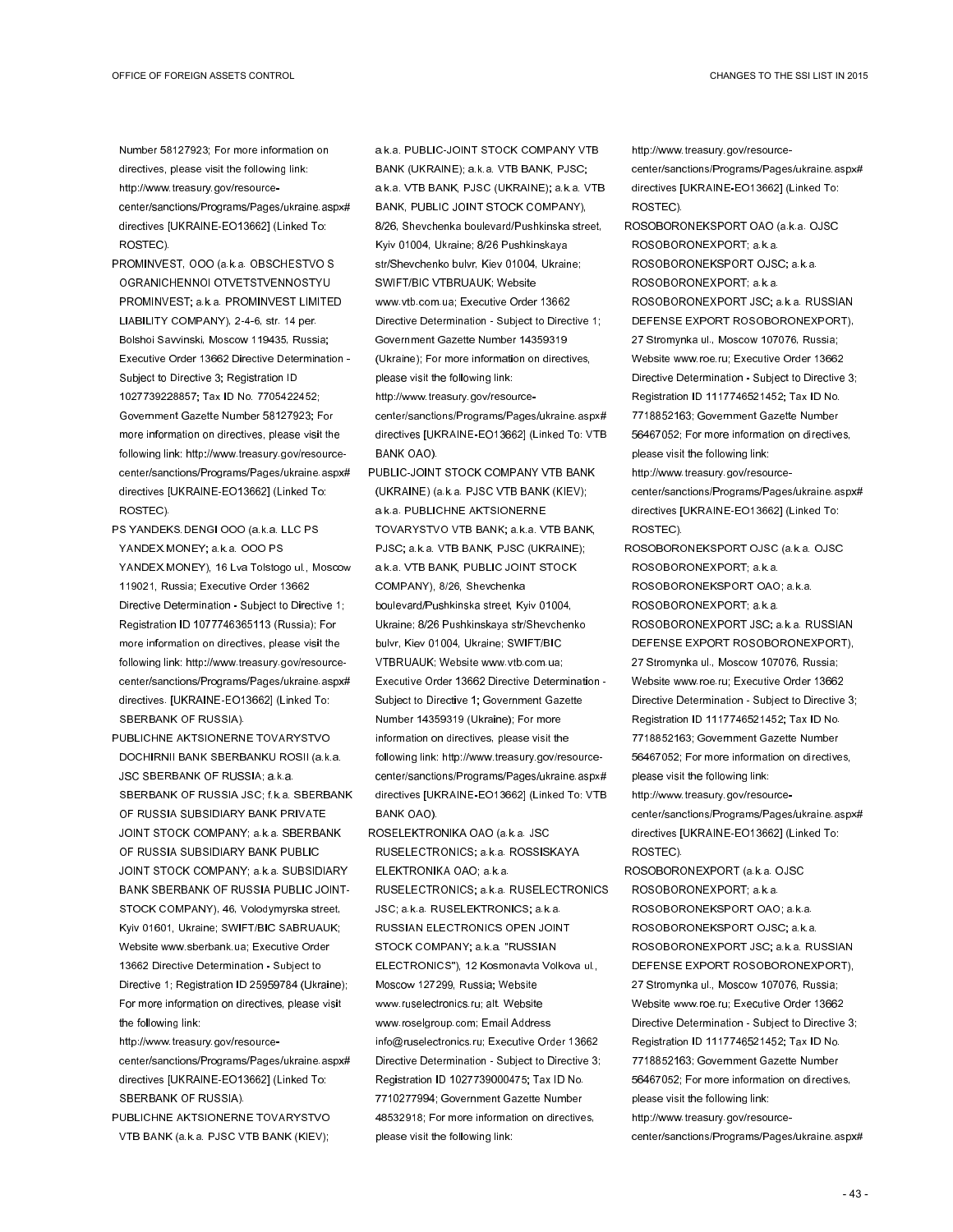directives [UKRAINE-EO13662] (Linked To: ROSTEC).

- ROSOBORONEXPORT JSC (a.k.a. OJSC ROSOBORONEXPORT; a.k.a.
- ROSOBORONEKSPORT OAO; a.k.a. ROSOBORONEKSPORT OJSC; a.k.a. ROSOBORONEXPORT; a.k.a. RUSSIAN DEFENSE EXPORT ROSOBORONEXPORT), 27 Stromynka ul., Moscow 107076, Russia; Website www.roe.ru; Executive Order 13662 Directive Determination - Subject to Directive 3; Registration ID 1117746521452; Tax ID No. 7718852163; Government Gazette Number 56467052; For more information on directives, please visit the following link:
- http://www.treasury.gov/resourcecenter/sanctions/Programs/Pages/ukraine.aspx# directives [UKRAINE-EO13662] (Linked To: ROSTEC).
- ROSSISKAYA ELEKTRONIKA OAO (a.k.a. JSC RUSELECTRONICS; a.k.a. ROSELEKTRONIKA OAO; a.k.a. RUSELECTRONICS; a.k.a. RUSELECTRONICS JSC; a.k.a. RUSELEKTRONICS; a.k.a. RUSSIAN ELECTRONICS OPEN JOINT STOCK COMPANY; a.k.a. "RUSSIAN ELECTRONICS"), 12 Kosmonavta Volkova ul., Moscow 127299, Russia; Website www.ruselectronics.ru; alt. Website www.roselgroup.com; Email Address info@ruselectronics.ru; Executive Order 13662 Directive Determination - Subject to Directive 3; Registration ID 1027739000475; Tax ID No. 7710277994; Government Gazette Number 48532918; For more information on directives,
- please visit the following link: http://www.treasury.gov/resourcecenter/sanctions/Programs/Pages/ukraine.aspx# directives [UKRAINE-EO13662] (Linked To:
- ROSTEC). RT - GLOBAL RESOURCES LIMITED LIABILITY COMPANY (a.k.a. RT - GLOBALNYE RESURSY OOO; a.k.a. RT GLOBAL RESOURCES; a.k.a. "R-T GR OOO"), str. 2 2 Paveletskaya pl., Moscow 115054, Russia; Email Address info@rtgr.ru; Executive Order 13662 Directive Determination - Subject to Directive 3; Registration ID 1137746198930; Tax ID No. 7708784387; Government Gazette Number 17259280; For more information on directives, please visit the following link: http://www.treasury.gov/resourcecenter/sanctions/Programs/Pages/ukraine.aspx#

directives. [UKRAINE-EO13662] (Linked To: ROSTEC).

- RT GLOBALNYE RESURSY OOO (a.k.a. RT GLOBAL RESOURCES LIMITED LIABILITY COMPANY; a.k.a. RT GLOBAL RESOURCES; a.k.a. "R-T GR OOO"), str. 2 2 Paveletskaya pl., Moscow 115054, Russia; Email Address info@rtgr.ru; Executive Order 13662 Directive Determination - Subject to Directive 3; Registration ID 1137746198930; Tax ID No. 7708784387; Government Gazette Number 17259280; For more information on directives, please visit the following link: http://www.treasury.gov/resourcecenter/sanctions/Programs/Pages/ukraine.aspx#
- directives. [UKRAINE-EO13662] (Linked To: ROSTEC).
- RT GLOBAL RESOURCES (a.k.a. RT GLOBAL RESOURCES LIMITED LIABILITY COMPANY; a.k.a. RT - GLOBALNYE RESURSY OOO; a.k.a. "R-T GR OOO"), str. 2 2 Paveletskaya pl., Moscow 115054, Russia; Email Address info@rtgr.ru; Executive Order 13662 Directive Determination - Subject to Directive 3; Registration ID 1137746198930; Tax ID No. 7708784387; Government Gazette Number 17259280; For more information on directives, please visit the following link: http://www.treasury.gov/resourcecenter/sanctions/Programs/Pages/ukraine.aspx# directives. [UKRAINE-EO13662] (Linked To: ROSTEC).
- RT-AUTO OPEN JOINT STOCK COMPANY (a.k.a. AKTSIONERNOE OBSHCHESTVO RT-AVTO; a.k.a. RT-AVTO OJSC; a.k.a. "RT-AUTO"; a.k.a. "RT-AVTO, AO"; a.k.a. "RT-AVTO, OAO"), d. 2/17 str. 1 tup Verkhni Taganski, Moscow 109240, Russia; Website http://rostec.ru; Executive Order 13662 Directive Determination - Subject to Directive 3; Registration ID 1107746247850; Tax ID No. 7709851082; Government Gazette Number 66310966; For more information on directives, please visit the following link: http://www.treasury.gov/resource-
- center/sanctions/Programs/Pages/ukraine.aspx# directives [UKRAINE-EO13662] (Linked To: ROSTEC).
- RT-AVTO OJSC (a.k.a. AKTSIONERNOE OBSHCHESTVO RT-AVTO; a.k.a. RT-AUTO OPEN JOINT STOCK COMPANY; a.k.a. "RT-AUTO"; a.k.a. "RT-AVTO, AO"; a.k.a. "RT-AVTO, OAO"), d. 2/17 str. 1 tup Verkhni
- Taganski, Moscow 109240, Russia; Website http://rostec.ru; Executive Order 13662 Directive Determination - Subject to Directive 3; Registration ID 1107746247850; Tax ID No. 7709851082; Government Gazette Number 66310966; For more information on directives, please visit the following link:
- http://www.treasury.gov/resourcecenter/sanctions/Programs/Pages/ukraine.aspx# directives [UKRAINE-EO13662] (Linked To: ROSTEC).
- RT-BIOTECHPROM (a.k.a. AKTSIONERNOE OBSHCHESTVO RT-BIOTEKHPROM; a.k.a. RT-BIOTECHPROM OJSC; a.k.a. RT-BIOTEKHPROM, AO), d. 24 ul. Usacheva, Moscow 119048, Russia; Website www.rtbiotechprom.ru; Email Address dshumikhin@rtbiotechprom.ru; Executive Order 13662 Directive Determination - Subject to Directive 3; Registration ID 1097746425996; Tax ID No. 7704730729; Government Gazette Number 62666778; For more information on directives, please visit the following link:
- http://www.treasury.gov/resourcecenter/sanctions/Programs/Pages/ukraine.aspx# directives [UKRAINE-EO13662] (Linked To: ROSTEC).
- RT-BIOTECHPROM OJSC (a.k.a. AKTSIONERNOE OBSHCHESTVO RT-BIOTEKHPROM; a.k.a. RT-BIOTECHPROM; a.k.a. RT-BIOTEKHPROM, AO), d. 24 ul. Usacheva, Moscow 119048, Russia; Website www.rt-biotechprom.ru; Email Address dshumikhin@rt-biotechprom.ru; Executive Order 13662 Directive Determination - Subject to Directive 3; Registration ID 1097746425996; Tax ID No. 7704730729; Government Gazette Number 62666778; For more information on directives, please visit the following link: http://www.treasury.gov/resourcecenter/sanctions/Programs/Pages/ukraine.aspx# directives [UKRAINE-EO13662] (Linked To: ROSTEC).
- RT-BIOTEKHPROM, AO (a.k.a. AKTSIONERNOE OBSHCHESTVO RT-BIOTEKHPROM; a.k.a. RT-BIOTECHPROM; a.k.a. RT-BIOTECHPROM OJSC), d. 24 ul. Usacheva, Moscow 119048, Russia; Website www.rt-biotechprom.ru; Email Address dshumikhin@rt-biotechprom.ru; Executive Order 13662 Directive Determination - Subject to Directive 3; Registration ID 1097746425996; Tax ID No. 7704730729; Government Gazette Number 62666778; For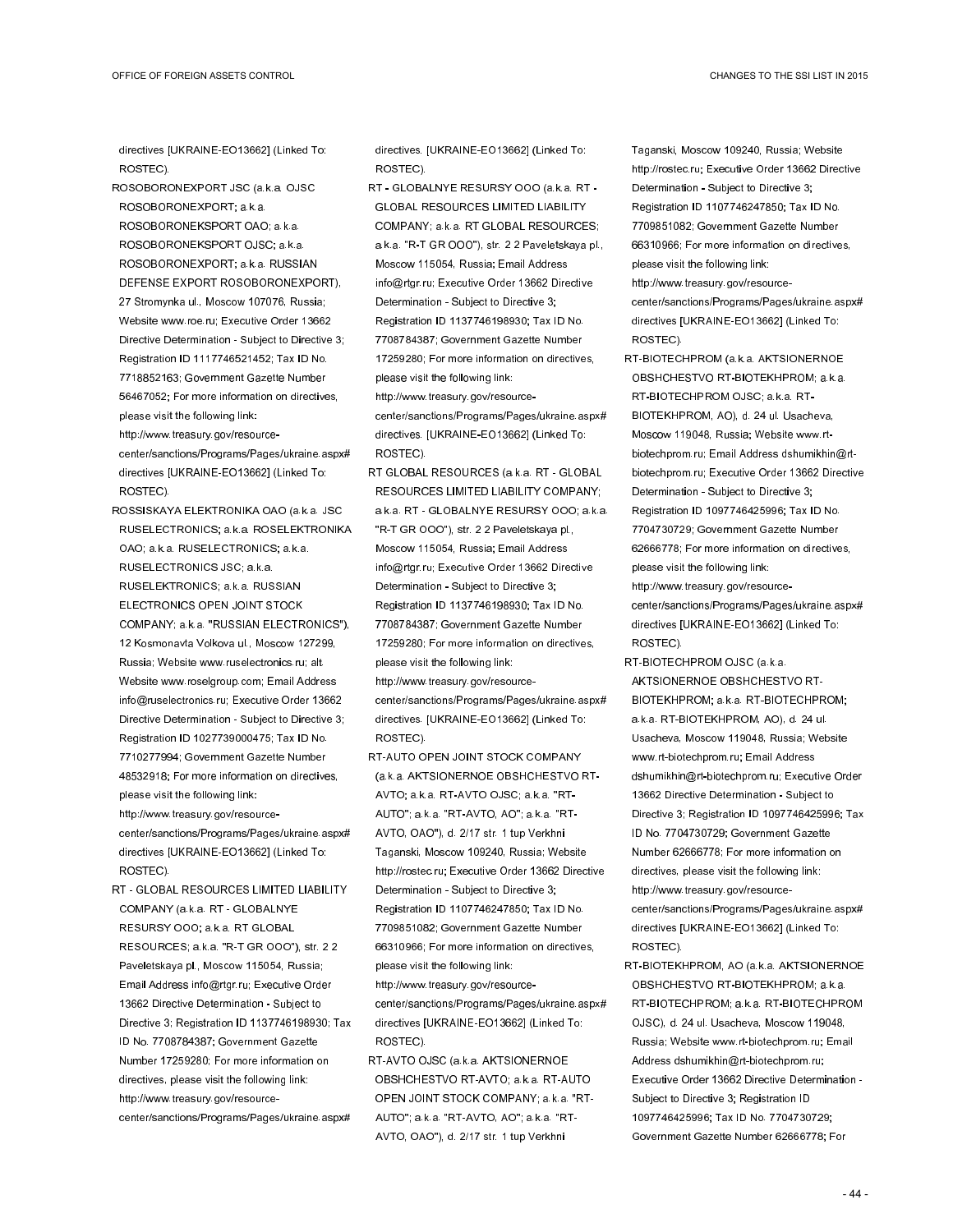more information on directives, please visit the following link: http://www.treasury.gov/resourcecenter/sanctions/Programs/Pages/ukraine.aspx# directives [UKRAINE-EO13662] (Linked To: ROSTEC).

- RT-CHEMICAL AND COMPOSITE TECHNOLOGIES AND MATERIALS (a.k.a. AKTSIONERNOE OBSHCHESTVO RT-KHIMICHESKIE TEKHNOLOGII I KOMPOZITSIONNYE MATERIALY; a.k.a. JOINT STOCK COMPANY RT-CHEMICAL TECHNOLOGIES AND COMPOSITE MATERIALS; a.k.a. OAO JSC CHEMCOMPOSITE; f.k.a. OTKRYTOE AKTSIONERNOE OBSHCHESTVO RT KHIMICHESKIE I KOMPOZITSIONNYE TECHNOLOGIES I MATERIALY; f.k.a. OTKRYTOE AKTSIONERNOE OBSHCHESTVO RT KHIMICHESKIE TECHNOLOGIES I KOMPOZITSIONNYE MATERIALY; a.k.a. RT-KHIMKOMPOZIT OAO; a.k.a. RT-KHIMKOMPOZIT OJSC; a.k.a. RT-KHIMKOMPOZIT, AO), d. 40 korp. 1 ul. Narodnogo Opolcheniya, Moscow 123298, Russia; Executive Order 13662 Directive Determination - Subject to Directive 3; Registration ID 1097746269785; Tax ID No. 7734613934; Government Gazette Number 61698405; For more information on directives, please visit the following link: http://www.treasury.gov/resourcecenter/sanctions/Programs/Pages/ukraine.aspx# directives [UKRAINE-EO13662] (Linked To:
- RT-ENERGO LLC (a.k.a. OBSHCHESTVO S OGRANICHENNOI OTVETSTVENNOSTYU RT-ENERGOEFFEKTIVNOST; a.k.a. RT-ENERGO, OOO; a.k.a. RT-ENERGOEFFEKTIVNOST LIMITED LIABILITY COMPANY; a.k.a. RT-ENERGY EFFICIENCY LIMITED LIABILITY COMPANY), d. 1 A ul. Udaltsova, Moscow 119415, Russia; Executive Order 13662 Directive Determination - Subject to Directive 3; Registration ID 1107746755258; Tax ID No. 7729663922; Government Gazette Number 68072726; For more information on directives, please visit the following link:

ROSTEC).

- http://www.treasury.gov/resourcecenter/sanctions/Programs/Pages/ukraine.aspx# directives [UKRAINE-EO13662] (Linked To: ROSTEC).
- RT-ENERGO, OOO (a.k.a. OBSHCHESTVO S OGRANICHENNOI OTVETSTVENNOSTYU RT-

ENERGOEFFEKTIVNOST; a.k.a. RT-ENERGO LLC; a.k.a. RT-ENERGOEFFEKTIVNOST LIMITED LIABILITY COMPANY; a.k.a. RT-ENERGY EFFICIENCY LIMITED LIABILITY COMPANY), d. 1 A ul. Udaltsova, Moscow 119415, Russia; Executive Order 13662 Directive Determination - Subject to Directive 3; Registration ID 1107746755258; Tax ID No. 7729663922; Government Gazette Number 68072726; For more information on directives, please visit the following link: http://www.treasury.gov/resourcecenter/sanctions/Programs/Pages/ukraine.aspx# directives [UKRAINE-EO13662] (Linked To: ROSTEC).

RT-ENERGOEFFEKTIVNOST LIMITED LIABILITY COMPANY (a.k.a. OBSHCHESTVO S OGRANICHENNOI OTVETSTVENNOSTYU RT-ENERGOEFFEKTIVNOST; a.k.a. RT-ENERGO LLC; a.k.a. RT-ENERGO, OOO; a.k.a. RT-ENERGY EFFICIENCY LIMITED LIABILITY COMPANY), d. 1 A ul. Udaltsova, Moscow 119415, Russia; Executive Order 13662 Directive Determination - Subject to Directive 3; Registration ID 1107746755258; Tax ID No. 7729663922; Government Gazette Number 68072726; For more information on directives, please visit the following link: http://www.treasury.gov/resourcecenter/sanctions/Programs/Pages/ukraine.aspx# directives [UKRAINE-EO13662] (Linked To:

RT-ENERGY EFFICIENCY LIMITED LIABILITY COMPANY (a.k.a. OBSHCHESTVO S OGRANICHENNOI OTVETSTVENNOSTYU RT-ENERGOEFFEKTIVNOST; a.k.a. RT-ENERGO LLC; a.k.a. RT-ENERGO, OOO; a.k.a. RT-ENERGOEFFEKTIVNOST LIMITED LIABILITY COMPANY), d. 1 A ul. Udaltsova, Moscow 119415, Russia; Executive Order 13662 Directive Determination - Subject to Directive 3; Registration ID 1107746755258; Tax ID No. 7729663922; Government Gazette Number 68072726; For more information on directives, please visit the following link: http://www.treasury.gov/resource-

ROSTEC).

center/sanctions/Programs/Pages/ukraine.aspx# directives [UKRAINE-EO13662] (Linked To: ROSTEC).

RT-INFORM (a.k.a. OBSHCHESTVO S OGRANICHENNOI OTVETSTVENNOSTYU RT-INFORM; a.k.a. RT-INFORM LIMITED LIABILITY COMPANY; a.k.a. RT-INFORM,

OOO), d. 1 pomeshchenie 1000 ul. Universitetskayap, Innopolis, Verkhneuslonski Raion, Tatarstan resp. 420500, Russia; Website http://www.rtinform.ru; Executive Order 13662 Directive Determination - Subject to Directive 3; Registration ID 1127746501190; Tax ID No. 7704810710; Government Gazette Number 09911571; For more information on directives, please visit the following link: http://www.treasury.gov/resource-

center/sanctions/Programs/Pages/ukraine.aspx# directives [UKRAINE-EO13662] (Linked To: ROSTEC).

RT-INFORM LIMITED LIABILITY COMPANY (a.k.a. OBSHCHESTVO S OGRANICHENNOI OTVETSTVENNOSTYU RT-INFORM; a.k.a. RT-INFORM; a.k.a. RT-INFORM, OOO), d. 1 pomeshchenie 1000 ul. Universitetskayap, Innopolis, Verkhneuslonski Raion, Tatarstan resp. 420500, Russia; Website http://www.rtinform.ru; Executive Order 13662 Directive Determination - Subject to Directive 3; Registration ID 1127746501190; Tax ID No. 7704810710; Government Gazette Number 09911571; For more information on directives, please visit the following link: http://www.treasury.gov/resource-

center/sanctions/Programs/Pages/ukraine.aspx# directives [UKRAINE-EO13662] (Linked To: ROSTEC).

RT-INFORM, OOO (a.k.a. OBSHCHESTVO S OGRANICHENNOI OTVETSTVENNOSTYU RT-INFORM; a.k.a. RT-INFORM; a.k.a. RT-INFORM LIMITED LIABILITY COMPANY), d. 1 pomeshchenie 1000 ul. Universitetskayap, Innopolis, Verkhneuslonski Raion, Tatarstan resp. 420500, Russia; Website http://www.rtinform.ru; Executive Order 13662 Directive Determination - Subject to Directive 3; Registration ID 1127746501190; Tax ID No. 7704810710; Government Gazette Number 09911571; For more information on directives, please visit the following link:

http://www.treasury.gov/resourcecenter/sanctions/Programs/Pages/ukraine.aspx# directives [UKRAINE-EO13662] (Linked To: ROSTEC).

RT-KHIMKOMPOZIT OAO (a.k.a. AKTSIONERNOE OBSHCHESTVO RT-KHIMICHESKIE TEKHNOLOGII I KOMPOZITSIONNYE MATERIALY; a.k.a. JOINT STOCK COMPANY RT-CHEMICAL TECHNOLOGIES AND COMPOSITE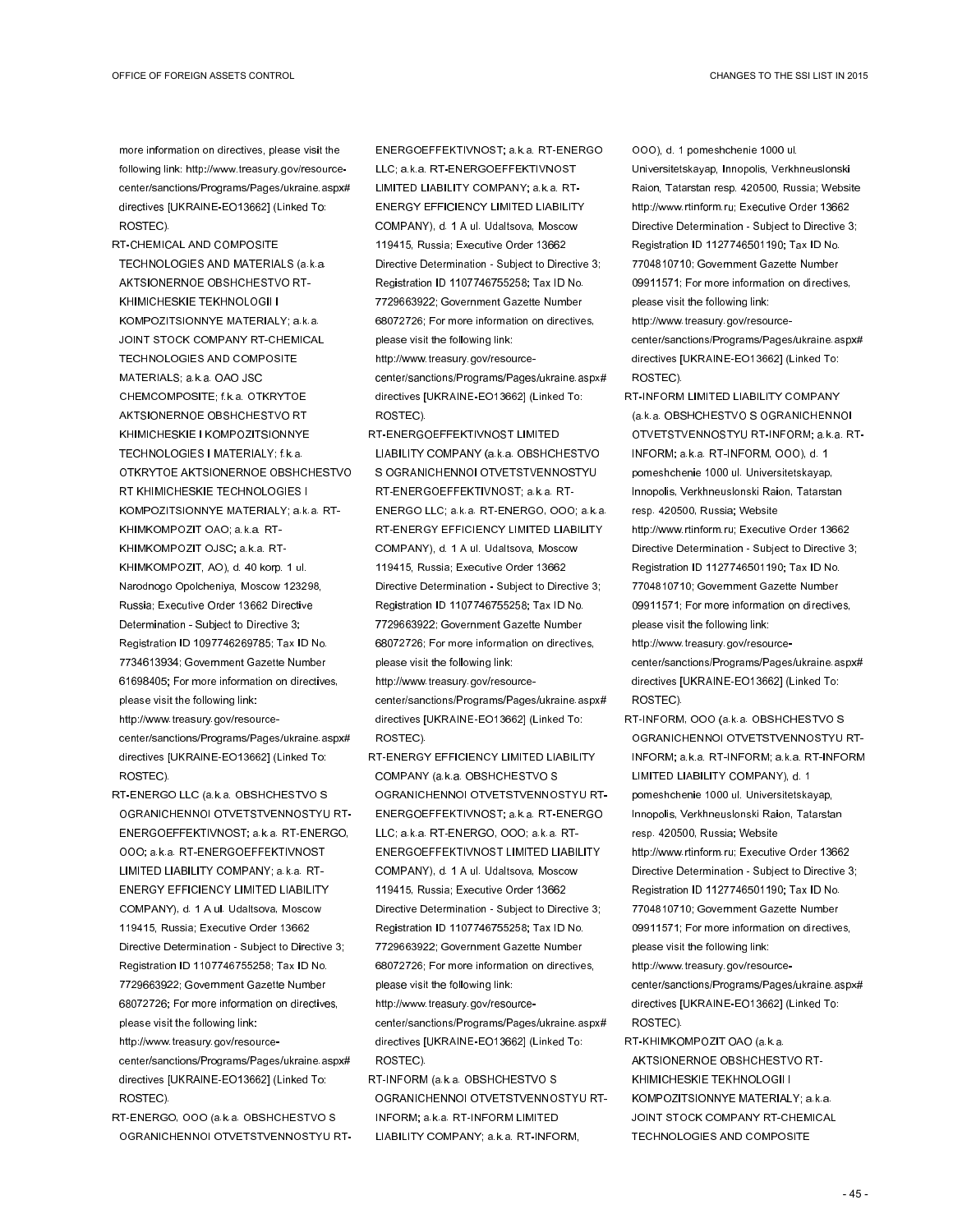MATERIALS; a.k.a. OAO JSC CHEMCOMPOSITE; f.k.a. OTKRYTOE AKTSIONERNOE OBSHCHESTVO RT KHIMICHESKIE I KOMPOZITSIONNYE TECHNOLOGIES I MATERIALY; f.k.a. OTKRYTOE AKTSIONERNOE OBSHCHESTVO RT KHIMICHESKIE TECHNOLOGIES I KOMPOZITSIONNYE MATERIALY; a.k.a. RT-CHEMICAL AND COMPOSITE TECHNOLOGIES AND MATERIALS; a.k.a. RT-KHIMKOMPOZIT OJSC; a.k.a. RT-KHIMKOMPOZIT, AO), d. 40 korp. 1 ul. Narodnogo Opolcheniya, Moscow 123298, Russia; Executive Order 13662 Directive Determination - Subject to Directive 3; Registration ID 1097746269785; Tax ID No. 7734613934; Government Gazette Number 61698405; For more information on directives, please visit the following link: http://www.treasury.gov/resourcecenter/sanctions/Programs/Pages/ukraine.aspx# directives [UKRAINE-EO13662] (Linked To:

ROSTEC).

RT-KHIMKOMPOZIT OJSC (a.k.a. AKTSIONERNOE OBSHCHESTVO RT-KHIMICHESKIE TEKHNOLOGII I KOMPOZITSIONNYE MATERIALY; a.k.a. JOINT STOCK COMPANY RT-CHEMICAL TECHNOLOGIES AND COMPOSITE MATERIALS; a.k.a. OAO JSC CHEMCOMPOSITE; f.k.a. OTKRYTOE AKTSIONERNOE OBSHCHESTVO RT KHIMICHESKIE I KOMPOZITSIONNYE TECHNOLOGIES I MATERIALY; f.k.a. OTKRYTOE AKTSIONERNOE OBSHCHESTVO RT KHIMICHESKIE TECHNOLOGIES I KOMPOZITSIONNYE MATERIALY; a.k.a. RT-CHEMICAL AND COMPOSITE TECHNOLOGIES AND MATERIALS; a.k.a. RT-KHIMKOMPOZIT OAO; a.k.a. RT-KHIMKOMPOZIT, AO), d. 40 korp. 1 ul. Narodnogo Opolcheniya, Moscow 123298, Russia; Executive Order 13662 Directive Determination - Subject to Directive 3; Registration ID 1097746269785; Tax ID No. 7734613934; Government Gazette Number 61698405; For more information on directives, please visit the following link: http://www.treasury.gov/resourcecenter/sanctions/Programs/Pages/ukraine.aspx# directives [UKRAINE-EO13662] (Linked To: ROSTEC).

RT-KHIMKOMPOZIT, AO (a.k.a. AKTSIONERNOE OBSHCHESTVO RT-KHIMICHESKIE TEKHNOLOGII I KOMPOZITSIONNYE MATERIALY; a.k.a. JOINT STOCK COMPANY RT-CHEMICAL TECHNOLOGIES AND COMPOSITE MATERIALS; a.k.a. OAO JSC CHEMCOMPOSITE; f.k.a. OTKRYTOE AKTSIONERNOE OBSHCHESTVO RT KHIMICHESKIE I KOMPOZITSIONNYE TECHNOLOGIES I MATERIALY; f.k.a. OTKRYTOE AKTSIONERNOE OBSHCHESTVO RT KHIMICHESKIE TECHNOLOGIES I KOMPOZITSIONNYE MATERIALY; a.k.a. RT-CHEMICAL AND COMPOSITE TECHNOLOGIES AND MATERIALS; a.k.a. RT-KHIMKOMPOZIT OAO; a.k.a. RT-KHIMKOMPOZIT OJSC), d. 40 korp. 1 ul. Narodnogo Opolcheniya, Moscow 123298, Russia; Executive Order 13662 Directive Determination - Subject to Directive 3; Registration ID 1097746269785; Tax ID No. 7734613934; Government Gazette Number 61698405; For more information on directives, please visit the following link: http://www.treasury.gov/resourcecenter/sanctions/Programs/Pages/ukraine.aspx# directives [UKRAINE-EO13662] (Linked To: ROSTEC).

- RT-METALLURGIYA OAO (a.k.a. OPEN JOINT-STOCK COMPANY RT-METALLURGIYA; a.k.a. RT-METALLURGY OPEN JOINT STOCK COMPANY), Per. Skatertniy, D. 18, Moscow 121069, Russia; Executive Order 13662 Directive Determination - Subject to Directive 3; Tax ID No. 7703697388; For more information on directives, please visit the following link: http://www.treasury.gov/resourcecenter/sanctions/Programs/Pages/ukraine.aspx# directives [UKRAINE-EO13662] (Linked To: ROSTEC).
- RT-METALLURGY OPEN JOINT STOCK COMPANY (a.k.a. OPEN JOINT-STOCK COMPANY RT-METALLURGIYA; a.k.a. RT-METALLURGIYA OAO), Per. Skatertniy, D. 18, Moscow 121069, Russia; Executive Order 13662 Directive Determination - Subject to Directive 3; Tax ID No. 7703697388; For more information on directives, please visit the following link: http://www.treasury.gov/resourcecenter/sanctions/Programs/Pages/ukraine.aspx# directives [UKRAINE-EO13662] (Linked To: ROSTEC).

RT-OKHRANA (a.k.a. AKTSIONERNOE OBSHCHESTVO RT-OKHRANA; a.k.a. JOINT STOCK COMPANY RT-GUARD; a.k.a. RT-OKHRANA ZAO; a.k.a. RT-OKHRANA, AO; a.k.a. ZAO RT-OKHRANA), d. 24 ul. Usacheva, Moscow 119048, Russia; Website http://rtguard.ru/; Executive Order 13662 Directive Determination - Subject to Directive 3; Registration ID 1107746577652; Tax ID No. 7704759968; Government Gazette Number 66902230; For more information on directives, please visit the following link: http://www.treasury.gov/resourcecenter/sanctions/Programs/Pages/ukraine.aspx# directives [UKRAINE-EO13662] (Linked To: ROSTEC).

- RT-OKHRANA ZAO (a.k.a. AKTSIONERNOE OBSHCHESTVO RT-OKHRANA; a.k.a. JOINT STOCK COMPANY RT-GUARD; a.k.a. RT-OKHRANA; a.k.a. RT-OKHRANA, AO; a.k.a. ZAO RT-OKHRANA), d. 24 ul. Usacheva, Moscow 119048, Russia; Website http://rtguard.ru/; Executive Order 13662 Directive Determination - Subject to Directive 3; Registration ID 1107746577652; Tax ID No. 7704759968; Government Gazette Number 66902230; For more information on directives, please visit the following link: http://www.treasury.gov/resourcecenter/sanctions/Programs/Pages/ukraine.aspx# directives [UKRAINE-EO13662] (Linked To:
- RT-OKHRANA, AO (a.k.a. AKTSIONERNOE OBSHCHESTVO RT-OKHRANA; a.k.a. JOINT STOCK COMPANY RT-GUARD; a.k.a. RT-OKHRANA; a.k.a. RT-OKHRANA ZAO; a.k.a. ZAO RT-OKHRANA), d. 24 ul. Usacheva, Moscow 119048, Russia; Website http://rtguard.ru/; Executive Order 13662 Directive Determination - Subject to Directive 3; Registration ID 1107746577652; Tax ID No. 7704759968; Government Gazette Number 66902230; For more information on directives, please visit the following link: http://www.treasury.gov/resource-

ROSTEC).

- center/sanctions/Programs/Pages/ukraine.aspx# directives [UKRAINE-EO13662] (Linked To: ROSTEC).
- RT-STANKOINSTRUMENT (a.k.a. OJSC STANKOINSTRUMENT; a.k.a. OPEN JOINT STOCK COMPANY RT-STANKOINSTRUMENT; a.k.a. OTKRYTOE AKTSIONERNOE OBSHCHESTVO RT-STANKOINSTRUMENT;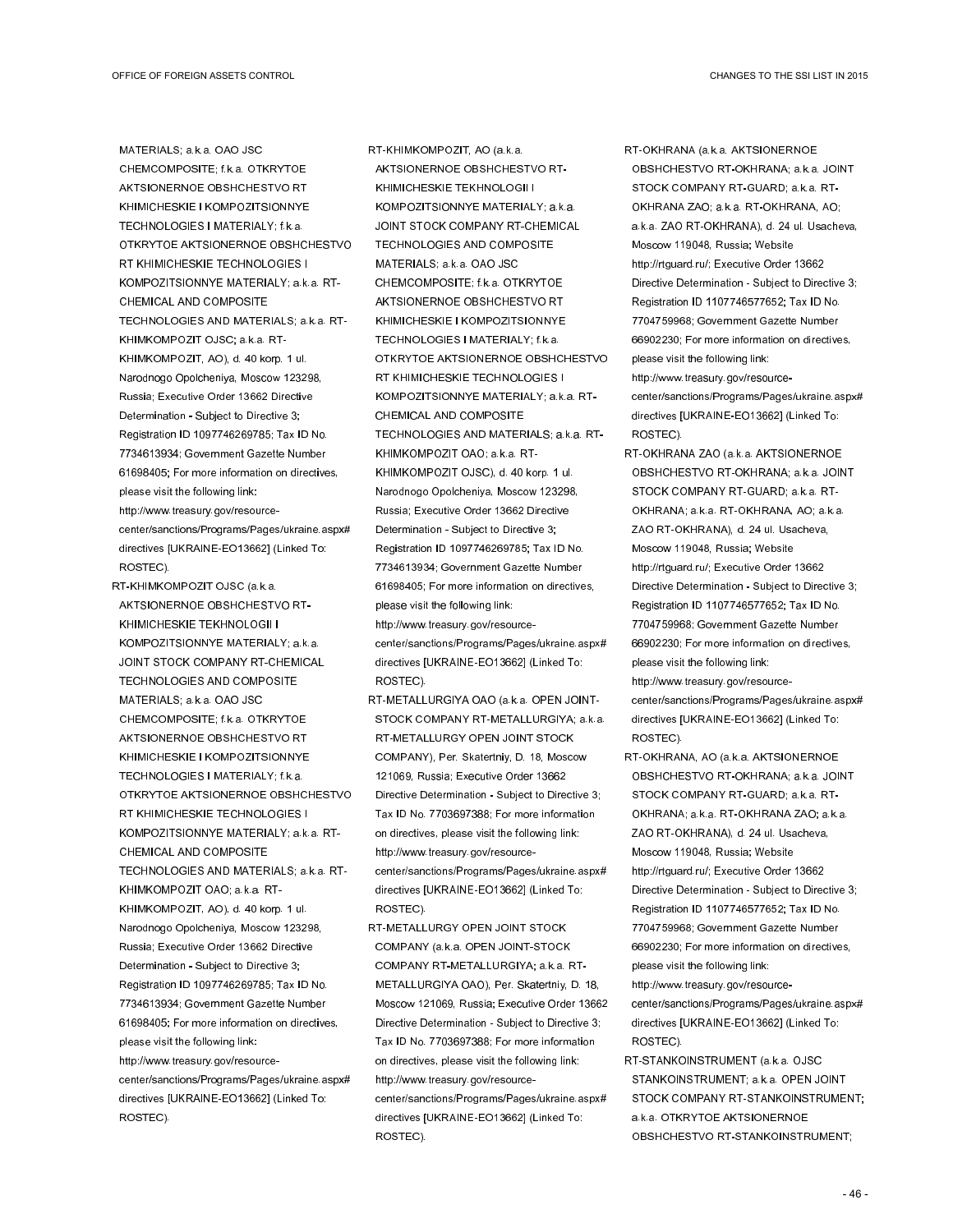a.k.a. RT-STANKOINSTRUMENT, OAO), d. 65 str. 1 ul. Gilyarovskogo, Moscow 107996, Russia; Website http://www.rt-stanko.ru/; Email Address n.dobrynina@rt-stanko.ru; Executive Order 13662 Directive Determination - Subject to Directive 3; Registration ID 1097746559020; Tax ID No. 7702715348; Government Gazette Number 62826319; For more information on directives, please visit the following link: http://www.treasury.gov/resourcecenter/sanctions/Programs/Pages/ukraine.aspx# directives. [UKRAINE-EO13662] (Linked To: ROSTEC).

- RT-STANKOINSTRUMENT, OAO (a.k.a. OJSC STANKOINSTRUMENT; a.k.a. OPEN JOINT STOCK COMPANY RT-STANKOINSTRUMENT; a.k.a. OTKRYTOE AKTSIONERNOE OBSHCHESTVO RT-STANKOINSTRUMENT; a.k.a. RT-STANKOINSTRUMENT), d. 65 str. 1 ul. Gilyarovskogo, Moscow 107996, Russia; Website http://www.rt-stanko.ru/; Email Address n.dobrynina@rt-stanko.ru; Executive Order 13662 Directive Determination - Subject to Directive 3; Registration ID 1097746559020; Tax ID No. 7702715348; Government Gazette Number 62826319; For more information on directives, please visit the following link: http://www.treasury.gov/resourcecenter/sanctions/Programs/Pages/ukraine.aspx# directives. [UKRAINE-EO13662] (Linked To: ROSTEC).
- RT-STROITELNYE TECHNOLOGIES OAO (a.k.a. AKTSIONERNOE OBSHCHESTVO RT-STROITELNYE TEKHNOLOGII; a.k.a. JOINT STOCK COMPANY RT-CONSTRUCTION TECHNOLOGIES; a.k.a. OPEN JOINT-STOCK COMPANY RT-STROITELNYYE TEKHNOLOGII; a.k.a. RT-STROITELNYE TEKHNOLOGII, AO), d. 2 korp., 4 str., 16 kv., 6 per. Bolshoi Savvinski, Moscow 119435, Russia; Email Address chernyakova-st@stroytech-rt.ru; Executive Order 13662 Directive Determination - Subject to Directive 3; Registration ID 1097746324400; Tax ID No. 7704727853; Government Gazette Number 61771160; For more information on directives, please visit the following link: http://www.treasury.gov/resourcecenter/sanctions/Programs/Pages/ukraine.aspx# directives [UKRAINE-EO13662] (Linked To: ROSTEC).
- RT-STROITELNYE TEKHNOLOGII, AO (a.k.a. AKTSIONERNOE OBSHCHESTVO RT-STROITELNYE TEKHNOLOGII; a.k.a. JOINT

STOCK COMPANY RT-CONSTRUCTION TECHNOLOGIES; a.k.a. OPEN JOINT-STOCK COMPANY RT-STROITELNYYE TEKHNOLOGII; a.k.a. RT-STROITELNYE TECHNOLOGIES OAO), d. 2 korp., 4 str., 16 kv., 6 per. Bolshoi Savvinski, Moscow 119435, Russia; Email Address chernyakovast@stroytech-rt.ru; Executive Order 13662 Directive Determination - Subject to Directive 3; Registration ID 1097746324400; Tax ID No. 7704727853; Government Gazette Number 61771160; For more information on directives, please visit the following link: http://www.treasury.gov/resourcecenter/sanctions/Programs/Pages/ukraine.aspx# directives [UKRAINE-EO13662] (Linked To: ROSTEC).

RUSELECTRONICS (a.k.a. JSC RUSELECTRONICS; a.k.a. ROSELEKTRONIKA OAO; a.k.a. ROSSISKAYA ELEKTRONIKA OAO; a.k.a. RUSELECTRONICS JSC; a.k.a. RUSELEKTRONICS; a.k.a. RUSSIAN ELECTRONICS OPEN JOINT STOCK COMPANY; a.k.a. "RUSSIAN ELECTRONICS"), 12 Kosmonavta Volkova ul., Moscow 127299, Russia; Website www.ruselectronics.ru; alt. Website www.roselgroup.com; Email Address info@ruselectronics.ru; Executive Order 13662 Directive Determination - Subject to Directive 3; Registration ID 1027739000475; Tax ID No. 7710277994; Government Gazette Number 48532918; For more information on directives, please visit the following link: http://www.treasury.gov/resourcecenter/sanctions/Programs/Pages/ukraine.aspx# directives [UKRAINE-EO13662] (Linked To: ROSTEC).

RUSELECTRONICS JSC (a.k.a. JSC RUSELECTRONICS; a.k.a. ROSELEKTRONIKA OAO; a.k.a. ROSSISKAYA ELEKTRONIKA OAO; a.k.a. RUSELECTRONICS; a.k.a. RUSELEKTRONICS; a.k.a. RUSSIAN ELECTRONICS OPEN JOINT STOCK COMPANY; a.k.a. "RUSSIAN ELECTRONICS"), 12 Kosmonavta Volkova ul., Moscow 127299, Russia; Website www.ruselectronics.ru; alt. Website www.roselgroup.com; Email Address info@ruselectronics.ru; Executive Order 13662 Directive Determination - Subject to Directive 3; Registration ID 1027739000475; Tax ID No. 7710277994; Government Gazette Number 48532918; For more information on directives, please visit the following link:

http://www.treasury.gov/resourcecenter/sanctions/Programs/Pages/ukraine.aspx# directives [UKRAINE-EO13662] (Linked To: ROSTEC).

RUSELEKTRONICS (a.k.a. JSC RUSELECTRONICS; a.k.a. ROSELEKTRONIKA OAO; a.k.a. ROSSISKAYA ELEKTRONIKA OAO; a.k.a. RUSELECTRONICS; a.k.a. RUSELECTRONICS JSC; a.k.a. RUSSIAN ELECTRONICS OPEN JOINT STOCK COMPANY; a.k.a. "RUSSIAN ELECTRONICS"), 12 Kosmonavta Volkova ul., Moscow 127299, Russia; Website www.ruselectronics.ru; alt. Website www.roselgroup.com; Email Address info@ruselectronics.ru; Executive Order 13662 Directive Determination - Subject to Directive 3; Registration ID 1027739000475; Tax ID No. 7710277994; Government Gazette Number 48532918; For more information on directives, please visit the following link: http://www.treasury.gov/resourcecenter/sanctions/Programs/Pages/ukraine.aspx#

ROSTEC). RUSSIAN DEFENSE EXPORT ROSOBORONEXPORT (a.k.a. OJSC ROSOBORONEXPORT; a.k.a. ROSOBORONEKSPORT OAO; a.k.a. ROSOBORONEKSPORT OJSC; a.k.a. ROSOBORONEXPORT; a.k.a. ROSOBORONEXPORT JSC), 27 Stromynka ul., Moscow 107076, Russia; Website www.roe.ru; Executive Order 13662 Directive Determination - Subject to Directive 3; Registration ID 1117746521452; Tax ID No. 7718852163; Government Gazette Number 56467052; For more information on directives, please visit the following link: http://www.treasury.gov/resourcecenter/sanctions/Programs/Pages/ukraine.aspx# directives [UKRAINE-EO13662] (Linked To: ROSTEC).

directives [UKRAINE-EO13662] (Linked To:

RUSSIAN ELECTRONICS OPEN JOINT STOCK COMPANY (a.k.a. JSC RUSELECTRONICS; a.k.a. ROSELEKTRONIKA OAO; a.k.a. ROSSISKAYA ELEKTRONIKA OAO; a.k.a. RUSELECTRONICS; a.k.a. RUSELECTRONICS JSC; a.k.a. RUSELEKTRONICS; a.k.a. "RUSSIAN ELECTRONICS"), 12 Kosmonavta Volkova ul., Moscow 127299, Russia; Website www.ruselectronics.ru; alt. Website www.roselgroup.com; Email Address info@ruselectronics.ru; Executive Order 13662 Directive Determination - Subject to Directive 3;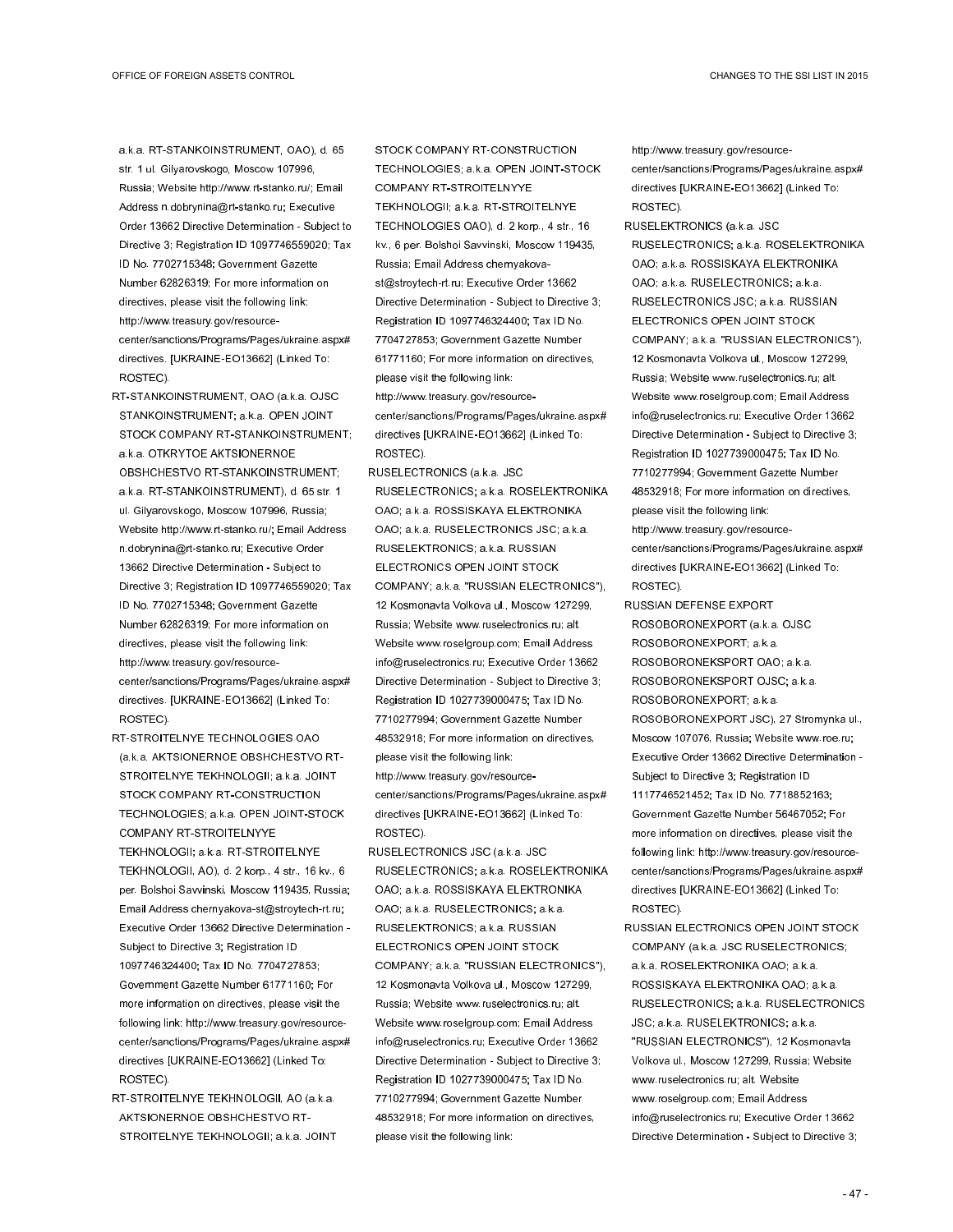Registration ID 1027739000475; Tax ID No. 7710277994; Government Gazette Number 48532918; For more information on directives, please visit the following link:

http://www.treasury.gov/resourcecenter/sanctions/Programs/Pages/ukraine.aspx# directives [UKRAINE-EO13662] (Linked To: ROSTEC).

- RUSSIAN HELICOPTERS JOINT STOCK COMPANY (a.k.a. OPEN JOINT STOCK COMPANY RUSSIAN HELICOPTERS; a.k.a. VERTOLETY ROSSII; a.k.a. VERTOLETY ROSSII AO), 12 Krasnopresnenskaya naberezhnaya, Moscow 123610, Russia; Entrance 9, 12, Krasnopresnenskaya emb., Moscow 123610, Russia; podezd 9, etazh 21 12 Krasnopresnenskaya nab., Moscow 123610, Russia; Website www.russianhelicopters.aero; Email Address info@rus-helicopters.com; Executive Order 13662 Directive Determination - Subject to Directive 3; Registration ID 1077746003334; Tax ID No. 7731559044; Government Gazette Number 98927243; For more information on directives, please visit the following link: http://www.treasury.gov/resourcecenter/sanctions/Programs/Pages/ukraine.aspx# directives [UKRAINE-EO13662] (Linked To: ROSTEC).
- RUSSKO-GERMANSKAYA LIZINGOVAYA KOMPANIYA ZAO (a.k.a. CJSC SBERBANK LEASING; a.k.a. SBERBANK LEASING CJSC; a.k.a. SBERBANK LEASING JOINT STOCK COMPANY; a.k.a. SBERBANK LEASING ZAO; a.k.a. SBERBANK LIZING ZAKRYTOE AKTSIONERNOE OBSHCHESTVO), Russia; 6 Vorobievskoe shosse, Moscow 119285, Russia; Website www.sberleasing.ru; Executive Order 13662 Directive Determination - Subject to Directive 1; Registration ID 1027739000728 (Russia); For more information on directives, please visit the following link: http://www.treasury.gov/resource-

center/sanctions/Programs/Pages/ukraine.aspx# directives [UKRAINE-EO13662] (Linked To: SBERBANK OF RUSSIA).

RUST CLOSED JOINT-STOCK COMPANY (a.k.a. CJSC RUST; a.k.a. JSC RUSTE; a.k.a. RUST ZAKRYTOE AKTSIONERNOE OBSHCHESTVO; a.k.a. RUST ZAO), 2 ul. Krasnogo Tekstilshchika, St. Petersburg 191124, Russia; Executive Order 13662 Directive Determination - Subject to Directive 1; Registration ID 1027800513070 (Russia); For

more information on directives, please visit the following link: http://www.treasury.gov/resourcecenter/sanctions/Programs/Pages/ukraine.aspx# directives [UKRAINE-EO13662] (Linked To: SBERBANK OF RUSSIA).

RUST ZAKRYTOE AKTSIONERNOE OBSHCHESTVO (a.k.a. CJSC RUST; a.k.a. JSC RUSTE; a.k.a. RUST CLOSED JOINT-STOCK COMPANY; a.k.a. RUST ZAO), 2 ul. Krasnogo Tekstilshchika, St. Petersburg 191124, Russia; Executive Order 13662 Directive Determination - Subject to Directive 1; Registration ID 1027800513070 (Russia); For more information on directives, please visit the following link: http://www.treasury.gov/resourcecenter/sanctions/Programs/Pages/ukraine.aspx# directives [UKRAINE-EO13662] (Linked To: SBERBANK OF RUSSIA).

- RUST ZAO (a.k.a. CJSC RUST; a.k.a. JSC RUSTE; a.k.a. RUST CLOSED JOINT-STOCK COMPANY; a.k.a. RUST ZAKRYTOE AKTSIONERNOE OBSHCHESTVO), 2 ul. Krasnogo Tekstilshchika, St. Petersburg 191124, Russia; Executive Order 13662 Directive Determination - Subject to Directive 1; Registration ID 1027800513070 (Russia); For more information on directives, please visit the following link: http://www.treasury.gov/resourcecenter/sanctions/Programs/Pages/ukraine.aspx# directives [UKRAINE-EO13662] (Linked To: SBERBANK OF RUSSIA).
- SAVINGS BANK OF THE REPUBLIC OF ARMENIA (a.k.a. VTB BANK (ARMENIA) CJSC; a.k.a. VTB BANK (ARMENIA), CJSC), 46 Ul Nalbandyan, Yerevan 375010, Armenia; SWIFT/BIC ARMJAM22; Website www.vtb.am; Executive Order 13662 Directive Determination - Subject to Directive 1; For more information on directives, please visit the following link: http://www.treasury.gov/resourcecenter/sanctions/Programs/Pages/ukraine.aspx# directives [UKRAINE-EO13662] (Linked To: VTB BANK OAO).
- SB INTERNATIONAL SARL, Avenue J.F. Kennedy 46a, 1855 Luxembourg, Luxembourg; Executive Order 13662 Directive Determination - Subject to Directive 1; Registration ID B161089 (Luxembourg); For more information on directives, please visit the following link: http://www.treasury.gov/resourcecenter/sanctions/Programs/Pages/ukraine.aspx# directives [UKRAINE-EO13662] (Linked To: SBERBANK OF RUSSIA).
- SB SBERBANK JSC (a.k.a. SUBSIDIARY BANK SBERBANK OF RUSSIA JOINT STOCK COMPANY), 13/1 Al Farabi Ave., Almaty 050059, Kazakhstan; 30/26, Gogol/Kaldayakov Street, Almaty 050010, Kazakhstan; SWIFT/BIC SABRKZKA; Website www.sberbank.kz; Executive Order 13662 Directive Determination - Subject to Directive 1; For more information on directives, please visit the following link: http://www.treasury.gov/resourcecenter/sanctions/Programs/Pages/ukraine.aspx# directives [UKRAINE-EO13662] (Linked To: SBERBANK OF RUSSIA).
- SB SECURITIES S.A., Boulevard Konrad Adenauer 2, Luxembourg 1115, Luxembourg; Executive Order 13662 Directive Determination - Subject to Directive 1; Registration ID B171037 (Luxembourg); For more information on directives, please visit the following link: http://www.treasury.gov/resourcecenter/sanctions/Programs/Pages/ukraine.aspx# directives [UKRAINE-EO13662] (Linked To: SBERBANK OF RUSSIA).
- SBERBANK AUTOMATED TRADING SYSTEM CLOSED JOINT-STOCK COMPANY (a.k.a. JOINT STOCK COMPANY SBERBANK-AUTOMATED SYSTEM FOR TRADING; a.k.a. JSC SBERBANK-AUTOMATED SYSTEM FOR TRADING; a.k.a. SBERBANK-AST, ZAO; a.k.a. ZAKRYTOE AKTSIONERNOE OBSHCHESTVO SBERBANKAVTOMATIZIROVANNAYA SISTEMA TORGOV), d. 24 str. 2 ul. Novoslobodskaya, Moscow 127055, Russia; Website www.sberbank-ast.ru; Executive Order 13662 Directive Determination - Subject to Directive 1; Registration ID 1027707000441 (Russia); For more information on directives, please visit the following link:

http://www.treasury.gov/resourcecenter/sanctions/Programs/Pages/ukraine.aspx# directives [UKRAINE-EO13662] (Linked To: SBERBANK OF RUSSIA).

SBERBANK (SWITZERLAND) AG, Gartenstrasse 24, 8002 Zurich, Switzerland; PO Box 2136, Zurich 8027, Switzerland; Freigutstrasse 16, 8027 Zurich, Switzerland; SWIFT/BIC SLBZCHZZ; Website www.slb-bank.ch; Executive Order 13662 Directive Determination - Subject to Directive 1; Registration ID CH-020.3.908.277-7 (Switzerland); alt. Registration ID CHE-106.291.569 (Switzerland); For more information on directives, please visit the following link: http://www.treasury.gov/resource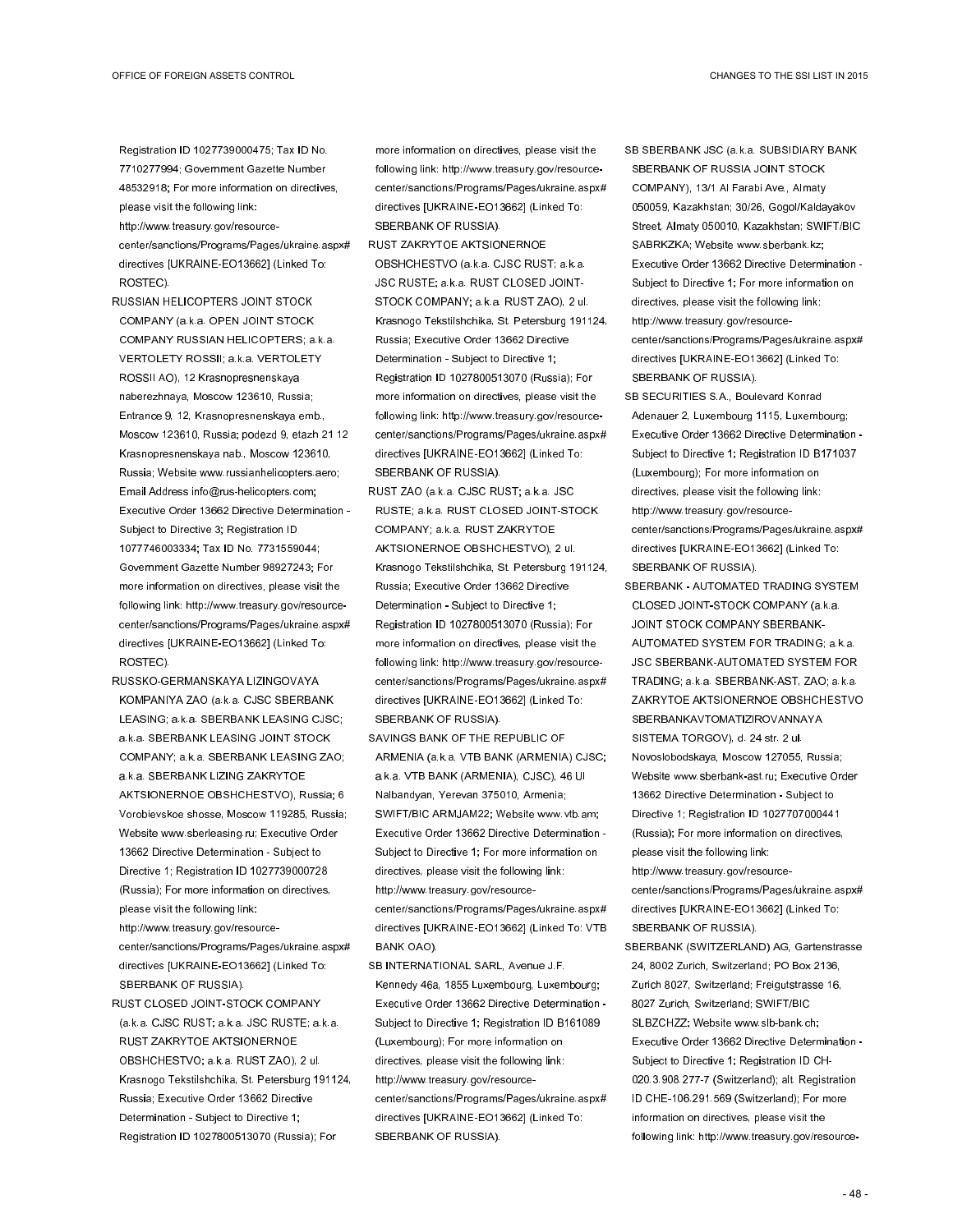center/sanctions/Programs/Pages/ukraine.aspx# directives. [UKRAINE-EO13662] (Linked To: SBERBANK OF RUSSIA).

- SBERBANK CAPITAL LIMITED LIABILITY COMPANY (a.k.a. LLC SBERBANK CAPITAL; a.k.a. OBSHCHESTVO S OGRANICHENNOI OTVETSTVENNOSTYU SBERBANK KAPITAL; a.k.a. SBERBANK CAPITAL LLC; a.k.a. SBERBANK KAPITAL, OOO), d.19 ul. Vavilova, Moscow 117997, Russia; Executive Order 13662 Directive Determination - Subject to Directive 1; Registration ID 1087746887678 (Russia); For more information on directives, please visit the following link: http://www.treasury.gov/resourcecenter/sanctions/Programs/Pages/ukraine.aspx# directives [UKRAINE-EO13662] (Linked To: SBERBANK OF RUSSIA).
- SBERBANK CAPITAL LLC (a.k.a. LLC SBERBANK CAPITAL; a.k.a. OBSHCHESTVO S OGRANICHENNOI OTVETSTVENNOSTYU SBERBANK KAPITAL; a.k.a. SBERBANK CAPITAL LIMITED LIABILITY COMPANY; a.k.a. SBERBANK KAPITAL, OOO), d.19 ul. Vavilova, Moscow 117997, Russia; Executive Order 13662 Directive Determination - Subject to Directive 1; Registration ID 1087746887678 (Russia); For more information on directives, please visit the following link: http://www.treasury.gov/resourcecenter/sanctions/Programs/Pages/ukraine.aspx# directives [UKRAINE-EO13662] (Linked To: SBERBANK OF RUSSIA).
- SBERBANK EUROPE AG, Schwarzenbergplatz 3, Wien 1010, Austria; SWIFT/BIC SABRATWW; Website www.sberbank.at; Executive Order 13662 Directive Determination - Subject to Directive 1; Registration ID FN 161285 i (Austria); For more information on directives, please visit the following link: http://www.treasury.gov/resourcecenter/sanctions/Programs/Pages/ukraine.aspx# directives. [UKRAINE-EO13662] (Linked To:

SBERBANK OF RUSSIA).

SBERBANK FINANCE COMPANY LIMITED LIABILITY COMPANY (a.k.a. LIMITED LIABILITY COMPANY SBERBANK FINANCIAL COMPANY; a.k.a. LLC SBERBANK FINANCIAL COMPANY; a.k.a. OBSHCHESTVO S OGRANICHENNOI OTVETSTVENNOSTYU FINANSOVAYA KOMPANIYA SBERBANKA; a.k.a. SBERBANK-FINANS, OOO), d.29/16 per. Sivtsev Vrazhek, Moscow 119002, Russia; Executive Order 13662 Directive Determination - Subject to Directive 1; Registration ID

1107746399903 (Russia); For more information on directives, please visit the following link: http://www.treasury.gov/resourcecenter/sanctions/Programs/Pages/ukraine.aspx# directives [UKRAINE-EO13662] (Linked To: SBERBANK OF RUSSIA).

- SBERBANK INSURANCE BROKER LIMITED LIABILITY COMPANY (a.k.a. LLC INSURANCE BROKER OF SBERBANK; a.k.a. OBSHCHESTVO S OGRANICHENNOI OTVETSTVENNOSTYU STRAKHOVOI BROKER SBERBANKA; a.k.a. OOO STRAKHOVOI BROKER SBERBANKA; a.k.a. STRAKHOVOI BROKER SBERBANKA, OOO), 42 Bolshaya Yakimanka St., b. 1-2, office 206, Moscow 119049, Russia; Executive Order 13662 Directive Determination - Subject to Directive 1; Registration ID 1147746683468 (Russia); For more information on directives, please visit the following link: http://www.treasury.gov/resourcecenter/sanctions/Programs/Pages/ukraine.aspx# directives [UKRAINE-EO13662] (Linked To: SBERBANK OF RUSSIA).
- SBERBANK INSURANCE COMPANY LTD (a.k.a. LLC INSURANCE COMPANY SBERBANK INSURANCE; f.k.a. OBSHCHESTVO S OGRANICHENNOI OTVETSTVENNOSTYU STRAKHOVAYA KOMPANIYA SBERBANK OBSHCHEE STRAKHOVANIE; a.k.a. OBSHCHESTVO S OGRANICHENNOI OTVETSTVENNOSTYU STRAKHOVAYA KOMPANIYA SBERBANK STRAKHOVANIE; a.k.a. SBERBANK STRAHOVANIE OOO SK; a.k.a. SK SBERBANK STRAHOVANIE, LLC), 42 Bolshaya Yakimanka St., b. 1-2, office 209, Moscow 119049, Russia; 7 ul. Pavlovskaya, Moscow, Russia; Executive Order 13662 Directive Determination - Subject to Directive 1; Registration ID 1147746683479 (Russia); For more information on directives, please visit the following link: http://www.treasury.gov/resourcecenter/sanctions/Programs/Pages/ukraine.aspx# directives [UKRAINE-EO13662] (Linked To: SBERBANK OF RUSSIA).
- SBERBANK INVESTMENTS LLC (a.k.a. LLC SBERBANK INVESTMENTS; a.k.a. SBERBANK INVESTMENTS OOO), 46 Molodezhnaya Ul., Odintsovo 143002, Russia; Executive Order 13662 Directive Determination - Subject to Directive 1; For more information on directives, please visit the following link: http://www.treasury.gov/resourcecenter/sanctions/Programs/Pages/ukraine.aspx#

directives [UKRAINE-EO13662] (Linked To: SBERBANK OF RUSSIA).

- SBERBANK INVESTMENTS OOO (a.k.a. LLC SBERBANK INVESTMENTS; a.k.a. SBERBANK INVESTMENTS LLC), 46 Molodezhnaya Ul., Odintsovo 143002, Russia; Executive Order 13662 Directive Determination - Subject to Directive 1; For more information on directives, please visit the following link: http://www.treasury.gov/resourcecenter/sanctions/Programs/Pages/ukraine.aspx# directives [UKRAINE-EO13662] (Linked To: SBERBANK OF RUSSIA).
- SBERBANK KAPITAL, OOO (a.k.a. LLC SBERBANK CAPITAL; a.k.a. OBSHCHESTVO S OGRANICHENNOI OTVETSTVENNOSTYU SBERBANK KAPITAL; a.k.a. SBERBANK CAPITAL LIMITED LIABILITY COMPANY; a.k.a. SBERBANK CAPITAL LLC), d.19 ul. Vavilova, Moscow 117997, Russia; Executive Order 13662 Directive Determination - Subject to Directive 1; Registration ID 1087746887678 (Russia); For more information on directives, please visit the following link: http://www.treasury.gov/resourcecenter/sanctions/Programs/Pages/ukraine.aspx# directives [UKRAINE-EO13662] (Linked To: SBERBANK OF RUSSIA).
- SBERBANK LEASING CJSC (a.k.a. CJSC SBERBANK LEASING; f.k.a. RUSSKO-GERMANSKAYA LIZINGOVAYA KOMPANIYA ZAO; a.k.a. SBERBANK LEASING JOINT STOCK COMPANY; a.k.a. SBERBANK LEASING ZAO; a.k.a. SBERBANK LIZING ZAKRYTOE AKTSIONERNOE OBSHCHESTVO), Russia; 6 Vorobievskoe shosse, Moscow 119285, Russia; Website www.sberleasing.ru; Executive Order 13662 Directive Determination - Subject to Directive 1; Registration ID 1027739000728 (Russia); For more information on directives, please visit the following link: http://www.treasury.gov/resourcecenter/sanctions/Programs/Pages/ukraine.aspx# directives [UKRAINE-EO13662] (Linked To: SBERBANK OF RUSSIA).
- SBERBANK LEASING JOINT STOCK COMPANY (a.k.a. CJSC SBERBANK LEASING; f.k.a. RUSSKO-GERMANSKAYA LIZINGOVAYA KOMPANIYA ZAO; a.k.a. SBERBANK LEASING CJSC; a.k.a. SBERBANK LEASING ZAO; a.k.a. SBERBANK LIZING ZAKRYTOE AKTSIONERNOE OBSHCHESTVO), Russia; 6 Vorobievskoe shosse, Moscow 119285, Russia; Website www.sberleasing.ru; Executive Order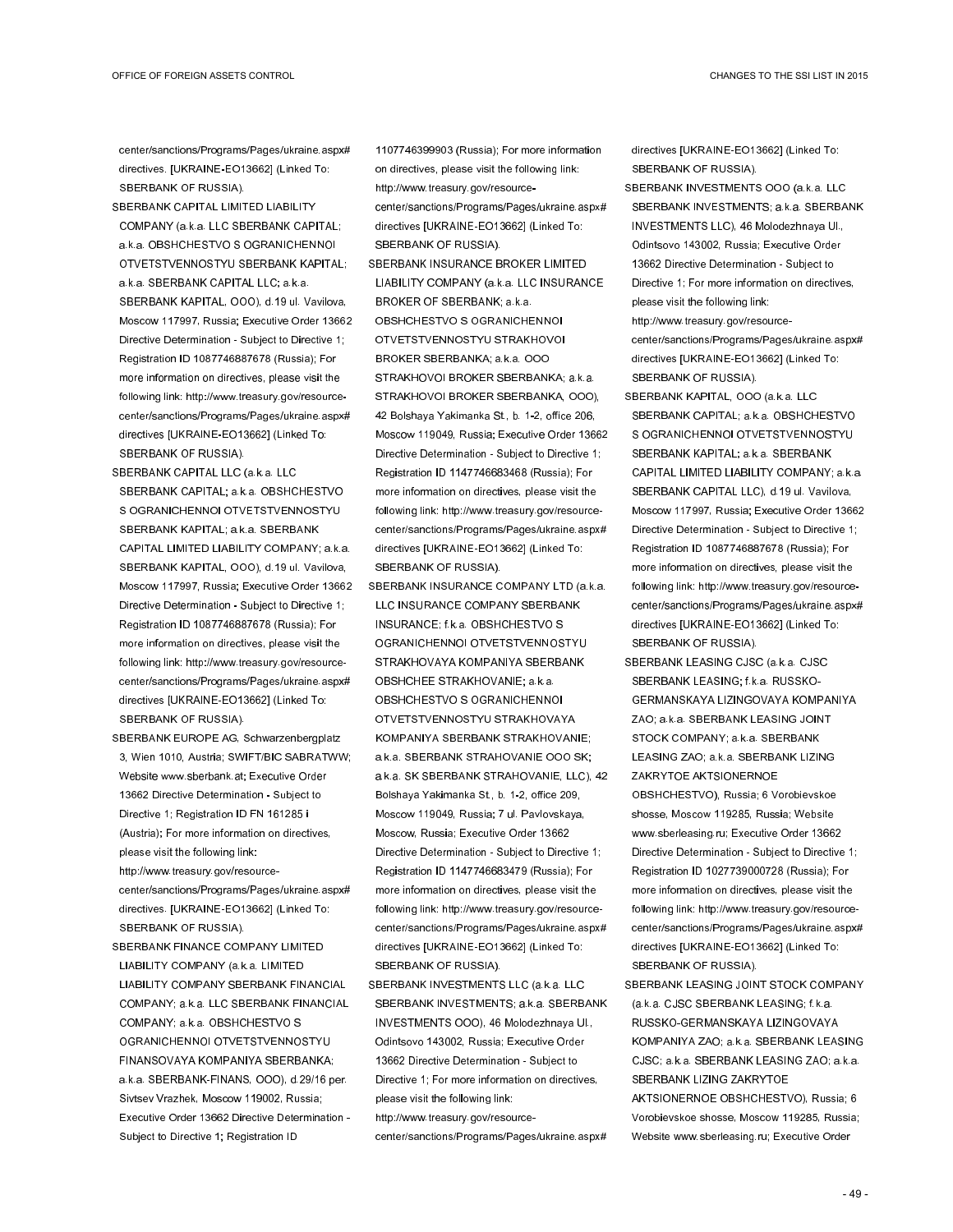13662 Directive Determination - Subject to Directive 1; Registration ID 1027739000728 (Russia); For more information on directives, please visit the following link:

- http://www.treasury.gov/resourcecenter/sanctions/Programs/Pages/ukraine.aspx# directives [UKRAINE-EO13662] (Linked To: SBERBANK OF RUSSIA).
- SBERBANK LEASING ZAO (a.k.a. CJSC SBERBANK LEASING; f.k.a. RUSSKO-GERMANSKAYA LIZINGOVAYA KOMPANIYA ZAO; a.k.a. SBERBANK LEASING CJSC; a.k.a. SBERBANK LEASING JOINT STOCK COMPANY; a.k.a. SBERBANK LIZING ZAKRYTOE AKTSIONERNOE OBSHCHESTVO), Russia; 6 Vorobievskoe shosse, Moscow 119285, Russia; Website www.sberleasing.ru; Executive Order 13662 Directive Determination - Subject to Directive 1; Registration ID 1027739000728 (Russia); For more information on directives, please visit the following link: http://www.treasury.gov/resourcecenter/sanctions/Programs/Pages/ukraine.aspx# directives [UKRAINE-EO13662] (Linked To: SBERBANK OF RUSSIA).
- SBERBANK LIZING ZAKRYTOE AKTSIONERNOE OBSHCHESTVO (a.k.a. CJSC SBERBANK LEASING; f.k.a. RUSSKO-GERMANSKAYA LIZINGOVAYA KOMPANIYA ZAO; a.k.a. SBERBANK LEASING CJSC; a.k.a. SBERBANK LEASING JOINT STOCK COMPANY; a.k.a. SBERBANK LEASING ZAO), Russia; 6 Vorobievskoe shosse, Moscow 119285, Russia; Website www.sberleasing.ru; Executive Order 13662 Directive Determination - Subject to Directive 1; Registration ID 1027739000728 (Russia); For more information on directives, please visit the following link: http://www.treasury.gov/resourcecenter/sanctions/Programs/Pages/ukraine.aspx# directives [UKRAINE-EO13662] (Linked To: SBERBANK OF RUSSIA).
- SBERBANK OF RUSSIA JSC (a.k.a. JSC SBERBANK OF RUSSIA; a.k.a. PUBLICHNE AKTSIONERNE TOVARYSTVO DOCHIRNII BANK SBERBANKU ROSII; f.k.a. SBERBANK OF RUSSIA SUBSIDIARY BANK PRIVATE JOINT STOCK COMPANY; a.k.a. SBERBANK OF RUSSIA SUBSIDIARY BANK PUBLIC JOINT STOCK COMPANY; a.k.a. SUBSIDIARY BANK SBERBANK OF RUSSIA PUBLIC JOINT-STOCK COMPANY), 46, Volodymyrska street, Kyiv 01601, Ukraine; SWIFT/BIC SABRUAUK;

Website www.sberbank.ua; Executive Order 13662 Directive Determination - Subject to Directive 1; Registration ID 25959784 (Ukraine); For more information on directives, please visit the following link:

http://www.treasury.gov/resourcecenter/sanctions/Programs/Pages/ukraine.aspx# directives [UKRAINE-EO13662] (Linked To: SBERBANK OF RUSSIA).

SBERBANK OF RUSSIA SUBSIDIARY BANK PRIVATE JOINT STOCK COMPANY (a.k.a. JSC SBERBANK OF RUSSIA; a.k.a. PUBLICHNE AKTSIONERNE TOVARYSTVO DOCHIRNII BANK SBERBANKU ROSII; a.k.a. SBERBANK OF RUSSIA JSC; a.k.a. SBERBANK OF RUSSIA SUBSIDIARY BANK PUBLIC JOINT STOCK COMPANY; a.k.a. SUBSIDIARY BANK SBERBANK OF RUSSIA PUBLIC JOINT-STOCK COMPANY), 46, Volodymyrska street, Kyiv 01601, Ukraine; SWIFT/BIC SABRUAUK; Website www.sberbank.ua; Executive Order 13662 Directive Determination - Subject to Directive 1; Registration ID 25959784 (Ukraine); For more information on directives, please visit the following link:

http://www.treasury.gov/resourcecenter/sanctions/Programs/Pages/ukraine.aspx# directives [UKRAINE-EO13662] (Linked To: SBERBANK OF RUSSIA).

- SBERBANK OF RUSSIA SUBSIDIARY BANK PUBLIC JOINT STOCK COMPANY (a.k.a. JSC SBERBANK OF RUSSIA; a.k.a. PUBLICHNE AKTSIONERNE TOVARYSTVO DOCHIRNII BANK SBERBANKU ROSII; a.k.a. SBERBANK OF RUSSIA JSC; f.k.a. SBERBANK OF RUSSIA SUBSIDIARY BANK PRIVATE JOINT STOCK COMPANY; a.k.a. SUBSIDIARY BANK SBERBANK OF RUSSIA PUBLIC JOINT-STOCK COMPANY), 46, Volodymyrska street, Kyiv 01601, Ukraine; SWIFT/BIC SABRUAUK; Website www.sberbank.ua; Executive Order 13662 Directive Determination - Subject to Directive 1; Registration ID 25959784 (Ukraine); For more information on directives, please visit the following link:
- http://www.treasury.gov/resourcecenter/sanctions/Programs/Pages/ukraine.aspx# directives [UKRAINE-EO13662] (Linked To: SBERBANK OF RUSSIA).
- SBERBANK PRIVATE PENSION FUND CLOSED JOINT-STOCK COMPANY (a.k.a. CJSC NON-STATE PENSION FUND OF SBERBANK; f.k.a. NEGOSUDARSTVENNY PENSIONNY FOND

SBERBANKA; a.k.a. NON-STATE PENSION FUND OF SBERBANK; a.k.a. NPF SBERBANKA, ZAO; a.k.a. ZAKRYTOE AKTSIONERNOE OBSHCHESTVO NEGOSUDARSTVENNY PENSIONNY FOND SBERBANKA), d. 31 G ul. Shabolovka, Moscow 115162, Russia; Website www.npfsberbanka.ru; Executive Order 13662 Directive Determination - Subject to Directive 1; Registration ID 1147799009160 (Russia); For more information on directives, please visit the following link: http://www.treasury.gov/resourcecenter/sanctions/Programs/Pages/ukraine.aspx# directives [UKRAINE-EO13662] (Linked To: SBERBANK OF RUSSIA).

SBERBANK STRAHOVANIE OOO SK (a.k.a. LLC INSURANCE COMPANY SBERBANK INSURANCE; f.k.a. OBSHCHESTVO S OGRANICHENNOI OTVETSTVENNOSTYU STRAKHOVAYA KOMPANIYA SBERBANK OBSHCHEE STRAKHOVANIE; a.k.a. OBSHCHESTVO S OGRANICHENNOI OTVETSTVENNOSTYU STRAKHOVAYA KOMPANIYA SBERBANK STRAKHOVANIE; a.k.a. SBERBANK INSURANCE COMPANY LTD; a.k.a. SK SBERBANK STRAHOVANIE, LLC), 42 Bolshaya Yakimanka St., b. 1-2, office 209, Moscow 119049, Russia; 7 ul. Pavlovskaya, Moscow, Russia; Executive Order 13662 Directive Determination - Subject to Directive 1; Registration ID 1147746683479 (Russia); For more information on directives, please visit the following link: http://www.treasury.gov/resourcecenter/sanctions/Programs/Pages/ukraine.aspx# directives [UKRAINE-EO13662] (Linked To: SBERBANK OF RUSSIA).

SBERBANK TECHNOLOGIES CLOSED JOINT STOCK COMPANY (a.k.a. CJSC SBERBANK-TECHNOLOGY; a.k.a. CLOSED JOINT STOCK COMPANY SBERBANK - TECHNOLOGY; a.k.a. SBERTEKH, ZAO; a.k.a. ZAKRYTOE AKTSIONERNOE OBSHCHESTVO SBERBANK -TEKHNOLOGII), d.10 nab.Novodanilovskaya, Moscow 117105, Russia; Executive Order 13662 Directive Determination - Subject to Directive 1; Registration ID 1117746533926 (Russia); For more information on directives, please visit the following link: http://www.treasury.gov/resourcecenter/sanctions/Programs/Pages/ukraine.aspx# directives [UKRAINE-EO13662] (Linked To: SBERBANK OF RUSSIA).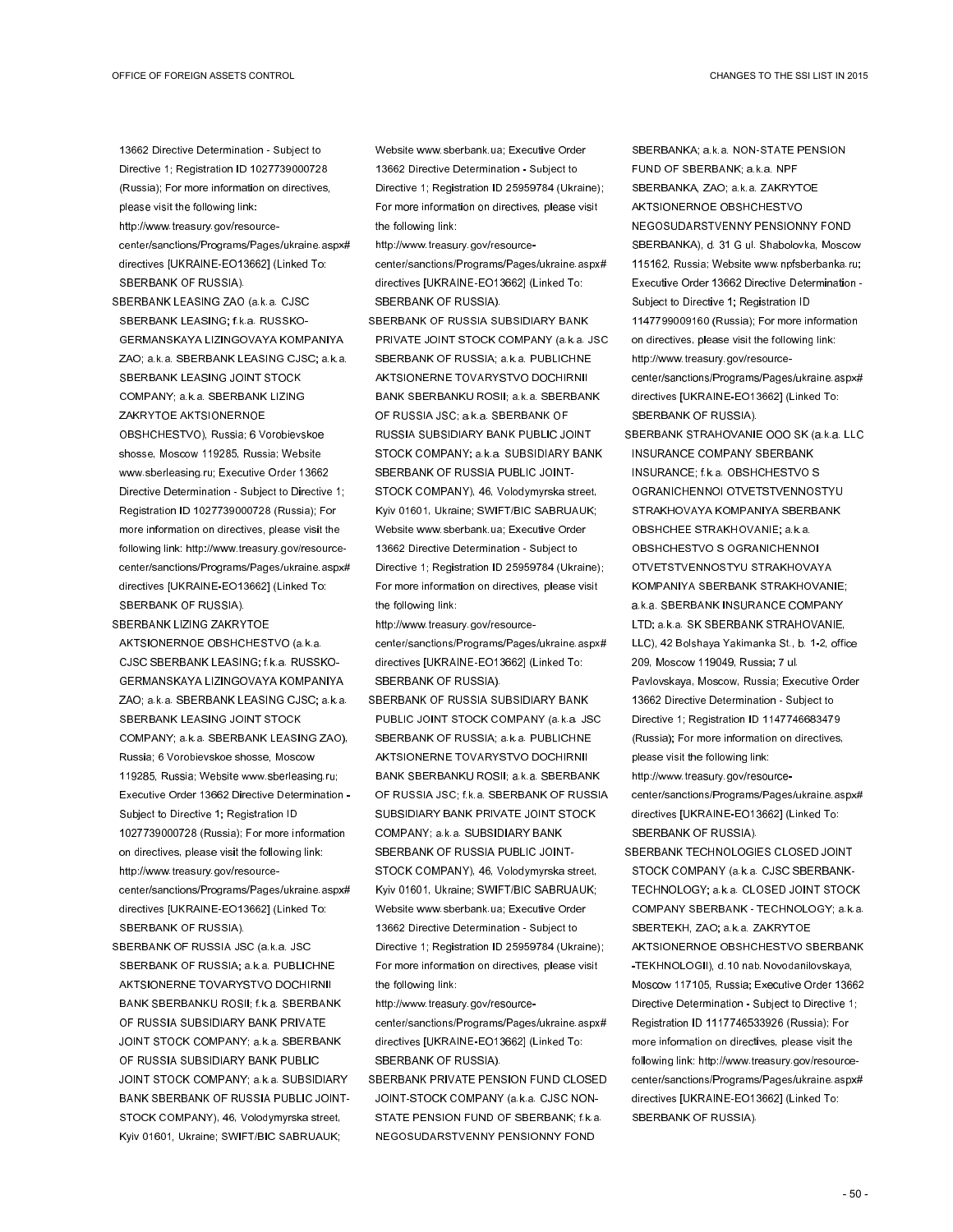SBERBANK-AST, ZAO (a.k.a. JOINT STOCK COMPANY SBERBANK-AUTOMATED SYSTEM FOR TRADING; a.k.a. JSC SBERBANK-AUTOMATED SYSTEM FOR TRADING; a.k.a. SBERBANK - AUTOMATED TRADING SYSTEM CLOSED JOINT-STOCK COMPANY; a.k.a. ZAKRYTOE AKTSIONERNOE OBSHCHESTVO SBERBANKAVTOMATIZIROVANNAYA SISTEMA TORGOV), d. 24 str. 2 ul. Novoslobodskaya, Moscow 127055, Russia; Website www.sberbank-ast.ru; Executive Order 13662 Directive Determination - Subject to Directive 1; Registration ID 1027707000441 (Russia); For more information on directives, please visit the following link: http://www.treasury.gov/resourcecenter/sanctions/Programs/Pages/ukraine.aspx# directives [UKRAINE-EO13662] (Linked To:

SBERBANK-FINANS, OOO (a.k.a. LIMITED LIABILITY COMPANY SBERBANK FINANCIAL COMPANY; a.k.a. LLC SBERBANK FINANCIAL COMPANY; a.k.a. OBSHCHESTVO S OGRANICHENNOI OTVETSTVENNOSTYU FINANSOVAYA KOMPANIYA SBERBANKA; a.k.a. SBERBANK FINANCE COMPANY LIMITED LIABILITY COMPANY), d.29/16 per. Sivtsev Vrazhek, Moscow 119002, Russia; Executive Order 13662 Directive Determination - Subject to Directive 1; Registration ID 1107746399903 (Russia); For more information on directives, please visit the following link: http://www.treasury.gov/resourcecenter/sanctions/Programs/Pages/ukraine.aspx# directives [UKRAINE-EO13662] (Linked To: SBERBANK OF RUSSIA).

SBERBANK OF RUSSIA).

SBERTEKH, ZAO (a.k.a. CJSC SBERBANK-TECHNOLOGY; a.k.a. CLOSED JOINT STOCK COMPANY SBERBANK - TECHNOLOGY; a.k.a. SBERBANK TECHNOLOGIES CLOSED JOINT STOCK COMPANY; a.k.a. ZAKRYTOE AKTSIONERNOE OBSHCHESTVO SBERBANK -TEKHNOLOGII), d.10 nab.Novodanilovskaya, Moscow 117105, Russia; Executive Order 13662 Directive Determination - Subject to Directive 1; Registration ID 1117746533926 (Russia); For more information on directives, please visit the following link: http://www.treasury.gov/resourcecenter/sanctions/Programs/Pages/ukraine.aspx# directives [UKRAINE-EO13662] (Linked To: SBERBANK OF RUSSIA).

SCIENTIFIC INDUSTRIAL CONCERN MANUFACTURING ENGINEERING OJSC (f.k.a. AKTSIONERNOE OBSHCHESTVO NAUCHNO PROIZVODSTVENNY KONTSERN TECHNOLOGIES MASHINOSTROENIYA; a.k.a. AKTSIONERNOE OBSHCHESTVO NAUCHNO-PROIZVODSTVENNY KONTSERN TEKHNOLOGII MASHINOSTROENIYA; a.k.a. JOINT STOCK COMPANY SCIENTIFIC INDUSTRIAL CONCERN MANUFACTURING ENGINEERING; a.k.a. JSC SCIENTIFIC INDUSTRIAL CONCERN MECHANICAL ENGINEERING; a.k.a. MANUFACTURING ENGINEERING SCIENTIFIC INDUSTRIAL CONCERN OPEN JOINT STOCK COMPANY; a.k.a. MECHANICAL ENGINEERING TECHNOLOGIES; a.k.a. NPK TECHNOLOGII MASCHINOSTROJENIJA; a.k.a. NPK TEKHMASH; a.k.a. NPK TEKHMASH AO; a.k.a. NPK TEKHMASH OAO; a.k.a. NPK TEKHMASH OJSC; a.k.a. OJSC MACHINE ENGINEERING TECHNOLOGIES), d. 58 str. 4 shosse Leningradskoe, Moscow 125212, Russia; Executive Order 13662 Directive Determination - Subject to Directive 3; Registration ID 1117746260477; Tax ID No. 7743813961; Government Gazette Number 91420386; For more information on directives, please visit the following link: http://www.treasury.gov/resourcecenter/sanctions/Programs/Pages/ukraine.aspx# directives [UKRAINE-EO13662] (Linked To: ROSTEC).

- SETELEM BANK OBSHCHESTVO S OGRANICHENNOI OTVETSTVENNOSTYU (a.k.a. CETELEM BANK LIMITED LIABILITY COMPANY; a.k.a. CETELEM BANK LLC; f.k.a. KOMMERCHESKI BANK UKRSIBBANK OBSHCHESTVO S OGRANICHENNOI OTVETSTVENNOSTYU; a.k.a. SETELEM BANK OOO), 26 ul. Pravdy, Moscow 125040, Russia; SWIFT/BIC CETBRUMM; Website www.cetelem.ru; Executive Order 13662 Directive Determination - Subject to Directive 1; Registration ID 1027739664260 (Russia); For more information on directives, please visit the following link: http://www.treasury.gov/resourcecenter/sanctions/Programs/Pages/ukraine.aspx# directives [UKRAINE-EO13662] (Linked To: SBERBANK OF RUSSIA).
- SETELEM BANK OOO (a.k.a. CETELEM BANK LIMITED LIABILITY COMPANY; a.k.a. CETELEM BANK LLC; f.k.a. KOMMERCHESKI BANK UKRSIBBANK OBSHCHESTVO S

OGRANICHENNOI OTVETSTVENNOSTYU; a.k.a. SETELEM BANK OBSHCHESTVO S OGRANICHENNOI OTVETSTVENNOSTYU), 26 ul. Pravdy, Moscow 125040, Russia; SWIFT/BIC CETBRUMM; Website www.cetelem.ru; Executive Order 13662 Directive Determination - Subject to Directive 1; Registration ID 1027739664260 (Russia); For more information on directives, please visit the following link: http://www.treasury.gov/resourcecenter/sanctions/Programs/Pages/ukraine.aspx# directives [UKRAINE-EO13662] (Linked To: SBERBANK OF RUSSIA).

- SHVABE OPEN JOINT STOCK COMPANY (a.k.a. AKTSIONERNOE OBSHCHESTVO SHVABE; a.k.a. JOINT STOCK COMPANY SHVABE; f.k.a. OTKRYTOE AKTSIONERNOE OBSHCHESTVO NAUCHNO PROIZVODSTVENNY KONTSERN OPTICHESKIE SISTEMY I TECHNOLOGIES; a.k.a. SHVABE, AO), d. 33 B ul.Vostochnaya, Ekaterinburg, Sverdlovskaya obl. 620100, Russia; 33b, Vostochnaya St., Yekaterinburg City, Russia; Website http://www.shvabe.com; Email Address mail@shvabe.com; Executive Order 13662 Directive Determination - Subject to Directive 3; Registration ID 1107746256727; Tax ID No. 7717671799; Government Gazette Number 07508641; For more information on directives, please visit the following link: http://www.treasury.gov/resourcecenter/sanctions/Programs/Pages/ukraine.aspx# directives [UKRAINE-EO13662] (Linked To: ROSTEC).
- SHVABE, AO (a.k.a. AKTSIONERNOE OBSHCHESTVO SHVABE; a.k.a. JOINT STOCK COMPANY SHVABE; f.k.a. OTKRYTOE AKTSIONERNOE OBSHCHESTVO NAUCHNO PROIZVODSTVENNY KONTSERN OPTICHESKIE SISTEMY I TECHNOLOGIES; a.k.a. SHVABE OPEN JOINT STOCK COMPANY), d. 33 B ul.Vostochnaya, Ekaterinburg, Sverdlovskaya obl. 620100, Russia; 33b, Vostochnaya St., Yekaterinburg City, Russia; Website http://www.shvabe.com; Email Address mail@shvabe.com; Executive Order 13662 Directive Determination - Subject to Directive 3; Registration ID 1107746256727; Tax ID No. 7717671799; Government Gazette Number 07508641; For more information on directives, please visit the following link: http://www.treasury.gov/resourcecenter/sanctions/Programs/Pages/ukraine.aspx#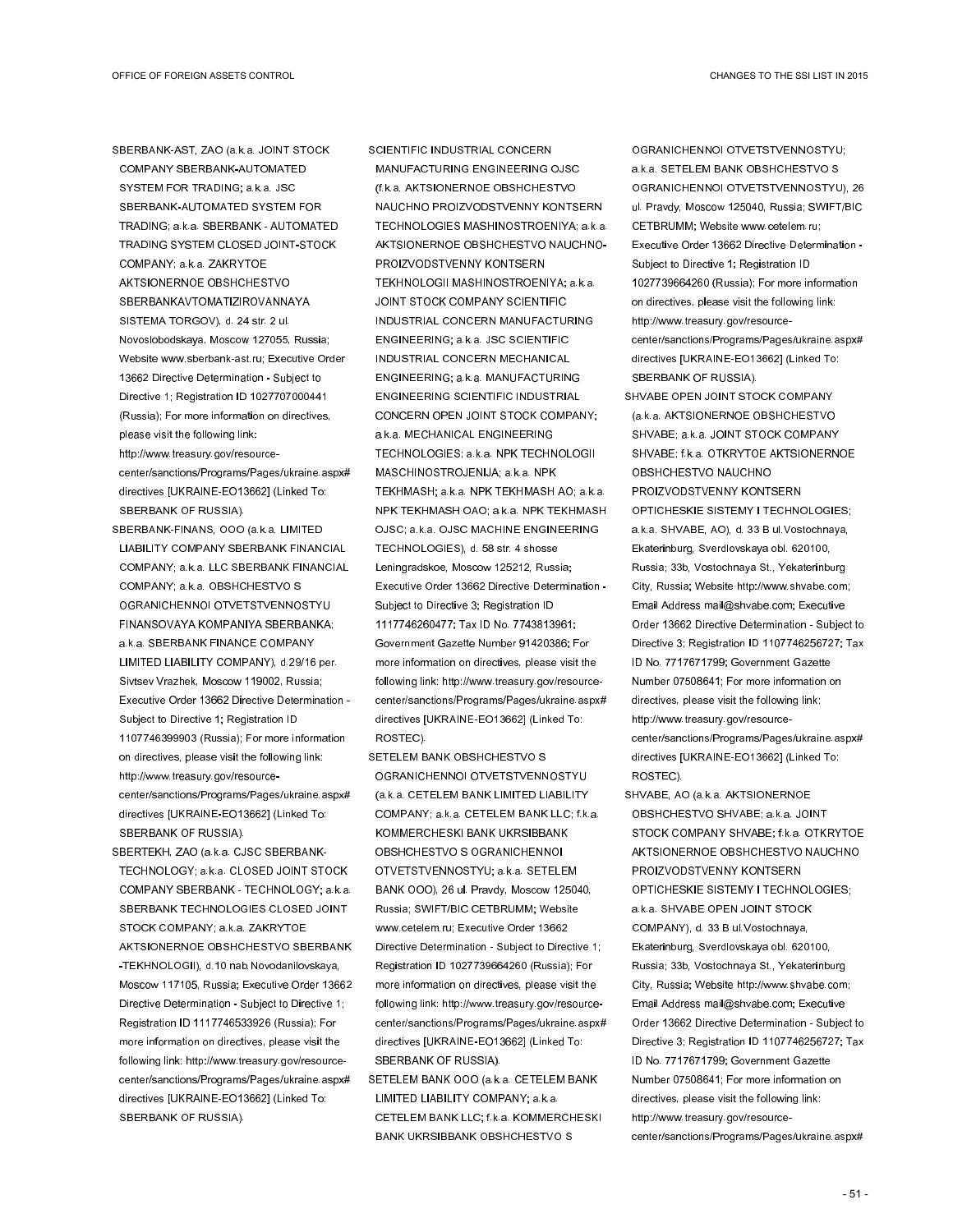directives [UKRAINE-EO13662] (Linked To: ROSTEC).

- SK SBERBANK STRAHOVANIE, LLC (a.k.a. LLC INSURANCE COMPANY SBERBANK INSURANCE; f.k.a. OBSHCHESTVO S OGRANICHENNOI OTVETSTVENNOSTYU STRAKHOVAYA KOMPANIYA SBERBANK OBSHCHEE STRAKHOVANIE; a.k.a. OBSHCHESTVO S OGRANICHENNOI OTVETSTVENNOSTYU STRAKHOVAYA KOMPANIYA SBERBANK STRAKHOVANIE; a.k.a. SBERBANK INSURANCE COMPANY LTD; a.k.a. SBERBANK STRAHOVANIE OOO SK), 42 Bolshaya Yakimanka St., b. 1-2, office 209, Moscow 119049, Russia; 7 ul. Pavlovskaya, Moscow, Russia; Executive Order 13662 Directive Determination - Subject to Directive 1; Registration ID 1147746683479 (Russia); For more information on directives, please visit the following link: http://www.treasury.gov/resourcecenter/sanctions/Programs/Pages/ukraine.aspx# directives [UKRAINE-EO13662] (Linked To:
- SBERBANK OF RUSSIA).
- SOVREMENNYE TEKHNOLOGII, OOO (a.k.a. LLC SOVREMENNYE TECHNOLOGII; a.k.a. MODERN TECHNOLOGIES LIMITED LIABILITY COMPANY; a.k.a. OBSHCHESTVO S OGRANICHENNOI OTVETSTVENNOSTYU SOVREMENNYE TEKHNOLOGII), 12a Korp. 1str 6 Pr 2-I Yuzhnoportovy, Moscow 115432, Russia; Executive Order 13662 Directive Determination - Subject to Directive 1; Registration ID 1037708040468 (Russia); For more information on directives, please visit the following link: http://www.treasury.gov/resourcecenter/sanctions/Programs/Pages/ukraine.aspx# directives [UKRAINE-EO13662] (Linked To: SBERBANK OF RUSSIA).
- SPLAV SCIENTIFIC PRODUCTION ASSOCIATION OPEN JOINT STOCK COMPANY (a.k.a. NPO SPLAV, OAO; a.k.a. OPEN JOINT-STOCK COMPANY NAUCHNO-PROIZVODSTVENNOYE OBYEDINENIYE SPLAV; a.k.a. OPEN JOINT-STOCK COMPANY SPLAV STATE AND RESEARCH PRODUCTION ASSOCIATION; a.k.a. OTKRYTOE AKTSIONERNOE OBSHCHESTVO NAUCHNO-PROIZVODSTVENNOE OBEDINENIE SPLAV), d. 33 ul. Shcheglovskaya Zaseka, Tula, Tulskaya obl. 300004, Russia; Website http://splav.org; Executive Order 13662 Directive Determination - Subject to Directive 3;

Registration ID 1127154020311; Tax ID No. 7105515987; Government Gazette Number 07504301; For more information on directives, please visit the following link: http://www.treasury.gov/resourcecenter/sanctions/Programs/Pages/ukraine.aspx# directives [UKRAINE-EO13662] (Linked To: ROSTEC).

- STANKOIMPORT FOREIGN TRADE ASSOCIATION OPEN JOINT STOCK COMPANY (a.k.a. OPEN JOINT-STOCK COMPANY FOREIGN TRADE ENTERPRISE STANKOIMPORT; a.k.a. OTKRYTOE AKTSIONERNOE OBSHCHESTVO VNESHNEEKONOMICHESKOE OBEDINENIE STANKOIMPORT; a.k.a. VO STANKOIMPORT OJSC; a.k.a. VO STANKOIMPORT, OAO), d. 34/63 ul. Obrucheva, Moscow 117342, Russia; Website www.vostankoimport.ru; Email Address info@stankoimport.ru; Executive Order 13662 Directive Determination - Subject to Directive 3; Registration ID 1047728029051; Tax ID No. 7728309982; Government Gazette Number 00225271; For more information on directives, please visit the following link:
- http://www.treasury.gov/resourcecenter/sanctions/Programs/Pages/ukraine.aspx# directives [UKRAINE-EO13662] (Linked To: ROSTEC).
- STRAKHOVOI BROKER SBERBANKA, OOO (a.k.a. LLC INSURANCE BROKER OF SBERBANK; a.k.a. OBSHCHESTVO S OGRANICHENNOI OTVETSTVENNOSTYU STRAKHOVOI BROKER SBERBANKA; a.k.a. OOO STRAKHOVOI BROKER SBERBANKA; a.k.a. SBERBANK INSURANCE BROKER LIMITED LIABILITY COMPANY), 42 Bolshaya Yakimanka St., b. 1-2, office 206, Moscow 119049, Russia; Executive Order 13662 Directive Determination - Subject to Directive 1; Registration ID 1147746683468 (Russia); For more information on directives, please visit the following link: http://www.treasury.gov/resourcecenter/sanctions/Programs/Pages/ukraine.aspx# directives [UKRAINE-EO13662] (Linked To: SBERBANK OF RUSSIA).
- SUBSIDIARY BANK SBERBANK OF RUSSIA JOINT STOCK COMPANY (a.k.a. SB SBERBANK JSC), 13/1 Al Farabi Ave., Almaty 050059, Kazakhstan; 30/26, Gogol/Kaldayakov Street, Almaty 050010, Kazakhstan; SWIFT/BIC SABRKZKA; Website www.sberbank.kz; Executive Order 13662 Directive Determination -

Subject to Directive 1; For more information on directives, please visit the following link: http://www.treasury.gov/resourcecenter/sanctions/Programs/Pages/ukraine.aspx# directives [UKRAINE-EO13662] (Linked To: SBERBANK OF RUSSIA).

SUBSIDIARY BANK SBERBANK OF RUSSIA PUBLIC JOINT-STOCK COMPANY (a.k.a. JSC SBERBANK OF RUSSIA; a.k.a. PUBLICHNE AKTSIONERNE TOVARYSTVO DOCHIRNII BANK SBERBANKU ROSII; a.k.a. SBERBANK OF RUSSIA JSC; f.k.a. SBERBANK OF RUSSIA SUBSIDIARY BANK PRIVATE JOINT STOCK COMPANY; a.k.a. SBERBANK OF RUSSIA SUBSIDIARY BANK PUBLIC JOINT STOCK COMPANY), 46, Volodymyrska street, Kyiv 01601, Ukraine; SWIFT/BIC SABRUAUK; Website www.sberbank.ua; Executive Order 13662 Directive Determination - Subject to Directive 1; Registration ID 25959784 (Ukraine); For more information on directives, please visit the following link:

http://www.treasury.gov/resourcecenter/sanctions/Programs/Pages/ukraine.aspx# directives [UKRAINE-EO13662] (Linked To: SBERBANK OF RUSSIA).

- SUBSIDIARY JSC BANK VTB (KAZAKHSTAN) (a.k.a. BANK VTB (KAZAKHSTAN), JSC; a.k.a. JOINT STOCK COMPANY VTB BANK (KAZAKHSTAN)), 28 v Timiryazeva str., Almaty 050040, Kazakhstan; 28 Timiryazev Street, Almaty 050040, Kazakhstan; SWIFT/BIC VTBAKZKZ; Website http://en.vtb-bank.kz/; Executive Order 13662 Directive Determination - Subject to Directive 1; For more information on directives, please visit the following link: http://www.treasury.gov/resourcecenter/sanctions/Programs/Pages/ukraine.aspx# directives [UKRAINE-EO13662] (Linked To: VTB BANK OAO).
- TECHNOPROMEXPORT FOREIGN ECONOMIC ASSOCIATION OPEN JOINT STOCK COMPANY (a.k.a. JOINT STOCK COMPANY FOREIGN ECONOMIC ASSOCIATION TECHNOPROMEXPORT; a.k.a. OJSC TECHNOPROMEXPORT; a.k.a. OTKRYTOE AKTSIONERNOE OBSHCHESTVO VNESHNEEKONOMICHESKOE OBEDINENIE TEKHNOPROMEKSPORT; a.k.a. TECHNOPROMEXPORT OJSC; a.k.a. VO TEKHNOPROMEKSPORT, OAO; a.k.a. "JSC TPE"), d. 15 str. 2 ul. Novy Arbat, Moscow 119019, Russia; Website http://www.tpe.ru;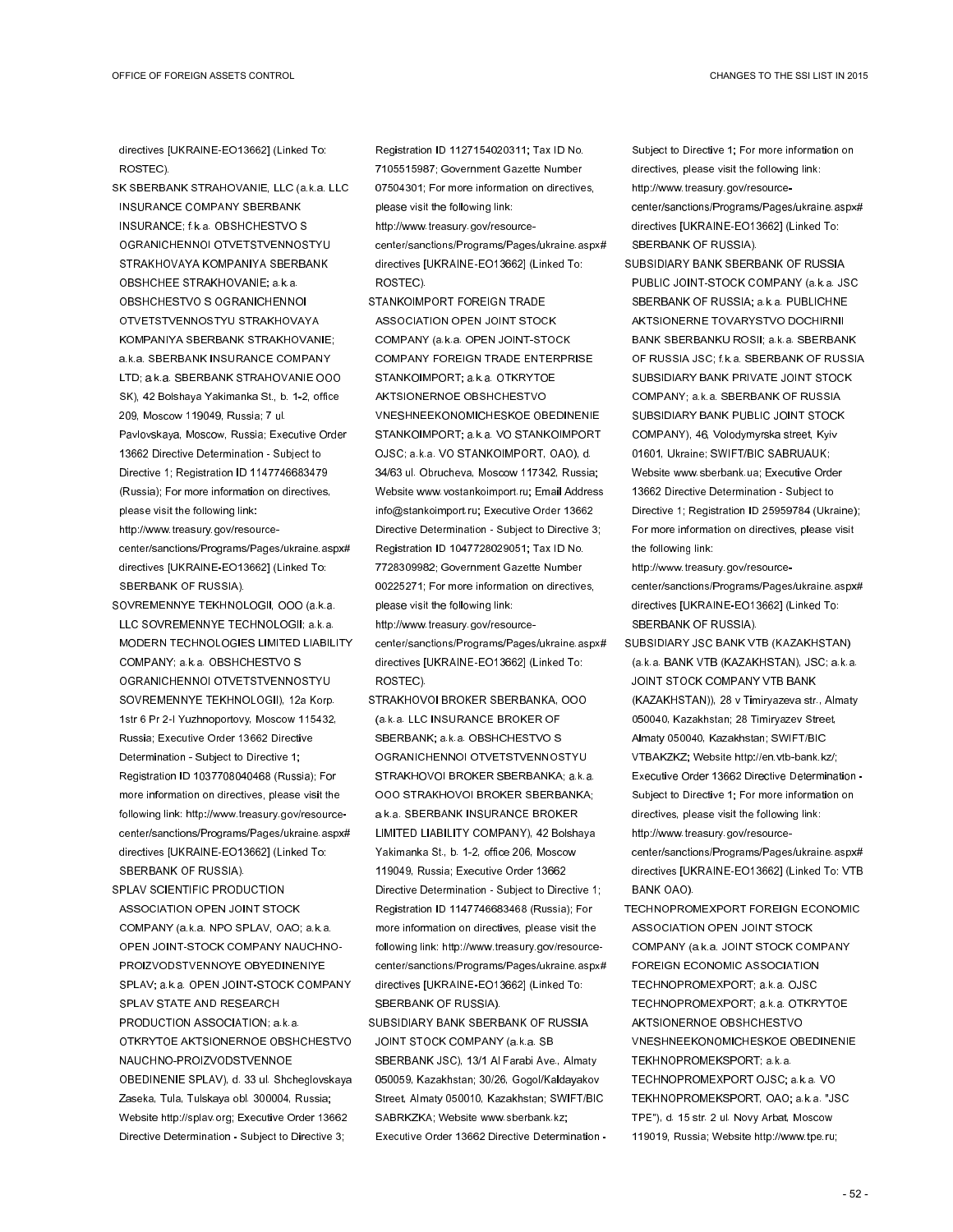Email Address inform@tpe.ru; Executive Order 13662 Directive Determination - Subject to Directive 3; Registration ID 1067746244026; Tax ID No. 7705713236; Government Gazette Number 02839043; For more information on directives, please visit the following link: http://www.treasury.gov/resourcecenter/sanctions/Programs/Pages/ukraine.aspx# directives. [UKRAINE-EO13662] (Linked To: ROSTEC).

- TECHNOPROMEXPORT OJSC (a.k.a. JOINT STOCK COMPANY FOREIGN ECONOMIC ASSOCIATION TECHNOPROMEXPORT; a.k.a. OJSC TECHNOPROMEXPORT; a.k.a. OTKRYTOE AKTSIONERNOE OBSHCHESTVO VNESHNEEKONOMICHESKOE OBEDINENIE TEKHNOPROMEKSPORT; a.k.a. TECHNOPROMEXPORT FOREIGN ECONOMIC ASSOCIATION OPEN JOINT STOCK COMPANY; a.k.a. VO TEKHNOPROMEKSPORT, OAO; a.k.a. "JSC TPE"), d. 15 str. 2 ul. Novy Arbat, Moscow 119019, Russia; Website http://www.tpe.ru; Email Address inform@tpe.ru; Executive Order 13662 Directive Determination - Subject to Directive 3; Registration ID 1067746244026; Tax ID No. 7705713236; Government Gazette Number 02839043; For more information on directives, please visit the following link: http://www.treasury.gov/resourcecenter/sanctions/Programs/Pages/ukraine.aspx# directives. [UKRAINE-EO13662] (Linked To:
- TEKHNOLOGII BEZOPASNOSTI, OAO (a.k.a. JOINT STOCK COMPANY SECURITY TECHNOLOGIES; a.k.a. OTKRYTOE AKTSIONERNOE OBSHCHESTVO TEKHNOLOGII BEZOPASNOSTI; a.k.a. "SECURITY TECHNOLOGIES"), d. 24 ul. Usacheva, Moscow 119048, Russia; Executive Order 13662 Directive Determination - Subject to Directive 3; Registration ID 1137746355405; Tax ID No. 7704833788; Government Gazette Number 17434335; For more information on directives, please visit the following link: http://www.treasury.gov/resourcecenter/sanctions/Programs/Pages/ukraine.aspx# directives [UKRAINE-EO13662] (Linked To: ROSTEC).

ROSTEC).

TSKB RM, AO (a.k.a. AKTSIONERNOE OBSHCHESTVO TSENTRALNOE KONSTRUKTORSKOE BYURO SPETSIALNYKH RADIOMATERIALOV; a.k.a. CENTRAL DESIGN BUREAU OF SPECIAL RADIO MATERIALS OPEN JOINT STOCK COMPANY; f.k.a. FEDERALNOE GOSUDARSTVENNOE UNITARNOE PREDPRIYATIE TSENTRALNOE KONSTRUKTORSKOE BYURO SPETSIALNYKH RADIOMATERIALOV; a.k.a. OPEN JOINT STOCK COMPANY TSENTRALNOYE KONSTRUKTORSKOYE BYURO SPETSIALNYKH RADIOMATERIALOV; a.k.a. OPEN JOINT-STOCK COMPANY CENTRAL DESIGN OFFICE OF RADIOMATERIALS), d.125b shosse Varshavskoe, Moscow 117587, Russia; Pr. Krasnokazarmenniy, D. 14 A, Bldg. 19, Moscow, Russia; Website www.ckbrm.nm.ru; alt. Website http://ckbrm.ru; Email Address ckbrm@nm.ru; Executive Order 13662 Directive Determination - Subject to Directive 3; Registration ID 1077746102060; Tax ID No. 7722599844; Government Gazette Number 07550073; For more information on directives, please visit the following link: http://www.treasury.gov/resourcecenter/sanctions/Programs/Pages/ukraine.aspx# directives [UKRAINE-EO13662] (Linked To: ROSTEC).

ULYANOVSK STATE DESIGN AND ENGINEERING INSTITUTE FOR AVIATION INDUSTRY OPEN JOINT STOCK COMPANY (a.k.a. OPEN JOINT-STOCK COMPANY ULYANOVSKIY GOSUDARSTVENNIY PROYEKTNO-KONSTRUKTORSKIY INSTITUT AVIATSIONNOY PROMYSHLENNOSTI; a.k.a. ULYANOVSKI GIPROAVIAPROM OAO; a.k.a. ULYANOVSKIY GIPROAVIAPROM OJSC), Street Vracha Mikhaylova, D. 34, Ulyanovsk 432010, Russia; Website http://www.ulgap.ru; Executive Order 13662 Directive Determination - Subject to Directive 3; Tax ID No. 7328046337; For more information on directives, please visit the following link:

http://www.treasury.gov/resourcecenter/sanctions/Programs/Pages/ukraine.aspx# directives [UKRAINE-EO13662] (Linked To: ROSTEC).

ULYANOVSKI GIPROAVIAPROM OAO (a.k.a. OPEN JOINT-STOCK COMPANY ULYANOVSKIY GOSUDARSTVENNIY PROYEKTNO-KONSTRUKTORSKIY INSTITUT AVIATSIONNOY PROMYSHLENNOSTI; a.k.a. ULYANOVSK STATE DESIGN AND ENGINEERING INSTITUTE FOR AVIATION INDUSTRY OPEN JOINT STOCK COMPANY;

a.k.a. ULYANOVSKIY GIPROAVIAPROM OJSC), Street Vracha Mikhaylova, D. 34, Ulyanovsk 432010, Russia; Website http://www.ulgap.ru; Executive Order 13662 Directive Determination - Subject to Directive 3; Tax ID No. 7328046337. For more information on directives, please visit the following link: http://www.treasury.gov/resourcecenter/sanctions/Programs/Pages/ukraine.aspx# directives [UKRAINE-EO13662] (Linked To: ROSTEC).

ULYANOVSKIY GIPROAVIAPROM OJSC (a.k.a. OPEN JOINT-STOCK COMPANY ULYANOVSKIY GOSUDARSTVENNIY PROYEKTNO-KONSTRUKTORSKIY INSTITUT AVIATSIONNOY PROMYSHLENNOSTI; a.k.a. ULYANOVSK STATE DESIGN AND ENGINEERING INSTITUTE FOR AVIATION INDUSTRY OPEN JOINT STOCK COMPANY; a.k.a. ULYANOVSKI GIPROAVIAPROM OAO), Street Vracha Mikhaylova, D. 34, Ulyanovsk 432010, Russia; Website http://www.ulgap.ru; Executive Order 13662 Directive Determination - Subject to Directive 3; Tax ID No. 7328046337; For more information on directives, please visit the following link:

http://www.treasury.gov/resource-

center/sanctions/Programs/Pages/ukraine.aspx# directives [UKRAINE-EO13662] (Linked To: ROSTEC).

UNITED ENGINE CORPORATION JSC (a.k.a. OBEDINENNAYA DVIGATELESTROITELNAYA KORPORATSIYA OAO; f.k.a. OTKRYTOE AKTSIONERNOE OBSHCHESTVO UPRAVLYAYUSHCHAYA KOMPANIYA OBEDINENNAYA DVIGATELESTROITELNAYA KORPORATSIYA; a.k.a. "ODK OAO"), 16 Budennogo prospekt, Moscow 105118, Russia; Website www.uk-odk.ru; Email Address info@uecrus.com; Executive Order 13662 Directive Determination - Subject to Directive 3; Registration ID 1107746081717; Tax ID No. 7731644035; Government Gazette Number 84023868; For more information on directives, please visit the following link: http://www.treasury.gov/resource-

center/sanctions/Programs/Pages/ukraine.aspx# directives [UKRAINE-EO13662] (Linked To: ROSTEC).

UNITED GEORGIAN BANK (a.k.a. JSC VTB BANK (GEORGIA); a.k.a. JSC VTB BANK GEORGIA; a.k.a. VTB BANK (GEORGIA), JSC), 14, G. Chanturia Street, Tbilisi 0114, Georgia;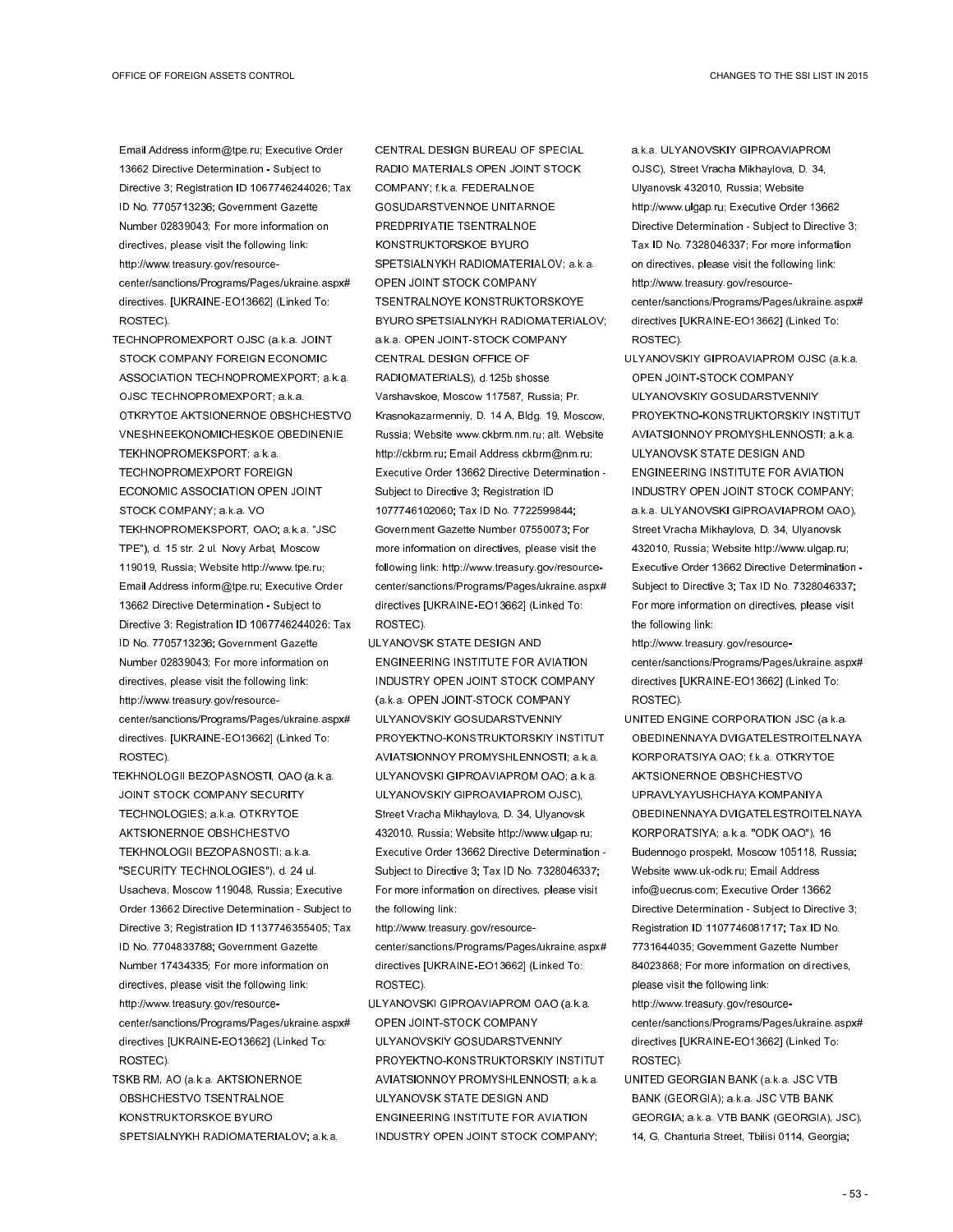- SWIFT/BIC UGEBGE22; Website www.vtb.com.ge; Executive Order 13662 Directive Determination - Subject to Directive 1; For more information on directives, please visit
- the following link: http://www.treasury.gov/resourcecenter/sanctions/Programs/Pages/ukraine.aspx#
- directives [UKRAINE-EO13662] (Linked To: VTB BANK OAO).
- UNITED INDUSTRIAL CORPORATION OBORONPROM OJSC (a.k.a. OBIEDINENNAYA PROMYSHLENNAYA KORPORATSIYA OBORONPROM OAO; a.k.a. OPK OBORONPROM; a.k.a. OPK OBORONPROM OAO; f.k.a. OTKRYTOE AKTSIONERNOE OBSHCHESTVO OBEDINENNAYA PROMYSHLENNAYA KORPORATSIYA OBORONPROM; a.k.a. UNITED INDUSTRIAL DEFENCE CORPORATION OBORONPROM), str. 141 29 Vereiskaya ul., Moscow 121357, Russia; Website www.oboronprom.com; Email Address oboronprom@oboronprom.ru; Executive Order 13662 Directive Determination - Subject to Directive 3; Registration ID 1027718000221; Tax ID No. 7718218951; Government Gazette Number 59067382; For more information on directives, please visit the following link: http://www.treasury.gov/resourcecenter/sanctions/Programs/Pages/ukraine.aspx# directives [UKRAINE-EO13662] (Linked To: ROSTEC).
- UNITED INDUSTRIAL DEFENCE CORPORATION OBORONPROM (a.k.a. OBIEDINENNAYA PROMYSHLENNAYA KORPORATSIYA OBORONPROM OAO; a.k.a. OPK OBORONPROM; a.k.a. OPK OBORONPROM OAO; f.k.a. OTKRYTOE AKTSIONERNOE OBSHCHESTVO OBEDINENNAYA PROMYSHLENNAYA KORPORATSIYA OBORONPROM; a.k.a. UNITED INDUSTRIAL CORPORATION OBORONPROM OJSC), str. 141 29 Vereiskaya ul., Moscow 121357, Russia; Website www.oboronprom.com; Email Address oboronprom@oboronprom.ru; Executive Order 13662 Directive Determination - Subject to Directive 3; Registration ID 1027718000221; Tax ID No. 7718218951; Government Gazette Number 59067382; For more information on directives, please visit the following link: http://www.treasury.gov/resourcecenter/sanctions/Programs/Pages/ukraine.aspx#

directives [UKRAINE-EO13662] (Linked To: ROSTEC).

- UNITED INSTRUMENT MANUFACTURING CORPORATION (a.k.a. JSC-UNITED-INSTRUMENT-MANUFACTURING-CORPORATION; a.k.a. "UIMC"), Vereiskaya 29, str. 141, Moscow 121357, Russia; 29 / 141 Verejskaya Street, Moscow 121357, Russia; Website http://www.opkrt.ru; Email Address info@opkrt.ru; Executive Order 13662 Directive Determination - Subject to Directive 3; For more information on directives, please visit the following link: http://www.treasury.gov/resourcecenter/sanctions/Programs/Pages/ukraine.aspx# directives [UKRAINE-EO13662] (Linked To: ROSTEC).
- VERTOLETY ROSSII (a.k.a. OPEN JOINT STOCK COMPANY RUSSIAN HELICOPTERS; a.k.a. RUSSIAN HELICOPTERS JOINT STOCK COMPANY; a.k.a. VERTOLETY ROSSII AO), 12 Krasnopresnenskaya naberezhnaya, Moscow 123610, Russia; Entrance 9, 12, Krasnopresnenskaya emb., Moscow 123610, Russia; podezd 9, etazh 21 12 Krasnopresnenskaya nab., Moscow 123610, Russia; Website www.russianhelicopters.aero; Email Address info@rus-helicopters.com; Executive Order 13662 Directive Determination - Subject to Directive 3; Registration ID 1077746003334; Tax ID No. 7731559044; Government Gazette Number 98927243; For more information on directives, please visit the following link: http://www.treasury.gov/resourcecenter/sanctions/Programs/Pages/ukraine.aspx# directives [UKRAINE-EO13662] (Linked To: ROSTEC).
- VERTOLETY ROSSII AO (a.k.a. OPEN JOINT STOCK COMPANY RUSSIAN HELICOPTERS: a.k.a. RUSSIAN HELICOPTERS JOINT STOCK COMPANY; a.k.a. VERTOLETY ROSSII), 12 Krasnopresnenskaya naberezhnaya, Moscow 123610, Russia; Entrance 9, 12, Krasnopresnenskaya emb., Moscow 123610, Russia; podezd 9, etazh 21 12 Krasnopresnenskaya nab., Moscow 123610, Russia; Website www.russianhelicopters.aero; Email Address info@rus-helicopters.com; Executive Order 13662 Directive Determination - Subject to Directive 3; Registration ID 1077746003334; Tax ID No. 7731559044; Government Gazette Number 98927243; For more information on directives, please visit the following link: http://www.treasury.gov/resource-

center/sanctions/Programs/Pages/ukraine.aspx# directives [UKRAINE-EO13662] (Linked To: ROSTEC).

- VO STANKOIMPORT OJSC (a.k.a. OPEN JOINT-STOCK COMPANY FOREIGN TRADE ENTERPRISE STANKOIMPORT; a.k.a. OTKRYTOE AKTSIONERNOE OBSHCHESTVO VNESHNEEKONOMICHESKOE OBEDINENIE STANKOIMPORT; a.k.a. STANKOIMPORT FOREIGN TRADE ASSOCIATION OPEN JOINT STOCK COMPANY; a.k.a. VO STANKOIMPORT, OAO), d. 34/63 ul. Obrucheva, Moscow 117342, Russia; Website www.vostankoimport.ru; Email Address info@stankoimport.ru; Executive Order 13662 Directive Determination - Subject to Directive 3; Registration ID 1047728029051; Tax ID No. 7728309982; Government Gazette Number 00225271; For more information on directives, please visit the following link:
- http://www.treasury.gov/resourcecenter/sanctions/Programs/Pages/ukraine.aspx# directives [UKRAINE-EO13662] (Linked To: ROSTEC).
- VO STANKOIMPORT, OAO (a.k.a. OPEN JOINT-STOCK COMPANY FOREIGN TRADE ENTERPRISE STANKOIMPORT; a.k.a. OTKRYTOE AKTSIONERNOE OBSHCHESTVO VNESHNEEKONOMICHESKOE OBEDINENIE STANKOIMPORT; a.k.a. STANKOIMPORT FOREIGN TRADE ASSOCIATION OPEN JOINT STOCK COMPANY; a.k.a. VO STANKOIMPORT OJSC), d. 34/63 ul. Obrucheva, Moscow 117342, Russia; Website www.vostankoimport.ru; Email Address info@stankoimport.ru; Executive Order 13662 Directive Determination - Subject to Directive 3; Registration ID 1047728029051; Tax ID No. 7728309982; Government Gazette Number 00225271; For more information on directives, please visit the following link: http://www.treasury.gov/resource-
- center/sanctions/Programs/Pages/ukraine.aspx# directives [UKRAINE-EO13662] (Linked To: ROSTEC).
- VO TEKHNOPROMEKSPORT, OAO (a.k.a. JOINT STOCK COMPANY FOREIGN ECONOMIC ASSOCIATION TECHNOPROMEXPORT; a.k.a. OJSC TECHNOPROMEXPORT; a.k.a. OTKRYTOE AKTSIONERNOE OBSHCHESTVO VNESHNEEKONOMICHESKOE OBEDINENIE TEKHNOPROMEKSPORT; a.k.a.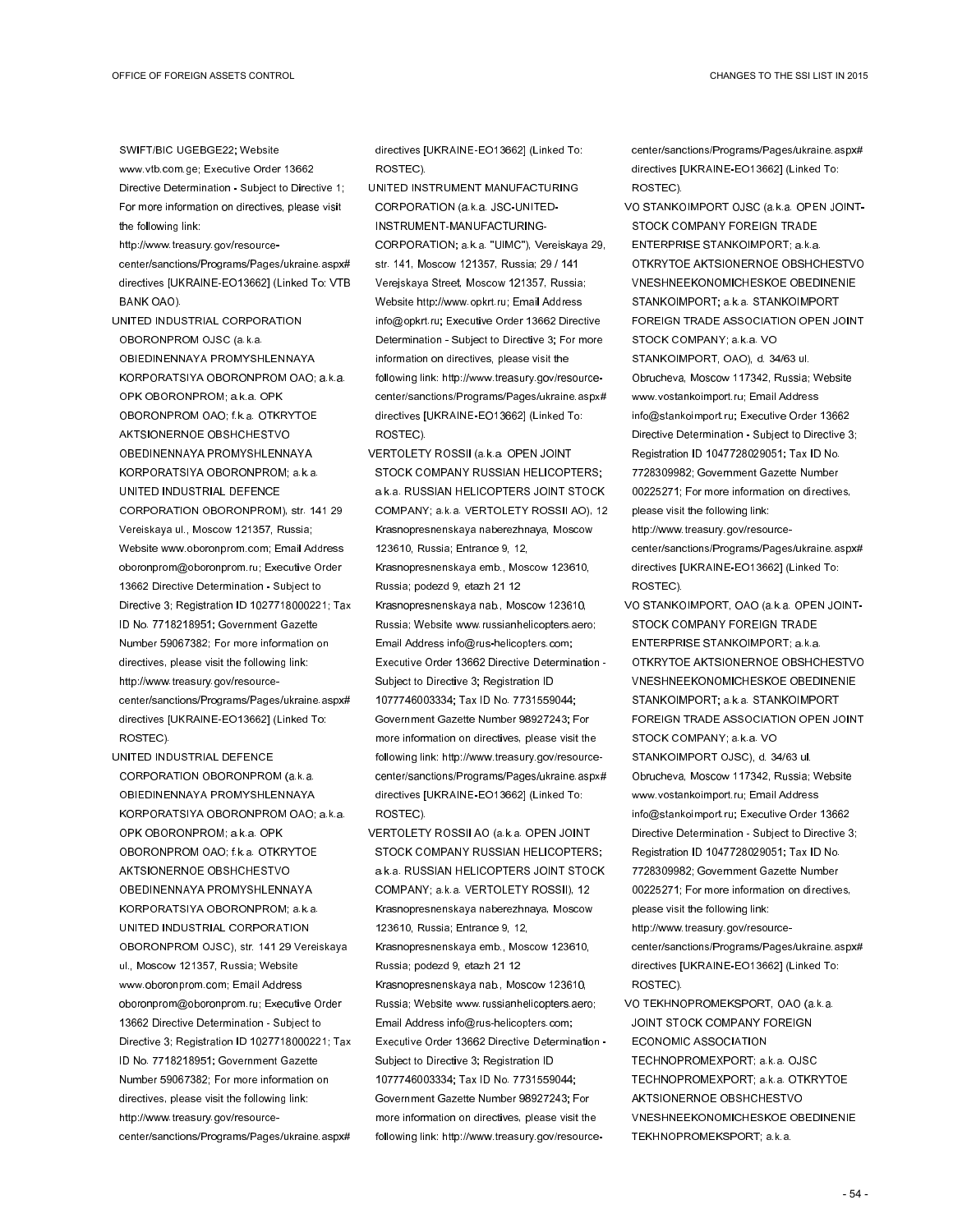TECHNOPROMEXPORT FOREIGN ECONOMIC ASSOCIATION OPEN JOINT STOCK COMPANY; a.k.a.

- TECHNOPROMEXPORT OJSC; a.k.a. "JSC TPE"), d. 15 str. 2 ul. Novy Arbat, Moscow 119019, Russia; Website http://www.tpe.ru; Email Address inform@tpe.ru; Executive Order 13662 Directive Determination - Subject to Directive 3; Registration ID 1067746244026; Tax ID No. 7705713236; Government Gazette Number 02839043; For more information on directives, please visit the following link: http://www.treasury.gov/resourcecenter/sanctions/Programs/Pages/ukraine.aspx# directives. [UKRAINE-EO13662] (Linked To: ROSTEC).
- VTB 24 JSC (f.k.a. BANK VTB 24 (ZAKRYTOE AKTSIONERNOE OBSHCHESTVO); a.k.a. BANK VTB 24 CLOSED JOINT STOCK COMPANY; a.k.a. BANK VTB 24 PUBLIC JOINT STOCK COMPANY; a.k.a. BANK VTB 24 PUBLICHNOE AKTSIONERNOE OBSHCHESTVO; a.k.a. VTB 24 PAO), d. 35 ul. Myasnitskaya, Moscow 101000, Russia; SWIFT/BIC CBGURUMM; Website www.vtb24.ru; Executive Order 13662 Directive Determination - Subject to Directive 1; Registration ID 1027739207462 (Russia); For more information on directives, please visit the following link: http://www.treasury.gov/resourcecenter/sanctions/Programs/Pages/ukraine.aspx# directives [UKRAINE-EO13662] (Linked To: VTB BANK OAO).
- VTB 24 PAO (f.k.a. BANK VTB 24 (ZAKRYTOE AKTSIONERNOE OBSHCHESTVO); a.k.a. BANK VTB 24 CLOSED JOINT STOCK COMPANY; a.k.a. BANK VTB 24 PUBLIC JOINT STOCK COMPANY; a.k.a. BANK VTB 24 PUBLICHNOE AKTSIONERNOE OBSHCHESTVO; a.k.a. VTB 24 JSC), d. 35 ul. Myasnitskaya, Moscow 101000, Russia; SWIFT/BIC CBGURUMM; Website www.vtb24.ru; Executive Order 13662 Directive Determination - Subject to Directive 1; Registration ID 1027739207462 (Russia); For more information on directives, please visit the following link: http://www.treasury.gov/resourcecenter/sanctions/Programs/Pages/ukraine.aspx# directives [UKRAINE-EO13662] (Linked To: VTB BANK OAO).
- VTB AFRICA (a.k.a. BANCO VTB AFRICA, S.A.), 22, Rua da Missao, Luanda, Angola; SWIFT/BIC VTBLAOLU; Website www.vtb.ao; Executive

Order 13662 Directive Determination - Subject to Directive 1; For more information on directives, please visit the following link: http://www.treasury.gov/resource-

center/sanctions/Programs/Pages/ukraine.aspx# directives [UKRAINE-EO13662] (Linked To: VTB BANK OAO).

- VTB BANK (ARMENIA) CJSC (f.k.a. SAVINGS BANK OF THE REPUBLIC OF ARMENIA; a.k.a. VTB BANK (ARMENIA), CJSC), 46 Ul Nalbandyan, Yerevan 375010, Armenia; SWIFT/BIC ARMJAM22; Website www.vtb.am; Executive Order 13662 Directive Determination - Subject to Directive 1; For more information on directives, please visit the following link: http://www.treasury.gov/resourcecenter/sanctions/Programs/Pages/ukraine.aspx# directives [UKRAINE-EO13662] (Linked To: VTB BANK OAO).
- VTB BANK (ARMENIA), CJSC (f.k.a. SAVINGS BANK OF THE REPUBLIC OF ARMENIA; a.k.a. VTB BANK (ARMENIA) CJSC), 46 Ul Nalbandyan, Yerevan 375010, Armenia; SWIFT/BIC ARMJAM22; Website www.vtb.am; Executive Order 13662 Directive Determination - Subject to Directive 1; For more information on directives, please visit the following link: http://www.treasury.gov/resourcecenter/sanctions/Programs/Pages/ukraine.aspx# directives [UKRAINE-EO13662] (Linked To: VTB BANK OAO).
- VTB BANK (AUSTRIA) AG, Parking 6, PO Box 560, Vienna 1010, Austria; SWIFT/BIC DOBAATWW; Website www.vtb.at; Executive Order 13662 Directive Determination - Subject to Directive 1; Registration ID FN 117595 i; For more information on directives, please visit the following link: http://www.treasury.gov/resourcecenter/sanctions/Programs/Pages/ukraine.aspx# directives [UKRAINE-EO13662] (Linked To: VTB BANK OAO).
- VTB BANK (AZERBAIJAN), OJSC (a.k.a. BANK VTB (AZERBAIJAN) OJSC; a.k.a. JSC VTB BANK (AZERBAIJAN); f.k.a. OJSC AF BANK), 38 Khatai ave. Nasimi district, Baku AZ 1008, Azerbaijan; 60, Samed Vurgun str, Baku 1022, Azerbaijan; SWIFT/BIC VTBAAZ22; Website http://en.vtb.az/; Executive Order 13662 Directive Determination - Subject to Directive 1; For more information on directives, please visit the following link:

http://www.treasury.gov/resourcecenter/sanctions/Programs/Pages/ukraine.aspx# directives [UKRAINE-EO13662] (Linked To: VTB BANK OAO).

- VTB BANK (BELARUS) (f.k.a. CJSC SLAVNEFTEBANK; a.k.a. CJSC VTB BANK (BELARUS); a.k.a. VTB BANK (BELARUS) CLOSED JOINT STOCK COMPANY; a.k.a. VTB BANK (BELARUS), CJSC), 14, Moskovskaya Street, Minsk 220007, Belarus; SWIFT/BIC SLANBY22; Website www.vtb-bank.by; Executive Order 13662 Directive Determination - Subject to Directive 1; For more information on directives, please visit the following link: http://www.treasury.gov/resourcecenter/sanctions/Programs/Pages/ukraine.aspx# directives [UKRAINE-EO13662] (Linked To: VTB BANK OAO).
- VTB BANK (BELARUS) CLOSED JOINT STOCK COMPANY (f.k.a. CJSC SLAVNEFTEBANK; a.k.a. CJSC VTB BANK (BELARUS); a.k.a. VTB BANK (BELARUS); a.k.a. VTB BANK (BELARUS), CJSC), 14, Moskovskaya Street, Minsk 220007, Belarus; SWIFT/BIC SLANBY22; Website www.vtb-bank.by; Executive Order 13662 Directive Determination - Subject to Directive 1; For more information on directives, please visit the following link: http://www.treasury.gov/resource-

center/sanctions/Programs/Pages/ukraine.aspx# directives [UKRAINE-EO13662] (Linked To: VTB BANK OAO).

VTB BANK (BELARUS), CJSC (f.k.a. CJSC SLAVNEFTEBANK; a.k.a. CJSC VTB BANK (BELARUS); a.k.a. VTB BANK (BELARUS); a.k.a. VTB BANK (BELARUS) CLOSED JOINT STOCK COMPANY), 14, Moskovskaya Street, Minsk 220007, Belarus; SWIFT/BIC SLANBY22; Website www.vtb-bank.by; Executive Order 13662 Directive Determination - Subject to Directive 1; For more information on directives, please visit the following link: http://www.treasury.gov/resource-

center/sanctions/Programs/Pages/ukraine.aspx# directives [UKRAINE-EO13662] (Linked To: VTB BANK OAO).

VTB BANK (GEORGIA), JSC (a.k.a. JSC VTB BANK (GEORGIA); a.k.a. JSC VTB BANK GEORGIA; f.k.a. UNITED GEORGIAN BANK), 14, G. Chanturia Street, Tbilisi 0114, Georgia; SWIFT/BIC UGEBGE22; Website www.vtb.com.ge; Executive Order 13662 Directive Determination - Subject to Directive 1; For more information on directives, please visit the following link: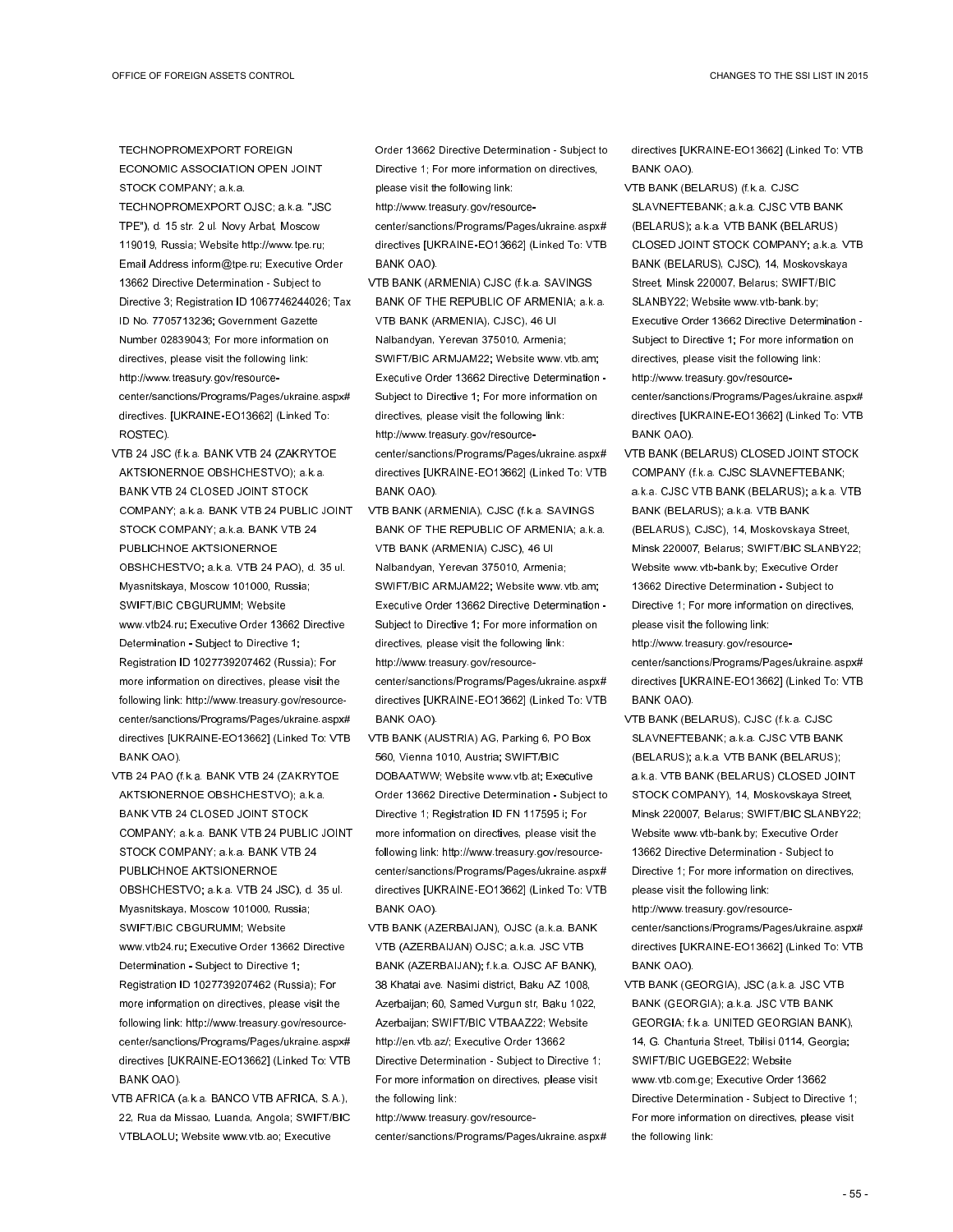http://www.treasury.gov/resourcecenter/sanctions/Programs/Pages/ukraine.aspx# directives [UKRAINE-EO13662] (Linked To: VTB BANK OAO).

- VTB BANK JSC BELGRADE (f.k.a. MOSKOVSKA BANKA AD; a.k.a. VTB BANKA AD BEOGRAD), 2 Balkanska street, Belgrade 11 000, Serbia; SWIFT/BIC MBBGRSBG; Website www.vtbbanka.rs; Executive Order 13662 Directive Determination - Subject to Directive 1;
- For more information on directives, please visit the following link:
- http://www.treasury.gov/resourcecenter/sanctions/Programs/Pages/ukraine.aspx# directives [UKRAINE-EO13662] (Linked To: VTB BANK OAO).
- VTB BANK, PJSC (a.k.a. PJSC VTB BANK (KIEV); a.k.a. PUBLICHNE AKTSIONERNE TOVARYSTVO VTB BANK; a.k.a. PUBLIC-JOINT STOCK COMPANY VTB BANK (UKRAINE); a.k.a. VTB BANK, PJSC (UKRAINE); a.k.a. VTB BANK, PUBLIC JOINT STOCK COMPANY), 8/26, Shevchenka boulevard/Pushkinska street, Kyiv 01004, Ukraine; 8/26 Pushkinskaya str/Shevchenko bulvr, Kiev 01004, Ukraine; SWIFT/BIC VTBRUAUK; Website www.vtb.com.ua;
- Executive Order 13662 Directive Determination Subject to Directive 1; Government Gazette Number 14359319 (Ukraine); For more information on directives, please visit the following link: http://www.treasury.gov/resourcecenter/sanctions/Programs/Pages/ukraine.aspx# directives [UKRAINE-EO13662] (Linked To: VTB BANK OAO).
- VTB BANK, PJSC (UKRAINE) (a.k.a. PJSC VTB BANK (KIEV); a.k.a. PUBLICHNE AKTSIONERNE TOVARYSTVO VTB BANK; a.k.a. PUBLIC-JOINT STOCK COMPANY VTB BANK (UKRAINE); a.k.a. VTB BANK, PJSC; a.k.a. VTB BANK, PUBLIC JOINT STOCK COMPANY), 8/26, Shevchenka boulevard/Pushkinska street, Kyiv 01004, Ukraine; 8/26 Pushkinskaya str/Shevchenko bulvr, Kiev 01004, Ukraine; SWIFT/BIC VTBRUAUK; Website www.vtb.com.ua; Executive Order 13662 Directive Determination - Subject to Directive 1; Government Gazette Number 14359319 (Ukraine); For more information on directives, please visit the following link: http://www.treasury.gov/resource-

center/sanctions/Programs/Pages/ukraine.aspx#

directives [UKRAINE-EO13662] (Linked To: VTB BANK OAO).

- VTB BANK, PUBLIC JOINT STOCK COMPANY (a.k.a. PJSC VTB BANK (KIEV); a.k.a. PUBLICHNE AKTSIONERNE TOVARYSTVO VTB BANK; a.k.a. PUBLIC-JOINT STOCK COMPANY VTB BANK (UKRAINE); a.k.a. VTB BANK, PJSC; a.k.a. VTB BANK, PJSC (UKRAINE)), 8/26, Shevchenka boulevard/Pushkinska street, Kyiv 01004, Ukraine; 8/26 Pushkinskaya str/Shevchenko bulvr, Kiev 01004, Ukraine; SWIFT/BIC VTBRUAUK; Website www.vtb.com.ua; Executive Order 13662 Directive Determination - Subject to Directive 1; Government Gazette Number 14359319 (Ukraine); For more information on directives, please visit the following link: http://www.treasury.gov/resourcecenter/sanctions/Programs/Pages/ukraine.aspx# directives [UKRAINE-EO13662] (Linked To: VTB BANK OAO).
- VTB BANKA AD BEOGRAD (f.k.a. MOSKOVSKA BANKA AD; a.k.a. VTB BANK JSC
- BELGRADE), 2 Balkanska street, Belgrade 11 000, Serbia; SWIFT/BIC MBBGRSBG; Website www.vtbbanka.rs; Executive Order 13662 Directive Determination - Subject to Directive 1; For more information on directives, please visit the following link:
- http://www.treasury.gov/resourcecenter/sanctions/Programs/Pages/ukraine.aspx# directives [UKRAINE-EO13662] (Linked To: VTB BANK OAO).
- VTB CAPITAL HOLDING CJSC (a.k.a. HOLDING VTB CAPITAL, CJSC; a.k.a. KHOLDING VTB KAPITAL ZAKRYTOE AKTSIONERNOE OBSHCHESTVO; a.k.a. VTB CAPITAL HOLDING ZAO), 12 Presnenskaya nab., Moscow 123100, Russia; Website http://vtbcapital.com; Executive Order 13662 Directive Determination - Subject to Directive 1; Registration ID 1097746344596 (Russia); For more information on directives, please visit the following link: http://www.treasury.gov/resourcecenter/sanctions/Programs/Pages/ukraine.aspx# directives [UKRAINE-EO13662] (Linked To: VTB BANK OAO).
- VTB CAPITAL HOLDING ZAO (a.k.a. HOLDING VTB CAPITAL, CJSC; a.k.a. KHOLDING VTB KAPITAL ZAKRYTOE AKTSIONERNOE OBSHCHESTVO; a.k.a. VTB CAPITAL HOLDING CJSC), 12 Presnenskaya nab., Moscow 123100, Russia; Website

http://vtbcapital.com; Executive Order 13662 Directive Determination - Subject to Directive 1; Registration ID 1097746344596 (Russia); For more information on directives, please visit the following link: http://www.treasury.gov/resourcecenter/sanctions/Programs/Pages/ukraine.aspx# directives [UKRAINE-EO13662] (Linked To: VTB BANK OAO).

- VTB DC, LTD, Room 47, office XIV, 8 Brestskaya Street, Moscow 125047, Russia; Executive Order 13662 Directive Determination - Subject to Directive 1; For more information on directives, please visit the following link:
- http://www.treasury.gov/resourcecenter/sanctions/Programs/Pages/ukraine.aspx# directives [UKRAINE-EO13662] (Linked To: VTB BANK OAO).
- VTB FACTORING LIMITED (a.k.a. OBSHCHESTVO S OGRANICHENNOI OTVETSTVENNOSTYU VTB FAKTORING; a.k.a. VTB FACTORING, LTD; a.k.a. VTB FAKTORING, OOO), d. 52 str. 1 nab.Kosmodamianskaya, Moscow 115054, Russia; Website www.vtbf.ru; Executive Order 13662 Directive Determination - Subject to Directive 1; Registration ID 5087746611145 (Russia); For more information on directives, please visit the following link: http://www.treasury.gov/resourcecenter/sanctions/Programs/Pages/ukraine.aspx# directives [UKRAINE-EO13662] (Linked To: VTB BANK OAO).
- VTB FACTORING, LTD (a.k.a. OBSHCHESTVO S OGRANICHENNOI OTVETSTVENNOSTYU VTB FAKTORING; a.k.a. VTB FACTORING LIMITED; a.k.a. VTB FAKTORING, OOO), d. 52 str. 1 nab.Kosmodamianskaya, Moscow 115054, Russia; Website www.vtbf.ru; Executive Order 13662 Directive Determination - Subject to Directive 1; Registration ID 5087746611145 (Russia); For more information on directives, please visit the following link:
- http://www.treasury.gov/resourcecenter/sanctions/Programs/Pages/ukraine.aspx# directives [UKRAINE-EO13662] (Linked To: VTB BANK OAO).
- VTB FAKTORING, OOO (a.k.a. OBSHCHESTVO S OGRANICHENNOI OTVETSTVENNOSTYU VTB FAKTORING; a.k.a. VTB FACTORING LIMITED; a.k.a. VTB FACTORING, LTD), d. 52 str. 1 nab.Kosmodamianskaya, Moscow 115054, Russia; Website www.vtbf.ru; Executive Order 13662 Directive Determination - Subject to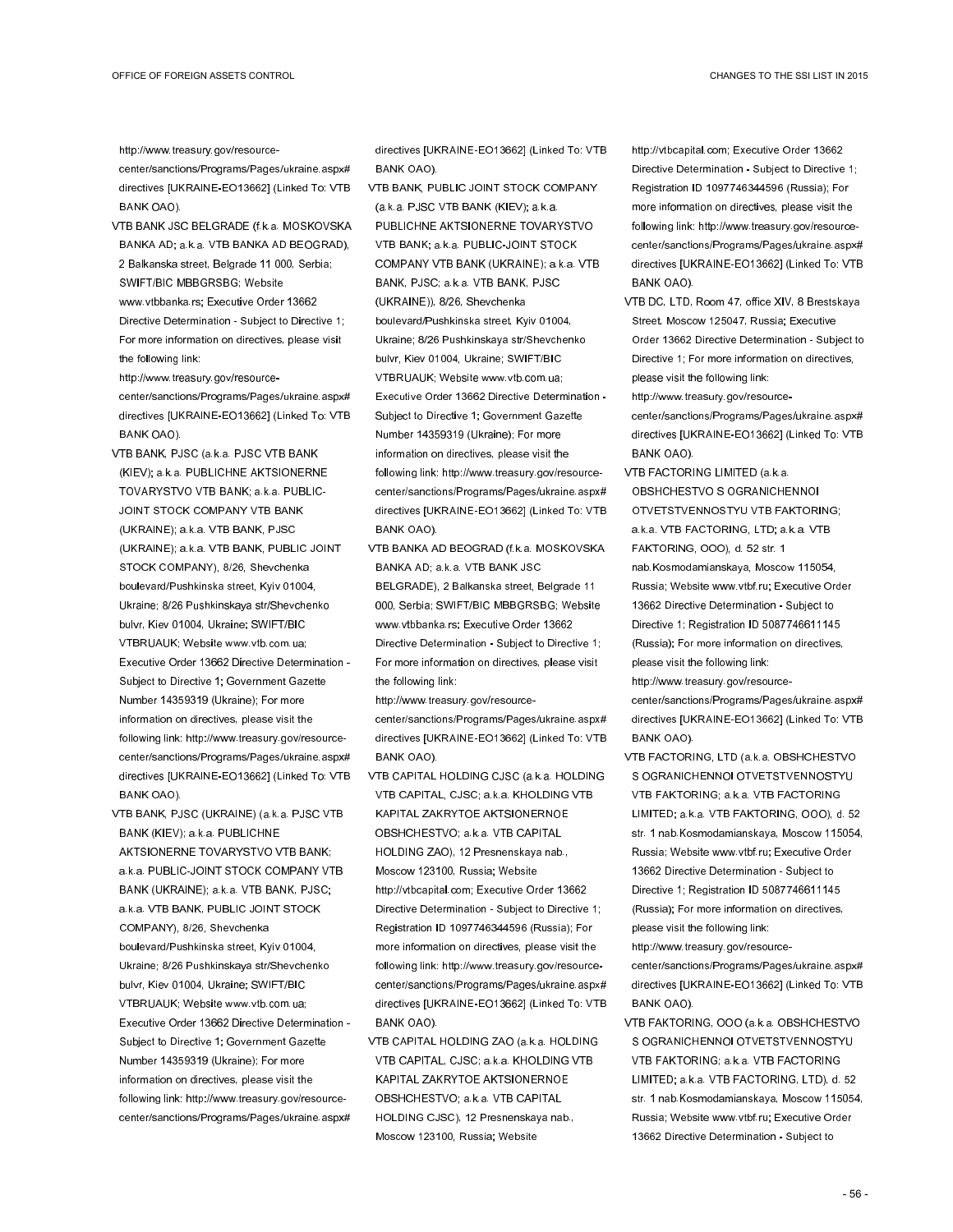Directive 1; Registration ID 5087746611145 (Russia); For more information on directives, please visit the following link:

http://www.treasury.gov/resource-

center/sanctions/Programs/Pages/ukraine.aspx# directives [UKRAINE-EO13662] (Linked To: VTB BANK OAO).

- VTB INSURANCE LIMITED (a.k.a. INSURANCE COMPANY VTB-INSURANCE LIMITED; a.k.a. INSURANCE COMPANY VTB-INSURANCE, LTD; f.k.a. OBSHCHESTVO S OGRANICHENNOI OTVETSTVENNOSTYU STRAKHOVOI KAPITAL; a.k.a. VTB STRAKHOVANIE SK OOO; a.k.a. VTB STRAKHOVANIE STRAKHOVAYA KOMPANIYA OOO), str. 1 8 Chistoprudnyy bulvar, Moscow 101000, Russia; Website www.vtbins.ru; Executive Order 13662 Directive Determination - Subject to Directive 1; Registration ID 1027700462514 (Russia); For more information on directives, please visit the following link: http://www.treasury.gov/resourcecenter/sanctions/Programs/Pages/ukraine.aspx# directives [UKRAINE-EO13662] (Linked To: VTB BANK OAO).
- VTB LEASING OPEN JOINT-STOCK COMPANY (a.k.a. JSC VTB LEASING; a.k.a. VTB LIZING, OAO; a.k.a. VTB LIZING, OTKRYTOE AKTSIONERNOE OBSHCHESTVO; a.k.a. VTB-LEASING, OJSC), 2nd Volkonskiy pereulok 10, Moscow 127473, Russia; 43 str. 1 ul. Vorontsovskaya, Moscow 109147, Russia; Website www.vtb-leasing.ru; Executive Order 13662 Directive Determination - Subject to Directive 1; Registration ID 1037700259244 (Russia); For more information on directives, please visit the following link: http://www.treasury.gov/resourcecenter/sanctions/Programs/Pages/ukraine.aspx# directives [UKRAINE-EO13662] (Linked To: VTB BANK OAO).
- VTB LIZING, OAO (a.k.a. JSC VTB LEASING; a.k.a. VTB LEASING OPEN JOINT-STOCK COMPANY; a.k.a. VTB LIZING, OTKRYTOE AKTSIONERNOE OBSHCHESTVO; a.k.a. VTB-LEASING, OJSC), 2nd Volkonskiy pereulok 10, Moscow 127473, Russia; 43 str. 1 ul. Vorontsovskaya, Moscow 109147, Russia; Website www.vtb-leasing.ru; Executive Order 13662 Directive Determination - Subject to Directive 1; Registration ID 1037700259244 (Russia); For more information on directives, please visit the following link:

http://www.treasury.gov/resource-

center/sanctions/Programs/Pages/ukraine.aspx# directives [UKRAINE-EO13662] (Linked To: VTB BANK OAO).

VTB LIZING, OTKRYTOE AKTSIONERNOE OBSHCHESTVO (a.k.a. JSC VTB LEASING; a.k.a. VTB LEASING OPEN JOINT-STOCK COMPANY; a.k.a. VTB LIZING, OAO; a.k.a. VTB-LEASING, OJSC), 2nd Volkonskiy pereulok 10, Moscow 127473, Russia; 43 str. 1 ul. Vorontsovskaya, Moscow 109147, Russia; Website www.vtb-leasing.ru; Executive Order 13662 Directive Determination - Subject to Directive 1; Registration ID 1037700259244 (Russia); For more information on directives, please visit the following link:

http://www.treasury.gov/resourcecenter/sanctions/Programs/Pages/ukraine.aspx# directives [UKRAINE-EO13662] (Linked To: VTB BANK OAO).

VTB NEDVIZHIMOST, OOO (a.k.a. OBSHCHESTVO S OGRANICHENNOI OTVETSTVENNOSTYU VTB NEDVIZHIMOST; a.k.a. VTB REAL ESTATE LIMITED LIABILITY COMPANY; a.k.a. VTB REAL ESTATE, LLC), d.70 ul. Mosfilmovskaya, Moscow 119590, Russia; Executive Order 13662 Directive Determination - Subject to Directive 1; Registration ID 1117746272907 (Russia); For more information on directives, please visit the following link: http://www.treasury.gov/resourcecenter/sanctions/Programs/Pages/ukraine.aspx# directives [UKRAINE-EO13662] (Linked To: VTB BANK OAO).

- VTB PENSION ADMINISTRATOR, LIMITED (a.k.a. OBSHCHESTVO S OGRANICHENNOI OTVETSTVENNOSTYU VTB PENSIONNY ADMINISTRATOR; a.k.a. VTB PENSION ADMINISTRATOR, LTD; a.k.a. VTB PENSIONNY ADMINISTRATOR, OOO), d. 52 str. 1 nab.Kosmodamianskaya, Moscow 115054, Russia; Executive Order 13662 Directive Determination - Subject to Directive 1; Registration ID 1097746178232 (Russia); For more information on directives, please visit the following link: http://www.treasury.gov/resourcecenter/sanctions/Programs/Pages/ukraine.aspx# directives [UKRAINE-EO13662] (Linked To: VTB BANK OAO).
- VTB PENSION ADMINISTRATOR, LTD (a.k.a. OBSHCHESTVO S OGRANICHENNOI OTVETSTVENNOSTYU VTB PENSIONNY ADMINISTRATOR; a.k.a. VTB PENSION

ADMINISTRATOR, LIMITED; a.k.a. VTB PENSIONNY ADMINISTRATOR, OOO), d. 52 str. 1 nab.Kosmodamianskaya, Moscow 115054, Russia; Executive Order 13662 Directive Determination - Subject to Directive 1; Registration ID 1097746178232 (Russia); For more information on directives, please visit the following link: http://www.treasury.gov/resourcecenter/sanctions/Programs/Pages/ukraine.aspx# directives [UKRAINE-EO13662] (Linked To: VTB BANK OAO).

- VTB PENSIONNY ADMINISTRATOR, OOO (a.k.a. OBSHCHESTVO S OGRANICHENNOI OTVETSTVENNOSTYU VTB PENSIONNY ADMINISTRATOR; a.k.a. VTB PENSION ADMINISTRATOR, LIMITED; a.k.a. VTB PENSION ADMINISTRATOR, LTD), d. 52 str. 1 nab.Kosmodamianskaya, Moscow 115054, Russia; Executive Order 13662 Directive Determination - Subject to Directive 1; Registration ID 1097746178232 (Russia); For more information on directives, please visit the following link: http://www.treasury.gov/resourcecenter/sanctions/Programs/Pages/ukraine.aspx# directives [UKRAINE-EO13662] (Linked To: VTB BANK OAO).
- VTB REAL ESTATE LIMITED LIABILITY COMPANY (a.k.a. OBSHCHESTVO S OGRANICHENNOI OTVETSTVENNOSTYU VTB NEDVIZHIMOST; a.k.a. VTB NEDVIZHIMOST, OOO; a.k.a. VTB REAL ESTATE, LLC), d.70 ul. Mosfilmovskaya, Moscow 119590, Russia; Executive Order 13662 Directive Determination - Subject to Directive 1; Registration ID 1117746272907 (Russia); For more information on directives, please visit the following link: http://www.treasury.gov/resourcecenter/sanctions/Programs/Pages/ukraine.aspx# directives [UKRAINE-EO13662] (Linked To: VTB BANK OAO).
- VTB REAL ESTATE, LLC (a.k.a. OBSHCHESTVO S OGRANICHENNOI OTVETSTVENNOSTYU VTB NEDVIZHIMOST; a.k.a. VTB NEDVIZHIMOST, OOO; a.k.a. VTB REAL ESTATE LIMITED LIABILITY COMPANY), d.70 ul. Mosfilmovskaya, Moscow 119590, Russia; Executive Order 13662 Directive Determination - Subject to Directive 1; Registration ID 1117746272907 (Russia); For more information on directives, please visit the following link: http://www.treasury.gov/resourcecenter/sanctions/Programs/Pages/ukraine.aspx#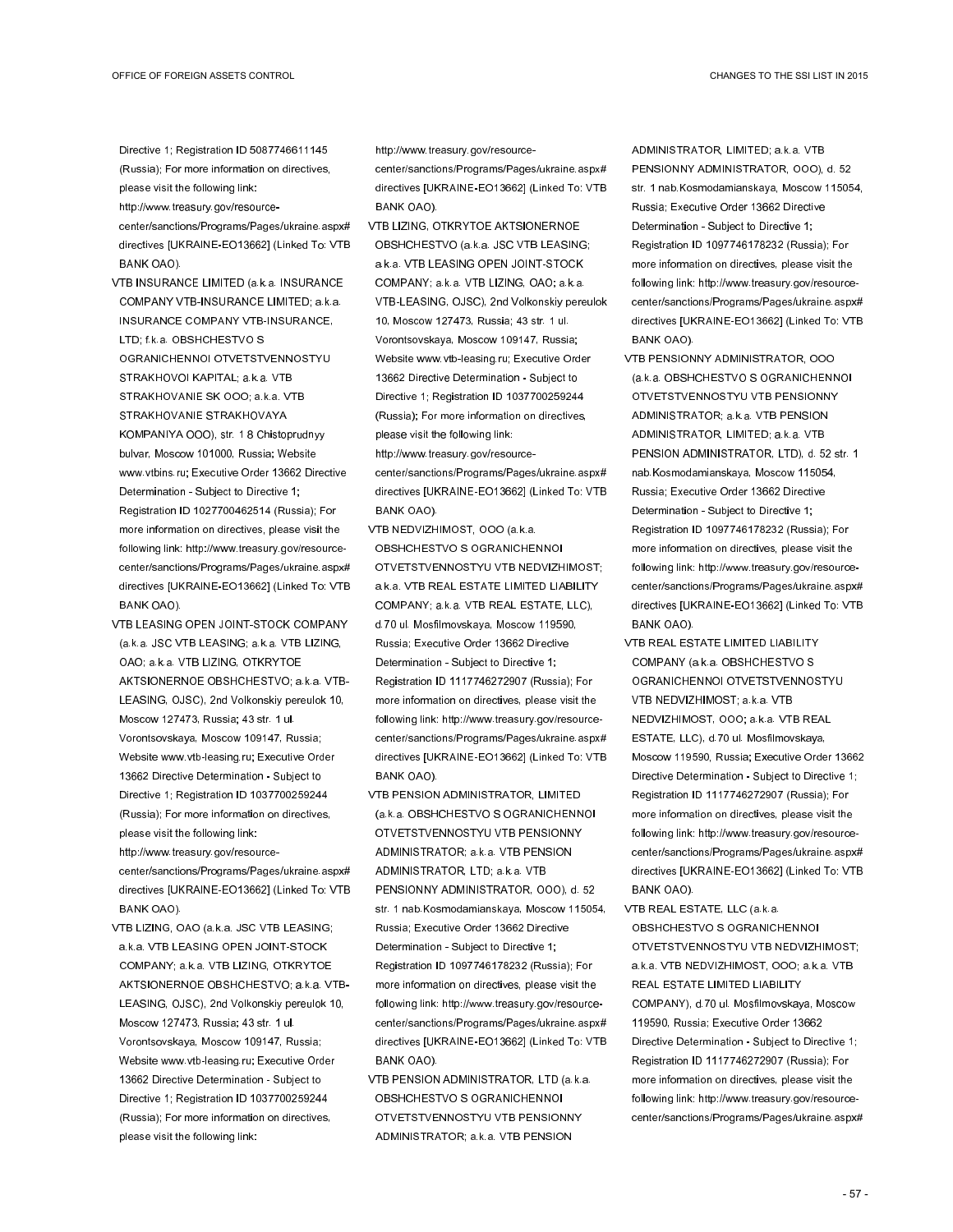directives [UKRAINE-EO13662] (Linked To: VTB BANK OAO).

VTB REGISTRAR (a.k.a. VTB REGISTRAR, CJSC), 23, Pravdy Street, Moscow 125040, Russia; Website www.vtbreg.ru; Executive Order 13662 Directive Determination - Subject to Directive 1; For more information on directives, please visit the following link:

http://www.treasury.gov/resourcecenter/sanctions/Programs/Pages/ukraine.aspx# directives [UKRAINE-EO13662] (Linked To: VTB BANK OAO).

- VTB REGISTRAR, CJSC (a.k.a. VTB REGISTRAR), 23, Pravdy Street, Moscow 125040, Russia; Website www.vtbreg.ru; Executive Order 13662 Directive Determination - Subject to Directive 1; For more information on directives, please visit the following link: http://www.treasury.gov/resourcecenter/sanctions/Programs/Pages/ukraine.aspx# directives [UKRAINE-EO13662] (Linked To: VTB BANK OAO).
- VTB SPECIALIZED DEPOSITORY, CJSC (a.k.a. CJS VTB SPECIALIZED DEPOSITORY), 35 Myasnitskaya Street, Moscow 101000, Russia; Website www.odk.ru; Executive Order 13662 Directive Determination - Subject to Directive 1; For more information on directives, please visit the following link:

http://www.treasury.gov/resourcecenter/sanctions/Programs/Pages/ukraine.aspx# directives [UKRAINE-EO13662] (Linked To: VTB BANK OAO).

- VTB STRAKHOVANIE SK OOO (a.k.a. INSURANCE COMPANY VTB-INSURANCE LIMITED; a.k.a. INSURANCE COMPANY VTB-INSURANCE, LTD; f.k.a. OBSHCHESTVO S OGRANICHENNOI OTVETSTVENNOSTYU STRAKHOVOI KAPITAL; a.k.a. VTB INSURANCE LIMITED; a.k.a. VTB STRAKHOVANIE STRAKHOVAYA KOMPANIYA OOO), str. 1 8 Chistoprudnyy bulvar, Moscow 101000, Russia; Website www.vtbins.ru; Executive Order 13662 Directive Determination - Subject to Directive 1; Registration ID 1027700462514 (Russia); For more information on directives, please visit the following link: http://www.treasury.gov/resourcecenter/sanctions/Programs/Pages/ukraine.aspx# directives [UKRAINE-EO13662] (Linked To: VTB BANK OAO).
- VTB STRAKHOVANIE STRAKHOVAYA KOMPANIYA OOO (a.k.a. INSURANCE

COMPANY VTB-INSURANCE LIMITED; a.k.a. INSURANCE COMPANY VTB-INSURANCE, LTD; f.k.a. OBSHCHESTVO S OGRANICHENNOI OTVETSTVENNOSTYU STRAKHOVOI KAPITAL; a.k.a. VTB INSURANCE LIMITED; a.k.a. VTB STRAKHOVANIE SK OOO), str. 1 8 Chistoprudnyy bulvar, Moscow 101000, Russia; Website www.vtbins.ru; Executive Order 13662 Directive Determination - Subject to Directive 1; Registration ID 1027700462514 (Russia); For more information on directives, please visit the following link: http://www.treasury.gov/resourcecenter/sanctions/Programs/Pages/ukraine.aspx# directives [UKRAINE-EO13662] (Linked To: VTB BANK OAO).

VTB-LEASING, OJSC (a.k.a. JSC VTB LEASING; a.k.a. VTB LEASING OPEN JOINT-STOCK COMPANY; a.k.a. VTB LIZING, OAO; a.k.a. VTB LIZING, OTKRYTOE AKTSIONERNOE OBSHCHESTVO), 2nd Volkonskiy pereulok 10, Moscow 127473, Russia; 43 str. 1 ul. Vorontsovskaya, Moscow 109147, Russia; Website www.vtb-leasing.ru; Executive Order 13662 Directive Determination - Subject to Directive 1; Registration ID 1037700259244 (Russia); For more information on directives, please visit the following link: http://www.treasury.gov/resource-

center/sanctions/Programs/Pages/ukraine.aspx# directives [UKRAINE-EO13662] (Linked To: VTB BANK OAO).

ZAKRYTOE AKTSIONERNOE OBSHCHESTVO NEGOSUDARSTVENNY PENSIONNY FOND SBERBANKA (a.k.a. CJSC NON-STATE PENSION FUND OF SBERBANK; f.k.a. NEGOSUDARSTVENNY PENSIONNY FOND SBERBANKA; a.k.a. NON-STATE PENSION FUND OF SBERBANK; a.k.a. NPF SBERBANKA, ZAO; a.k.a. SBERBANK PRIVATE PENSION FUND CLOSED JOINT-STOCK COMPANY), d. 31 G ul. Shabolovka, Moscow 115162, Russia; Website www.npfsberbanka.ru; Executive Order 13662 Directive Determination - Subject to Directive 1; Registration ID 1147799009160 (Russia); For more information on directives, please visit the following link: http://www.treasury.gov/resourcecenter/sanctions/Programs/Pages/ukraine.aspx# directives [UKRAINE-EO13662] (Linked To: SBERBANK OF RUSSIA).

ZAKRYTOE AKTSIONERNOE OBSHCHESTVO SBERBANK -TEKHNOLOGII (a.k.a. CJSC

SBERBANK-TECHNOLOGY; a.k.a. CLOSED JOINT STOCK COMPANY SBERBANK - TECHNOLOGY; a.k.a. SBERBANK TECHNOLOGIES CLOSED JOINT STOCK COMPANY; a.k.a. SBERTEKH, ZAO), d.10 nab.Novodanilovskaya, Moscow 117105, Russia; Executive Order 13662 Directive Determination - Subject to Directive 1; Registration ID 1117746533926 (Russia); For more information on directives, please visit the following link: http://www.treasury.gov/resourcecenter/sanctions/Programs/Pages/ukraine.aspx# directives [UKRAINE-EO13662] (Linked To: SBERBANK OF RUSSIA).

- ZAKRYTOE AKTSIONERNOE OBSHCHESTVO SBERBANKAVTOMATIZIROVANNAYA SISTEMA TORGOV (a.k.a. JOINT STOCK COMPANY SBERBANK-AUTOMATED SYSTEM FOR TRADING; a.k.a. JSC SBERBANK-AUTOMATED SYSTEM FOR TRADING; a.k.a. SBERBANK - AUTOMATED TRADING SYSTEM CLOSED JOINT-STOCK COMPANY; a.k.a. SBERBANK-AST, ZAO), d. 24 str. 2 ul. Novoslobodskaya, Moscow 127055, Russia; Website www.sberbank-ast.ru; Executive Order 13662 Directive Determination - Subject to Directive 1; Registration ID 1027707000441 (Russia); For more information on directives, please visit the following link: http://www.treasury.gov/resourcecenter/sanctions/Programs/Pages/ukraine.aspx# directives [UKRAINE-EO13662] (Linked To: SBERBANK OF RUSSIA).
- ZAKRYTOE AKTSIONERNOE OBSHCHESTVO SISTEMA HALS (a.k.a. GALS-DEVELOPMENT, OAO; a.k.a. HALS DEVELOPMENT OJSC; a.k.a. HALS-DEVELOPMENT JSC; a.k.a. HALS-DEVELOPMENT, OJSC; a.k.a. JOINT STOCK COMPANY HALS-DEVELOPMENT; a.k.a. OTKRYTOE AKTSIONERNOE OBSHCHESTVO GALS DEVELOPMENT), d. 35 str. 4 ul. Tatarskaya B, Moscow 115184, Russia; Website www.hals-development.ru; Executive Order 13662 Directive Determination - Subject to Directive 1; Registration ID 1027739002510 (Russia); For more information on directives, please visit the following link:
- http://www.treasury.gov/resourcecenter/sanctions/Programs/Pages/ukraine.aspx# directives [UKRAINE-EO13662] (Linked To: VTB BANK OAO).
- ZAO RT-OKHRANA (a.k.a. AKTSIONERNOE OBSHCHESTVO RT-OKHRANA; a.k.a. JOINT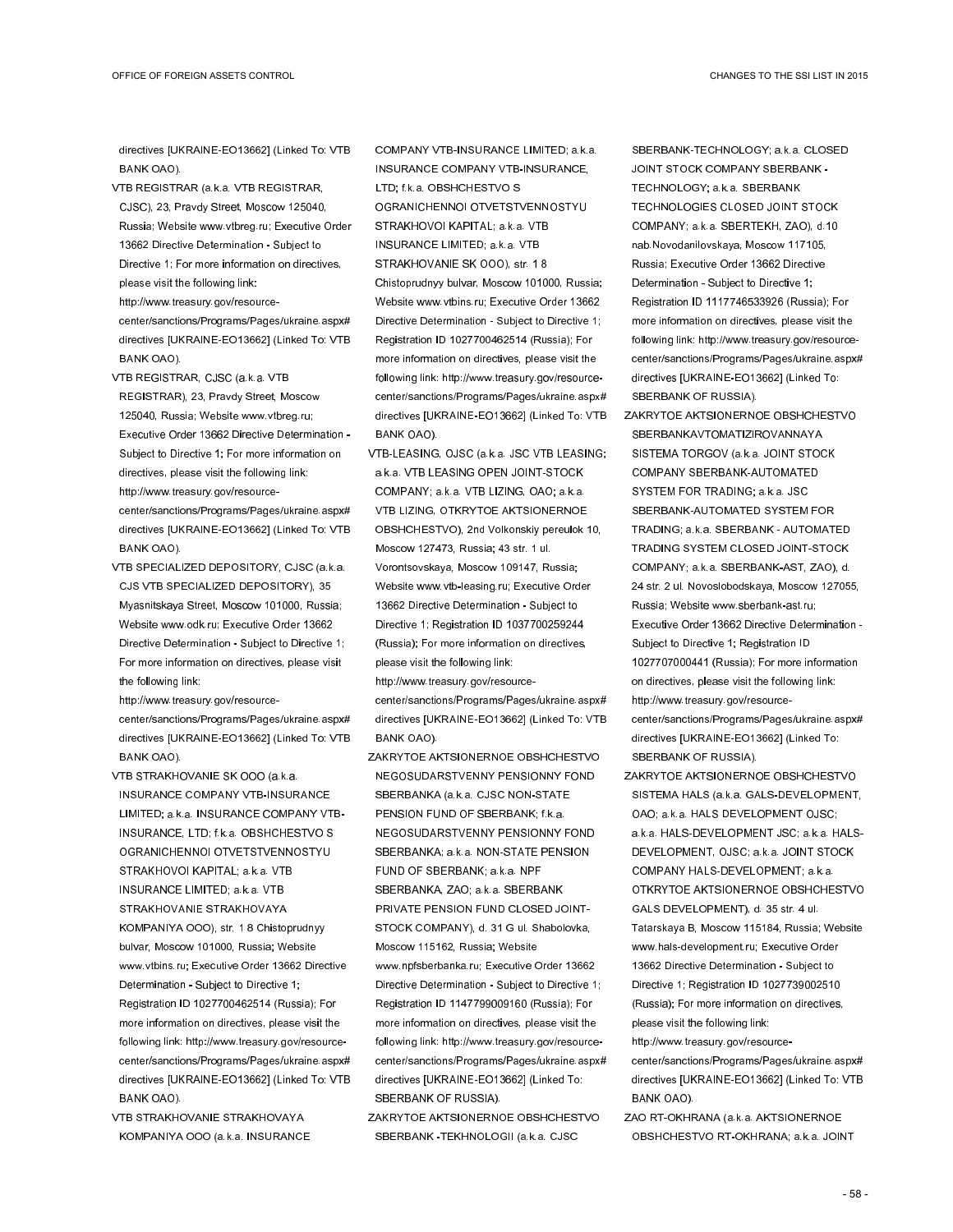STOCK COMPANY RT-GUARD; a.k.a. RT-OKHRANA; a.k.a. RT-OKHRANA ZAO; a.k.a. RT-OKHRANA, AO), d. 24 ul. Usacheva, Moscow 119048, Russia; Website http://rtguard.ru/; Executive Order 13662 Directive Determination - Subject to Directive 3; Registration ID 1107746577652; Tax ID No. 7704759968; Government Gazette Number 66902230; For more information on directives, please visit the following link: http://www.treasury.gov/resourcecenter/sanctions/Programs/Pages/ukraine.aspx# directives [UKRAINE-EO13662] (Linked To: ROSTEC).

- "HIGH PRECISION SYSTEMS" (a.k.a. HIGH PRECISION WEAPONS SCIENTIFIC PRODUCTION ASSOCIATION OPEN JOINT STOCK COMPANY; a.k.a. HIGH-PRECISION WEAPONS JOINT STOCK COMPANY; a.k.a. JSC NPO HIGH-PRECISION COMPLEXES; a.k.a. JSC NPO VYSOKOTOCHNYE KOMPLEKSY; a.k.a. NPO HIGH PRECISION WEAPONS OJSC; a.k.a. NPO VYSOKOTOCHNYE KOMPLEKSY; a.k.a. NPO VYSOKOTOCHNYE KOMPLEKSY, OAO; a.k.a. OAO WYSOKOTOSCHNYE KOMPLETKSI; a.k.a. OAO WYSOKOTOTSCHNYE KOMPLEKSI; a.k.a. OTKRYTOE AKTSIONERNOE OBSHCHESTVO NPO VYSOKOTOCHNYE KOMPLEKSY; a.k.a. "VYSOKOTOCHNYE KOMPLEKSY"; a.k.a. "VYSOKOTOCHNYE KOMPLEKSY"), 21, Gogolevski blvd., Moscow 119991, Russia; 21 str., 1 bul. Gogolevski, Moscow 119991, Russia; Email Address info@rostec.ru; Executive Order 13662 Directive Determination - Subject to Directive 3; Registration ID 1097746068012; Tax ID No. 7704721192; Government Gazette Number 60390527; For more information on directives, please visit the following link: http://www.treasury.gov/resourcecenter/sanctions/Programs/Pages/ukraine.aspx# directives [UKRAINE-EO13662] (Linked To: ROSTEC).
- "JSC TPE" (a.k.a. JOINT STOCK COMPANY FOREIGN ECONOMIC ASSOCIATION TECHNOPROMEXPORT; a.k.a. OJSC TECHNOPROMEXPORT; a.k.a. OTKRYTOE AKTSIONERNOE OBSHCHESTVO VNESHNEEKONOMICHESKOE OBEDINENIE TEKHNOPROMEKSPORT; a.k.a. TECHNOPROMEXPORT FOREIGN ECONOMIC ASSOCIATION OPEN JOINT

## STOCK COMPANY; a.k.a.

TECHNOPROMEXPORT OJSC; a.k.a. VO TEKHNOPROMEKSPORT, OAO), d. 15 str. 2 ul. Novy Arbat, Moscow 119019, Russia; Website http://www.tpe.ru; Email Address inform@tpe.ru; Executive Order 13662 Directive Determination - Subject to Directive 3; Registration ID 1067746244026; Tax ID No. 7705713236; Government Gazette Number 02839043; For more information on directives, please visit the following link: http://www.treasury.gov/resourcecenter/sanctions/Programs/Pages/ukraine.aspx# directives. [UKRAINE-EO13662] (Linked To: ROSTEC).

- "KKHZ, OAO" (f.k.a. AKTSIONERNOE OBSHCHESTVO OTKRYTOGO TIPA KALINOVSKI KHIMICHEKI ZAVOD; a.k.a. KALINOVO CHEMICAL PLANT OPEN JOINT STOCK COMPANY; a.k.a. OPEN JOINT-STOCK COMPANY KALINOVSKIY KHIMICHESKIY ZAVOD; a.k.a. OTKRYTOE AKTSIONERNOE OBSHCHESTVO KALINOVSKI KHIMICHESKI ZAVOD), d. 8 ul. Lenina P Kalinovo, Nevyanski Raion, Sverdlovskaya obl. 624186, Russia; Website http://www.kcplant.ru/; Email Address kcp@uraltc.ru; Executive Order 13662 Directive Determination - Subject to Directive 3; Registration ID 1026601326597; Tax ID No. 6621001262; Government Gazette Number 07511005; For more information on directives, please visit the following link: http://www.treasury.gov/resourcecenter/sanctions/Programs/Pages/ukraine.aspx# directives [UKRAINE-EO13662] (Linked To: ROSTEC).
- "NMZ OAO" (a.k.a. NOVOVYATSKI MEKHANICHESKI ZAVOD OAO; a.k.a. OPEN JOINT STOCK COMPANY NOVOVYATSK MECHANICAL PLANT; a.k.a. OPEN JOINT-STOCK COMPANY NOVOVYATSKIY MEKHANICHESKIY ZAVOD; a.k.a. OTKRYTOE AKTSIONERNOE OBSHCHESTVO NOVOVYATSKI MEKHANICHESKI ZAVOD; a.k.a. "NMZ OJSC"), d. 51 ul. Sovetskaya, Kirov, Kirovskaya obl. 610008, Russia; Email Address nmz@nmz.kirov.ru; Executive Order 13662 Directive Determination - Subject to Directive 3; Registration ID 1034316578702; Tax ID No. 4345029953; Government Gazette Number 07501403; For more information on directives, please visit the following link: http://www.treasury.gov/resource-

center/sanctions/Programs/Pages/ukraine.aspx# directives [UKRAINE-EO13662] (Linked To: ROSTEC).

"NMZ OJSC" (a.k.a. NOVOVYATSKI MEKHANICHESKI ZAVOD OAO; a.k.a. OPEN JOINT STOCK COMPANY NOVOVYATSK MECHANICAL PLANT; a.k.a. OPEN JOINT-STOCK COMPANY NOVOVYATSKIY MEKHANICHESKIY ZAVOD; a.k.a. OTKRYTOE AKTSIONERNOE OBSHCHESTVO NOVOVYATSKI MEKHANICHESKI ZAVOD; f.k.a. "NMZ OAO"), d. 51 ul. Sovetskaya, Kirov, Kirovskaya obl. 610008, Russia; Email Address nmz@nmz.kirov.ru; Executive Order 13662 Directive Determination - Subject to Directive 3; Registration ID 1034316578702; Tax ID No. 4345029953; Government Gazette Number 07501403; For more information on directives, please visit the following link:

http://www.treasury.gov/resourcecenter/sanctions/Programs/Pages/ukraine.aspx# directives [UKRAINE-EO13662] (Linked To: ROSTEC).

"ODK OAO" (a.k.a. OBEDINENNAYA DVIGATELESTROITELNAYA KORPORATSIYA OAO; f.k.a. OTKRYTOE AKTSIONERNOE OBSHCHESTVO UPRAVLYAYUSHCHAYA KOMPANIYA OBEDINENNAYA DVIGATELESTROITELNAYA KORPORATSIYA; a.k.a. UNITED ENGINE CORPORATION JSC), 16 Budennogo prospekt, Moscow 105118, Russia; Website www.uk-odk.ru; Email Address info@uecrus.com; Executive Order 13662 Directive Determination - Subject to Directive 3; Registration ID 1107746081717; Tax ID No. 7731644035; Government Gazette Number 84023868; For more information on directives, please visit the following link:

http://www.treasury.gov/resourcecenter/sanctions/Programs/Pages/ukraine.aspx# directives [UKRAINE-EO13662] (Linked To: ROSTEC).

"OPEN JOINT-STOCK COMPANY KONTSERN AVIAPRIBOROSTROYENIYE" (a.k.a. AIRCRAFT ENGINEERING CONCERN OPEN JOINT STOCK COMPANY; a.k.a. KONTSERN AVIAPRIBOROSTROENIE OAO), Per. Aviatsionniy, D. 5, Moscow 125319, Russia; Website http://www.oao-aps.ru; Executive Order 13662 Directive Determination - Subject to Directive 3; Tax ID No. 7704729515; For more information on directives, please visit the following link: http://www.treasury.gov/resource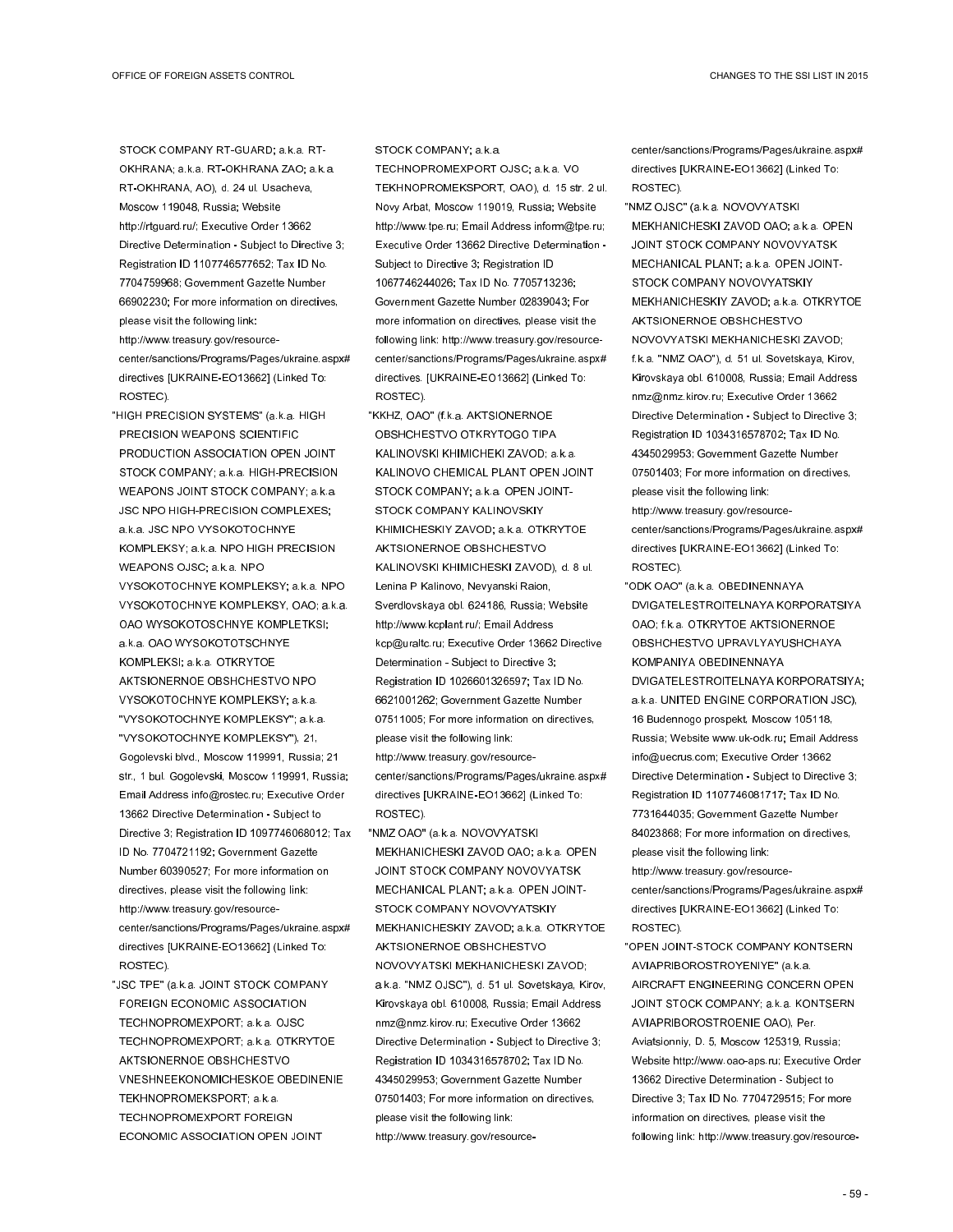center/sanctions/Programs/Pages/ukraine.aspx# directives [UKRAINE-EO13662] (Linked To: ROSTEC).

- "R-T GR OOO" (a.k.a. RT GLOBAL RESOURCES LIMITED LIABILITY COMPANY; a.k.a. RT - GLOBALNYE RESURSY OOO; a.k.a. RT GLOBAL RESOURCES), str. 2 2 Paveletskaya pl., Moscow 115054, Russia; Email Address info@rtgr.ru; Executive Order 13662 Directive Determination - Subject to Directive 3; Registration ID 1137746198930; Tax ID No. 7708784387; Government Gazette Number 17259280; For more information on directives, please visit the following link: http://www.treasury.gov/resourcecenter/sanctions/Programs/Pages/ukraine.aspx# directives. [UKRAINE-EO13662] (Linked To: ROSTEC).
- "RT-AUTO" (a.k.a. AKTSIONERNOE OBSHCHESTVO RT-AVTO; a.k.a. RT-AUTO OPEN JOINT STOCK COMPANY; a.k.a. RT-AVTO OJSC; a.k.a. "RT-AVTO, AO"; a.k.a. "RT-AVTO, OAO"), d. 2/17 str. 1 tup Verkhni Taganski, Moscow 109240, Russia; Website http://rostec.ru; Executive Order 13662 Directive Determination - Subject to Directive 3; Registration ID 1107746247850; Tax ID No. 7709851082; Government Gazette Number 66310966; For more information on directives, please visit the following link: http://www.treasury.gov/resource-

center/sanctions/Programs/Pages/ukraine.aspx# directives [UKRAINE-EO13662] (Linked To: ROSTEC).

- "RT-AVTO, AO" (a.k.a. AKTSIONERNOE OBSHCHESTVO RT-AVTO; a.k.a. RT-AUTO OPEN JOINT STOCK COMPANY; a.k.a. RT-AVTO OJSC; a.k.a. "RT-AUTO"; a.k.a. "RT-AVTO, OAO"), d. 2/17 str. 1 tup Verkhni Taganski, Moscow 109240, Russia; Website http://rostec.ru; Executive Order 13662 Directive Determination - Subject to Directive 3; Registration ID 1107746247850; Tax ID No. 7709851082; Government Gazette Number 66310966; For more information on directives, please visit the following link:
- http://www.treasury.gov/resourcecenter/sanctions/Programs/Pages/ukraine.aspx# directives [UKRAINE-EO13662] (Linked To: ROSTEC).
- "RT-AVTO, OAO" (a.k.a. AKTSIONERNOE OBSHCHESTVO RT-AVTO; a.k.a. RT-AUTO OPEN JOINT STOCK COMPANY; a.k.a. RT-

AVTO OJSC; a.k.a. "RT-AUTO"; a.k.a. "RT-AVTO, AO"), d. 2/17 str. 1 tup Verkhni Taganski, Moscow 109240, Russia; Website http://rostec.ru; Executive Order 13662 Directive Determination - Subject to Directive 3; Registration ID 1107746247850; Tax ID No. 7709851082; Government Gazette Number 66310966; For more information on directives, please visit the following link: http://www.treasury.gov/resourcecenter/sanctions/Programs/Pages/ukraine.aspx# directives [UKRAINE-EO13662] (Linked To:

- ROSTEC). "RUSSIAN ELECTRONICS" (a.k.a. JSC RUSELECTRONICS; a.k.a. ROSELEKTRONIKA OAO; a.k.a. ROSSISKAYA ELEKTRONIKA OAO; a.k.a. RUSELECTRONICS; a.k.a. RUSELECTRONICS JSC; a.k.a. RUSELEKTRONICS; a.k.a. RUSSIAN ELECTRONICS OPEN JOINT STOCK COMPANY), 12 Kosmonavta Volkova ul., Moscow 127299, Russia; Website www.ruselectronics.ru; alt. Website www.roselgroup.com; Email Address info@ruselectronics.ru; Executive Order 13662 Directive Determination - Subject to Directive 3; Registration ID 1027739000475; Tax ID No. 7710277994; Government Gazette Number 48532918; For more information on directives, please visit the following link: http://www.treasury.gov/resourcecenter/sanctions/Programs/Pages/ukraine.aspx#
- directives [UKRAINE-EO13662] (Linked To: ROSTEC).
- "SECURITY TECHNOLOGIES" (a.k.a. JOINT STOCK COMPANY SECURITY TECHNOLOGIES; a.k.a. OTKRYTOE AKTSIONERNOE OBSHCHESTVO TEKHNOLOGII BEZOPASNOSTI; a.k.a. TEKHNOLOGII BEZOPASNOSTI, OAO), d. 24 ul. Usacheva, Moscow 119048, Russia; Executive Order 13662 Directive Determination - Subject to Directive 3; Registration ID 1137746355405; Tax ID No. 7704833788; Government Gazette Number 17434335; For more information on directives, please visit the following link: http://www.treasury.gov/resourcecenter/sanctions/Programs/Pages/ukraine.aspx# directives [UKRAINE-EO13662] (Linked To: ROSTEC).
- "TECHNODINAMIKA" (f.k.a. AGREGATNOE KONSTRUKTORSKOE BYURO YAKOR OAO; a.k.a. AKTSIONERNOE OBSHCHESTVO

TEKHNODINAMIKA; a.k.a. JOINT STOCK COMPANY AVIATION EQUIPMENT; a.k.a. "TEKHNODINAMIKA, AO"), d. 29 ul. Ibragimova, Moscow 105318, Russia; Website www.akbyakor.ru; Email Address amuravyeva@avia-equipment.ru; Executive Order 13662 Directive Determination - Subject to Directive 3; Registration ID 1037719005873; Tax ID No. 7719265496; Government Gazette Number 07543117; For more information on directives, please visit the following link: http://www.treasury.gov/resourcecenter/sanctions/Programs/Pages/ukraine.aspx# directives [UKRAINE-EO13662] (Linked To: ROSTEC).

- "TEKHNODINAMIKA, AO" (f.k.a. AGREGATNOE KONSTRUKTORSKOE BYURO YAKOR OAO; a.k.a. AKTSIONERNOE OBSHCHESTVO TEKHNODINAMIKA; a.k.a. JOINT STOCK COMPANY AVIATION EQUIPMENT; a.k.a. "TECHNODINAMIKA"), d. 29 ul. Ibragimova, Moscow 105318, Russia; Website www.akbyakor.ru; Email Address amuravyeva@avia-equipment.ru; Executive Order 13662 Directive Determination - Subject to Directive 3; Registration ID 1037719005873; Tax ID No. 7719265496; Government Gazette Number 07543117; For more information on directives, please visit the following link: http://www.treasury.gov/resourcecenter/sanctions/Programs/Pages/ukraine.aspx# directives [UKRAINE-EO13662] (Linked To: ROSTEC).
- "UIMC" (a.k.a. JSC-UNITED-INSTRUMENT-MANUFACTURING-CORPORATION; a.k.a. UNITED INSTRUMENT MANUFACTURING CORPORATION), Vereiskaya 29, str. 141, Moscow 121357, Russia; 29 / 141 Verejskaya Street, Moscow 121357, Russia; Website http://www.opkrt.ru; Email Address info@opkrt.ru; Executive Order 13662 Directive Determination - Subject to Directive 3; For more information on directives, please visit the following link: http://www.treasury.gov/resourcecenter/sanctions/Programs/Pages/ukraine.aspx# directives [UKRAINE-EO13662] (Linked To: ROSTEC).
- "VYSOKOTOCHNYE KOMPLEKSY" (a.k.a. HIGH PRECISION WEAPONS SCIENTIFIC PRODUCTION ASSOCIATION OPEN JOINT STOCK COMPANY; a.k.a. HIGH-PRECISION WEAPONS JOINT STOCK COMPANY; a.k.a. JSC NPO HIGH-PRECISION COMPLEXES;